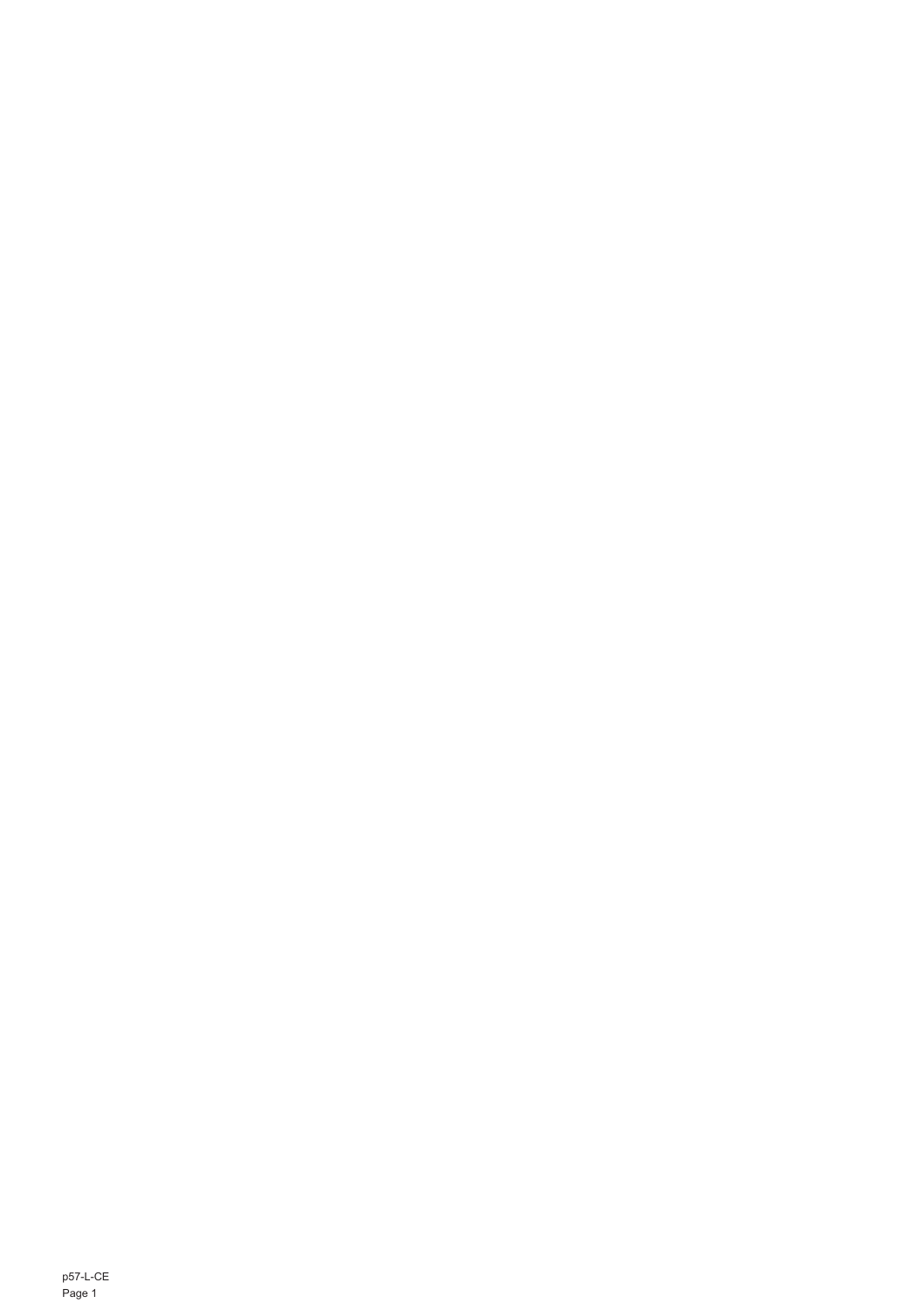# <span id="page-2-0"></span>**Novocastra™ Liquid Mouse Monoclonal Antibody p57 Protein (Kip2) Product Code: NCL-L-p57**

# **Intended Use**

#### *For in vitro diagnostic use.*

NCL-L-p57 is intended for the qualitative identification by light microscopy of human p57protein, also known as Kip2 protein, in paraffin sections. The clinical interpretation of any staining or its absence should be complemented by morphological studies using proper controls and should be evaluated within the context of the patient's clinical history and other diagnostic tests by a qualified pathologist.

## **Principle of Procedure**

Immunohistochemical (IHC) staining techniques allow for the visualization of antigens via the sequential application of a specific antibody to the antigen (primary antibody), a secondary antibody to the primary antibody and an enzyme complex with a chromogenic substrate with interposed washing steps. The enzymatic activation of the chromogen results in a visible reaction product at the antigen site. The specimen may then be counterstained and coverslipped. Results are interpreted using a light microscope and aid in the differential diagnosis of pathophysiological processes, which may or may not be associated with a particular antigen.

#### **Clone**

25B2

## **Immunogen**

Prokaryotic recombinant antigen corresponding to a 116 amino acid region of the N-terminus of the p57 protein.

#### **Specificity**

Human p57 protein, also known as Kip2 protein.

### **Reagent Composition**

NCL-L-p57 is a liquid tissue culture supernatant containing sodium azide as a preservative.

#### **Ig Class**

IgG1

# **Total Protein Concentration Total Protein**

Refer to vial label for lot specific total protein concentration.

### **Antibody Concentration**

Greater than or equal to 19 mg/L as determined by ELISA. Refer to vial label for lot specific Ig concentration.

# **Recommendations On Use**

Immunohistochemistry on paraffin sections.

**Heat Induced Epitope Retrieval (HIER):** Please follow the instructions for use in Novocastra Epitope Retrieval Solution pH 6.

**Suggested dilution:** 1:50 for 30 minutes at 25 °C. This is provided as a guide and users should determine their own optimal working dilutions.

**Visualization:** Please follow the instructions for use in the Novolink™ Polymer Detection Systems. For further product information or support, contact your local distributor or regional office of Leica Biosystems, or alternatively, visit the Leica Biosystems Web site, www.LeicaBiosystems.com.

The performance of this antibody should be validated when utilized with other manual staining systems or automated platforms.

# **Storage and Stability**

Store at 2–8 °C. Do not freeze. Return to 2–8 °C immediately after use. Do not use after expiration date indicated on the vial label. Storage conditions other than those specified above must be verified by the user.

#### **Specimen Preparation**

The recommended fixative is 10% neutral-buffered formalin for paraffin-embedded tissue sections.

#### **Warnings and Precautions**

This reagent has been prepared from the supernatant of cell culture. As it is a biological product, reasonable care should be taken when handling it.

This reagent contains sodium azide. A Material Safety Data Sheet is available upon request or available from www.LeicaBiosystems.com. Consult federal, state or local regulations for disposal of any potentially toxic components.

Specimens, before and after fixation, and all materials exposed to them, should be handled as if capable of transmitting infection and disposed of with proper precautions.<sup>1</sup> Never pipette reagents by mouth and avoid contacting the skin and mucous membranes with reagents and specimens. If reagents or specimens come in contact with sensitive areas, wash with copious amounts of water. Seek medical advice.

Minimize microbial contamination of reagents or an increase in non-specific staining may occur.

Incubation times or temperatures, other than those specified, may give erroneous results. Any such changes must be validated by the user.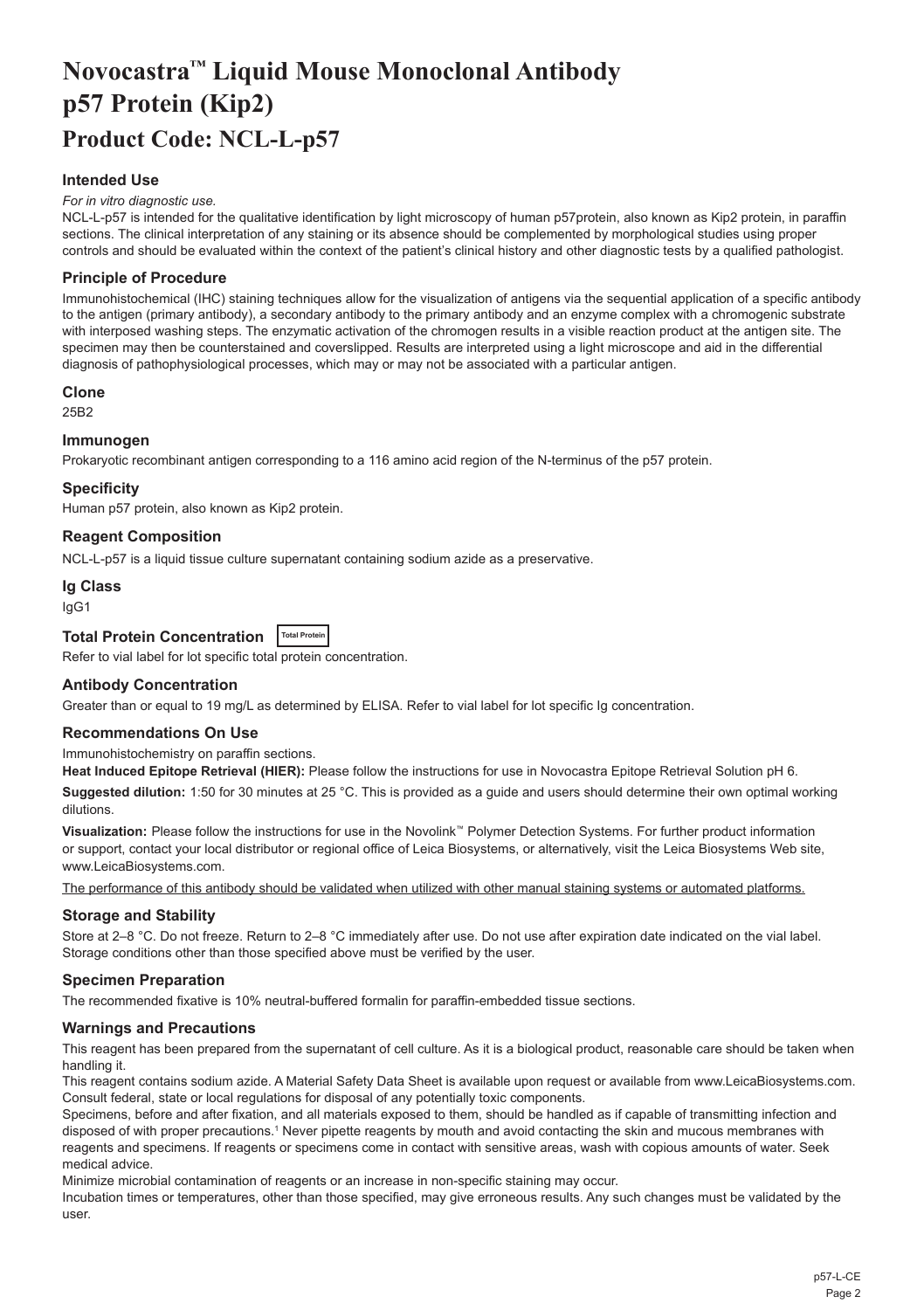# **Quality Control**

Differences in tissue processing and technical procedures in the user's laboratory may produce significant variability in results, necessitating regular performance of in-house controls in addition to the following procedures.

Controls should be fresh autopsy/biopsy/surgical specimens, formalin-fixed, processed and paraffin wax-embedded as soon as possible in the same manner as the patient sample(s).

# **Positive Tissue Control**

Used to indicate correctly prepared tissues and proper staining techniques.

One positive tissue control should be included for each set of test conditions in each staining run.

A tissue with weak positive staining is more suitable than a tissue with strong positive staining for optimal quality control and to detect minor levels of reagent degradation.<sup>2</sup>

Recommended positive control tissue is placenta.

If the positive tissue control fails to demonstrate positive staining, results with the test specimens should be considered invalid.

#### **Negative Tissue Control**

Should be examined after the positive tissue control to verify the specificity of the labeling of the target antigen by the primary antibody. Recommended negative control tissue is liver hepatocytes.

Alternatively, the variety of different cell types present in most tissue sections frequently offers negative control sites, but this should be verified by the user.

Non-specific staining, if present, usually has a diffuse appearance. Sporadic staining of connective tissue may also be observed in sections from excessively formalin-fixed tissues. Use intact cells for interpretation of staining results. Necrotic or degenerated cells often stain non-specifically.<sup>3</sup> False-positive results may be seen due to non-immunological binding of proteins or substrate reaction products. They may also be caused by endogenous enzymes such as pseudoperoxidase (erythrocytes), endogenous peroxidase (cytochrome C), or endogenous biotin (eg. liver, breast, brain, kidney) depending on the type of immunostain used. To differentiate endogenous enzyme activity or non-specific binding of enzymes from specific immunoreactivity, additional patient tissues may be stained exclusively with substrate chromogen or enzyme complexes (avidin-biotin, streptavidin, labeled polymer) and substrate-chromogen, respectively. If specific staining occurs in the negative tissue control, results with the patient specimens should be considered invalid.

# **Negative Reagent Control**

Use a non-specific negative reagent control in place of the primary antibody with a section of each patient specimen to evaluate nonspecific staining and allow better interpretation of specific staining at the antigen site.

#### **Patient Tissue**

Examine patient specimens stained with NCL-L-p57 last. Positive staining intensity should be assessed within the context of any nonspecific background staining of the negative reagent control. As with any immunohistochemical test, a negative result means that the antigen was not detected, not that the antigen was absent in the cells/tissue assayed. If necessary, use a panel of antibodies to identify false-negative reactions.

# **Results Expected**

# Normal Tissues

Clone 25B2 detected the p57 protein in the nucleus of Hofbauer cells, trophoblasts and decidua of placenta, fibroblastic cells of Wharton's jelly in the umbilical cord, adrenal cortical cells in the zona glomerulosa, glomerular endothelial cells in the kidney and occasional cells within the seminiferous tubules and endometrial stroma. Cytoplasmic and nuclear staining was seen in acinar cells in the pancreas and epithelium in the ileum, cecum, gall bladder and cervix. Cytoplasmic staining was seen in ductal epithelium of the parotid gland, macrophages and occasional pneumocytes in lung, with weak staining in ductal epithelial cells in breast, kidney tubules, and epithelia and chondrocytes in bronchus. Staining was also noted of nerve fibers and ganglia of the gastrointestinal tract, and of neuronal processes and axons of the cerebral cortex, basal ganglia, hippocampus and the granular layer of the cerebellum. (Number of normal cases evaluated = 44).

#### Abnormal Tissues

Clone 25B2 displayed nuclear staining in 28/31 hydropic abortions, 20/20 simple abortions, 32/34 partial hydatidiform moles and 5/33 complete hydatidiform moles. (Sharifi, et al 2009, Maggiori & Peres 2007). Staining was also observed in 3/4 papillary carcinomas of the thyroid, 1/2 soft tissue tumors (including 1/1 ganglioneuroma and 0/1 fibromatosis), 1/2 brain tumors (including 1/1 anaplastic astrocytoma and 0/1 choroid plexus papilloma), 2/2 metastatic tumors of unknown origin, and 2/2 renal cell carcinomas. Cytoplasmic staining was observed in 1/2 infiltrating ductal carcinomas of the breast, 1/2 gastric adenocarcinomas, with weak staining in 1/1 cholangiocarcinoma. Focal cytoplasmic staining was observed in 2/2 squamous cell carcinomas of the esophagus, 1/1 squamous cell carcinoma of the larynx, 2/2 squamous cell carcinomas of the tongue and 1/2 squamous cell carcinomas of the cervix. Weak nuclear and/or cytoplasmic staining was observed in 2/4 lung tumors (including 1/1 non-small cell carcinoma, 0/1 adenocarcinoma, 1/1 squamous cell carcinoma and 0/1 large cell carcinoma), 1/1 mucinous cystadenocarcinoma of the ovary and 1/2 adenocarcinomas of the colon. Weak nuclear staining was observed in 1/1 atypical carcinoid of the thymus and 1/2 hepatocellular carcinomas. No staining was observed in testicular seminomas (0/2), adenocarcinomas of the rectum (0/2), a metastatic carcinoma of the liver, a malignant ovarian germ cell tumor, an ovarian serous cystadenocarcinoma, an ovarian clear cell carcinoma, a dermatofibrosarcoma and a squamous cell carcinoma of the skin. (Number of abnormal cases evaluated = 162).

#### **NCL-L-p57 (25B2) is recommended for the assessment of p57 protein in normal and neoplastic tissues, as an adjunct to conventional histopathology using non-immunologic histochemical stains.**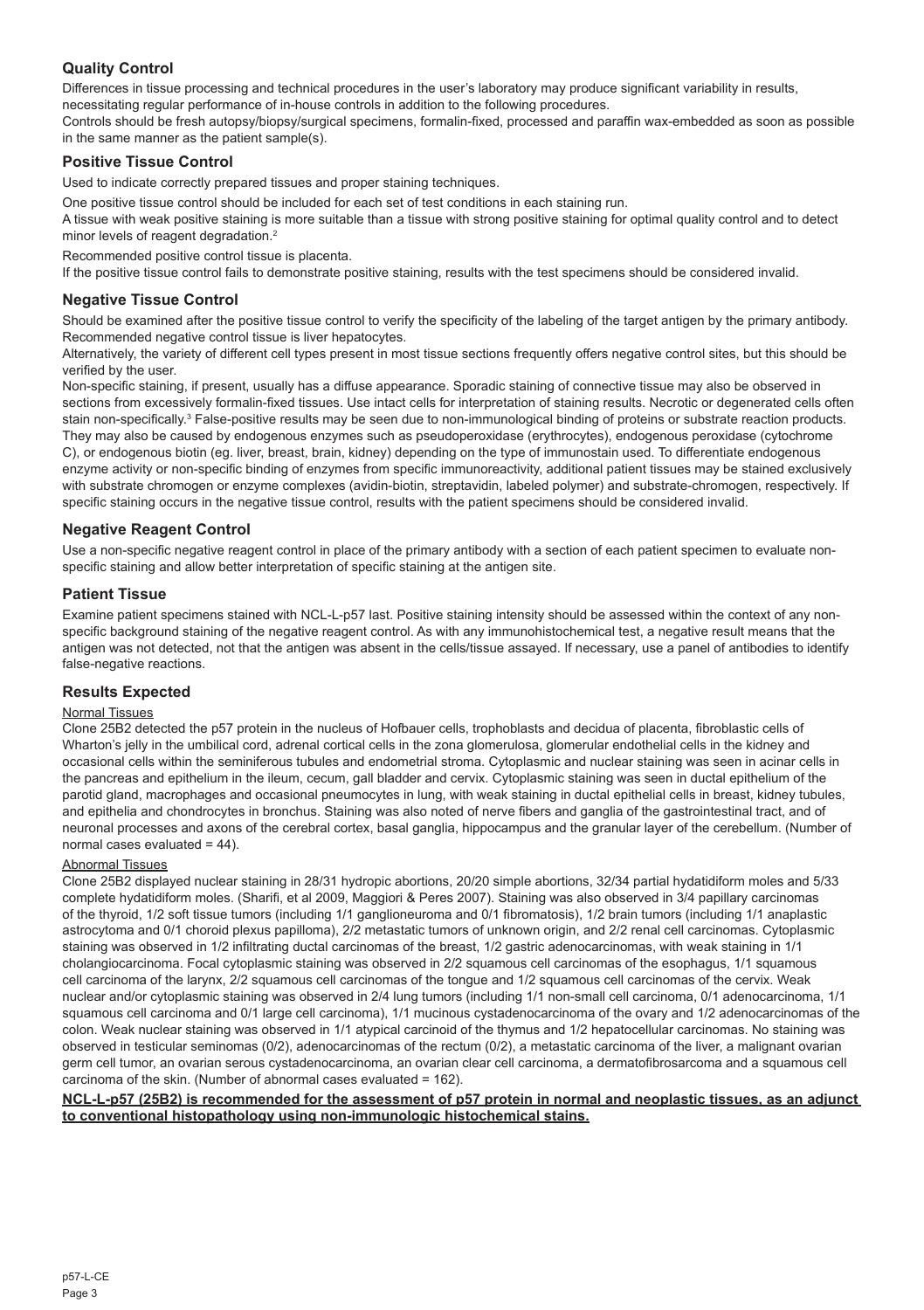# **General Limitations**

Immunohistochemistry is a multistep diagnostic process that consists of specialized training in the selection of the appropriate reagents; tissue selection, fixation, and processing; preparation of the IHC slide; and interpretation of the staining results.

Tissue staining is dependent on the handling and processing of the tissue prior to staining. Improper fixation, freezing, thawing, washing, drying, heating, sectioning or contamination with other tissues or fluids may produce artifacts, antibody trapping, or false negative results. Inconsistent results may be due to variations in fixation and embedding methods, or to inherent irregularities within the tissue.<sup>4</sup> Excessive or incomplete counterstaining may compromise proper interpretation of results.

The clinical interpretation of any staining or its absence should be complemented by morphological studies using proper controls and should be evaluated within the context of the patient's clinical history and other diagnostic tests by a qualified pathologist.

Antibodies from Leica Biosystems Newcastle Ltd are for use, as indicated, on either frozen or paraffin-embedded sections with specific fixation requirements. Unexpected antigen expression may occur, especially in neoplasms. The clinical interpretation of any stained tissue section must include morphological analysis and the evaluation of appropriate controls.

# **Bibliography - General**

- 1. National Committee for Clinical Laboratory Standards (NCCLS). Protection of laboratory workers from infectious diseases transmitted by blood and tissue; proposed guideline. Villanova, P.A. 1991; 7(9). Order code M29-P.
- 2. Battifora H. Diagnostic uses of antibodies to keratins: a review and immunohistochemical comparison of seven monoclonal and three polyclonal antibodies. Progress in Surgical Pathology. 6:1–15. eds. Fenoglio-Preiser C, Wolff CM, Rilke F. Field & Wood, Inc., Philadelphia.
- 3. Nadji M, Morales AR. Immunoperoxidase, part I: the techniques and pitfalls. Laboratory Medicine. 1983; 14:767.
- 4. Omata M, Liew CT, Ashcavai M, Peters RL. Nonimmunologic binding of horseradish peroxidase to hepatitis B surface antigen: a possible source of error in immunohistochemistry. American Journal of Clinical Pathology. 1980; 73:626.
- 5. Kanthan R, Fried I, Rueckl T, et al. Expression of cell cycle proteins in male breast carcinoma. World Journal of Surgical Oncology 2010; 8:10.
- 6. Sharifi N, Sadeghian MH, Ayatollahi H, et al. Validity of P57kip2 immunohistochemical marker in differential diagnosis of molar pregnancy. Journal of the Turkish-German Gynecological Association 2009;10:39-42.
- 7. Maggiori MS and Peres LC. Morphological, immunohistochemical and chromosome in situ hybridization in the differential diagnosis of hydatidiform mole and hydropic abortion. European Journal of Obstetrics and Gynecology and Reproductive Biology 2007; 135: 170-176.

# **Amendments to Previous Issue**

Update to CE format.

# **Date of Issue**

30 November 2018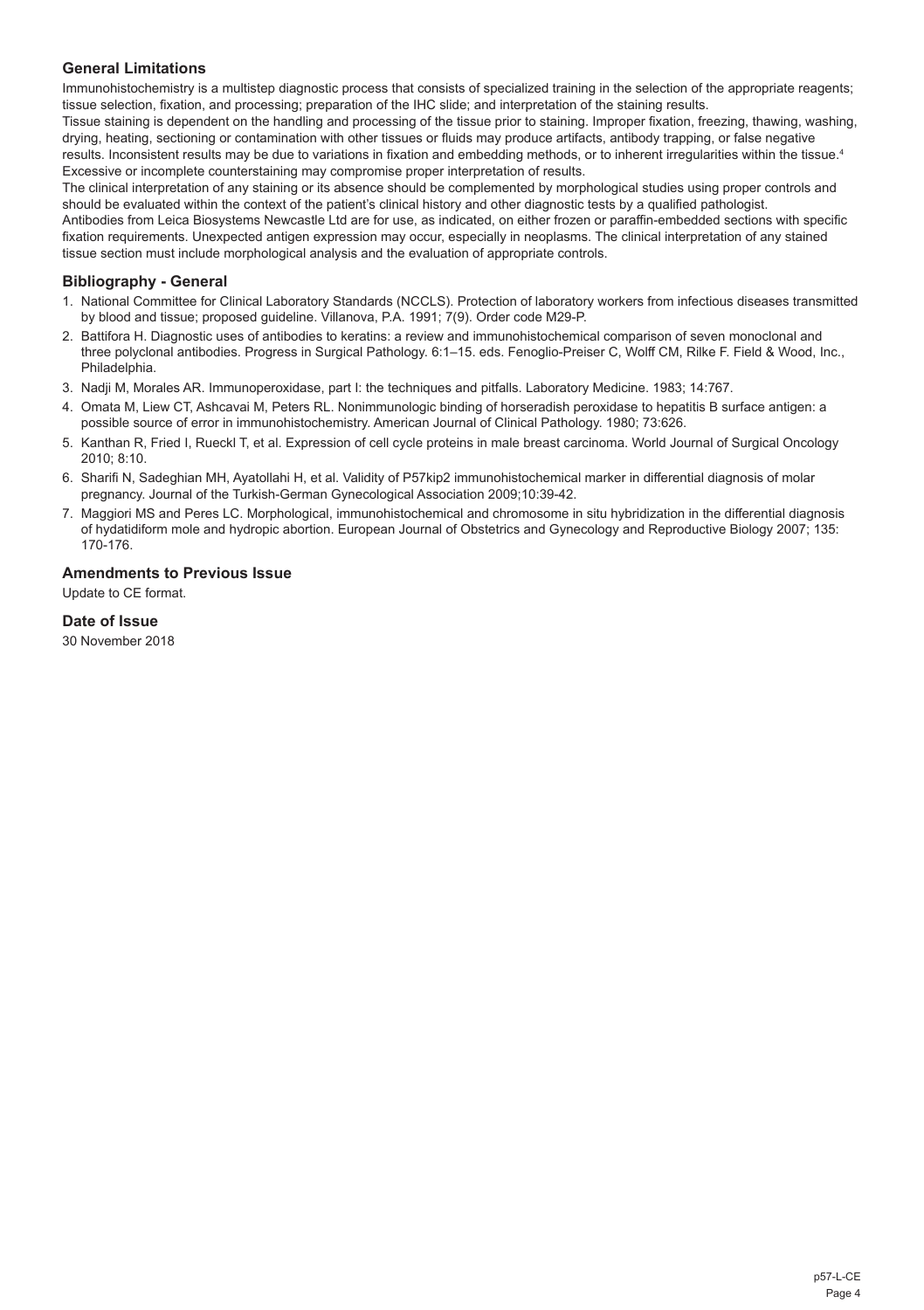# <span id="page-5-0"></span>**Novocastra™ Anticorps monoclonal de souris liquide p57 Protein (Kip2) Référence du Produit: NCL-L-p57**

# **Utilisation Prévue**

#### *Diagnostic in vitro*.

Le NCL-L-p57 est destiné à l'identification qualitative par microscopie optique de la protéine p57 humaine, également connue sous le nom de protéine Kip2 sur coupes en paraffine. L'interprétation clinique de tout marquage, ou absence de marquage, doit être complétée par des études morphologiques utilisant des contrôles appropriés et doit être évaluée par un pathologiste qualifié à la lumière des antécédents cliniques du patient et d'autres analyses diagnostiques.

# **Principe de la Procédure**

Les techniques de marquage immunohistochimique (IHC) permettent la visualisation des antigènes via l'application séquentielle d'un anticorps spécifique sur un antigène (anticorps primaire), d'un anticorps secondaire sur l'anticorps primaire et d'un complexe enzymatique comportant un substrat chromogène, avec des étapes de lavage intercalées. L'activation enzymatique du chromogène se traduit par la présence d'un produit de réaction visible au niveau du site de l'antigène. Le spécimen peut ensuite faire l'objet d'une coloration de contraste et être placé sous une lamelle. Les résultats sont interprétés à l'aide d'un microscope optique et participent au diagnostic différentiel des processus physiopathologiques, susceptibles, ou non, d'être associés à un antigène particulier.

#### **Clone**

25B2

#### **Immunogène**

Antigène recombinant procaryote correspondant à la région des 116 acides aminés du N terminal de la protéine p57.

#### **Spécificité**

Protéine p57 humaine, également connue sous le nom de protéine Kip2.

#### **Composition du Réactif**

Le NCL-L-p57 est un surnageant de culture tissulaire liquide contenant de l'azide de sodium comme agent de conservation.

# **Classe d'Ig**

IgG1

# **Concentration Totale en Protéines Total Protein**

La concentration totale en protéines, spécifique du lot, figure sur l'étiquette du flacon.

# **Concentration en Anticorps**

Supérieure ou égale à 19 mg/l, déterminée par la méthode ELISA. La concentration totale en Ig, spécifique du lot, figure sur l'étiquette du flacon.

# **Recommandations d'utilisation**

Immunohistochimie sur coupes en paraffine.

**Récupération des épitopes induite par la chaleur (HIER, Heat Induced Epitope Retrieval) :** Respecter le mode d'emploi de la Novocastra Epitope Retrieval Solution pH 6.

**Dilution préconisée:** 1:50 durant 30 minutes à 25 °C. Ceci n'est donné qu'à titre indicatif et les utilisateurs doivent déterminer leurs propres dilutions de travail optimales.

**Visualisation:** Veuillez respecter le mode d'emploi des Novolink™ Polymer Detection Systems. Pour plus d'informations sur le produit ou pour toute assistance, contactez votre représentant local ou le bureau régional de Leica Biosystems, ou sinon rendez vous sur le site www.LeicaBiosystems.com de Leica Biosystems.

Les performances de cet anticorps devront être validées lorsqu'il est utilisé avec d'autres systèmes de coloration manuels ou platesformes automatisées.

# **Conservation et Stabilité**

Conserver à 2–8 °C. Ne pas congeler. Remettre immédiatement à 2–8 °C après utilisation. Ne pas utiliser après la date de péremption indiquée sur l'étiquette du récipient. Les conditions de conservation autres que celles qui sont spécifiées ci-dessus doivent faire l'objet d'une vérification par l'utilisateur.

# **Préparation des Spécimens**

Le fixateur recommandé est le formol à 10%, tamponné, neutre, pour coupes tissulaires incluses en paraffine.

#### **Mises en Garde et Précautions**

Ce réactif a été préparé à partir du surnageant d'une culture cellulaire. Du fait de sa nature de produit biologique, sa manipulation doit faire l'objet du plus grand soin.

Ce réactif contient de l'azide de sodium. Une Fiche de données de sécurité est disponible sur demande ou sur le site www.LeicaBiosystems.com

Consulter les réglementations nationales, régionales ou locales en vigueur relatives à l'élimination de tous les éléments potentiellement toxiques.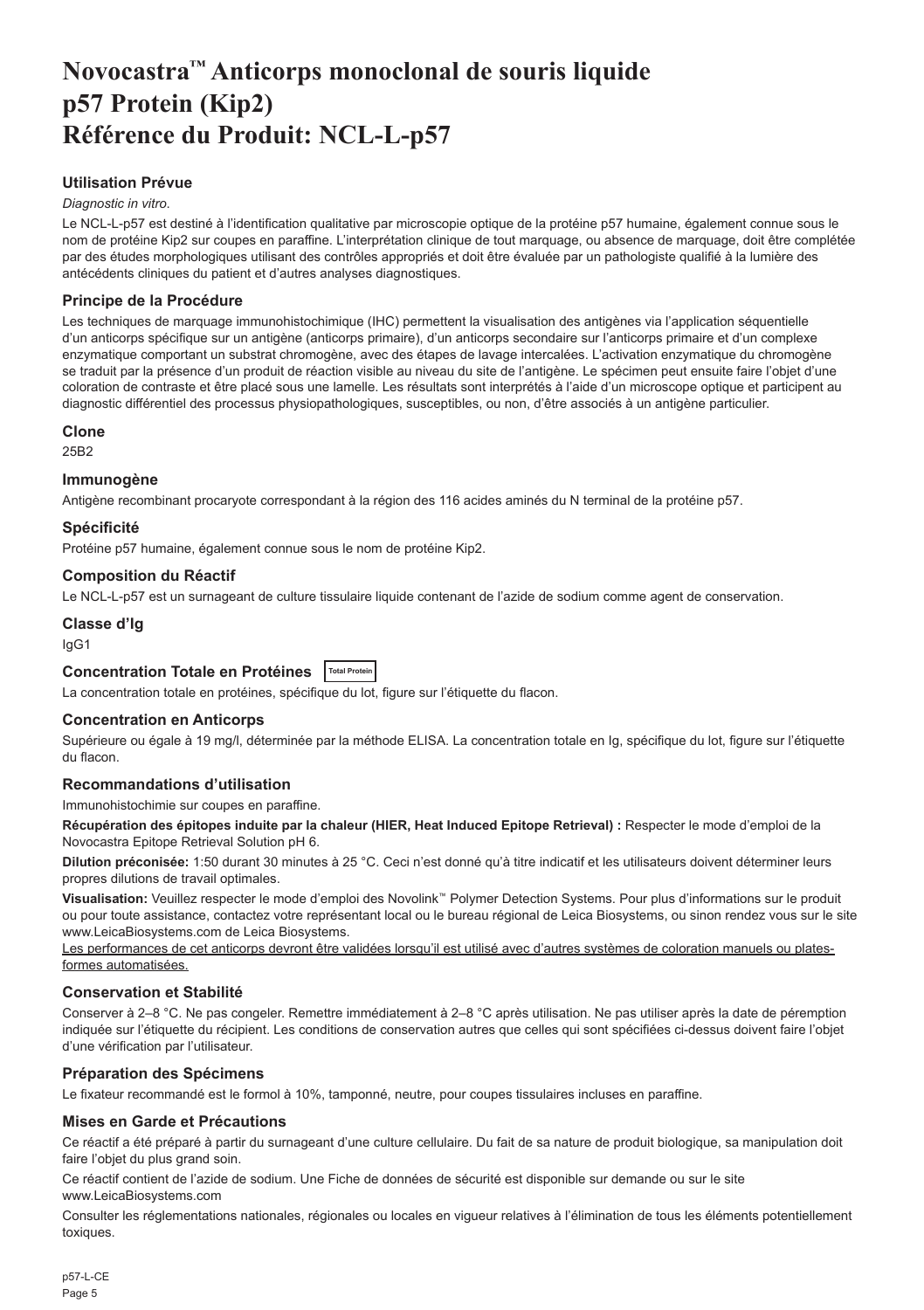Les spécimens, avant et après fixation, ainsi que toutes les matières ayant été en contact avec eux, doivent être manipulés comme s'ils étaient susceptibles de transmettre une infection et être éliminés en respectant les précautions appropriées<sup>1</sup>. Ne jamais pipeter les réactifs avec la bouche et éviter tout contact des réactifs et des spécimens avec la peau et les membranes muqueuses. Rincer avec de grandes quantités d'eau en cas de contact des réactifs ou des spécimens avec des zones sensibles. Consulter un médecin.

Minimiser la contamination microbienne des réactifs sinon un accroissement du marquage non spécifique est susceptible de se produire. Des durées et des températures d'incubation différentes de celles qui ont été spécifiées sont susceptibles de conduire à des résultats erronés. Toutes les modifications doivent être validées par l'utilisateur.

#### **Contrôle de Qualité**

Des différences de traitement des tissus et de procédures techniques du laboratoire de l'utilisateur sont susceptibles de conduire à une variabilité significative des résultats, ce qui rend nécessaire la mise en œuvre de contrôles en interne en plus des procédures suivantes.

Les contrôles doivent être des spécimens frais provenant d'autopsies, de biopsies ou d'interventions chirurgicales, fixés au formol, traités et inclus en cire de paraffine dès que possible, de la même façon que le(s) échantillon(s) de patient.

# **Tissu de Contrôle Positif**

Il est utilisé pour indiquer que les tissus ont été préparés correctement et que les techniques de marquage étaient appropriées.

Un contrôle tissulaire positif doit être inclus dans toute opération de marquage pour chaque ensemble de conditions d'analyse.

Un tissu présentant un marquage faiblement positif est plus adapté à un contrôle de qualité optimal qu'un tissu présentant un marquage fortement positif et il permet de détecter de moindres niveaux de dégradation du réactif.<sup>2</sup>

Le tissu de contrôle positif recommandé est le placenta.

Si le tissu de contrôle positif ne présente pas de marquage positif, les résultats des spécimens analysés doivent être considérés comme invalides.

# **Tissu de Contrôle Négatif**

Il doit être examiné après le tissu de contrôle positif afin de vérifier la spécificité du marquage de l'antigène cible par l'anticorps primaire. Le foie (hépatocytes) constitue le tissu de contrôle négatif recommandé.

Sinon, la diversité des types cellulaires présents dans la plupart des tissus permet de disposer fréquemment de sites de contrôle négatif, mais ils doivent être vérifiés par l'utilisateur.

S'il est présent, le marquage non spécifique prend habituellement une apparence diffuse. Un marquage sporadique du tissu conjonctif peut également être observé sur des coupes de tissus qui ont été fixées par un excès de formol. Utiliser des cellules intactes pour l'interprétation des résultats du marquage. Les cellules nécrotiques ou dégénérées sont souvent marquées de façon non spécifique.<sup>3</sup> Des résultats faussement positifs peuvent être observés en raison d'une liaison non immunologique à des protéines ou à des produits de réaction du substrat. Ils peuvent également être provoqués par des enzymes endogènes comme la pseudoperoxydase (érythrocytes), la peroxydase endogène (cytochrome C), ou la biotine endogène (foie, sein, cerveau, rein, par exemple) selon le type d'immunomarquage utilisé. Pour différencier l'activité des enzymes endogènes ou la liaison non spécifique d'enzymes de l'immunoréactivité spécifique, des tissus supplémentaires du patient peuvent être marqués exclusivement avec le substrat chromogène ou par des complexes enzymatiques (avidine-biotine, streptavidine, polymère marqué) et le substrat chromogène respectivement. Si un marquage spécifique se produit dans le tissu de contrôle négatif, les résultats des spécimens du patient doivent être considérés comme invalides.

# **Réactif de Contrôle Négatif**

Utiliser un réactif de contrôle négatif non spécifique à la place de l'anticorps primaire avec une coupe de chaque spécimen du patient afin d'évaluer le marquage non spécifique et de permettre une meilleure interprétation du marquage spécifique au niveau du site antigénique.

# **Tissu du Patient**

Examiner les spécimens du patient marqués au NCL-L-p57 en dernier lieu. L'intensité du marquage positif doit être évaluée à la lumière du bruit de fond du marquage non spécifique du réactif de contrôle négatif. Comme pour toutes les analyses immunohistochimiques, un résultat négatif signifie que l'antigène n'a pas été détecté mais ne signifie pas qu'il est absent des cellules/tissus testés. Si nécessaire, employer un panel d'anticorps pour identifier les réactions faussement négatives.

#### **Résultats Attendus**

### Tissus normaux

Le clone 25B2 a détecté la protéine p57 dans le noyau des cellules de Hofbauer, des trophoblastes et de la déciduale du placenta, des cellules fibroblastiques de la gelée de Wharton dans le cordon ombilical, des cellules corticales de la surrénale dans la zone glomérulée, des cellules endothéliales glomérulaires du rein et de cellules occasionnelles dans les tubules séminifères et le stroma de l'endomètre. Un marquage cytoplasmique et nucléaire a été observé dans les cellules acineuses du pancréas et de l'épithélium de l'iléon, du cæcum, de la vésicule biliaire et du col de l'utérus. Un marquage cytoplasmique a été observé dans l'épithélium canalaire de la glande parotide, les macrophages et les pneumocytes occasionnels du poumon, avec un marquage faible des cellules épithéliales canalaires du sein, des tubules rénaux et de l'épithélium et des chondrocytes des bronches. Un marquage des fibres nerveuses et des ganglions du tube digestif et des processus neuronaux et des axons du cortex cérébral, des noyaux gris centraux, de l'hippocampe et de la couche granulaire du cervelet a également été observé. (Nombre de cas normaux évalués = 44).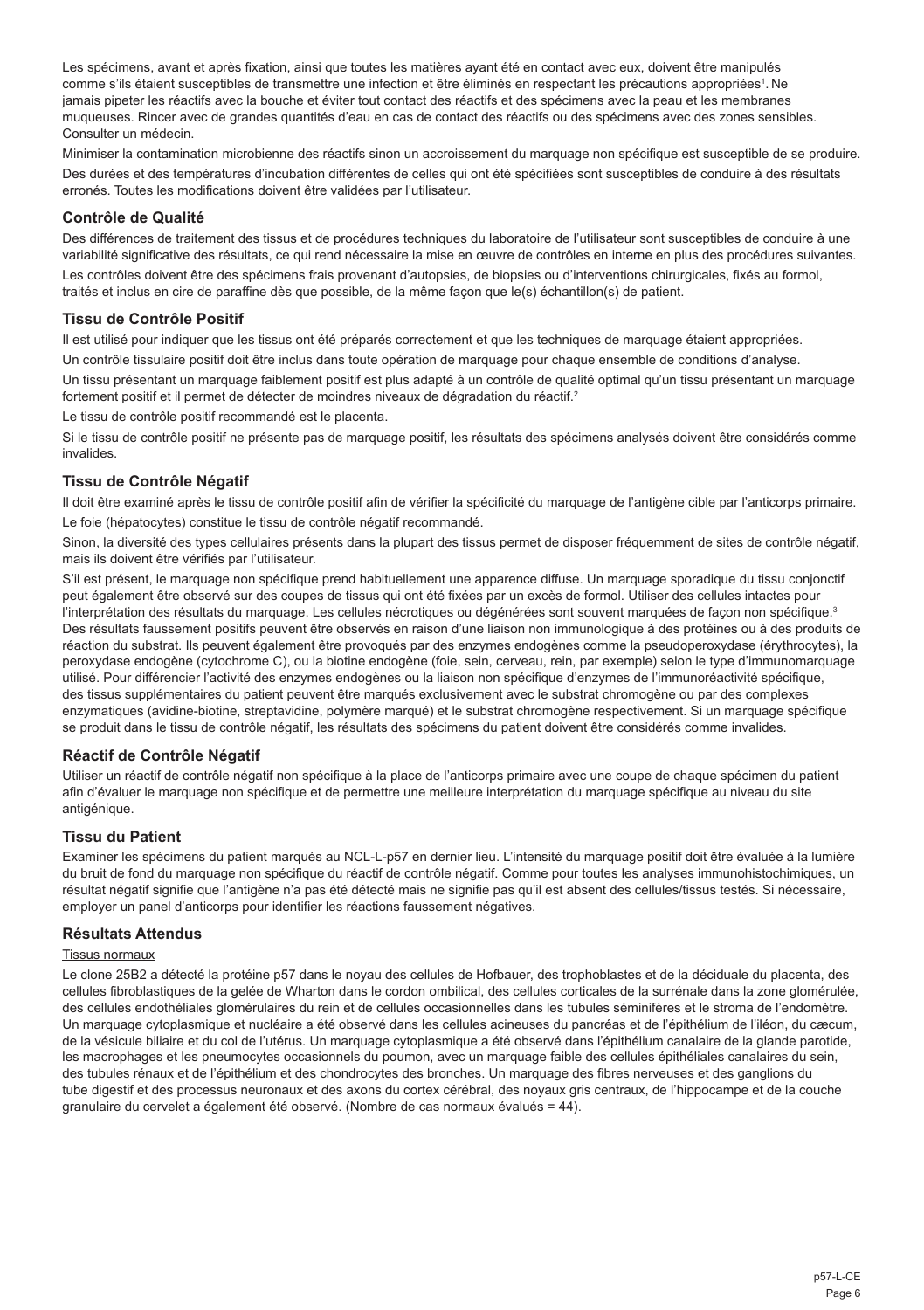#### Tissus anormaux

Le clone 25B2 a présenté un marquage nucléaire dans 28/31 avortements hydropiques, 20/20 avortements simples, 32/34 môles hydatidiformes partielles et 5/33 môles hydatidiformes complètes. (Sharifi, et al 2009, Maggiori & Peres 2007). Un marquage a également été observé dans 3/4 carcinomes papillaires de la thyroïde, 1/2 tumeurs des tissus mous (notamment 1/1 ganglioneurome et 0/1 fibromatose), 1/2 tumeurs du cerveau (notamment 1/1 astrocytome anaplasique et 0/1 papillome du plexus choroïde), 2/2 tumeurs métastatiques d'origine inconnue et 2/2 carcinomes des cellules rénales. Un marquage cytoplasmique a été observé dans 1/2 cancers du sein canalaires infiltrants, 1/2 adénocarcinomes gastriques, avec un marquage faible dans 1/1 cholangiocarcinome. Un marquage cytoplasmique focal a été observé dans 2/2 carcinomes cellulaires squameux de l'œsophage, 1/1 carcinome cellulaire squameux du larynx, 2/2 carcinomes cellulaires squameux de la langue et 1/2 carcinomes cellulaires squameux du col de l'utérus. Un marquage nucléaire et/ou cytoplasmique faible a été observé dans 2/4 tumeurs du poumon (notamment 1/1 carcinome non à petites cellules, 0/1 adénocarcinome, 1/1 carcinome cellulaire squameux, 0/1 carcinome à grandes cellules), 1/1 cystadénocarcinome mucineux de l'ovaire et 1/2 adénocarcinomes du côlon. Un marquage nucléaire faible a été observé dans un 1/1 carcinoïde atypique du thymus et 1/2 carcinomes hépatocellulaires. Aucun marquage n'a été observé dans des séminomes testiculaires (0/2), des adénocarcinomes du rectum (0/2), un carcinome métastatique du foie, une tumeur maligne des cellules germinales de l'ovaire, un cystadénocarcinome séreux de l'ovaire, un carcinome à cellules claires de l'ovaire, un dermatofibrosarcome et un carcinome cellulaire squameux de la peau. (Nombre de cas anormaux évalués = 162).

#### **Le NCL-L-p57 (25B2) est recommandé pour l'évaluation de la protéine p57 dans les tissus normaux et néoplasiques, en complément à l'histopathologie traditionnelle utilisant des marqueurs histochimiques non immunologiques.**

#### **Limites Générales**

L'immunohistochimie est un processus diagnostique constitué de plusieurs étapes qui nécessite une formation spécialisée relative au choix des réactifs appropriés ; au choix, à la fixation et au traitement des tissus ; à la préparation des lames IHC ; et à l'interprétation des résultats du marquage.

Le marquage des tissus dépend de leur manipulation et de leur traitement avant le marquage. Une fixation, une congélation, une décongélation, un lavage, un séchage, un chauffage, une coupe, incorrects ou une contamination par d'autres tissus ou d'autres liquides sont susceptibles de conduire à la production d'artefacts, au piégeage de l'anticorps ou à des résultats faussement négatifs. Des variations dans les méthodes de fixation et d'inclusion, ainsi que des irrégularités propres au tissu, peuvent conduire à des résultats incohérents.4

Une coloration de contraste excessive ou incomplète peut gêner l'interprétation correcte des résultats.

L'interprétation clinique de tout marquage, ou absence de marquage, doit être complétée par des études morphologiques utilisant des contrôles appropriés et doit être évaluée par un pathologiste qualifié à la lumière des antécédents cliniques du patient et d'autres analyses diagnostiques.

Les anticorps de Leica Biosystems Newcastle Ltd sont destinés, selon les besoins, à être utilisés sur des coupes incluses en paraffine ou des coupes congelées, et conformément à des exigences particulières en matière de fixation. Une expression antigénique inattendue est susceptible de se produire, en particulier au niveau des néoplasmes. L'interprétation clinique de toute coupe tissulaire marquée doit comporter une analyse morphologique et l'évaluation des contrôles appropriés.

# **Bibliographie Générale**

- 1. National Committee for Clinical Laboratory Standards (NCCLS). Protection of laboratory workers from infectious diseases transmitted by blood and tissue; proposed guideline. Villanova, P.A. 1991; 7(9). Order code M29-P.
- 2. Battifora H. Diagnostic uses of antibodies to keratins: a review and immunohistochemical comparison of seven monoclonal and three polyclonal antibodies. Progress in Surgical Pathology. 6:1–15. eds. Fenoglio-Preiser C, Wolff CM, Rilke F. Field & Wood, Inc., Philadelphia.
- 3. Nadji M, Morales AR. Immunoperoxidase, part I: the techniques and pitfalls. Laboratory Medicine. 1983; 14:767.
- 4. Omata M, Liew CT, Ashcavai M, Peters RL. Nonimmunologic binding of horseradish peroxidase to hepatitis B surface antigen: a possible source of error in immunohistochemistry. American Journal of Clinical Pathology. 1980; 73:626.
- 5. Kanthan R, Fried I, Rueckl T, et al. Expression of cell cycle proteins in male breast carcinoma. World Journal of Surgical Oncology 2010; 8:10.
- 6. Sharifi N, Sadeghian MH, Ayatollahi H, et al. Validity of P57kip2 immunohistochemical marker in differential diagnosis of molar pregnancy. Journal of the Turkish-German Gynecological Association 2009;10:39-42.
- 7. Maggiori MS and Peres LC. Morphological, immunohistochemical and chromosome in situ hybridization in the differential diagnosis of hydatidiform mole and hydropic abortion. European Journal of Obstetrics and Gynecology and Reproductive Biology 2007; 135: 170-176.

# **Amendements Apportés à la Version Précédente**

Mise à jour au format CE.

#### **Date de Publication**

30 novembre 2018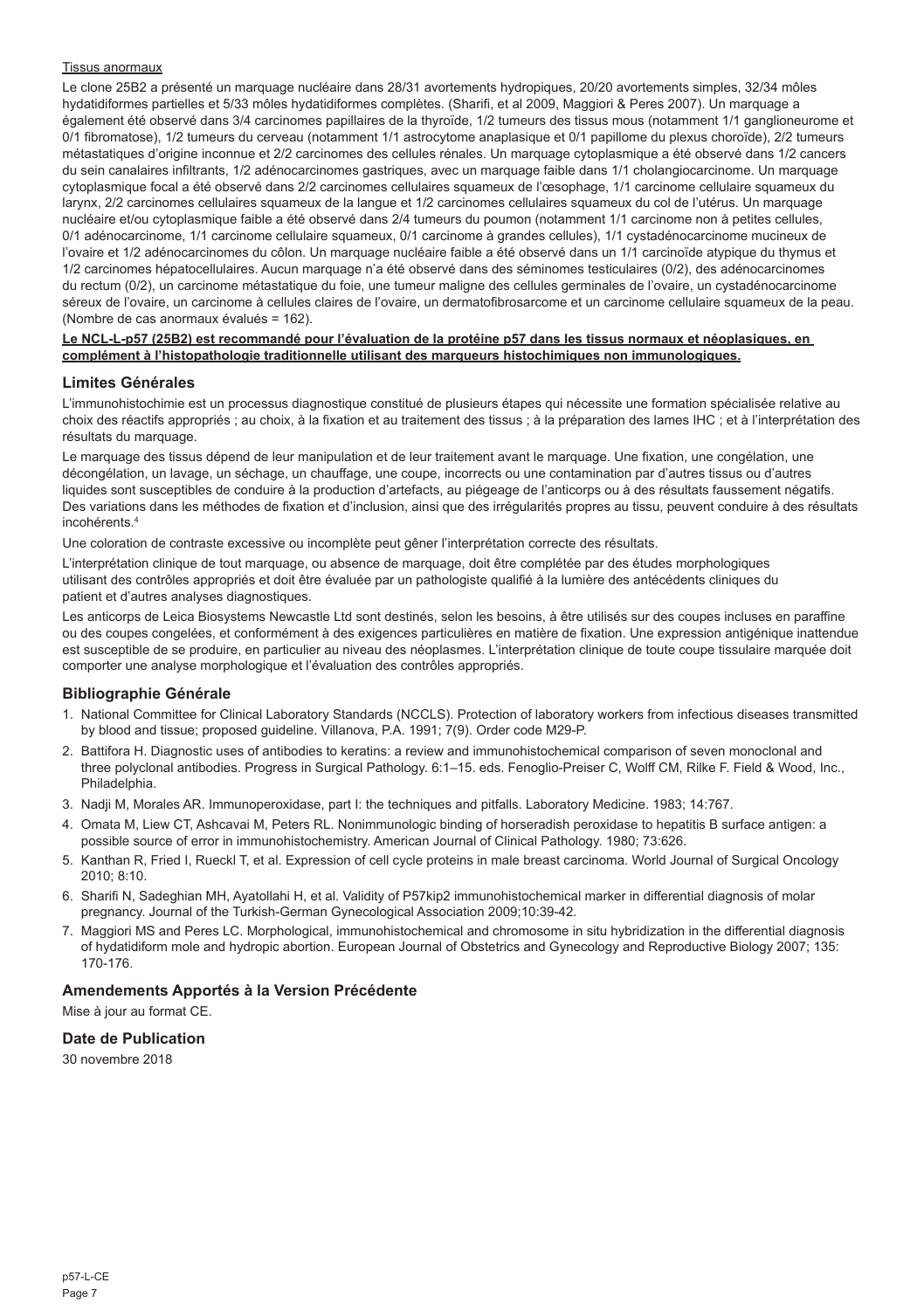# <span id="page-8-0"></span>**Anticorpo monoclonale murino liquido Novocastra™ p57 Protein (Kip2) Codice Del Prodotto: NCL-L-p57**

# **Uso Previsto**

*Per uso diagnostico in vitro*.

NCL-L-p57 è destinato all'identificazione qualitativa in microscopia ottica della proteina p57 umana, detta anche proteina Kip2, in sezioni incluse in paraffina. L'interpretazione clinica di ogni colorazione o della sua assenza va integrata da studi morfologici che utilizzino i controlli appropriati e deve essere valutata da un patologo qualificato, nel contesto della storia clinica del paziente e delle altre metodiche diagnostiche adoperate.

# **Principio Della Procedura**

Le tecniche di colorazione immunoistochimica (IHC) consentono la visualizzazione degli antigeni mediante l'applicazione sequenziale di un anticorpo specifico per l'antigene (anticorpo primario), di un anticorpo secondario che lega l'anticorpo primario e di un complesso enzimatico con un substrato cromogeno; l'applicazione dei tre reagenti è intervallata da fasi di lavaggio. L'attivazione enzimatica del cromogeno produce una reazione visibile in corrispondenza del sito antigenico. Il campione biologico può, quindi, essere controcolorato e montato. I risultati vengono interpretati mediante un microscopio ottico e sono utili nella diagnosi differenziale di processi fisiopatologici, che possono essere più o meno associati ad un particolare antigene.

#### **Clone**

25B2

### **Immunogeno**

Antigene ricombinante in procarioti corrispondente a una regione di 116 amminoacidi dell'N-terminale della proteina p57.

# **Specificità**

Proteina p57 umana, detta anche proteina Kip2.

# **Composizione Del Reagente**

NCL-L-p57 è un supernatante liquido di coltura tissutale, contenente sodio azide come conservante.

# **Classe Ig**

IgG1

# **Concentrazione Proteica Totale Total Protein**

Consultare l'etichetta del flacone per la concentrazione proteica totale specifica del lotto.

# **Concentrazione Anticorpale**

Superiore o uguale a 19 mg/L, come determinato mediante test ELISA. Consultare l'etichetta del flacone per la concentrazione di Ig specifica del lotto.

# **Raccomandazioni Per L'uso**

Immunoistochimica su sezioni incluse in paraffina.

**Recupero dell'epitopo mediante calore (Heat Induced Epitope Retrieval, HIER):** seguire le istruzioni per l'uso accluse a Novocastra Epitope Retrieval Solution pH 6.

**Diluizione raccomandata:** 1:50 per 30 minuti a 25 °C. Queste raccomandazioni costituiscono delle semplici linee guida; spetta al singolo utente stabilire le diluizioni di lavoro ottimali.

**Visualizzazione:** Si raccomanda di seguire le istruzioni per l'uso dei Novolink™ Polymer Detection Systems. Per ulteriori informazioni sui prodotti o assistenza, contattare il distributore di zona o la sede regionale di Leica Biosystems, oppure visitare il sito internet di Leica Biosystems, www.LeicaBiosystems.com

La resa di questo anticorpo deve essere validata quando viene utilizzato con altri metodi di colorazione manuale o piattaforme automatizzate.

# **Conservazione E Stabilità**

Conservare a 2–8 °C. Non congelare. Immediatamente dopo l'uso, raffreddare di nuovo a 2–8 °C. Non usare dopo la data di scadenza, indicata sull'etichetta del flacone. Condizioni di conservazione diverse da quelle sopra specificate vanno verificate dall'utente.

# **Preparazione Del Campione Biologico**

Il fissativo raccomandato è la formalina tamponata neutra al 10% per sezioni tissutali incluse in paraffina.

#### **Avvertenze E Precauzioni**

Questo reagente è stato preparato dal supernatante di coltura cellulare. Trattandosi di un prodotto biologico, va maneggiato con cautela.

Questo reagente contiene sodio azide. Una scheda di sicurezza del prodotto (MSDS) è disponibile su richiesta o dal sito www.LeicaBiosystems.com

Fare riferimento alla normativa federale, statale o locale per lo smaltimento dei componenti potenzialmente tossici.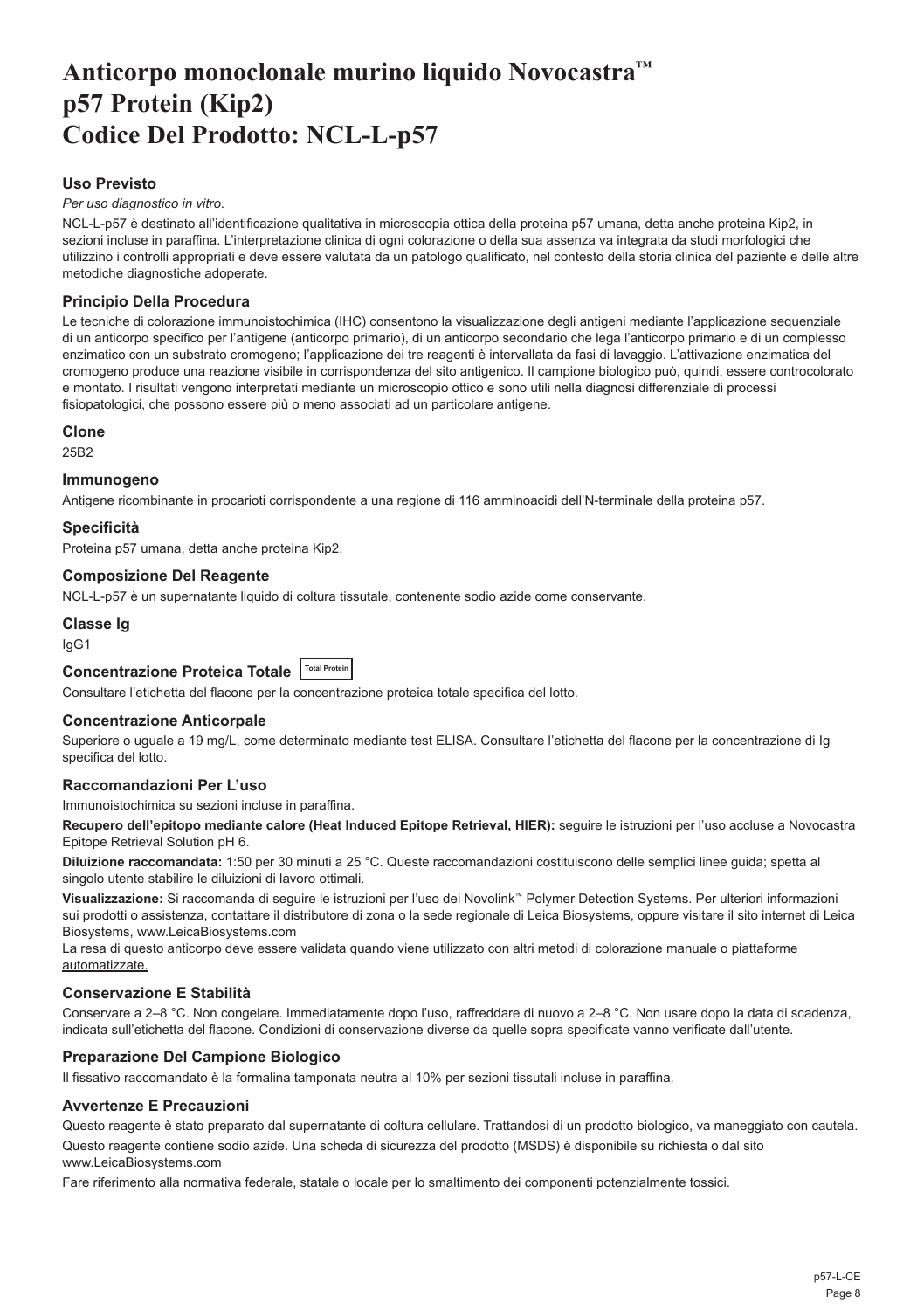Prima e dopo la fissazione, i campioni biologici e tutti i materiali ad essi esposti vanno trattati come potenzialmente infettanti e smaltiti con le appropriate precauzioni.<sup>1</sup> Non pipettare i reagenti con la bocca ed evitare il contatto dei reagenti e dei campioni biologici con la pelle e con le mucose. Se i reagenti o i campioni biologici vengono a contatto con zone sensibili, sciacquare abbondantemente le parti interessate. Consultare il medico.

Ridurre al minimo la contaminazione microbica dei reagenti, allo scopo di evitare un aumento di colorazione aspecifica. Tempi o temperature d'incubazione diversi da quelli specificati possono condurre a risultati non veritieri. Tali variazioni devono essere convalidate dall'utente.

# **Controllo Qualità**

Differenze nella processazione del tessuto e nelle tecniche in uso presso il laboratorio dell'utente possono produrre una discrepanza significativa nei risultati, rendendo necessaria la regolare esecuzione di controlli interni, in aggiunta alle procedure descritte di seguito.

I controlli devono essere costituiti da campioni biologici freschi autoptici/bioptici/chirurgici e devono essere il più rapidamente possibile fissati in formalina, processati ed inclusi in paraffina, allo stesso modo dei campioni biologici ottenuti dal paziente.

# **Controllo Positivo Del Tessuto**

È usato per indicare tessuti correttamente preparati e tecniche di colorazione appropriate.

Per ogni gruppo di condizioni del test e ogni volta che viene eseguita la colorazione, deve essere incluso un controllo positivo del tessuto.

Un tessuto a debole colorazione positiva è più adatto di uno a colorazione positiva intensa per un ottimale controllo qualità e per mettere in evidenza anche minimi livelli di degradazione del reagente.<sup>2</sup>

Il tessuto raccomandato per il controllo positivo è la placenta.

Se il controllo positivo del tessuto non dimostra colorazione positiva, i risultati con i campioni biologici del test vanno considerati non validi.

# **Controllo Negativo Del Tessuto**

Va esaminato dopo il controllo positivo, per verificare la specificità nei confronti dell'antigene bersaglio da parte dell'anticorpo primario. Il tessuto raccomandato per il controllo negativo sono gli epatociti.

In alternativa, la varietà dei tipi cellulari presenti nella maggior parte delle sezioni tissutali offre spesso siti di controllo negativo, ma questo va verificato dall'utente.

La colorazione aspecifica, se presente, assume di solito aspetto diffuso. La colorazione sporadica del tessuto connettivo può anche manifestarsi in seguito ad iperfissazione di sezioni di tessuto in formalina. Per l'interpretazione dei risultati della colorazione, usare cellule intatte. Le cellule necrotiche o degenerate si colorano spesso in maniera aspecifica<sup>3</sup>. Si possono osservare risultati falsamente positivi, dovuti a legame non immunologico delle proteine o a prodotti di reazione del substrato. Tali falsi positivi possono essere anche causati da enzimi endogeni quali la pseudoperossidasi (eritrociti), la perossidasi endogena (citocromo C) o la biotina endogena (es. fegato, mammella, cervello, rene), a seconda del tipo di immunocolorazione usato. Per differenziare l'attività enzimatica endogena o il legame enzimatico aspecifico dall'immunoreattività specifica, possono essere colorati ulteriori tessuti del paziente esclusivamente con substrato cromogeno o con complessi enzimatici (avidina-biotina, streptavidina, polimero marcato) e substrato cromogeno. Se nel controllo negativo del tessuto compare una colorazione specifica, i risultati sui campioni biologici ottenuti dal paziente devono essere considerati non validi.

# **Controllo Negativo Del Reagente**

Usare un controllo negativo aspecifico del reagente in luogo dell'anticorpo primario, con una sezione di ogni campione biologico del paziente, per valutare la colorazione aspecifica e per consentire una migliore interpretazione della colorazione specifica in corrispondenza del sito antigenico.

# **Tessuto Del Paziente**

Successivamente, esaminare i campioni biologici del paziente colorati con NCL-L-p57. L'intensità della colorazione positiva va analizzata nel contesto di qualsiasi colorazione aspecifica di fondo del controllo negativo del reagente. Come per tutti gli altri test immunoistochimici, un risultato negativo significa che l'antigene non è stato determinato, ma non necessariamente che fosse assente dalle cellule o dal tessuto esaminato. Se necessario, usare un pannello di anticorpi per identificare reazioni falsamente negative.

# **Risultati Attesi**

#### Tessuti normali

Clone 25B2 ha rilevato la proteina p57 nel nucleo delle cellule di Hofbauer, nei trofoblasti e nella decidua della placenta, nelle cellule fibroblastiche della gelatina di Wharton nel cordone ombelicale, nelle cellule della corticale surrenale nella zona glomerulosa, nelle cellule dell'endotelio glomerulare nel rene e occasionalmente nelle cellule dei tubuli seminiferi e dello stroma endometriale. È stata osservata colorazione citoplasmica e nucleare nelle cellule aciniche del pancreas e nell'epitelio dell'ileo, del cieco, della cistifellea e del collo dell'utero. È stata osservata colorazione citoplasmica nell'epitelio duttale della ghiandola parotide, nei macrofagi e occasionalmente negli pneumociti del polmone, con colorazione debole nelle cellule dell'epitelio duttale nella mammella, nei tubuli renali e negli epiteli e condrociti nel bronco. È stata osservata colorazione anche delle fibre nervose e dei gangli del tratto gastrointestinale, e dei processi neuronali e assoni della corteccia cerebrale, dei gangli basali, dell'ippocampo e dello strato granulare del cervelletto. (Numero di casi normali valutati = 44).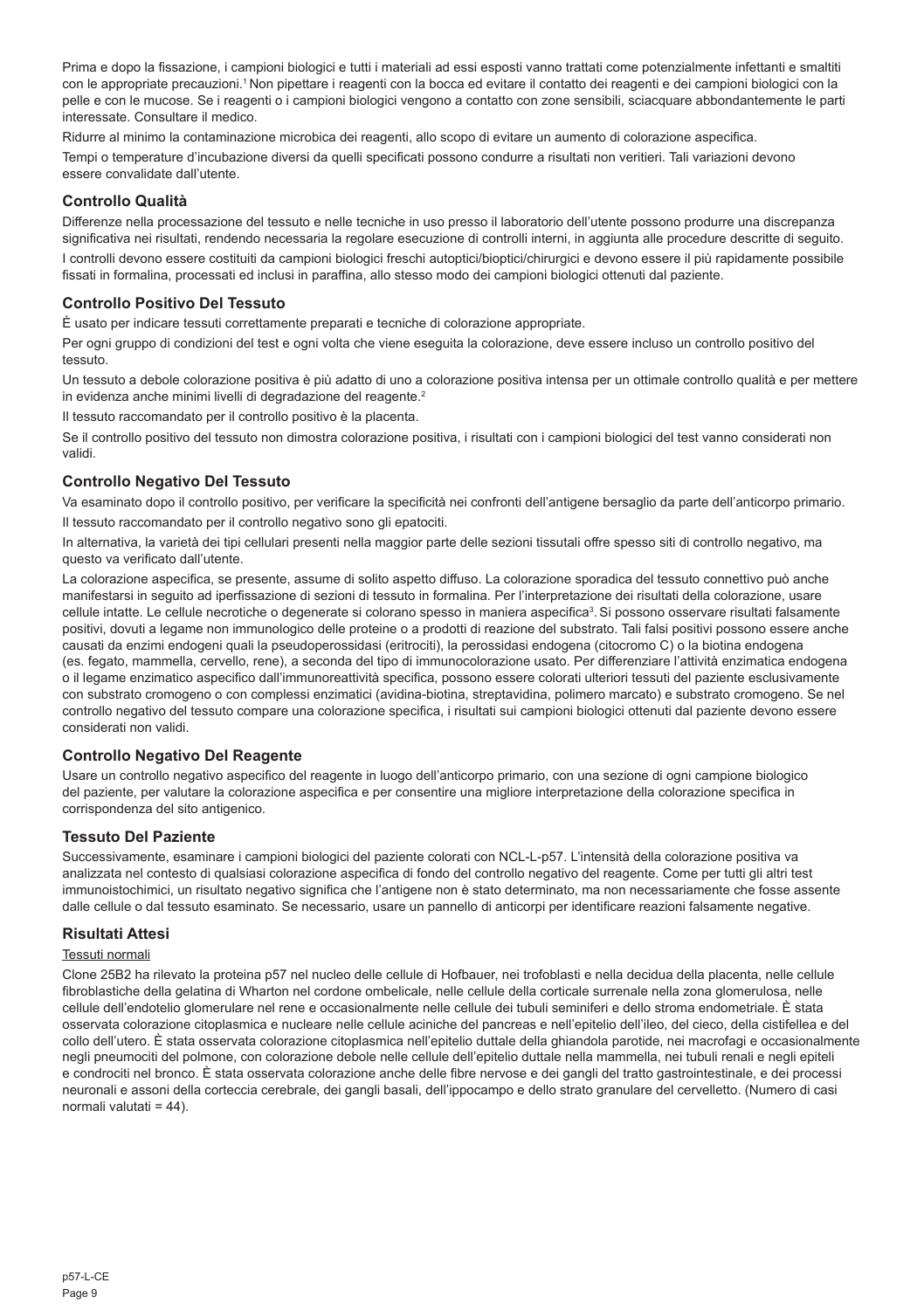#### Abnorme dei tessuti

Clone 25B2 ha evidenziato colorazione nucleare in 28/31 aborti idropici, 20/20 aborti semplici, 32/34 mole idatiformi parziali e 5/33 mole idatiformi complete. (Sharifi, et al 2009, Maggiori & Peres 2007). È stata osservata colorazione anche in 3/4 carcinomi papillari della tiroide, 1/2 tumori dei tessuti molli (incluso 1/1 ganglioneuroma e 0/1 fibromatosi), 1/2 tumori cerebrali (incluso 1/1 astrocitoma anaplastico e 0/1 papilloma del plesso corioideo), 2/2 tumori metastatici di origine ignota e 2/2 carcinomi a cellule renali. È stata osservata colorazione citoplasmica in 1/2 carcinomi duttali infiltranti della mammella, 1/2 adenocarcinomi gastrici, con colorazione debole in 1/1 colangiocarcinoma. È stata osservata colorazione citoplasmica focale in 2/2 carcinomi a cellule squamose dell'esofago, 1/1 carcinoma a cellule squamose della laringe, 2/2 carcinomi a cellule squamose della lingua e 1/2 carcinomi a cellule squamose del collo dell'utero. È stata osservata colorazione debole nucleare e/o citoplasmica in 2/4 tumori del polmone (incluso 1/1 carcinoma non a piccole cellule, 0/1 adenocarcinoma, 1/1 carcinoma a cellule squamose e 0/1 carcinoma a grandi cellule), 1/1 cistoadenocarcinoma mucinoso dell'ovaio e 1/2 adenocarcinomi del colon. È stata osservata colorazione nucleare debole in 1/1 carcinoide atipico del timo e 1/2 carcinomi epatocellulari. Non è stata osservata alcuna colorazione nei seminomi testicolari (0/2), adenocarcinomi del retto (0/2), un carcinoma metastatico del fegato, un tumore germinale maligno dell'ovaio, un cistoadenocarcinoma sieroso dell'ovaio, un carcinoma a cellule chiare dell'ovaio, un dermatofibrosarcoma e un carcinoma a cellule squamose della pelle. (Numero di casi anomali valutati = 162).

#### **L'uso di NCL-L-p57 (25B2) è consigliato per la valutazione della proteina p57 in tessuti normali e neoplastici, in aggiunta all'istopatologia convenzionale, avvalendosi delle colorazioni istochimiche non immunologiche.**

#### **Limitazioni Generali**

L'immunoistochimica è un procedimento diagnostico a più passi (multistep) che richiede un'esperienza specifica nella selezione dei reagenti appropriati, nella selezione, fissazione e processazione dei tessuti, nella preparazione di vetrini IHC e nell'interpretazione dei risultati della colorazione.

La colorazione del tessuto dipende dalle modalità di manipolazione e di processazione del tessuto stesso, adottate prima della colorazione. La fissazione, il congelamento, lo scongelamento, il lavaggio, l'asciugatura, il riscaldamento o la sezione condotti in modo non corretto, o la contaminazione con altri tessuti o liquidi, possono produrre artefatti, intrappolamento (trapping) anticorpale o risultati falsi negativi. Risultati incompatibili possono essere dovuti a modifiche dei metodi di fissazione e di inclusione o ad irregolarità intrinseche al tessuto.4

Una controcolorazione eccessiva o incompleta può compromettere la corretta interpretazione dei risultati.

L'interpretazione clinica di ogni colorazione o della sua assenza va integrata da studi morfologici che utilizzino i controlli appropriati e deve essere valutata da un patologo qualificato, nel contesto della storia clinica del paziente e delle altre metodiche diagnostiche adoperate.

Gli anticorpi di Leica Biosystems Newcastle Ltd. sono destinati all'uso, quando indicato, su sezioni congelate o incluse in paraffina, con specifici requisiti di fissazione. Un'espressione antigenica inattesa può manifestarsi in particolare nelle neoplasie. L'interpretazione clinica di ogni sezione tissutale colorata deve includere l'analisi morfologica e la valutazione dei controlli appropriati.

# **Riferimenti Bibliografici Di Base**

- 1. National Committee for Clinical Laboratory Standards (NCCLS). Protection of laboratory workers from infectious diseases transmitted by blood and tissue; proposed guideline. Villanova, P.A. 1991; 7(9). Order code M29-P.
- 2. Battifora H. Diagnostic uses of antibodies to keratins: a review and immunohistochemical comparison of seven monoclonal and three polyclonal antibodies. Progress in Surgical Pathology. 6:1–15. eds. Fenoglio-Preiser C, Wolff CM, Rilke F. Field & Wood, Inc., Philadelphia.
- 3. Nadji M, Morales AR. Immunoperoxidase, part I: the techniques and pitfalls. Laboratory Medicine. 1983; 14:767.
- 4. Omata M, Liew CT, Ashcavai M, Peters RL. Nonimmunologic binding of horseradish peroxidase to hepatitis B surface antigen: a possible source of error in immunohistochemistry. American Journal of Clinical Pathology. 1980; 73:626.
- 5. Kanthan R, Fried I, Rueckl T, et al. Expression of cell cycle proteins in male breast carcinoma. World Journal of Surgical Oncology 2010; 8:10.
- 6. Sharifi N, Sadeghian MH, Ayatollahi H, et al. Validity of P57kip2 immunohistochemical marker in differential diagnosis of molar pregnancy. Journal of the Turkish-German Gynecological Association 2009;10:39-42.
- 7. Maggiori MS and Peres LC. Morphological, immunohistochemical and chromosome in situ hybridization in the differential diagnosis of hydatidiform mole and hydropic abortion. European Journal of Obstetrics and Gynecology and Reproductive Biology 2007; 135: 170-176.

# **Modifiche Alla Pubblicazione Precedente**

Aggiornamento al formato CE.

#### **Data Di Pubblicazione**

30 novembre 2018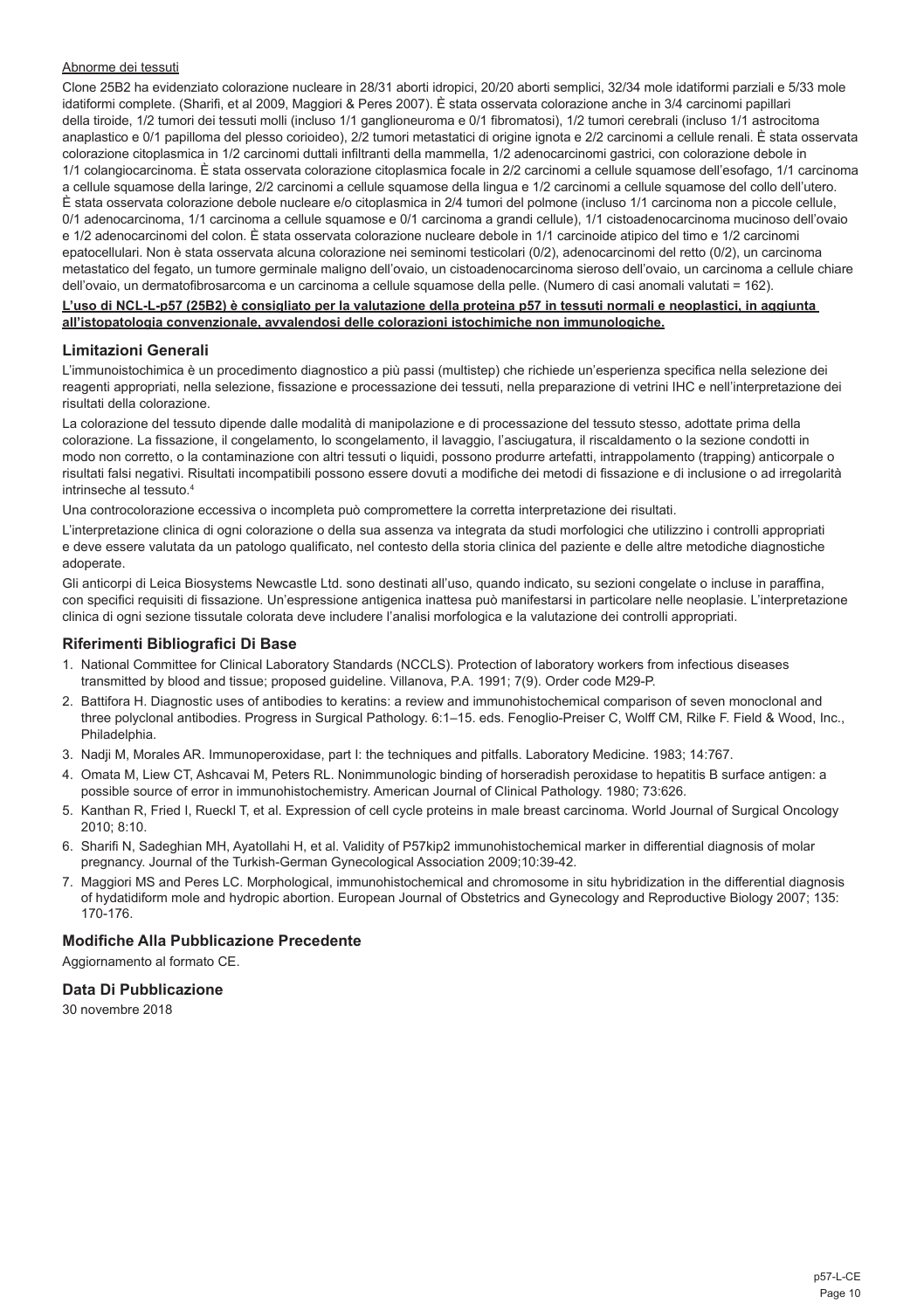# <span id="page-11-0"></span>**Novocastra™ Flüssiger Monoklonaler Maus-Antikörper p57 Protein (Kip2) Produkt-Nr.: NCL-L-p57**

## **Verwendungszweck**

#### *Für in-vitro-Diagnostik*.

NCL-L-p57 ist für den qualitativen Nachweis von humanem p57-Protein, das auch als Kip2-Protein bezeichnet wird, in Paraffinschnitten mittels Lichtmikroskopie vorgesehen. Die klinische Bewertung einer vorliegenden bzw. fehlenden Färbung sollte durch morphologische Studien mit entsprechenden Kontrollen ergänzt und im Kontext der Krankengeschichte des Patienten und anderer diagnostischer Tests von einem qualifizierten Pathologen vorgenommen werden.

#### **Verfahrensgrundlage**

Immunhistochemische (IHC) Färbetechniken gestatten die optische Darstellung von Antigenen mittels sequentieller Anwendung eines spezifischen Antikörpers zum Antigen (primärer Antikörper), eines sekundären Antikörpers zum primären Antikörper und eines Enzymkomplexes mit einem chromogenen Substrat, jeweils getrennt durch dazwischen liegende Waschschritte. Die enzymatische Aktivierung des Chromogens führt zu einem sichtbaren Reaktionsprodukt am Ort des Antigens. Die Probe kann dann gegengefärbt und mit einem Deckglas versehen werden. Die Ergebnisse werden mithilfe eines Lichtmikroskops interpretiert und unterstützen die Differentialdiagnose pathophysiologischer Prozesse, die mit einem bestimmten Antigen assoziiert sein könnten.

#### **Klon**

25B2

# **Immunogen**

Prokaryotisches rekombinantes Antigen, das einer 116-Aminosäureregion des N-Terminus des p57-Proteins entspricht.

#### **Spezifität**

Humanes p57-Protein, auch als Kip2-Protein bezeichnet.

#### **Reagenzzusammensetzung**

NCL-L-p57 ist ein flüssiger Gewebekulturüberstand, der Natriumazid als Konservierungsmittel enthält.

**Ig-Klasse** IgG1

# **Gesamtproteinkonzentration Total Protein**

Siehe Angaben auf dem Produktetikett bezüglich der chargenspezifischen Gesamtproteinkonzentration.

# **Antikörperkonzentration**

Größer als oder gleich 19 mg/L laut ELISA-Bestimmung. Hinsichtlich der chargenspezifischen Ig-Konzentration siehe Angaben auf dem Produktetikett.

# **Gebrauchsempfehlungen**

Immunhistochemie in Paraffinschnitten.

**Hitzeinduzierte Epitopdemaskierung (Heat Induced Epitope Retrieval, HIER):** Bitte Gebrauchsanweisung für Novocastra Epitope Retrieval Solution pH 6 befolgen.

**Empfohlene Verdünnung:** 1:50 über einen Zeitraum von 30 Minuten bei 25 °C. Dies ist nur eine Empfehlung, und die Benutzer sollten ihre eigenen optimalen Arbeitsverdünnungen bestimmen.

**Visualisierung:** Bitte Gebrauchsanweisung für Novolink™ Polymer Detection Systems befolgen. Wenn Sie weitere Produktinformationen oder Unterstützung wünschen, setzen Sie sich bitte mit ihrem Händler vor Ort oder mit der Zweigniederlassung von Leica Biosystems in Verbindung beziehungsweise besuchen Sie die Internetseite von Leica Biosystems, www.LeicaBiosystems.com

Die Leistungsfähigkeit dieses Antikörpers sollte bestätigt werden, wenn er mit anderen manuellen Färbesystemen oder automatisierten Plattformen eingesetzt wird.

# **Lagerung und Stabilität**

Bei 2–8 °C lagern. Nicht einfrieren. Nach Gebrauch sofort wieder bei 2–8 °C lagern. Nach Ablauf des Verfallsdatums (auf dem Behälteretikett) darf das Produkt nicht mehr verwendet werden. Lagerbedingungen, die von den oben genannten Bedingungen abweichen, müssen vom Benutzer verifiziert werden.

# **Probenvorbereitung**

Für paraffineingebettete Gewebeschnitte ist das empfohlene Fixativ 10% neutral gepuffertes Formalin.

#### **Warnhinweise und Sicherheitsmaßnahmen**

Dieses Reagenz wurde aus Zellkulturüberstand zubereitet. Das Reagenz ist ein biologisches Produkt und sollte mit entsprechender Vorsicht gehandhabt werden.

Dieses Reagenz enthält Natriumazid. Ein Materialsicherheits-Datenblatt ist auf Anfrage von www.LeicaBiosystems.com erhältlich.

Die entsprechenden nationalen und lokalen Bestimmungen und Vorschriften zur Entsorgung potentiell giftiger Komponenten sind einzuhalten.

Vor und nach der Fixierung sind die Proben sowie alle Materialien, die mit ihnen in Kontakt gekommen sind, als potentiell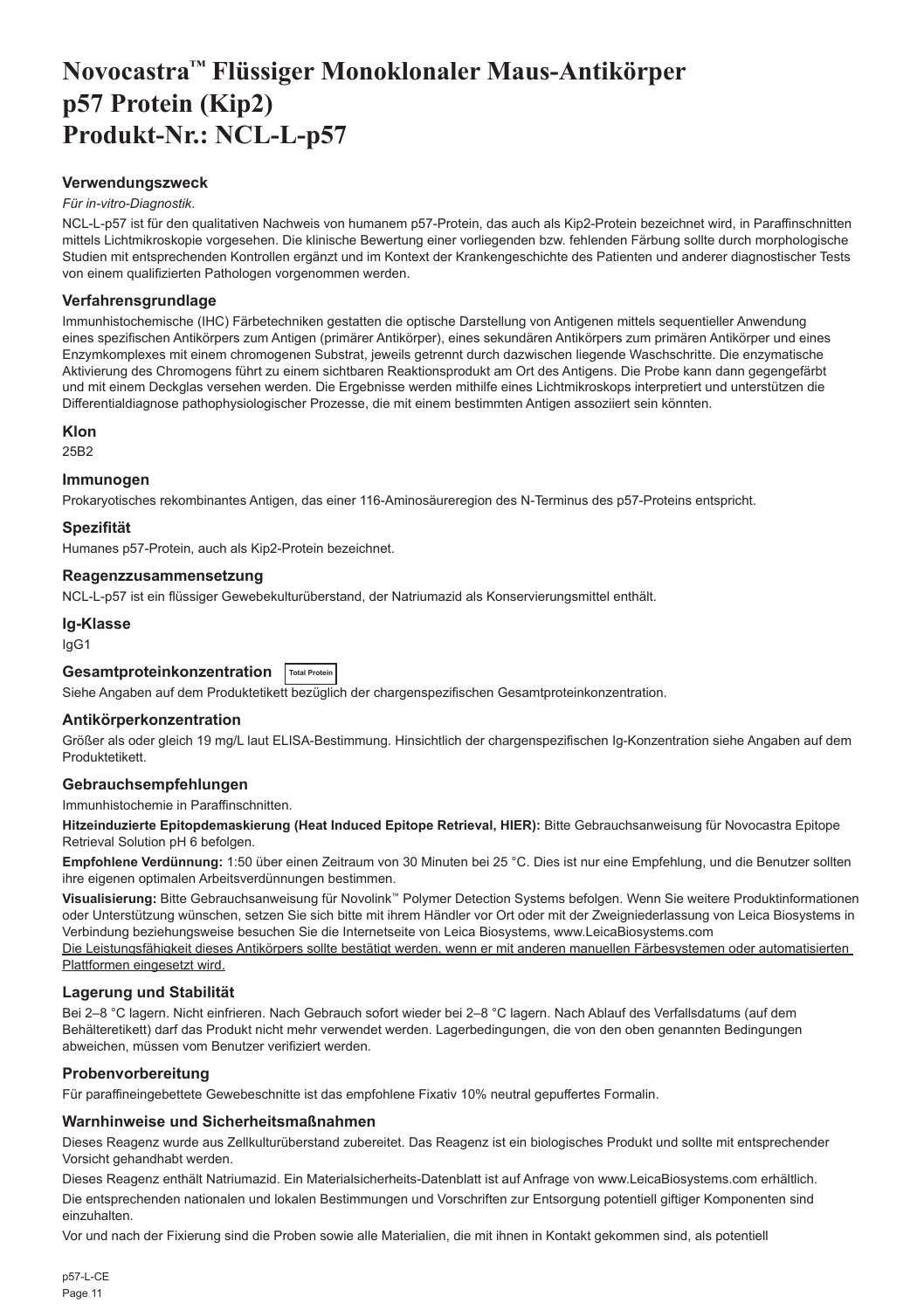infektiös zu behandeln und daher mit entsprechender Vorsicht zu entsorgen.<sup>1</sup> Reagenzien dürfen niemals mit dem Mund pipettiert werden, und jeglicher Kontakt der Reagenzien und Proben mit Haut und Schleimhäuten ist zu vermeiden. Falls Reagenzien oder Proben mit empfindlichen Bereichen in Kontakt gekommen sind, müssen diese mit reichlich Wasser gespült werden. Ärztlichen Rat einholen. Die mikrobielle Verunreinigung von Reagenzien ist zu minimieren, da ansonsten eine erhöhte unspezifische Färbung auftreten kann. Falls die spezifizierten Inkubationszeiten oder –temperaturen nicht eingehalten werden, kann es zu fehlerhaften Ergebnissen kommen.

#### **Qualitätskontrolle**

Unterschiede bei der Gewebebearbeitung und den technischen Verfahren im Labor des Benutzers können zu signifikanten Schwankungen bei den Ergebnissen führen. Daher ist es wichtig, zusätzlich zu den folgenden Verfahren regelmäßige laborinterne Kontrollen durchzuführen.

Die Kontrollen sollten mit frischen Autopsie-/Biopsie-/chirurgischen Proben vorgenommen werden, die so bald wie möglich und auf dieselbe Weise wie die Patientenprobe(n) in Formalin fixiert, behandelt und in Paraffin eingebettet worden sind.

# **Positive Gewebekontrolle**

Zeigt korrekt vorbereitete Gewebe und korrekte Färbetechniken an.

In jedem Färbelauf sollte für jeden Satz Testbedingungen eine positive Gewebekontrolle durchgeführt werden.

Jegliche Abweichungen von den angegebenen Werten müssen vom Benutzer verifiziert werden.

Gewebe mit schwach positiver Färbung ist für die optimale Qualitätskontrolle und den Nachweis kleiner Minderungen in der Reagenzleistung besser geeignet als ein Gewebe mit stark positiver Färbung.<sup>2</sup>

Für die positive Gewebekontrolle wird Plazenta empfohlen.

Falls das positive Kontrollgewebe keine positive Färbung nachweisen kann, sollten die mit den Testproben erzielten Ergebnisse als ungültig betrachtet werden.

#### **Negative Gewebekontrolle**

Die negative Gewebekontrolle sollte nach der positiven Gewebekontrolle erfolgen, um die Spezifität der Zielantigenmarkierung durch den primären Antikörper zu verifizieren.

Für die negative Gewebekontrolle wird Leber (Hepatozyten) empfohlen.

Alternativ bietet die Vielfalt unterschiedlicher Zelltypen, die in den meisten Gewebeschnitten vorliegen, häufig Stellen für eine negative Kontrolle. Jedoch sollte dies vom Benutzer verifiziert werden.

Liegt eine unspezifische Färbung vor, hat diese gewöhnlich ein diffuses Erscheinungsbild. Eine sporadische Färbung des Bindegewebes kann ebenfalls in Schnitten von übermäßig formalinfixierten Geweben beobachtet werden. Zur Bewertung der Färbeergebnisse intakte Zellen verwenden. Nekrotische oder degenerierte Zellen werden oft unspezifisch gefärbt.<sup>3</sup> Falsch-positive Ergebnisse können aufgrund einer nichtimmunologischen Bindung von Proteinen oder Substratreaktionsprodukten beobachtet werden. In Abhängigkeit von der Art der verwendeten Immunfärbung können solche Ergebnisse auch durch endogene Enzyme wie Pseudoperoxidase (Erythrozyten), endogene Peroxidase (Zytochrom C) oder endogenes Biotin (beispielsweise Leber, Mamma, Gehirn, Niere) hervorgerufen werden. Um eine endogene Enzymaktivität bzw. eine unspezifische Enzymbindung von einer spezifischen Immunreaktivität zu unterscheiden, können zusätzliche Patientengewebe ausschließlich mit Substratchromogen bzw. mit Enzymkomplexen (Avidin-Biotin, Streptavidin, markiertes Polymer) plus Substratchromogen gefärbt werden. Falls im negativen Kontrollgewebe eine spezifische Färbung auftritt, sollten die Ergebnisse mit den Patientenproben als ungültig betrachtet werden.

# **Negative Reagenzkontrolle**

Zur Beurteilung einer unspezifischen Färbung und zur besseren Bewertung einer spezifischen Färbung an der Antigenstelle ist mit einem Schnitt jedes Patientenpräparates anstelle des primären Antikörpers eine unspezifische negative Reagenzkontrolle zu verwenden.

#### **Patientengewebe**

Die mit NCL-L-p57 gefärbten Patientenproben müssen zuletzt untersucht werden. Eine positive Färbeintensität ist im Kontext einer unspezifischen Hintergrundfärbung der negativen Reagenzkontrolle zu bewerten. Wie bei jedem immunhistochemischen Test bedeutet ein negatives Ergebnis, dass das Antigen nicht nachgewiesen wurde. Ein negatives Ergebnis bedeutet jedoch nicht notwendigerweise, dass das Antigen in den getesteten Zellen / im getesteten Gewebe nicht vorlag. Bei Bedarf sollte zur Identifizierung falsch-negativer Reaktionen eine Gruppe von Antikörpern verwendet werden.

#### **Erwartete Ergebnisse**

#### Normale Gewebe

Klon 25B2 wies das p57-Protein im Kern von Hofbauer-Zellen, Trophoblasten und Dezidua der Plazenta, fibroblastischen Zellen der Whartonschen Sulze in der Nabelschnur, Zellen der Nebennierenrinde in der Zona glomerulosa, glomerulären Endothelzellen in der Niere und vereinzelten Zellen in den Hodenkanälchen und im endometrialen Stroma nach. Zytoplasmische und nukleäre Färbung wurde in Azinuszellen im Pankreas und Epithel in Ileum, Blinddarm, Gallenblase und Zervix beobachtet. Zytoplasmische Färbung wurde im Duktusepithel der Ohrspeicheldrüse, Makrophagen und vereinzelten Pneumozyten in der Lunge beobachtet, wobei die Färbung in Duktusepithelzellen in Mamma und Nierentubuli sowie in Epithelien und Chondrozyten im Bronchus schwach war. Zudem wurde eine Färbung von Nervenfasern und Ganglien des Gastrointestinaltrakts und von neuronalen Prozessen und Axonen von Gehirnrinde, Basalganglien, Hippocampus und Stratum granulosum des Kleinhirns beobachtet. (Anzahl der untersuchten Normalgewebeproben = 44).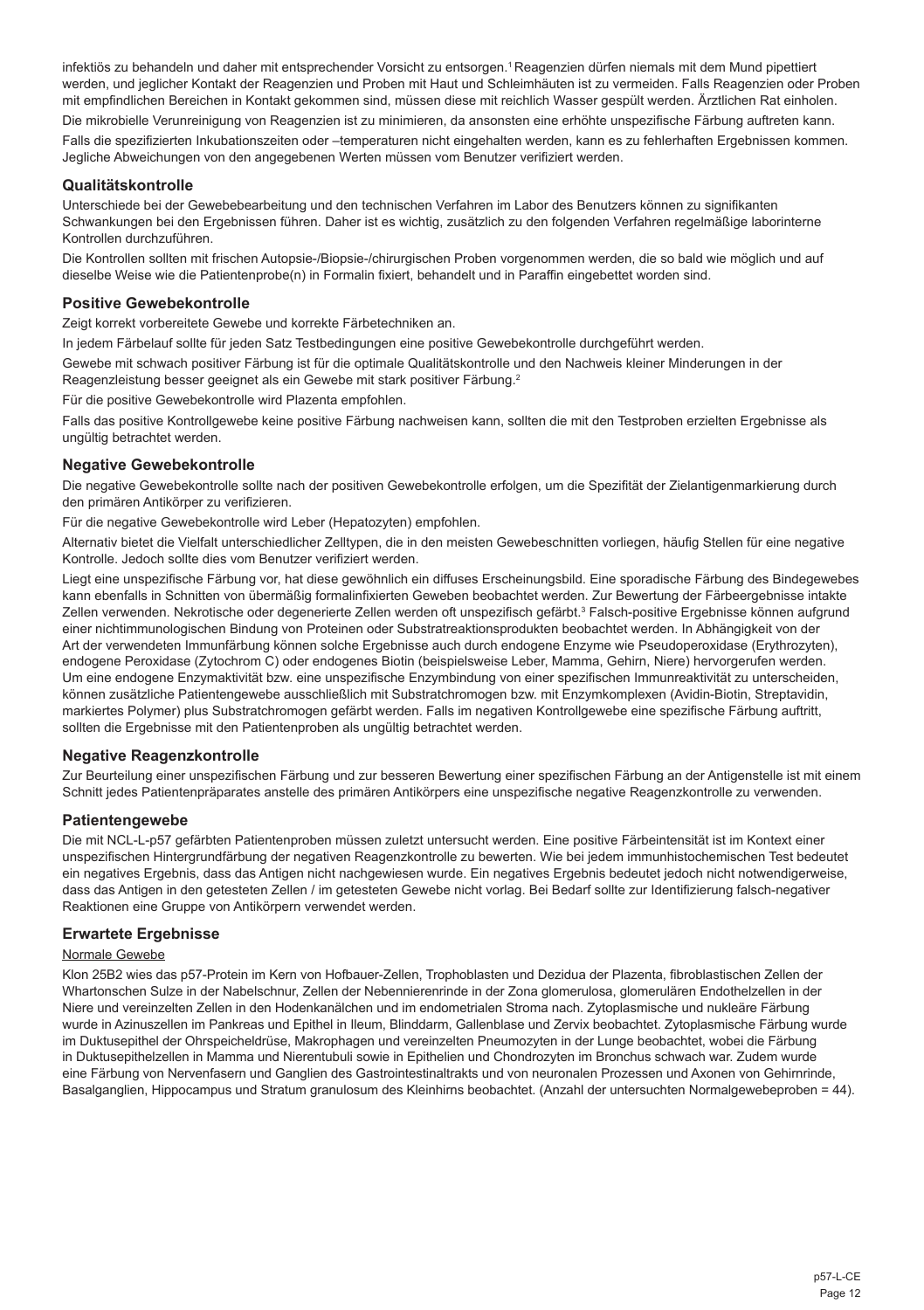# Anomale Gewebe

Klon 25B2 zeigte bei 28/31 hydropischen Aborten, 20/20 einfachen Aborten, 32/34 partiellen Blasenmolen und 5/33 kompletten Blasenmolen eine nukleäre Färbung. (Sharifi et al. 2009, Maggiori & Peres 2007). Zudem wurde bei 3/4 papillären Schilddrüsenkarzinomen, 1/2 Weichteiltumoren (darunter 1/1 Ganglioneurom und 0/1 Fibromatose), 1/2 Hirntumoren (darunter 1/1 anaplastisches Astrozytom und 0/1 Choroidalplexuspapillom), 2/2 metastasierenden Tumoren unbekannten Ursprungs und 2/2 Nierenzellkarzinomen eine Färbung beobachtet. Zytoplasmatische Färbung wurde bei 1/2 infiltrierenden Duktuskarzinomen der Brust und 1/2 Adenokarzinomen des Magens beobachtet, wobei die Färbung bei 1/1 Cholangiokarzinom schwach war. Eine fokalen zytoplasmatische Färbung wurde bei 2/2 Plattenepithelkarzinomen der Speiseröhre, 1/1 Plattenepithelkarzinom des Larynx, 2/2 Plattenepithelkarzinomen der Zunge und 1/2 Plattenepithelkarzinomen des Zervix beobachtet. Eine schwache nukleäre und/oder zytoplasmatische Färbung wurde bei 2/4 Lungentumoren (darunter 1/1 nicht-kleinzelliges Karzinom, 0/1 Adenokarzinom, 1/1 Plattenepithelkarzinom und 0/1 großzelliges Karzinom), 1/1 muzinösem Zystadenokarzinom der Eierstöcke und 1/2 Adenokarzinomen des Kolons beobachtet. Eine schwache nukleäre Färbung wurde bei 1/1 atypischen Thymuskarzinoid und 1/2 hepatozellulären Karzinomen beobachtet. Keine Färbung wurde bei Seminomen der Hoden (0/2), Adenokarzinomen des Rektums (0/2), einem metastasierenden Karzinom der Leber, einem malignen Keimzellentumor der Eierstöcke, einem serösen Zystadenokarzinom der Eierstöcke, einem klarzelligen Ovarialkarzinom, einem Dermatofibrosarkom und einem Plattenepithelkarzinom der Haut beobachtet. (Anzahl der insgesamt untersuchten pathologischen Gewebeproben = 162).

#### **NCL-L-p57 (25B2) wird für die Bewertung von p57-Protein in normalem und neoplastischem Gewebe als zusätzliches Hilfsmittel zur herkömmlichen Histopathologie unter Verwendung nicht-immunologischer histochemischer Färbemittel empfohlen.**

# **Allgemeine Beschränkungen**

Die Immunhistochemie ist ein mehrstufiger diagnostischer Prozess, der eine spezialisierte Ausbildung auf den folgenden Gebieten erfordert: Auswahl der entsprechenden Reagenzien; Gewebeauswahl, -fixierung und -verarbeitung; Vorbereitung des IHC-Objektträgers sowie Bewertung der Färbeergebnisse.

Die Gewebefärbung hängt von der Handhabung und Verarbeitung des Gewebes vor dem Färben ab. Unsachgemäßes Fixieren, Einfrieren, Auftauen, Waschen, Trocknen, Erwärmen, Schneiden oder eine Kontamination mit anderen Geweben oder Flüssigkeiten kann zu Artefakten, Antikörper-Trapping oder falsch-negativen Ergebnissen führen. Abweichende Ergebnisse können aufgrund von Unterschieden bei der Fixierung und Einbettung oder intrinsischen Unregelmäßigkeiten im Gewebe selbst entstehen.4

Eine exzessive oder unvollständige Gegenfärbung kann die korrekte Bewertung von Ergebnissen gefährden.

Die klinische Bewertung einer vorliegenden bzw. fehlenden Färbung sollte durch morphologische Studien mit entsprechenden Kontrollen ergänzt und im Kontext der Krankengeschichte des Patienten und anderer diagnostischer Tests von einem qualifizierten Pathologen vorgenommen werden.

Antikörper von Leica Biosystems Newcastle Ltd sind wo angezeigt für die Verwendung entweder auf gefrorenen oder in Paraffin eingebetteten Schnitten mit spezifischen Fixierungsanforderungen bestimmt. Es kann insbesondere bei Neoplasmen zu einer unerwarteten Antigenexpression kommen. Die klinische Bewertung eines gefärbten Gewebeschnitts muss eine morphologische Analyse und die Auswertung der entsprechenden Kontrollen einschließen.

#### **Literatur - Allgemein**

- 1. National Committee for Clinical Laboratory Standards (NCCLS). Protection of laboratory workers from infectious diseases transmitted by blood and tissue; proposed guideline. Villanova, P.A. 1991;7(9). Order code M29-P.
- 2. Battifora H. Diagnostic uses of antibodies to keratins: a review and immunohistochemical comparison of seven monoclonal and three polyclonal antibodies. Progress in Surgical Pathology. 6:1–15. eds. Fenoglio-Preiser C, Wolff CM, Rilke F. Field & Wood, Inc., Philadelphia.
- 3. Nadji M, Morales AR. Immunoperoxidase, part I: the techniques and pitfalls. Laboratory Medicine. 1983; 14:767.
- 4. Omata M, Liew CT, Ashcavai M, Peters RL. Nonimmunologic binding of horseradish peroxidase to hepatitis B surface antigen: a possible source of error in immunohistochemistry. American Journal of Clinical Pathology. 1980; 73:626.
- 5. Kanthan R, Fried I, Rueckl T, et al. Expression of cell cycle proteins in male breast carcinoma. World Journal of Surgical Oncology 2010; 8:10.
- 6. Sharifi N, Sadeghian MH, Ayatollahi H, et al. Validity of P57kip2 immunohistochemical marker in differential diagnosis of molar pregnancy. Journal of the Turkish-German Gynecological Association 2009;10:39-42.
- 7. Maggiori MS and Peres LC. Morphological, immunohistochemical and chromosome in situ hybridization in the differential diagnosis of hydatidiform mole and hydropic abortion. European Journal of Obstetrics and Gynecology and Reproductive Biology 2007; 135: 170-176.

# **Änderungen zur vorhergehenden Ausgabe**

Aktualisierung auf CE-Format.

## **Ausgabedatum**

30 November 2018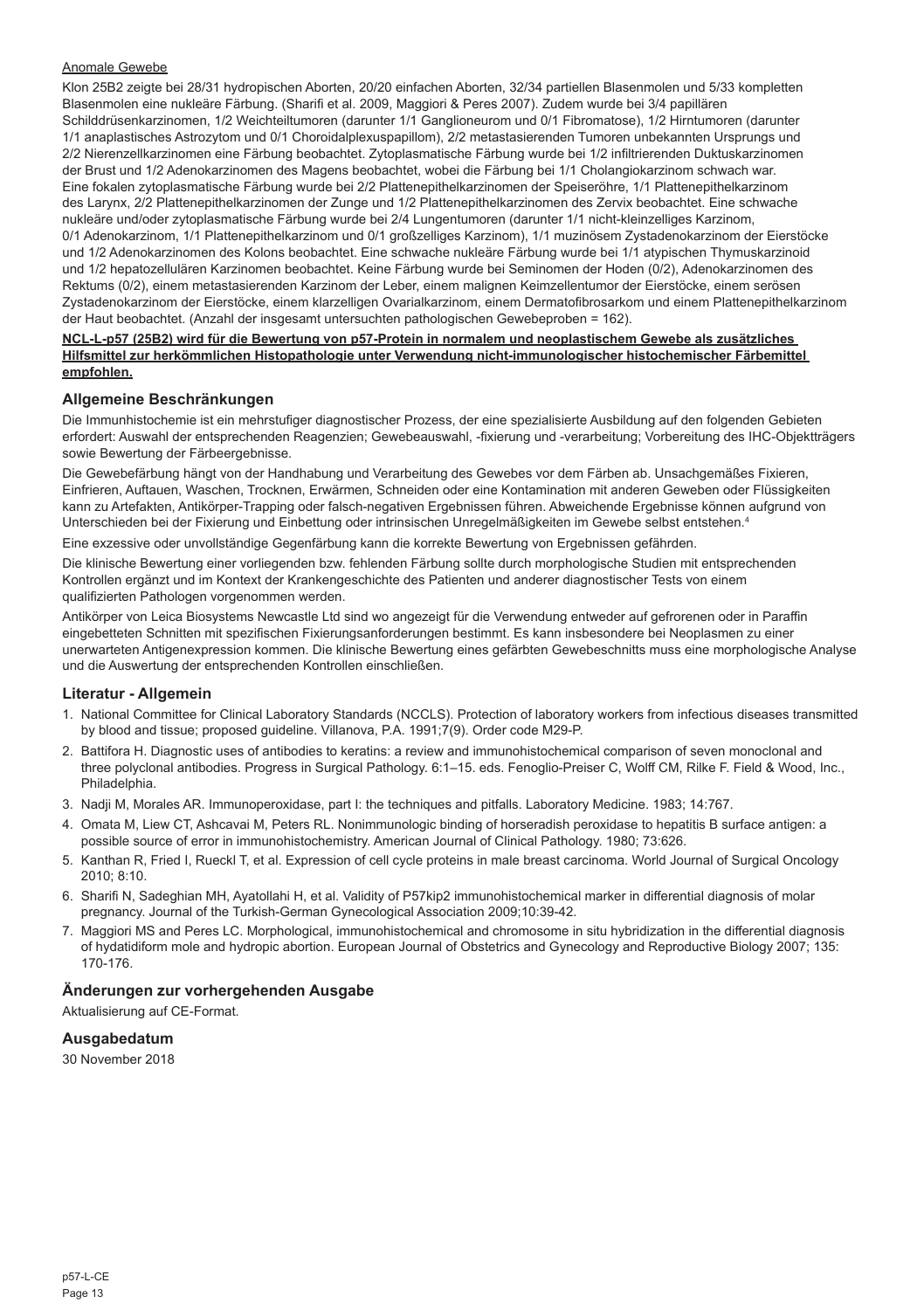# <span id="page-14-0"></span>**Anticuerpo monoclonal líquido de ratón Novocastra™ p57 Protein (Kip2) Código De Producto: NCL-L-p57**

# **Indicaciones De Uso**

#### *Para uso diagnóstico in vitro*.

NCL-L-p57 está indicado para la identificación cualitativa en secciones de parafina, mediante microscopia óptica, de proteína p57 humana, conocida también como proteína Kip2. La interpretación clínica de cualquier tinción o de su ausencia debe complementarse con estudios morfológicos, con el uso de los controles adecuados, y un anatomopatólogo cualificado debe evaluarla en el contexto del historial clínico del paciente y de otras pruebas diagnósticas.

# **Principio Del Procedimiento**

Las técnicas de tinción inmunohistocitoquímica (IHQ) permiten la visualización de antígenos mediante la aplicación secuencial de un anticuerpo específico dirigido contra el antígeno (anticuerpo primario), un anticuerpo secundario dirigido contra el anticuerpo primario y un complejo enzimático con un sustrato cromogénico, con pasos de lavado intercalados. La activación enzimática del cromógeno produce una reacción visible en el lugar en que se encuentra el antígeno. Luego se puede contrateñir la muestra y cubrirla con un cubreobjeto. Los resultados se interpretan utilizando un microscopio óptico y son de ayuda en el diagnóstico diferencial de los procesos fisiopatológicos, que pueden estar o no vinculados a un determinado antígeno.

#### **Clon**

25B2

#### **Inmunógeno**

Antígeno procariótico recombinante, correspondiente a una región de 116 aminoácidos del extremo N terminal de la proteína p57.

# **Especificidad**

Proteína p57 humana, conocida también como proteína Kip2.

#### **Composición Del Reactivo**

NCL-L-p57 es un sobrenadante de cultivo tisular líquido que contiene azida sódica como conservante.

# **Clase de Ig**

IgG1

# **Concentración Total De Proteína Total Protein**

Consulte la etiqueta del vial para ver la concentración total de proteína específica del lote.

# **Concentración De Anticuerpo**

Igual o superior a 19 mg/L, según se ha determinado mediante ELISA. Consulte en la etiqueta del vial la concentración de Ig específica del lote.

# **Recomendaciones De Uso**

Inmunohistocitoquímica con secciones de parafina.

**Recuperación de epítopos termoinducida (Heat Induced Epitope Retrieval, HIER):** Siga las instrucciones de uso de Novocastra Epitope Retrieval Solution pH 6.

**Dilución sugerida:** 1:50 durante 30 minutos a 25 °C. Esta es tan solo una pauta y cada usuario debe determinar sus propias diluciones de trabajo óptimas.

**Visualización:** Por favor, siga las instrucciones de uso de Novolink™ Polymer Detection Systems. Para obtener más información sobre el producto o para recibir soporte, póngase en contacto con su distribuidor local o con la oficina regional de Leica Biosystems, o bien visite el sitio web de Leica Biosystems, www.LeicaBiosystems.com

El rendimiento de este anticuerpo se debe validar cuando se utiliza con otros sistemas manuales de tinción o plataformas automatizadas.

# **Almacenamiento Y Estabilidad**

Almacénelo a una temperatura de 2–8 °C. No lo congele. Devuélvalo a 2–8 °C inmediatamente después de su uso. No lo utilice después de la fecha de caducidad indicada en la etiqueta del vial. Cualesquiera condiciones de almacenamiento que no sean las arriba especificadas deben ser verificadas por el usuario.

# **Preparación De Las Muestras**

El fijador recomendado para secciones de tejido incluidos en parafina es formol tamponado neutro al 10%.

# **Advertencias Y Precauciones**

Este reactivo se ha preparado a partir del sobrenadante de un cultivo celular. Como se trata de un producto de origen biológico, debe manipularse con precaución.

Este reactivo contiene azida sódica. Está disponible una Hoja de información sobre la seguridad del material, previa petición, o en www.LeicaBiosystems.com

Consulte las normativas nacionales, estatales, provinciales o municipales acerca de cómo desechar cualquier componente potencialmente tóxico.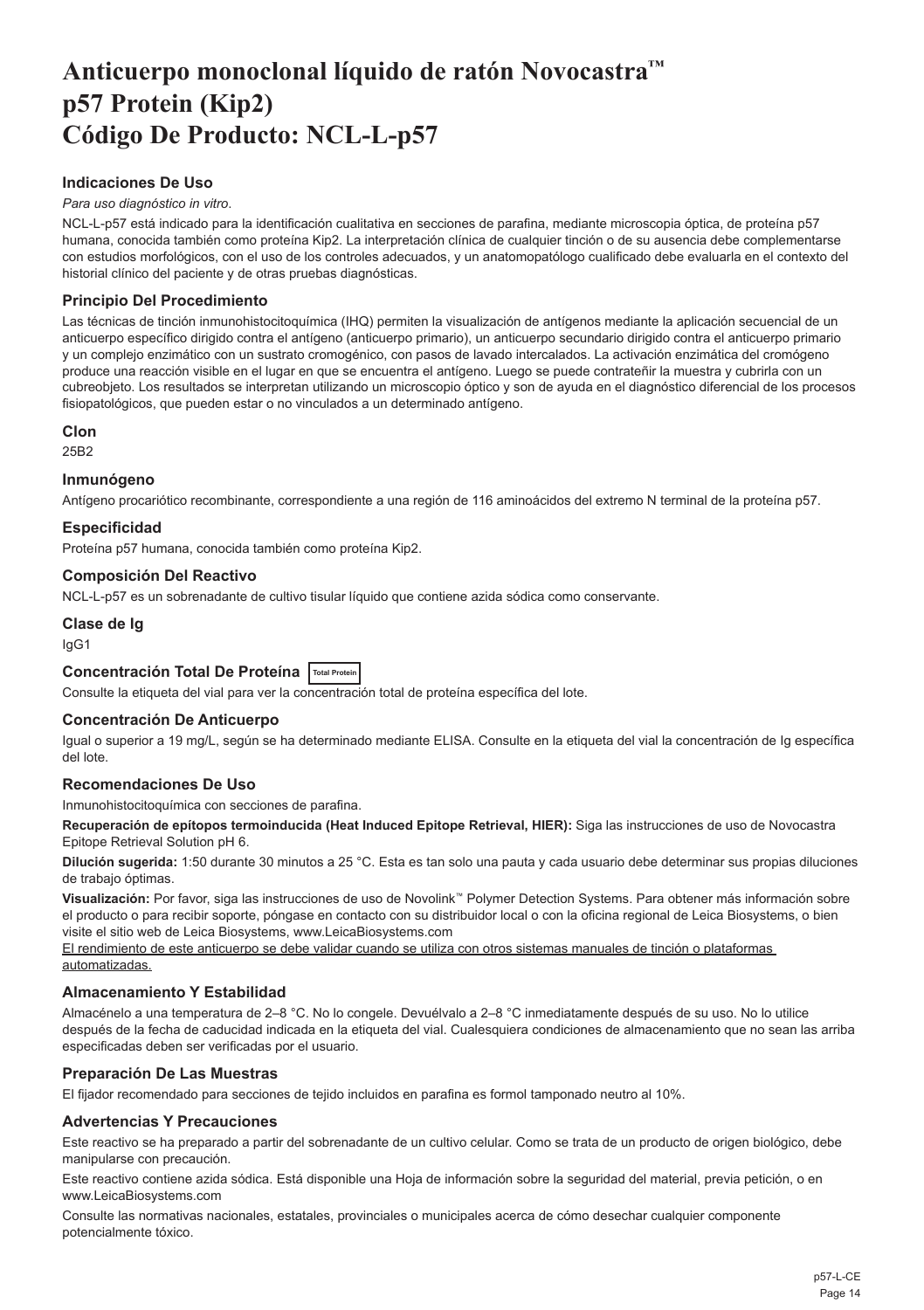Las muestras, antes y después de ser fijadas, así como todos los materiales expuestos a ellas, deben manipularse como susceptibles de transmitir una infección, y se deben desechar tomando las precauciones adecuadas.<sup>1</sup> No pipetee nunca los reactivos con la boca, y evite el contacto de la piel y de las membranas mucosas con los reactivos y las muestras. Si los reactivos o las muestras entran en contacto con zonas delicadas, lave éstas con abundante agua. Acuda inmediatamente al médico. Reduzca al mínimo la contaminación microbiana de los reactivos; de lo contrario, podría producirse un aumento de la tinción no específica.

Cualquier tiempo o temperatura de incubación que no sean los aquí especificados pueden conducir a resultados erróneos. Cualquier cambio de tal naturaleza debe ser validado por el usuario.

#### **Control De Calidad**

Las diferencias en el procesamiento de los tejidos y en los procedimientos técnicos del laboratorio del usuario pueden producir una variabilidad significativa en los resultados; por ello, es necesario que éste lleve a cabo regularmente los controles de su propio laboratorio, además de los siguientes procedimientos.

Los controles deben ser muestras frescas de autopsia, biopsia o quirúrgicas fijadas en formol, procesadas e incluidas en parafina, lo antes posible, de manera idéntica a la utilizada para la muestra o muestras del paciente o pacientes.

# **Control Tisular Positivo**

Se utiliza para indicar la preparación correcta de los tejidos y las técnicas de tinción adecuadas.

Debe incluirse un control tisular positivo por cada conjunto de condiciones de ensayo en cada tinción o serie de tinciones realizada. Un tejido con una tinción positiva débil es más adecuado que un tejido con una tinción positiva intensa para lograr un control de calidad óptimo y para detectar niveles bajos de degradación del reactivo.<sup>2</sup>

El tejido de control positivo recomendado es placenta.

Si el tejido de control positivo no muestra tinción positiva, los resultados de las muestras analizadas deben considerarse no válidos.

# **Control Tisular Negativo**

Debe examinarse después del control de tejido positivo, a fin de verificar la especificidad del marcado del antígeno diana por el anticuerpo primario.

El tejido de control negativo recomendado es hígado (hepatocitos).

O bien, la variedad de diferentes tipos de células presentes en la mayoría de los cortes de tejido ofrece con frecuencia lugares de control negativo, pero esto debe ser verificado por el usuario.

Si aparece una tinción no específica, ésta tiene generalmente aspecto difuso. En cortes de tejido fijados excesivamente con formol puede observarse también una tinción esporádica del tejido conectivo. Utilice células intactas para la interpretación de los resultados de la tinción. A menudo, las células necróticas o degeneradas quedan teñidas de forma no específica.<sup>3</sup> También pueden observarse falsos positivos causados por la unión no inmunológica a proteínas o a productos de reacción del sustrato. Estos falsos positivos pueden estar causados también por enzimas endógenas tales como la pseudoperoxidasa (eritrocitos), la peroxidasa endógena (citocromo C), o la biotina endógena (por ejemplo, de hígado, mama, cerebro, riñón), en función del tipo de inmunotinción utilizada. Para diferenciar la actividad de las enzimas endógenas o los enlaces no específicos de las enzimas de la inmunorreactividad específica, pueden teñirse otros tejidos del paciente exclusivamente con cromógeno sustrato o con complejos enzimáticos (avidina-biotina, estreptavidina, polímeros marcados) y cromógeno sustrato respectivamente. Si se produce una tinción específica del control tisular negativo, los resultados de las muestras de los pacientes deben considerarse no válidos.

#### **Control De Reactivo Negativo**

Utilice un control de reactivo negativo no específico en lugar del anticuerpo primario con un corte de cada muestra del paciente a fin de evaluar la tinción no específica y obtener una mejor interpretación de la tinción específica en el lugar en que se encuentra el antígeno.

# **Tejido Del Paciente**

Examine las muestras del paciente o pacientes teñidas con NCL-L-p57 al final. La intensidad de la tinción positiva debe valorarse en el contexto de cualquier tinción de fondo no específica del control de reactivo negativo. Como con cualquier prueba inmunohistocitoquímica, un resultado negativo significa que no se ha detectado antígeno, y no que el antígeno esté ausente en las células o tejido probados. Si es necesario, use un panel de anticuerpos para identificar falsas reacciones negativas.

#### **Resultados esperados**

# Teiidos normales

El clon 25B2 detectó la proteína p57 del núcleo de células de Hofbauer, trofoblastos y decidua de placenta, células fibroblásticas de gel de Wharton del cordón umbilical, células corticosuprarrenales de la zona glomerular, células endoteliales glomerulares del riñón y, a veces, células del interior de los túbulos seminíferos y del estroma endometrial. Se observó tinción citoplásmica y nuclear en células acinares de páncreas y de epitelio de íleon, ciego, vesícula biliar y cuello uterino. Se observó tinción citoplásmica en epitelio ductal de la glándula parótida, macrófagos y, a veces, neumocitos en pulmón, con tinción débil en células epiteliales ductales en mama, túbulos renales y epitelios y condrocitos en bronquios. También se observó tinción de fibras nerviosas y ganglios del tubo digestivo, y de procesos y axones neuronales de corteza cerebral, ganglios basales, hipocampo y capa granular del cerebelo. (Cifra de casos normales  $evaluados = 44$ ).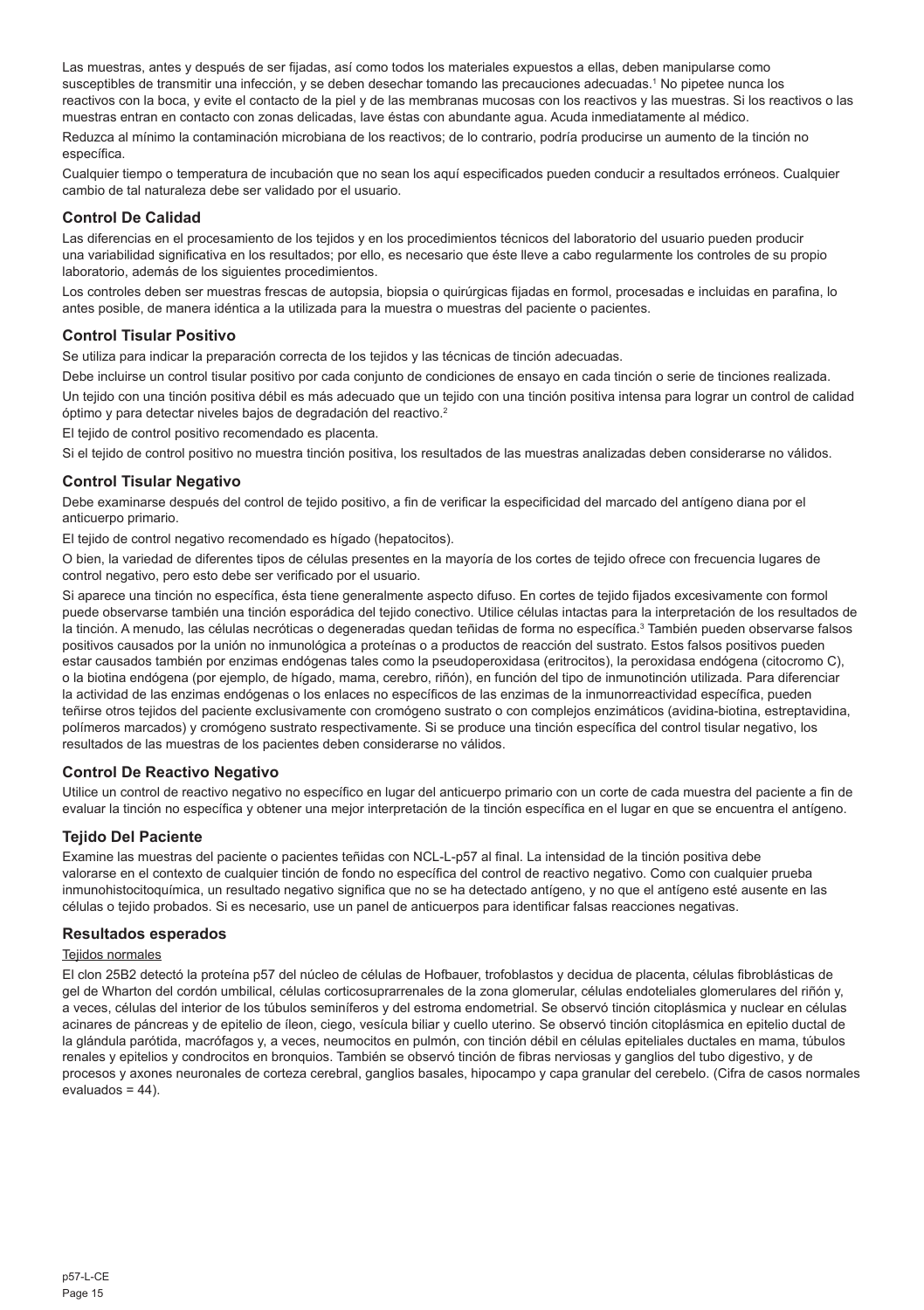# Anormal del tejido

El clon 25B2 mostró tinción nuclear en 28/31 abortos hidrópicos, 20/20 abortos simples, 32/34 molas hidatiformes parciales y 5/33 molas hidatiformes completos. (Sharifi, et al 2009, Maggiori & Peres 2007). También se observó tinción en 3/4 carcinomas papilares del tiroides, 1/2 tumores de tejidos blandos (incluidos 1/1 ganglioneuroma y 0/1 fibromatosis), 1/2 tumores cerebrales (incluidos 1/1 astrocitoma anaplásico y 0/1 papiloma del plexo coroideo), 2/2 tumores metastásicos de origen desconocido y 2/2 carcinomas de células renales. Se observó tinción citoplásmica en 1/2 carcinomas ductales infiltrantes mamarios, 1/2 adenocarcinomas gástricos, con tinción débil en 1/1 colangiocarcinoma. Se observó tinción citoplásmica focal en 2/2 carcinomas espinocelulares esofágicos, 1/1 carcinoma espinocelular de la laringe, 2/2 carcinomas espinocelulares de la lengua y 1/2 carcinomas espinocelulares del cuello uterino. Se observó tinción nuclear o citoplásmica débil en 2/4 tumores pulmonares (incluido 1/1 carcinoma no microcítico, 0/1 adenocarcinoma, 1/1 carcinoma espinocelular y 0/1 carcinoma macrocítico), 1/1 cistoadenocarcinoma mucinoso del ovario y 1/2 adenocarcinomas del colon. Se observó tinción nuclear débil en 1/1 carcinoide atípico del timo y 1/2 carcinomas hepatocelulares. No se observó tinción en seminomas testiculares (0/2), adenocarcinomas del recto (0/2), un carcinoma hepático metastásico, un tumor maligno de células germinales ováricas, un cistoadenocarcinoma seroso ovárico, un carcinoma de células claras ováricas, un dermatofibrosarcoma y un carcinoma espinocelular de la piel. (Cifra de casos anormales evaluados = 162).

#### **NCL-L-p57 (25B2) está recomendado para la evaluación de la proteína p57 en tejidos normales y neoplásicos, como complemento de la histopatología tradicional con tinciones histoquímicas no inmunológicas.**

#### **Limitaciones Generales**

La inmunohistocitoquímica es un proceso de diagnóstico en varias fases que abarca: la formación especializada en la selección de los reactivos apropiados, la selección, fijación y procesamiento de tejidos, la preparación del portaobjeto para IHQ, y la interpretación de los resultados de la tinción.

La tinción de los tejidos depende de la manipulación y el procesamiento del tejido previos a la tinción. Una fijación, congelación, descongelación, lavado, secado, calentamiento o seccionamiento incorrectos, o la contaminación con otros tejidos o líquidos pueden generar artefactos, atrapamiento del anticuerpo o falsos negativos. La aparición de resultados incoherentes puede deberse a variaciones en los métodos de fijación y de inclusión, o a irregularidades inherentes al tejido.4

Una contratinción excesiva o incompleta puede poner en peligro la interpretación correcta de los resultados.

La interpretación clínica de cualquier tinción o de su ausencia debe complementarse con estudios morfológicos, con el uso de los controles adecuados, y un anatomopatólogo cualificado debe evaluarla en el contexto del historial clínico del paciente y de otras pruebas diagnósticas.

Los anticuerpos de Leica Biosystems Newcastle Ltd son para utilizarlos, según se indique, con secciones congeladas o incluidas en parafina, con requisitos de fijación específicos. Puede producirse una expresión inesperada del antígeno, especialmente en las neoplasias. La interpretación clínica de cualquier sección de tejido teñida debe incluir un análisis morfológico y la evaluación de los controles apropiados.

# **Bibliografía - General**

- 1. National Committee for Clinical Laboratory Standards (NCCLS). Protection of laboratory workers from infectious diseases transmitted by blood and tissue; proposed guideline. Villanova, P.A. 1991; 7(9). Order code M29-P.
- 2. Battifora H. Diagnostic uses of antibodies to keratins: a review and immunohistochemical comparison of seven monoclonal and three polyclonal antibodies. Progress in Surgical Pathology. 6:1–15. eds. Fenoglio-Preiser C, Wolff CM, Rilke F. Field & Wood, Inc., Philadelphia.
- 3. Nadji M, Morales AR. Immunoperoxidase, part I: the techniques and pitfalls. Laboratory Medicine. 1983; 14:767.
- 4. Omata M, Liew CT, Ashcavai M, Peters RL. Nonimmunologic binding of horseradish peroxidase to hepatitis B surface antigen: a possible source of error in immunohistochemistry. American Journal of Clinical Pathology. 1980; 73:626.
- 5. Kanthan R, Fried I, Rueckl T, et al. Expression of cell cycle proteins in male breast carcinoma. World Journal of Surgical Oncology 2010; 8:10.
- 6. Sharifi N, Sadeghian MH, Ayatollahi H, et al. Validity of P57kip2 immunohistochemical marker in differential diagnosis of molar pregnancy. Journal of the Turkish-German Gynecological Association 2009;10:39-42.
- 7. Maggiori MS and Peres LC. Morphological, immunohistochemical and chromosome in situ hybridization in the differential diagnosis of hydatidiform mole and hydropic abortion. European Journal of Obstetrics and Gynecology and Reproductive Biology 2007; 135: 170-176.

# **Correcciones A La Publicación Anterior**

Actualizado al formato CE.

# **Fecha De Publicación**

30 de noviembre de 2018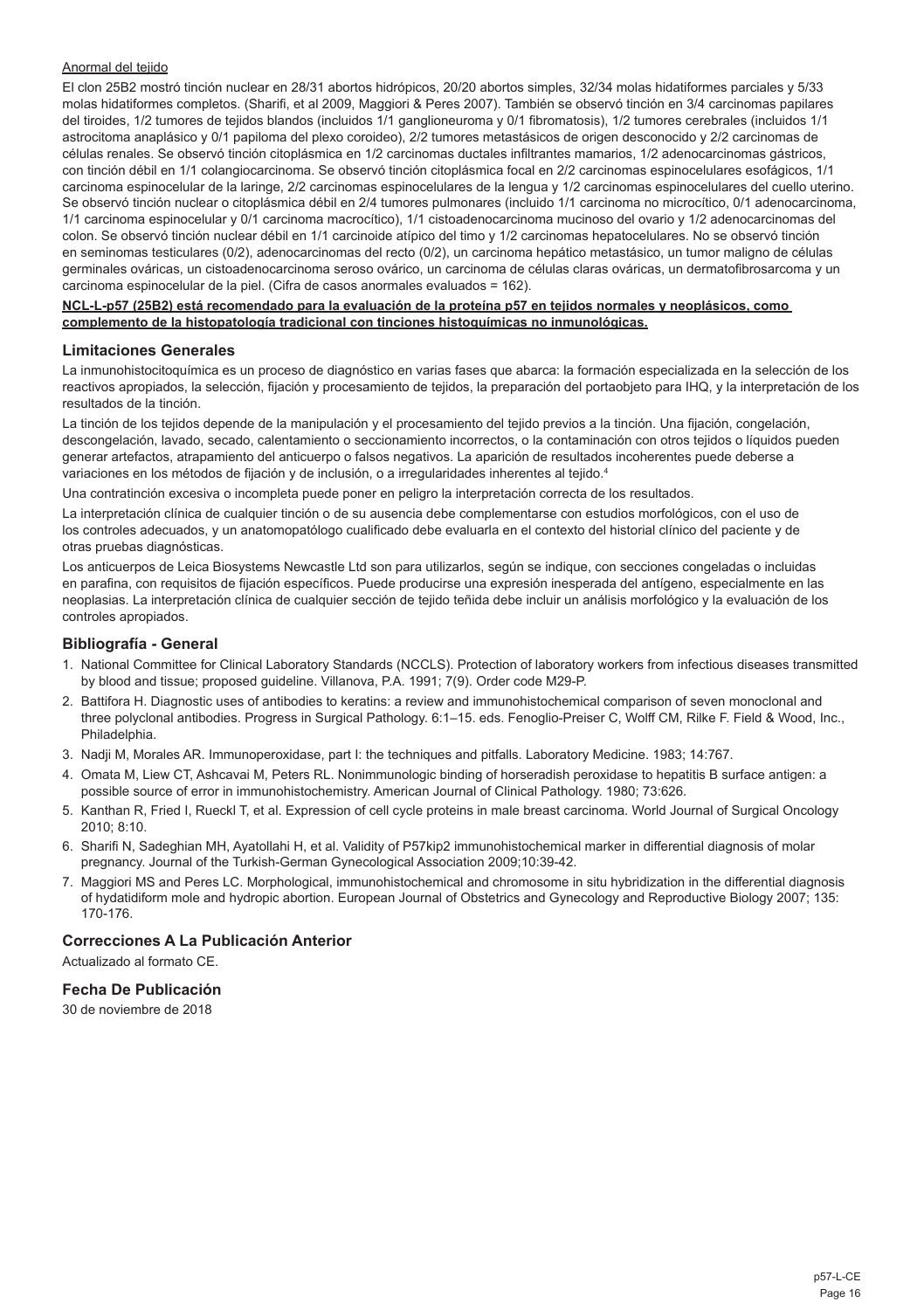# <span id="page-17-0"></span>**Anticorpo monoclonal líquido de rato Novocastra™ p57 Protein (Kip2) Código Do Produto: NCL-L-p57**

# **Utilização prevista**

#### *Para utilização em diagnósticos in vitro*.

O NCL-L-p57 destina-se à identificação qualitativa por microscopia ótica da proteína p57 humana, também denominada proteína Kip2, em cortes de parafina. A interpretação clínica de qualquer coloração ou da sua ausência deve ser complementada por estudos morfológicos empregando os devidos controlos e deve ser avaliada por um patologista qualificado, dentro do contexto do historial clínico do doente e de outros testes de diagnóstico.

# **Princípio Do Procedimento**

As técnicas de coloração imunohistoquímica (IHC) permitem que se faça a visualização de antígenos por meio da aplicação sequencial de um anticorpo específico do antígeno (o anticorpo primário), de um anticorpo secundário ao anticorpo primário, e de um complexo enzimático com um substrato cromogénico e etapas de lavagem de permeio. A activação enzimática do cromogénio resulta num produto de reacção visível no local do antígeno. A amostra pode então ser contrastada e coberta com uma lamela. Os resultados são interpretados por meio de um microscópio óptico, e ajudam a formular o diagnóstico diferencial dos processos fisiopatológicos, os quais podem ou não estar associados a antígenos específicos.

#### **Clone**

25B2

# **Imunogénio**

Antigénio recombinante procariótico correspondente à região de 116 aminoácidos do terminal N da molécula p57.

# **Especificidade**

Proteína p57 humana, designada igualmente por proteína Kip2.

#### **Composição Do Reagente**

O NCL-L-p57 é um sobrenadante líquido de cultura de tecidos contendo azida de sódio como conservante.

# **Classe De Ig**

IgG1

# **Concentração Total De Proteína Total Protein**

Consultar a etiqueta da ampola para determinar a concentração total de proteína do lote específico.

# **Concentração De Anticorpo**

Igual ou superior a 19 mg/L, conforme determinado por ELISA. Consultar a etiqueta da ampola para determinar a concentração de Ig do lote específico.

# **Recomendações Sobre A Utilização**

Imunohistoquímica em cortes de inclusões em parafina.

**Recuperação de epítopo induzida por calor (Heat Induced Epitope Retrieval, HIER):** siga as instruções de utilização de Novocastra Epitope Retrieval Solution pH 6.

**Diluição sugerida:** 1:50 durante 30 minutos a 25 °C. Esta recomendação serve apenas de orientação e os utilizadores devem determinar as suas diluições óptimas de trabalho.

**Visualização:** Queira seguir as instruções de utilização de Novolink™ Polymer Detection Systems. Para informação adicional do produto ou assistência, contactar o seu distribuidor local ou escritório regional de Leica Biosystems ou, alternativamente, visitar o sitio web de Leica Biosystems, www.LeicaBiosystems.com

O desempenho deste anticorpo deve ser validado quando utilizado com outros sistemas manuais de coloração ou plataformas automáticas.

# **Armazenamento E Estabilidade**

Armazenar a 2–8 °C. Não congelar. Retornar à temperatura de 2–8 °C imediatamente após a utilização. Não utilizar após o prazo de validade indicado no rótulo do recipiente. As condições de armazenamento que diferirem das que se encontram especificadas acima devem ser verificadas pelo utilizador.

# **Preparação Das Amostras**

O fixador recomendado é formol tamponado neutro a 10% para secções de tecido envolvidas em parafina.

# **Avisos E Precauções**

Este reagente foi preparado a partir do sobrenadante de cultura celular. Visto ser um produto biológico, deve ser manuseado com o devido cuidado.

Este reagente contém azida sódica. Encontra-se disponível uma Ficha de Dados de Segurança do Material, mediante pedido ou através do site www.LeicaBiosystems.com

Consultar a legislação aplicável em relação ao descarte de quaisquer componentes potencialmente tóxicos.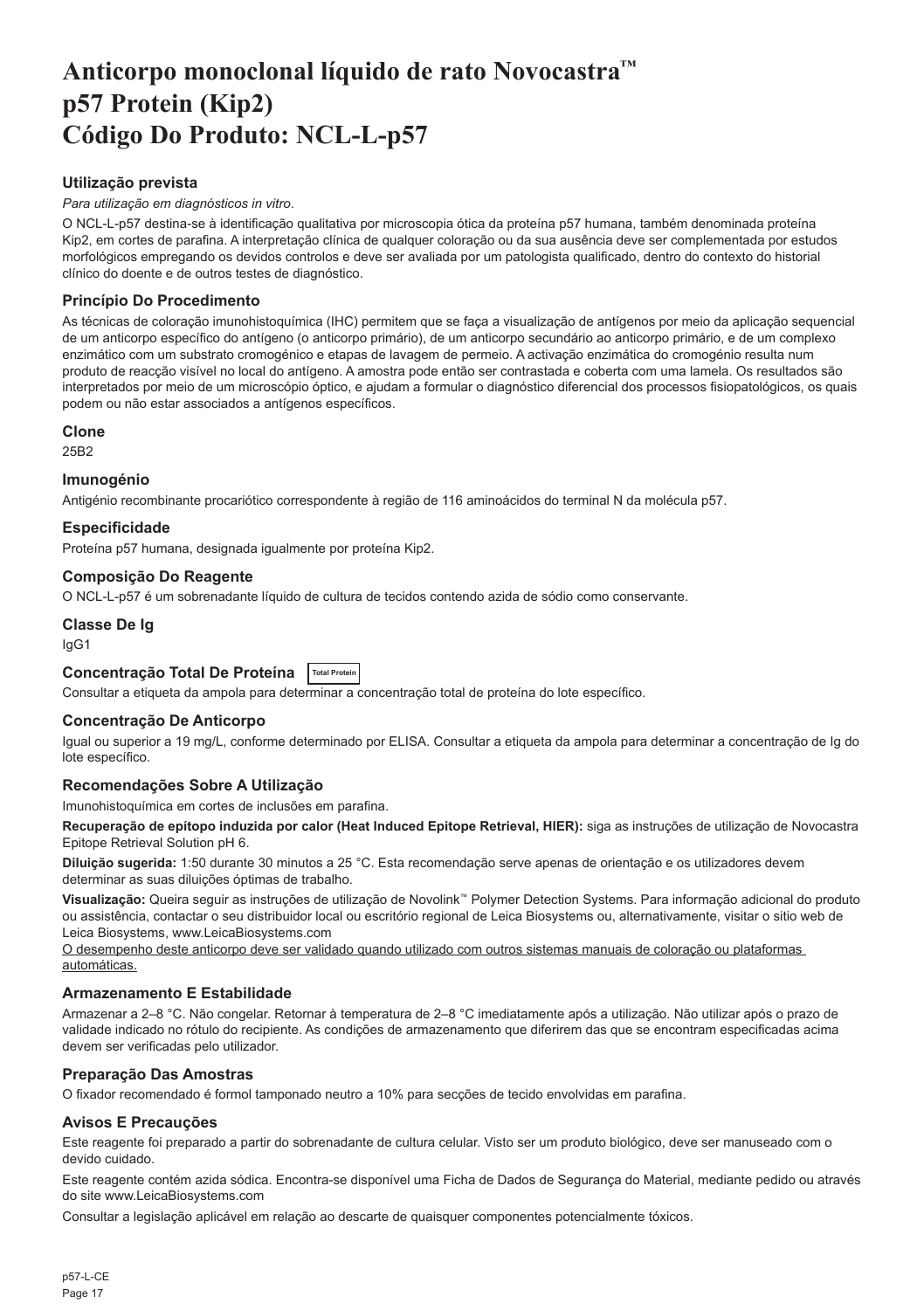As amostras, antes e depois da sua fixação, bem como todos os materiais expostos às mesmas, devem ser manipulados como se tivessem a capacidade de transmitir infecções e devem ser descartados com as devidas precauções.<sup>1</sup> Não pipetar nunca os reagentes com a boca e evitar o contacto entre a pele e membranas mucosas e os reagentes e amostras. Caso os reagentes ou amostras entrem em contacto com áreas sensíveis, lavar com grandes quantidades de água. Consultar um médico.

Minimizar a contaminação microbiana dos reagentes para evitar a possibilidade do aumento da coloração não específica. Os períodos de incubação ou temperaturas diferentes dos que foram especificados poderão dar azo a resultados errados. Todas as alterações desse tipo devem ser validadas pelo utilizador.

# **Controlo Da Qualidade**

As diferenças entre os diferentes métodos e técnicas de processamento de tecidos no laboratório do utilizador podem causar uma grande variabilidade de resultados, requerendo a realização frequente de controlos internos suplementares aos procedimentos que se seguem.

Os controlos devem ser amostras de autópsia/biopsia/cirurgia frescas, fixadas em formol, processadas e envolvidas em cera parafínica logo que possível, da mesma maneira que a(s) amostra(s) do(s) doente(s).

# **Controlo De Tecido Positivo**

Usado para assinalar os tecidos correctamente preparados e as técnicas de coloração indicadas.

Cada conjunto de condições de testes, em cada processo de coloração, deve incluir um controlo de tecido positivo.

Os tecidos com uma coloração positiva fraca são mais indicados do que os têm uma coloração positiva forte para proporcionarem um controlo de qualidade óptimo, bem como para detectar níveis reduzidos de degradação dos reagentes.<sup>2</sup>

O tecido de controlo positivo recomendado é a placenta.

Se o controlo de tecido positivo não demonstrar uma coloração positiva, os resultados obtidos com as amostras de testes devem ser considerados inválidos.

# **Controlo De Tecido Negativo**

Este deve ser examinado depois do controlo de tecido positivo para verificar a especificidade da marcação do antígeno objectivado pelo anticorpo primário.

O tecido de controlo negativo recomendado são os hepatócitos (fígado).

Alternativamente, a variedade de diferentes tipos de células presentes na maioria das secções de tecidos oferece muitas vezes locais de controlo negativo, mas isto deve ser verificado pelo utilizador.

A coloração não específica, caso ocorra, tem geralmente um aspecto difuso. A coloração esporádica do tecido conjuntivo pode também ter lugar em secções de tecido excessivamente fixado em formol. Devem utilizar-se células intactas para a interpretação dos resultados da coloração. As células necróticas ou degeneradas causam muitas vezes uma coloração não específica.<sup>3</sup> Podem

verificar-se resultados positivos falsos devido à ligação não imunológica de proteínas ou de produtos da reacção do substrato. Esses resultados podem também ser causados por enzimas endógenas tais como a pseudoperoxidase (eritrócitos), a peroxidase endógena (citocromo C), ou a biotina endógena (ex. no fígado, mama, cérebro ou rim) dependendo do tipo de imunocoloração utilizado. Para diferenciar entre a actividade das enzimas endógenas e as ligações não específicas de enzimas de imunoreactividade específica, podem colorir-se tecidos adicionais dos doentes exclusivamente com substrato cromogénio ou com complexos de enzimas (avidina-biotina, estreptavidina, polímero marcado) e substrato-cromogénio, respectivamente. Se ocorrer a coloração específica no controlo de tecido negativo, os resultados dos testes feitos com as amostras do doente devem ser considerados inválidos.

# **Controlo De Reagente Negativo**

Utilizar um controlo de reagente negativo não específico em vez do anticorpo primário com uma secção de cada amostra de doente para avaliar a coloração não específica e permitir uma melhor interpretação da coloração específica no local do antígeno.

# **Tecido Do Doente**

Examine as amostras do doente coradas com NCL-L-p57 em último lugar. A intensidade da coloração positiva deve ser avaliada dentro do contexto de qualquer coloração não específica de fundo do controlo de reagente negativo. Tal como com qualquer teste imunohistoquímico, um resultado negativo significa que o antígeno não foi detectado, e não que o antígeno se encontrava ausente das células ou tecido analisados. Se necessário, deve utilizar-se um painel de anticorpos para identificar reacções falso-negativas.

# **Resultados Previstos**

### Tecidos normais

O clone 25B2 detetou a proteína p57 no núcleo de células Hofbauer, trofoblastos e membrana decidual placentária, células fibroblásticas da geleia de Wharton do cordão umbilical, células das suprarrenais na zona glomerulosa, células endoteliais glomerulares nos rins e células ocasionais nos túbulos seminíferos e estroma endometrial. Foi observada coloração citoplasmática e nuclear em células acinares no pâncreas e no epitélio do íleo, ceco, vesícula biliar e colo do útero. Foi observada coloração citoplasmática no epitélio ductal da glândula parótida, em macrófagos e ocasionalmente pneumócitos no pulmão, com coloração fraca em células epiteliais ductais na mama, túbulos renais, e epitélios e condrócitos em brônquios. Foi igualmente observada coloração de fibras nervosas e gânglios do trato gastrintestinal e dos processos neuronais e axões do córtex cerebral, gânglios basais, hipocampo e a camada granular do cerebelo. (Número de casos normais avaliados = 44.)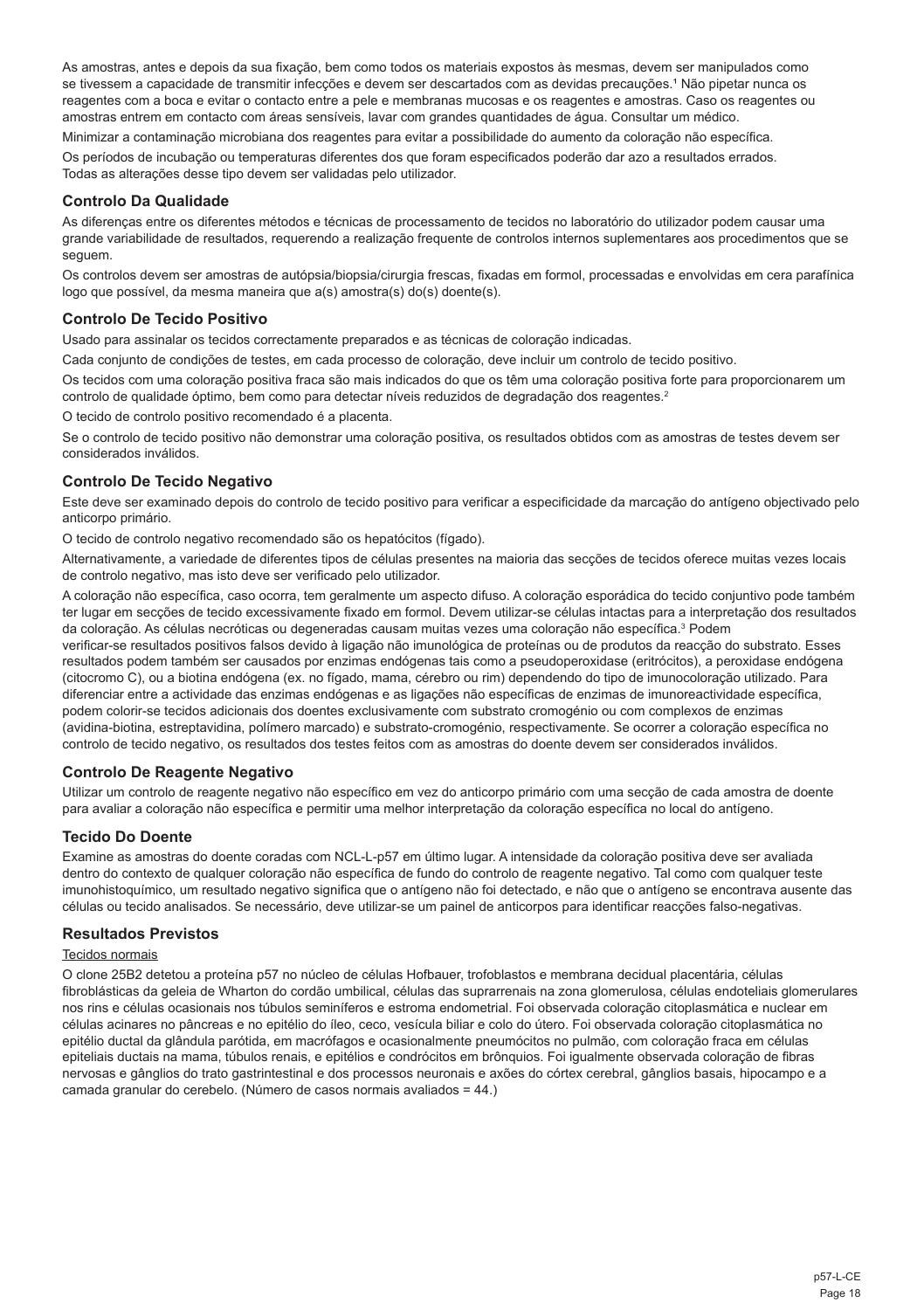#### Tecidos anormal

O clone 25B2 apresentou coloração nuclear em 28/31 abortos hidrópicos, 20/20 abortos simples, 32/34 molas hidatiformes parciais e 5/33 molas hidatiformes completas. (Sharifi, et al 2009, Maggiori & Peres 2007). Foi igualmente observada coloração em 3/4 carcinomas papilares da tiroide, 1/2 tumores dos tecidos moles (incluindo 1/1 ganglioneuroma e 0/1 fibromatose), 1/2 tumores cerebrais (incluindo 1/1 astrocitoma anaplásico e 0/1 papiloma do plexo coroide), 2/2 tumores metastáticos de origem desconhecida e 2/2 carcinomas de células renais. Foi observada coloração citoplasmática em 1/2 carcinomas ductais infiltrativos da mama, 1/2 adenocarcinomas gástricos e coloração fraca em 1/1 colangiocarcinoma. Foi observada coloração citoplasmática focal em 2/2 carcinomas de células escamosas do esófago, 1/1 carcinoma de células escamosas da laringe, 2/2 carcinomas de células escamosas da língua e 1/2 carcinomas de células escamosas do colo do útero. Foi observada coloração nuclear fraca e/ou coloração citoplasmática em 2/4 tumores pulmonares (incluindo 1/1 carcinoma de não-pequenas células, 0/1 adenocarcinoma, 1/1 carcinoma de células escamosas e 0/1 carcinoma de células grandes), 1/1 cistadenocarcinoma mucinoso do ovário e 1/2 adenocarcinomas do cólon. Foi observada coloração nuclear fraca em 1/1 carcinoide atípico do timo e em 1/2 carcinomas hepatocelulares. Não foi observada coloração em seminomas testiculares (0/2), adenocarcinomas do reto (0/2), um carcinoma metastático do fígado, um tumor de células germinais ováricas maligno, um cistadenocarcinoma seroso ovárico, um adenocarcinoma de células claras ováricas, um dermatofibrossarcoma e um carcinoma de células escamosas da pele. (Número total de casos anormais avaliados = 162.)

#### **O NCL-L-p57 (25B2) é recomendado para avaliação da proteína p57 em tecidos normais e neoplásicos, como auxiliar da histopatologia convencional, através da utilização de corantes histoquímicos não imunológicos.**

#### **Limitações Gerais**

A imunohistoquímica é um processo diagnóstico em múltiplas etapas que consta de: uma formação especializada na selecção dos reagentes apropriados, selecção, fixação e processamento de tecidos, preparação das lâminas de IHQ e interpretação dos resultados das colorações.

A coloração de tecidos depende do seu manuseamento e processamento antes da sua coloração. A fixação, congelação, descongelação, lavagem, secagem, aquecimento ou corte incorrectos das amostras, ou a sua contaminação com outros tecidos ou fluidos, podem produzir artefactos, retenção de anticorpos, ou resultados falso-negativos. Os resultados inconsistentes podem dever-se a variações nos métodos de fixação e envolvimento ou a irregularidades inerentes ao tecido.4

Uma contrastação excessiva ou incompleta pode comprometer a correcta interpretação dos resultados.

A interpretação clínica de qualquer coloração ou da sua ausência deve ser complementada por estudos morfológicos empregando os devidos controlos e deve ser avaliada por um patologista qualificado, dentro do contexto do historial clínico do doente e de outros testes de diagnóstico.

Os anticorpos da Leica Biosystems Newcastle Ltd destinam-se a serem utilizados, conforme indicado, em secções de tecido ou congeladas ou envolvidas em parafina, com requisitos de fixação específicos. Pode ocorrer uma expressão inesperada de antígeno, especialmente em neoplasmas. A interpretação clínica de qualquer secção de tecido colorido deverá incluir a análise morfológica e a avaliação de controlos apropriados.

#### **Bibliografia - Geral**

- 1. National Committee for Clinical Laboratory Standards (NCCLS). Protection of laboratory workers from infectious diseases transmitted by blood and tissue; proposed guideline. Villanova, P.A. 1991; 7(9). Order code M29-P.
- 2. Battifora H. Diagnostic uses of antibodies to keratins: a review and immunohistochemical comparison of seven monoclonal and three polyclonal antibodies. Progress in Surgical Pathology. 6:1–15. eds. Fenoglio-Preiser C, Wolff CM, Rilke F. Field & Wood, Inc., Philadelphia.
- 3. Nadji M, Morales AR. Immunoperoxidase, part I: the techniques and pitfalls. Laboratory Medicine. 1983; 14:767.
- 4. Omata M, Liew CT, Ashcavai M, Peters RL. Nonimmunologic binding of horseradish peroxidase to hepatitis B surface antigen: a possible source of error in immunohistochemistry. American Journal of Clinical Pathology. 1980; 73:626.
- 5. Kanthan R, Fried I, Rueckl T, et al. Expression of cell cycle proteins in male breast carcinoma. World Journal of Surgical Oncology 2010; 8:10.
- 6. Sharifi N, Sadeghian MH, Ayatollahi H, et al. Validity of P57kip2 immunohistochemical marker in differential diagnosis of molar pregnancy. Journal of the Turkish-German Gynecological Association 2009;10:39-42.
- 7. Maggiori MS and Peres LC. Morphological, immunohistochemical and chromosome in situ hybridization in the differential diagnosis of hydatidiform mole and hydropic abortion. European Journal of Obstetrics and Gynecology and Reproductive Biology 2007; 135: 170-176.

# **Emendas Da Edição Anterior**

Atualização para o formato CE.

# **Data De Emissão**

30 de Novembro de 2018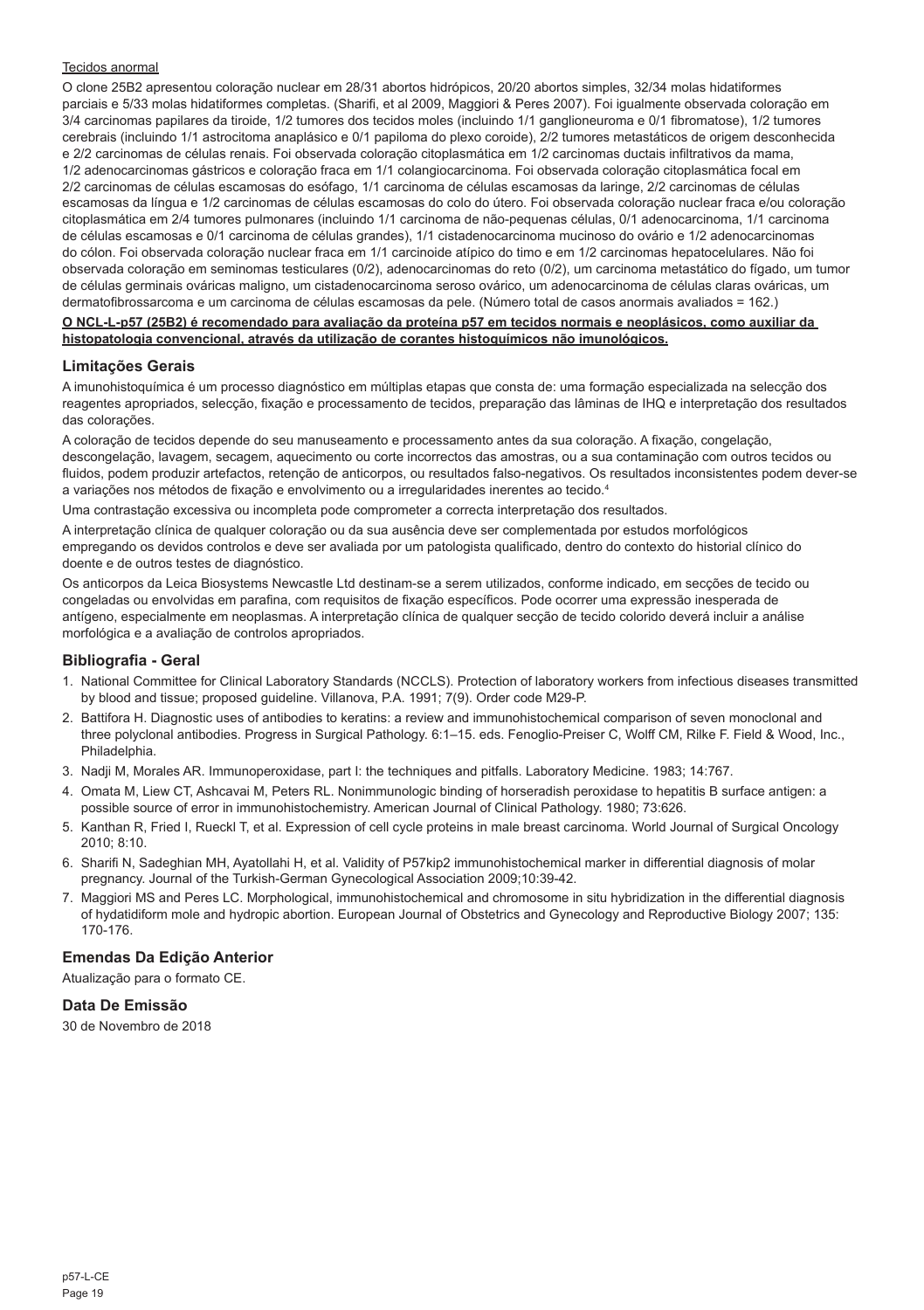# <span id="page-20-0"></span>**Novocastra™ flytande monoklonal antikropp från mus p57 Protein (Kip2) Produktkod: NCL-L-p57**

# **Avsedd Användning**

#### *För in vitro diagnostisk användning*.

NCL-L-p57 är avsedd för den kvalitativa identifikationen med ljusmikroskopi av humant p57protein, också kallat Kip2-protein, i paraffinsnitt. Den kliniska tolkningen av all färgning eller dess frånvaro bör kompletteras med morfologiska undersökningar som använder korrekta kontroller och utvärderas av kvalificerad patolog inom ramen för patientens kliniska anamnes och andra diagnostiska tester.

# **Metodens Princip**

Immunhistokemiska (IHC) färgningstekniker tillåter visualisering av antigener genom sekvenstillämpning av en specifik antikropp till antigenet (primär antikropp), en sekundär antikropp till den primära antikroppen och ett enzymkomplex med ett kromogent substrat med inlagda tvättsteg. Den enzymatiska aktiveringen av kromogenet resulterar i en synlig reaktionsprodukt på antigenområdet. Proverna kan då kontrastfärgas och förses med täckglas. Resultaten tolkas med ljusmikroskop och bidrar till differentialdiagnosen av patofysiologiska processer som eventuellt kan associeras till ett särskilt antigen.

#### **Klon**

25B2

# **Immunogen**

Prokaryotiskt rekombinant antigen motsvarande ett område med 116 aminosyror på p57-proteinets N-terminal.

#### **Specificitet**

Humant p57-protein, också kallat Kip2-protein.

# **Reagensinnehåll**

NCL-L-p57 är en flytande supernatant från vävnadsodling innehållande natriumazid som ett konserveringsmedel.

#### **Ig-klass**

IgG1

# **Total Proteinkoncentration Total Protein**

Se flaskans etikett för total specifik proteinkoncentration för satsen.

#### **Antikroppskoncentration**

Större än eller lika med 19 mg/L fastställt genom ELISA. Se flaskans etikett för specifik Ig-koncentration för satsen.

### **Rekommendationer Vid Användning**

Immunhistokemi på paraffinsnitt.

**Värmeinducerad epitopåtervinning (Heat Induced Epitope Retrieval, HIER):** Följ bruksanvisningen för Novocastra Epitope Retrieval Solution pH 6.

**Föreslagen spädning:** 1:50 i 30 minuter vid 25 °C. Detta är endast en riktlinje och användare bör själva fastställa den optimala bruksspädningen.

**Visualisering:** Vänligen följ instruktionerna för användning i Novolink™ Polymer Detection Systems. Om ytterligare produktinformation eller stöd behövs, kontakta då din lokala distributör eller Leica Biosystems regionalkontor, alternativt in på Leica Biosystems webbplats, www.LeicaBiosystems.com

Denna antikropps prestanda ska valideras när den används med andra manuella infärgningssystem eller automatiserade plattformar.

#### **Förvaring Och Stabilitet**

Förvara vid 2–8 °C. Frys ej. Återgå till 2–8 °C direkt efter användning. Använd ej efter det utgångsdatum som anges på flaskans etikett. Förvaringsförhållanden som skiljer sig från de ovannämnda måste kontrolleras av användaren.

# **Preparation Av Prov**

Rekommenderat fixeringsmedel för paraffininbäddade vävnadssnitt är 10% neutralbuffrat formalin.

## **Varningar Och Försiktighetsåtgärder**

Reagenset har förberetts från supernatanten av vävnadsodlingar. Eftersom det är en biologisk produkt bör skälig försiktighet iakttas vid hantering.

Detta reagens innehåller natriumazid. Materialsäkerhetsdatablad finns att få på begäran eller från www.LeicaBiosystems.com

För kassering av potentiellt toxiska komponenter hänvisas till nationella eller lokala bestämmelser.

Före och efter fixering bör prover och alla material som har varit utsatta för dem hanteras som om det finns risk för att de kan överföra infektioner och kasseras med iakttagande av försiktighet.<sup>1</sup> Pipettera aldrig reagenser med munnen och se till att huden och slemhinnorna inte kommer i kontakt med reagens och prover. Om reagens eller prover kommer i kontakt med känsliga områden, tvätta med rikliga mängder vatten. Rådgör med läkare.

Minimera mikrobisk kontaminering av reagens annars kan en ökning av ospecifik färgning ske.

Inkubationstider eller temperaturer som skiljer sig från dem som specificeras kan ge felaktiga resultat. Alla sådana förändringar måste kontrolleras av användaren.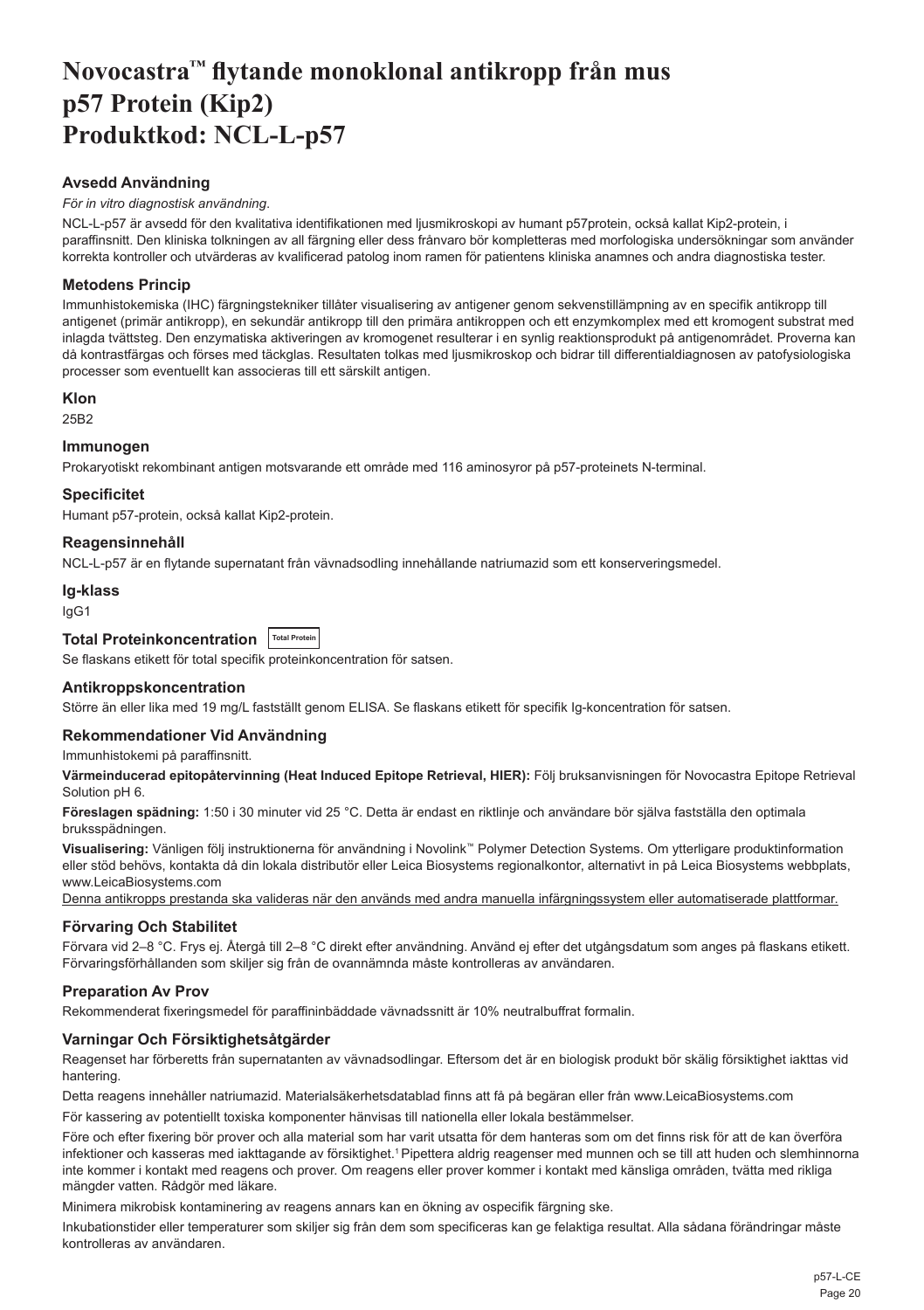# **Kvalitetskontroll**

Skillnader i vävnadsbehandling och tekniska metoder i användarens laboratorium kan ge stor variation i resultaten vilket kan göra det nödvändigt att genomföra regelbundna interna kontroller utöver följande metoder.

Kontroller bör vara färska obduktions-/biopsi-/kirurgiprover som snarast möjligt formalinfixeras, bearbetas och paraffininbäddas på samma sätt som patientprover.

# **Positiv Vävnadskontroll**

Används för att ange korrekt förberedda vävnader och rätt färgningstekniker.

En positiv vävnadskontroll bör ingå i varje uppsättning av testförhållanden vid varje färgningskörning.

En vävnad med svag positiv färgning är mer lämplig för optimal kvalitetskontroll och för att upptäcka låga nivåer av reagensdegradering än en vävnad med stark positiv färgning.<sup>2</sup>

Placenta rekommenderas som positiv kontrollvävnad.

Om den positiva vävnadskontrollen inte uppvisar positiv färgning bör resultat med testproverna anses vara ogiltiga.

## **Negativ Vävnadskontroll**

Bör undersökas efter den positiva vävnadskontrollen för att fastställa specificiteten för märkningen av målantigenet med den primära antikroppen.

Lever (hepatocyter) rekommenderas som negativ kontrollvävnad är lever.

Alternativt ger ofta en mängd olika celltyper som finns i de flesta vävnadssnitt negativa kontrollområden men detta bör kontrolleras av användaren.

Ospecifik färgning, om det förekommer, har ofta ett diffust utseende. Sporadisk färgning av bindväv kan också observeras i snitt från överflödigt formalinfixerade vävnader. Använd intakta celler för tolkning av färgningsresultat. Nekrotiska eller degenererade celler färgar ofta ospecifikt.<sup>3</sup> Falskt positiva resultat kan uppstå p.g.a. icke-immunologisk bindning av proteiner eller substratreaktionsprodukter. De kan också orsakas av endogena enzymer som pseudoperoxidas (erytrocyter), endogent peroxidas (cytokrom C) eller endogent biotin (t.ex. lever, bröst, hjärna, njure) beroende på typ av immunfärgning som används. För att skilja endogen enzymaktivitet eller ospecifik enzymbindning från specifik immunreaktivitet kan ytterligare patientvävnader färgas exklusivt med respektive substratkromogen eller enzymkomplex (avidin-biotin, streptavidin, märkt polymer) och substrat-kromogen. Om specifik färgning sker i den negativa vävnadskontrollen bör resultat med patientprover anses vara ogiltiga.

# **Negativ Reagenskontroll**

Använd en ospecifik negativ reagenskontroll istället för den primära antikroppen med ett snitt från varje patientprov för att utvärdera ospecifik färgning och tillåta bättre tolkning av specifik färgning på antigenområdet.

#### **Patientvävnad**

Undersök patientprover färgade med NCL-L-p57 sist. Positiv färgningsintensitet bör utvärderas inom ramen för all ospecifik bakgrundsfärgning av den negativa reagenskontrollen. Som vid alla immunhistokemiska tester betyder ett negativt resultat att antigenet inte upptäcktes och inte att det inte förekom i de analyserade cellerna/vävnaderna. Använd vid behov en antikroppspanel för att identifiera falskt negativa reaktioner.

#### **Förväntade Resultat**

# Normal vävnad

Klon 25B2 detekterade p57-proteinet i kärnor från Hofbauer-celler, trofoblaster och decidua placentalis, fibroblastceller från Wharton's jelly i navelsträngen, adrenokortikala celler i zona glomerulosa, glomulära endotelceller i njuren och enstaka celler inom tubuli seminiferi och endometristromat. Färgning i cytoplasma och kärnor sågs i acinusceller från pancreas och i epitel från ileum, cekum, gallblåsa och cervix. Cytoplasmafärgning sågs i duktalepitel från parotis, makrofager och enstaka pneumocyter i lunga, med svag färgning i duktala epitelceller från bröst, njurtubuli samt epitel och kondrocyter i bronkerna. Färgning noterades också i nervfibrer och ganglion från magtarmkanalen, samt i neuronala utskott och axoner från cerebrala kortex, basalganglier, hippokampus och det granulära lagret av cerebellum. (Antal utvärderade normalfall = 44).

#### Onormal vävnad

Klon 25B2 visade kärnfärgning i 28/31 hydropiska aborter, 20/20 enkla aborter, 32/34 partiella hydatidmolor och 5/33 kompletta hydatidmolor. (Sharifi, et al 2009, Maggiori & Peres 2007). Färgning observerades också i 3/4 papillära thyreoideacarcinom, 1/2 mjukvävnadstumörer (inklusive 1/1 ganglioneurom och 0/1 fibromatos), 1/2 hjärntumörer (inklusive 1/1 anaplastiskt astrocytom och 0/1 choroid plexus-papillom), 2/2 metastastumörer av okänt ursprung och 2/2 renalcellscarcinom. Cytoplasmafärgning sågs i 1/2 infiltrerande duktala bröstcarcinom, 1/2 ventrikeladenocarcinom, med svag färgning i 1/1 kolangiocarcinom. Fokal cytoplasmafärgning sågs i 2/2 skivepitelcellscarcinom från esofagus, 1/1 skivepitelcellscarcinom från larynx, 2/2 skivepitelcellscarcinom från tungan och 1/2 skivepitelcellscarcinom från cervix. Svag färgning i kärnor och/eller cytoplasma sågs i 2/4 lungtumörer (inklusive 1/1 icke-småcelligt carcinom, 0/1 adenocarcinom, 1/1 skivepitelcellscarcinom och 0/1 storcellscarcinom), 1/1 mucinöst cystadenocarcinom från ovariet och 1/2 adenocarcinom från kolon. Svag färgning i kärnor sågs i 1/1 atypisk carcinoid från thymus och 1/2 hepatocellulära carcinom. Ingen färgning sågs i testikulära seminom (0/2), adenocarcinom från rektum (0/2), ett metastatiskt carcinom från levern, en malign ovarial germinalcellstumör, ett ovarialt seröst cystadenocarcinom, ett ovarialt klarcellscarcinom, ett dermatofibrosarkom och ett skivepitelcellscarcinom från huden. (Totalt antal utvärderade onormala fall = 162).

#### **NCL-L-p57 (25B2) rekommenderas för bedömningen av p57-protein i normala och neoplastiska vävnader, som tillägg till konventionell histopatologi med användande av icke-immunologiska histokemiska färgningar.**

# **Allmänna Begränsningar**

Immunhistokemi är en diagnostisk process i flera steg som kräver specialiserad utbildning i urvalet av lämpliga reagens, val av vävnad, fixering och bearbetning, förberedelse av IHC-objektglaset samt tolkning av färgningsresultaten.

Vävnadsfärgning påverkas av hantering och bearbetning av vävnaden före färgningen. Felaktig fixering, nedfrysning, upptining, tvättning, torkning, uppvärmning, snittning eller kontaminering av andra vävnader eller vätskor kan framställa artefakter, infångande av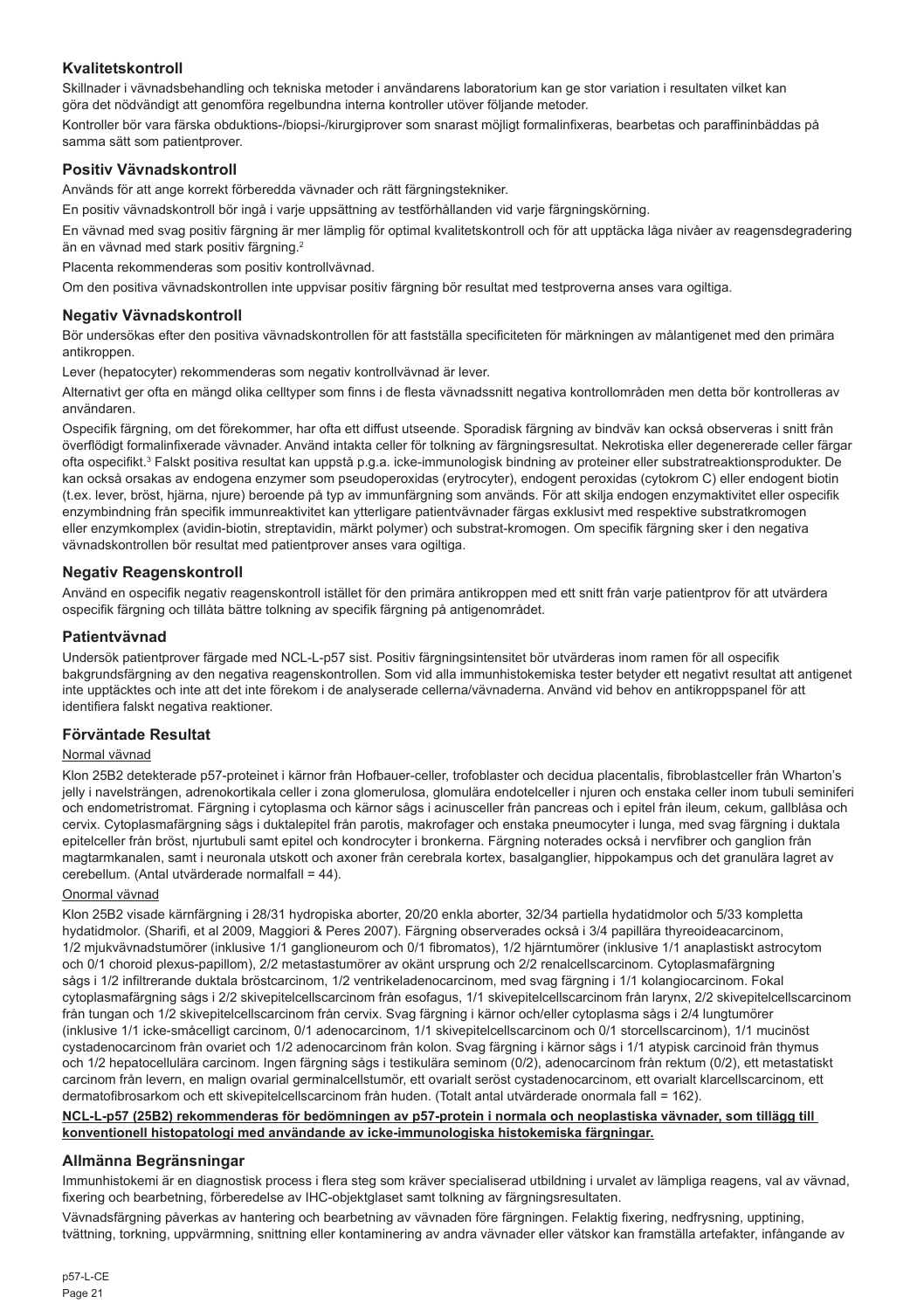antikroppar eller falskt negativa resultat. Motsägelsefulla resultat kan bero på variationer av fixerings- och inbäddningsmetoder eller på naturliga oregelbundenheter i vävnaden.4

Överflödig eller ofullständig kontrastfägning kan försvåra en korrekt tolkning av resultatet.

Den kliniska tolkningen av all färgning eller dess frånvaro bör kompletteras med morfologiska undersökningar som använder korrekta kontroller och utvärderas av kvalificerad patolog inom ramen för patientens kliniska anamnes och andra diagnostiska tester.

Antikroppar från Leica Biosystems Newcastle Ltd är till för användning så som anges på antingen frysta eller paraffininbäddade snitt med specifika fixeringskrav. Oväntat antigenuttryck kan ske, speciellt i neoplasmer. Morfologisk analys och utvärdering av lämpliga kontroller måste ingå i den kliniska tolkningen av alla färgade vävnadssnitt.

# **Bibliografi - Allmän**

- 1. National Committee for Clinical Laboratory Standards (NCCLS). Protection of laboratory workers from infectious diseases transmitted by blood and tissue; proposed guideline. Villanova, P.A. 1991; 7(9). Order code M29-P.
- 2. Battifora H. Diagnostic uses of antibodies to keratins: a review and immunohistochemical comparison of seven monoclonal and three polyclonal antibodies. Progress in Surgical Pathology. 6:1–15. eds. Fenoglio-Preiser C, Wolff CM, Rilke F. Field & Wood, Inc., **Philadelphia**
- 3. Nadji M, Morales AR. Immunoperoxidase, part I: the techniques and its pitfalls. Laboratory Medicine. 1983; 14:767.
- 4. Omata M, Liew CT, Ashcavai M, Peters RL. Nonimmunologic binding of horseradish peroxidase to hepatitis B surface antigen: a possible source of error in immunohistochemistry. American Journal of Clinical Pathology. 1980; 73:626.
- 5. Kanthan R, Fried I, Rueckl T, et al. Expression of cell cycle proteins in male breast carcinoma. World Journal of Surgical Oncology 2010; 8:10.
- 6. Sharifi N, Sadeghian MH, Ayatollahi H, et al. Validity of P57kip2 immunohistochemical marker in differential diagnosis of molar pregnancy. Journal of the Turkish-German Gynecological Association 2009;10:39-42.
- 7. Maggiori MS and Peres LC. Morphological, immunohistochemical and chromosome in situ hybridization in the differential diagnosis of hydatidiform mole and hydropic abortion. European Journal of Obstetrics and Gynecology and Reproductive Biology 2007; 135: 170-176.

# **Rättelser Av Tidigare Utgivning**

Uppdatering till CE-format.

#### **Utgivningsdatum**

30 november 2018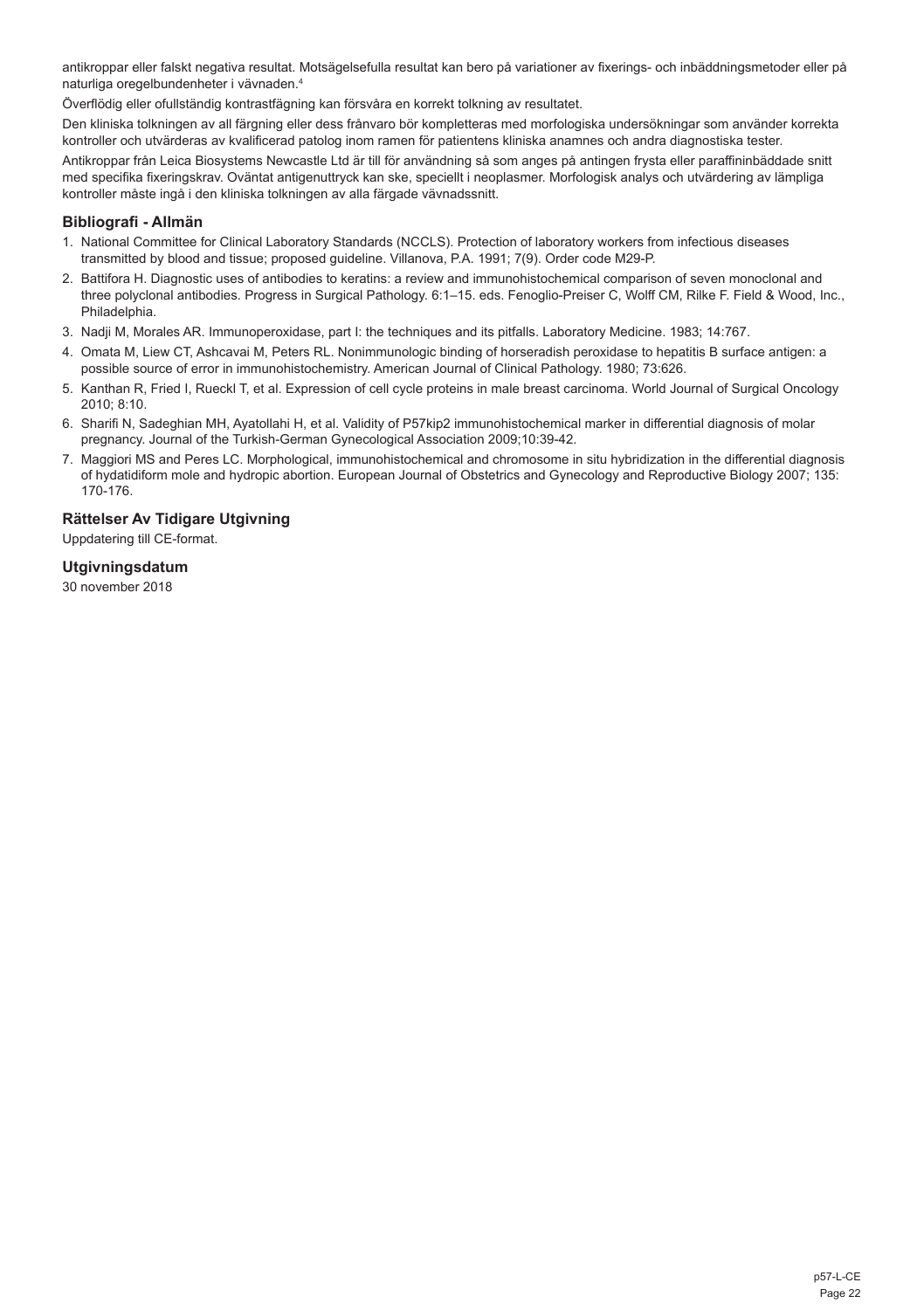# <span id="page-23-0"></span>**Υγρό μονοκλωνικό αντίσωμα ποντικού Novocastra™ p57 Protein (Kip2) Κωδικός είδους: NCL-L-p57**

# **Χρήση Για Την Οποία Προορίζεται**

## *Για in vitro διαγνωστική χρήση*.

Το NCL-L-p57 προορίζεται για την ποιοτική ταυτοποίηση με μικροσκοπία φωτός της ανθρώπινης πρωτεΐνης p57, γνωστής επίσης ως πρωτεΐνη Kip2, σε τομές παραφίνης. Η κλινική ερμηνεία οποιασδήποτε χρώσης ή της απουσίας της θα πρέπει να συμπληρώνεται με μορφολογικές μελέτες που χρησιμοποιούν σωστούς μάρτυρες και θα πρέπει να αξιολογείται στα πλαίσια του κλινικού ιστορικού του<br>ασθενούς και άλλων διαγνωστικών εξετάσεων από ειδικευμένο παθολογοανατόμο.

# **Αρχή Της Διαδικασίας**

Οι τεχνικές ανοσοϊστοχημικής (IHC) χρώσης επιτρέπουν την οπτικοποίηση των αντιγόνων μέσω της διαδοχικής εφαρμογής ενός ειδικού αντισώματος στο αντιγόνο (πρωτοταγές αντίσωμα), ενός δευτεροταγούς αντισώματος στο πρωτοταγές αντίσωμα και ενός ενζυμικού συμπλόκου με χρωμογόνο υπόστρωμα με παρεμβαλλόμενα βήματα πλύσης. Η ενζυμική ενεργοποίηση του χρωμογόνου έχει ως αποτέλεσμα το σχηματισμό ενός ορατού προϊόντος αντίδρασης στη θέση του αντιγόνου. Το δείγμα μπορεί κατόπιν να υποβληθεί σε αντίχρωση και να καλυφθεί με καλυπτρίδα. Τα αποτελέσματα ερμηνεύονται με χρήση μικροσκοπίου φωτός και βοηθούν στη διαφορική διάγνωση παθοφυσιολογικών εξεργασιών, οι οποίες ενδέχεται ή όχι να σχετίζονται με ένα συγκεκριμένο αντιγόνο.

#### **Κλώνος**

25B2

### **Ανοσογόνο**

Προκαρυωτικό ανασυνδυασμένο αντιγόνο που αντιστοιχεί σε περιοχή 116 αμινοξέων του αμινοτελικού άκρου της πρωτεΐνης p57.

#### **Ειδικότητα**

Ανθρώπινη πρωτεΐνη p57, γνωστή επίσης ως πρωτεΐνη Kip2.

## **Σύνθεση Αντιδραστηρίου**

Το NCL-L-p57 είναι ένα υγρό υπερκείμενο ιστοκαλλιέργειας που περιέχει αζίδιο του νατρίου ως συντηρητικό.

# **Τάξη Ig**

IgG1

# **Ολική Συγκέντρωση Πρωτεΐνης Total Protein**

Για την ολική συγκέντρωση πρωτεΐνης που είναι ειδική για την εκάστοτε παρτίδα, ανατρέξτε στην ετικέτα του φιαλιδίου.

# **Συγκέντρωση Αντισώματος**

Μεγαλύτερη ή ίση με 19 mg/l, όπως προσδιορίζεται με ELISA. Για τη συγκέντρωση Ig που είναι ειδική για την εκάστοτε παρτίδα, ανατρέξτε στην ετικέτα του φιαλιδίου.

# **Συστάσεις Για Τη Χρήση**

Ανοσοϊστοχημεία σε παρασκευάσματα παραφίνης.

**Ανάκτηση επιτόπου επαγόμενη με θερμότητα (Heat Induced Epitope Retrieval, HIER):** Ακολουθήστε τις οδηγίες χρήσης του Novocastra Epitope Retrieval Solution pH 6.

**Προτεινόμενη διάλυση:** 1:50 επί 30 λεπτά σε 25 °C. Παρέχεται ως οδηγός και οι χρήστε θα πρέπει να καθορίζουν τις δικές τους διαλύσεις εργασίας.

**Απεικόνιση:** Παρακαλούμε ακολουθήστε τις οδηγίες χρήσης στο Novolink™ Polymer Detection Systems. Για περισσότερες πληροφορίες για το προϊόν ή για υποστήριξη, επικοινωνήστε με τον τοπικό διανομέα ή το περιφερειακό γραφείο της Leica Biosystems ή εναλλακτικά επισκεφθείτε τον ιστότοπο της Leica Biosystems, www.LeicaBiosystems.com

Η απόδοση του συγκεκριμένου αντισώματος θα πρέπει να επικυρωθεί όταν χρησιμοποιηθεί μαζί με άλλα μη αυτόματα συστήματα χρώσης ή αυτοματοποιημένες πλατφόρμες.

#### **Φύλαξη Και Σταθερότητα**

Φυλάσσετε στους 2–8 °C. Μην καταψύχετε. Επαναφέρετε στους 2–8 °C αμέσως μετά τη χρήση. Μη χρησιμοποιείτε μετά την ημερομηνία λήξης που αναγράφεται στην ετικέτα του φιαλιδίου. Τυχόν συνθήκες φύλαξης διαφορετικές από εκείνες που καθορίζονται παραπάνω πρέπει να επαληθεύονται από το χρήστη.

# **Παρασκευή Δείγματος**

Το συνιστώμενο μονιμοποιητικό είναι ουδέτερο ρυθμιστικό διάλυμα φορμόλης 10% για τομές ιστού εγκλεισμένες σε παραφίνη.

# **Προειδοποιήσεις Και Προφυλάξεις**

Το αντιδραστήριο αυτό έχει παρασκευαστεί από το υπερκείμενο κυτταροκαλλιέργειας. Επειδή είναι βιολογικό προϊόν, θα πρέπει να δίνεται εύλογη προσοχή κατά το χειρισμό του.

Αυτό το αντιδραστήριο περιέχει αζίδιο του νατρίου. Δελτίο δεδομένων ασφαλείας υλικού διατίθεται κατόπιν αιτήματος ή από τη διεύθυνση www.LeicaBiosystems.com

Συμβουλευτείτε τους ομοσπονδιακούς, πολιτειακούς ή τοπικούς κανονισμούς για απόρριψη τυχόν δυνητικώς τοξικών συστατικών. Ο χειρισμός δειγμάτων, πριν και μετά τη μονιμοποίηση, καθώς και όλων των υλικών που έχουν εκτεθεί σε αυτά, θα πρέπει να γίνεται ως εάν ήταν δυνητικά μετάδοσης λοίμωξης και η απόρριψή τους να πραγματοποιείται λαμβάνοντας τις σωστές προφυλάξεις.<sup>1</sup>Μην αναρροφάτε ποτέ με πιπέτα αντιδραστήρια με το στόμα και αποφύγετε την επαφή του δέρματος και των βλεννογόνων με αντιδραστήρια και δείγματα. Εάν τα αντιδραστήρια ή τα δείγματα έλθουν σε επαφή με ευαίσθητες περιοχές, πλύνετε με άφθονες ποσότητες νερού. Ζητήστε τη συμβουλή ιατρού.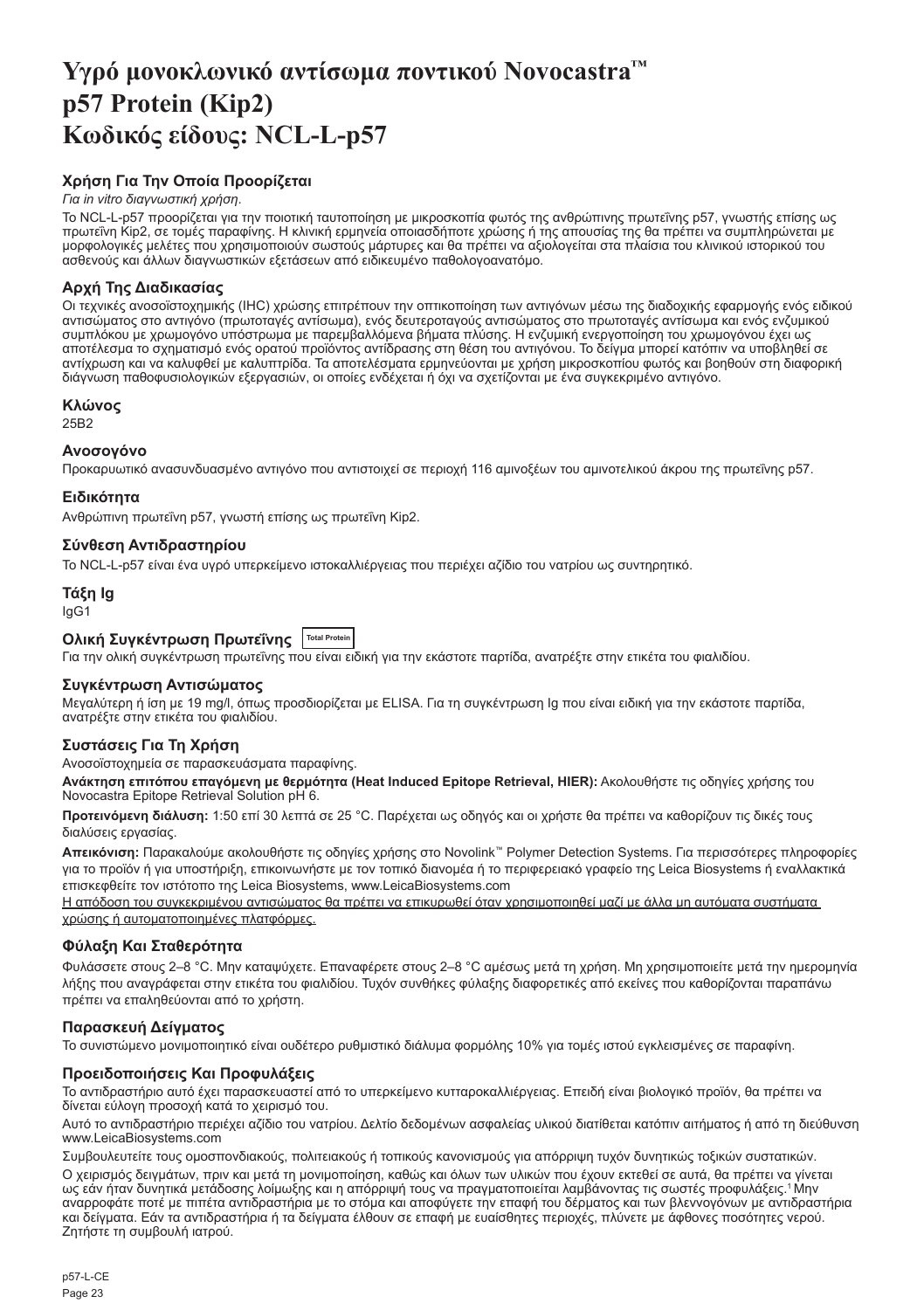Ελαχιστοποιήστε τη μικροβιακή μόλυνση των αντιδραστηρίων, διότι ενδέχεται να συμβεί αύξηση μη ειδικής χρώσης. Χρόνοι ή θερμοκρασίες επώασης διαφορετικές από εκείνες που καθορίζονται ενδέχεται να δώσουν εσφαλμένα αποτελέσματα. Τυχόν τέτοιες μεταβολές πρέπει να επικυρώνονται από το χρήστη.

# **Ποιοτικός Έλεγχος**

Τυχόν διαφορές στην επεξεργασία των ιστών και τις τεχνικές διαδικασίες στο εργαστήριο του χρήστη ενδέχεται να προκαλέσουν σημαντική μεταβλητότητα στα αποτελέσματα, καθιστώντας αναγκαία την τακτική εκτέλεση εσωτερικών ελέγχων επιπλέον των ακόλουθων διαδικασιών.

Οι μάρτυρες θα πρέπει να είναι φρέσκα δείγματα νεκροψίας/βιοψίας/χειρουργικά δείγματα, τα οποία είναι μονιμοποιημένα σε φορμόλη, επεξεργασμένα και εγκλεισμένα σε κηρό παραφίνης, το συντομότερο δυνατό με τον ίδιο τρόπο με το(α) δείγμα(τα) του ασθενούς.

# **Θετικός Μάρτυρας Ιστού**

Χρησιμοποιείται για να υποδεικνύει σωστά παρασκευασμένους ιστούς και σωστές τεχνικές χρώσης.

Θα πρέπει να περιλαμβάνεται ένας θετικός μάρτυρας ιστού για κάθε σύνολο συνθηκών εξέτασης σε κάθε εκτέλεση χρώσης.

Ένας ιστός με ασθενή θετική χρώση είναι πιο κατάλληλος από έναν ιστό με ισχυρή θετική χρώση για βέλτιστο έλεγχο ποιότητας και για την ανίχνευση πολύ μικρών επιπέδων τυχόν αποδόμησης των αντιδραστηρίων.<sup>2</sup>

Συνιστώμενος ιστός θετικού μάρτυρα είναι ο πλακούντας.

Εάν ο θετικός μάρτυρας ιστού δεν παρουσιάζει θετική χρώση, τα αποτελέσματα με τα δείγματα της εξέτασης θα πρέπει να θεωρούνται άκυρα.

# **Αρνητικός Μάρτυρας Ιστού**

Θα πρέπει να εξετάζεται μετά τον θετικό μάρτυρα ιστού για την επαλήθευση της ειδικότητας της επισήμανσης του αντιγόνου-στόχου από το πρωτοταγές αντίσωμα.

Συνιστώμενος ιστός αρνητικού μάρτυρα είναι το ήπαρ (ηπατοκύτταρα).

Εναλλακτικά, η ποικιλία διαφόρων κυτταρικών τύπων που υπάρχουν στις περισσότερες τομές ιστών παρέχει συχνά θέσεις αρνητικού μάρτυρα, αλλά αυτό πρέπει να επαληθεύεται από το χρήστη.

Μη ειδική χρώση, εάν υπάρχει, έχει συνήθως διάχυτη εμφάνιση. Ενδέχεται επίσης να παρατηρηθεί σποραδική χρώση του συνδετικού ιστού σε τομές από ιστούς που έχουν μονιμοποιηθεί με υπερβολική ποσότητα φορμόλης. Χρησιμοποιείτε άθικτα κύτταρα για την<br>ερμηνεία των αποτελεσμάτων της χρώσης. Νεκρωτικά ή εκφυλισμένα κύτταρα παρουσιάζουν συχνά μη ειδική παρατηρηθούν ψευδώς θετικά αποτελέσματα λόγω μη ανοσολογικής δέσμευσης των πρωτεϊνών ή των προϊόντων αντίδρασης του υποστρώματος. Ενδέχεται επίσης να προκληθούν από ενδογενή ένζυμα, όπως η ψευδοϋπεροξειδάση (ερυθροκύτταρα), η ενδογενής<br>υπεροξειδάση (κυτόχρωμα C) ή η ενδογενής βιοτίνη (π.χ. ήπαρ, μαστός, εγκέφαλος, νεφρός) ανάλογα με το χρησιμοποιείται. Για τη διαφοροποίηση της ενδογενούς ενζυμικής δραστικότητας ή της μη ειδικής δέσμευσης των ενζύμων από ειδική ανοσοαντιδραστικότητα, είναι δυνατό να χρωματιστούν αποκλειστικά επιπλέον ιστοί ασθενών με χρωμογόνο υποστρώματος ή ενζυμικά σύμπλοκα (αβιδίνη-βιοτίνη, στρεπταβιδίνη, σημασμένο πολυμερές) και υπόστρωμα-χρωμογόνο, αντίστοιχα. Εάν παρουσιαστεί ειδική χρώση στον αρνητικό μάρτυρα ιστού, τα αποτελέσματα με τα δείγματα ασθενούς θα πρέπει να θεωρούνται άκυρα.

# **Αρνητικός Μάρτυρας Αντιδραστηρίου**

Χρησιμοποιείτε έναν μη ειδικό αρνητικό μάρτυρα αντιδραστηρίου αντί του πρωτοταγούς αντισώματος με μια τομή κάθε δείγματος<br>ασθενούς για την αξιολόγηση μη ειδικής χρώσης και για να επιτρέπεται καλύτερη ερμηνεία της ειδικής

# **Ιστός Ασθενούς**

Εξετάστε τελευταία τα δείγματα ασθενούς που έχουν χρωματιστεί με NCL-L-p57. Η ένταση της θετικής χρώσης θα πρέπει να εκτιμάται στα πλαίσια τυχόν μη ειδικής χρώσης υποβάθρου του αρνητικού μάρτυρα αντιδραστηρίου. Όπως συμβαίνει με οποιαδήποτε ανοσοϊστοχημική εξέταση, ένα αρνητικό αποτέλεσμα σημαίνει ότι το αντιγόνο δεν ανιχνεύτηκε, όχι ότι το αντιγόνο δεν υπήρχε στα κύτταρα/στον ιστό που εξετάστηκε. Εάν είναι απαραίτητο, χρησιμοποιήστε μια σειρά αντισωμάτων για την αναγνώριση ψευδώς αρνητικών αντιδράσεων.

# **Αναμενόμενα Αποτελέσματα**

#### Φυσιολογικοί ιστοί

Ο κλώνος 25Β2 ανίχνευσε την πρωτεΐνη p57 στον πυρήνα κυττάρων Hofbauer, τροφοβλαστών και του υπολοίπου του πλακούντα, ινοβλαστικών κυττάρων της γέλης του Wharton στον ομφάλιο λώρο, κυττάρων του φλοιού των επινεφριδίων της σπειραματικής περιοχής, σπειραματικών ενδοθηλιακών κυττάρων στον νεφρό και σποραδικών κυττάρων εντός των σπερματοδόχων σωληναρίων και του στρώματος του ενδομητρίου. Κυτταροπλασματική και πυρηνική χρώση παρατηρήθηκε σε κυψελιδικά κύτταρα του παγκρέατος και στο επιθήλιο του ειλεού, του τυφλού, της χοληδόχου κύστης και του τραχήλου της μήτρας. Κυτταροπλασματική χρώση παρατηρήθηκε στο επιθήλιο του παρωτιδικού πόρου, σε μακροφάγα και σε σποραδικά πνευμονοκύτταρα του πνεύμονα, με ασθενή χρώση σε επιθηλιακά κύτταρα των πόρων του μαστού, σε νεφρικά σωληνάρια και σε επιθηλιακά κύτταρα και χονδροκύτταρα των βρόγχων. Παρατηρήθηκε επίσης χρώση νευρικών ινών και γαγγλίων της γαστρεντερικής οδού και νευρωνικών αποφυάδων και αξόνων του εγκεφαλικού φλοιού, των βασικών γαγγλίων, του ιππόκαμπου και της κοκκώδους στοιβάδας της παρεγκεφαλίδας. (Αριθμός φυσιολογικών περιστατικών που αξιολογήθηκαν = 44).

#### Ανώμαλη ιστού

Ο κλώνος 25B2 εμφάνισε πυρηνική χρώση σε 28/31 υδρωπικές αποβολές, 20/20 απλές αποβολές, 32/34 μερικές υδατιδώδεις<br>μύλες κυήσεις και 5/33 ολικές υδατιδώδεις μύλες κυήσεις. (Sharifi, et al 2009, Maggiori & Peres 2007). Χρώ επίσης σε 3/4 θηλώδη καρκινώματα του θυρεοειδούς, 1/2 όγκους μαλακών μορίων (συμπεριλαμβανομένων 1/1 γαγγλιονευρώματος και 0/1 ινωμάτωσης), 1/2 όγκους του εγκεφάλου (συμπεριλαμβανομένων 1/1 αναπλαστικού αστροκυττώματος και 0/1 θηλώματος χοριοειδούς πλέγματος), 2/2 μεταστατικούς όγκους άγνωστης προέλευσης και 2/2 καρκινώματα νεφρικών κυττάρων. Κυτταροπλασματική χρώση παρατηρήθηκε σε 1/2 διηθητικά καρκινώματα του μαστού, 1/2 γαστρικά αδενοκαρκινώματα, με ασθενή χρώση σε 1/1 χολαγγειοκαρκίνωμα. Εστιακή κυτταροπλασματική χρώση παρατηρήθηκε σε 2/2 ακανθοκυτταρικά καρκινώματα του οισοφάγου,<br>1/1 ακανθοκυτταρικό καρκίνωμα του λάρυγγα, 2/2 ακανθοκυτταρικά καρκινώματα της γλώσσας και 1/2 ακανθοκ του τραχήλου της μήτρας. Ασθενής πυρηνική ή/και κυτταροπλασματική χρώση παρατηρήθηκε σε 2/4 όγκους του πνεύμονα (συμπεριλαμβανομένων 1/1 μη μικροκυτταρικού καρκινώματος, 0/1 αδενοκαρκινώματος, 1/1 ακανθοκυτταρικού καρκινώματος και<br>0/1 μεγαλοκυτταρικού καρκινώματος), 1/1 βλεννώδους κυσταδενοκαρκινώματος της ωοθήκης και 1/2 αδενοκαρκ κόλου. Ασθενής πυρηνική χρώση παρατηρήθηκε σε 1/1 άτυπο καρκινοειδές του θύμου αδένα και 1/2 ηπατοκυτταρικά καρκινώματα. Δεν παρατηρήθηκε χρώση σε σεμινώματα των όρχεων (0/2), αδενοκαρκινώματα του ορθού (0/2), μεταστατικό καρκίνωμα του ήπατος, κακοήθη όγκο γεννητικών ωοθηκικών κυττάρων, ορώδες κυσταδενοκαρκίνωμα των ωοθηκών, διαυγοκυτταρικό καρκίνωμα των ωοθηκών, δερματοϊνοσάρκωμα και ακανθοκυτταρικό καρκίνωμα του δέρματος. (Αριθμός μη φυσιολογικών περιστατικών που αξιολογήθηκαν = 162).

**Το NCL-L-p57 (25B2) συνιστάται για την αξιολόγηση της πρωτεΐνης p57 σε φυσιολογικό και νεοπλασματικό ιστό, ως συμπλήρωμα της συμβατικής ιστοπαθολογίας, χρησιμοποιώντας μη ανοσολογικές ιστοχημικές χρώσεις.**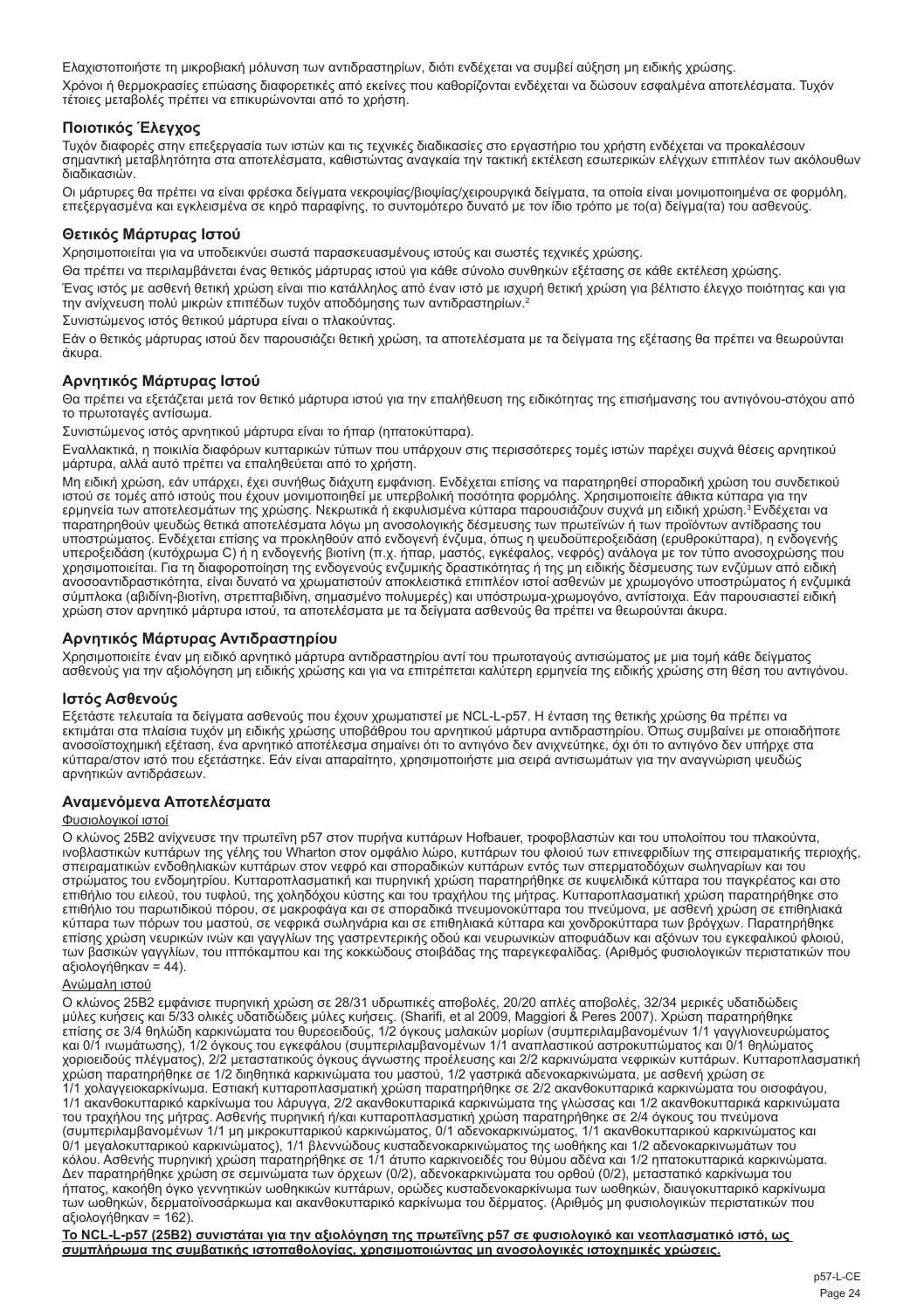# **Γενικοί Περιορισμοί**

Η ανοσοϊστοχημεία είναι μια διαγνωστική διεργασία πολλαπλών βημάτων, η οποία αποτελείται από ειδικευμένη εκπαίδευση στην επιλογή των κατάλληλων αντιδραστηρίων, επιλογή ιστού, μονιμοποίηση και επεξεργασία, προετοιμασία της πλάκας IHC και ερμηνεία των αποτελεσμάτων της χρώσης.

Η χρώση του ιστού εξαρτάται από το χειρισμό και την επεξεργασία του ιστού πριν από τη χρώση. Τυχόν εσφαλμένη μονιμοποίηση, κατάψυξη, απόψυξη, πλύση, στέγνωμα, θέρμανση, τομή ή μόλυνση με άλλους ιστούς ή υγρά ενδέχεται να παράγει μορφώματα, παγίδευση αντισώματος ή ψευδώς αρνητικά αποτελέσματα. Τυχόν ασυνεπή αποτελέσματα ενδέχεται να οφείλονται σε παραλλαγές των μεθόδων μονιμοποίησης και εγκλεισμού ή σε εγγενείς ανωμαλίες εντός του ιστού.4

Τυχόν υπερβολική ή ατελής αντίχρωση ενδέχεται να διακυβεύσει τη σωστή ερμηνεία των αποτελεσμάτων.

Η κλινική ερμηνεία οποιασδήποτε χρώσης ή της απουσίας της θα πρέπει να συμπληρώνεται με μορφολογικές μελέτες που χρησιμοποιούν σωστούς μάρτυρες και θα πρέπει να αξιολογείται στα πλαίσια του κλινικού ιστορικού του ασθενούς και άλλων διαγνωστικών εξετάσεων από ειδικευμένο παθολογοανατόμο.

Τα αντισώματα που παρέχονται από την Leica Biosystems Newcastle Ltd προορίζονται για χρήση, όπως υποδεικνύεται, είτε σε κατεψυγμένες είτε σε εγκλεισμένες σε παραφίνη τομές, με ειδικές απαιτήσεις μονιμοποίησης. Ενδέχεται να παρουσιαστεί μη αναμενόμενη έκφραση αντιγόνου, ειδικά σε νεοπλάσματα. Η κλινική ερμηνεία οποιασδήποτε χρωματισμένης τομής ιστού πρέπει να περιλαμβάνει μορφολογική ανάλυση και την αξιολόγηση των κατάλληλων μαρτύρων.

# **Βιβλιογραφία - Γενική**

- 1. National Committee for Clinical Laboratory Standards (NCCLS). Protection of laboratory workers from infectious diseases transmitted by blood and tissue; proposed guideline. Villanova, P.A. 1991; 7(9). Order code M29-P.
- 2. Battifora H. Diagnostic uses of antibodies to keratins: a review and immunohistochemical comparison of seven monoclonal and three polyclonal antibodies. Progress in Surgical Pathology. 6:1–15. eds. Fenoglio-Preiser C, Wolff CM, Rilke F. Field & Wood, Inc., Philadelphia.
- 3. Nadji M, Morales AR. Immunoperoxidase, part I: the techniques and pitfalls. Laboratory Medicine. 1983; 14:767.
- 4. Omata M, Liew CT, Ashcavai M, Peters RL. Nonimmunologic binding of horseradish peroxidase to hepatitis B surface antigen: a possible source of error in immunohistochemistry. American Journal of Clinical Pathology. 1980; 73:626.
- 5. Kanthan R, Fried I, Rueckl T, et al. Expression of cell cycle proteins in male breast carcinoma. World Journal of Surgical Oncology 2010; 8:10.
- 6. Sharifi N, Sadeghian MH, Ayatollahi H, et al. Validity of P57kip2 immunohistochemical marker in differential diagnosis of molar pregnancy. Journal of the Turkish-German Gynecological Association 2009;10:39-42.
- 7. Maggiori MS and Peres LC. Morphological, immunohistochemical and chromosome in situ hybridization in the differential diagnosis of hydatidiform mole and hydropic abortion. European Journal of Obstetrics and Gynecology and Reproductive Biology 2007; 135: 170-176.

# **Τροποποιήσεις Στην Προηγούμενη Έκδοση**

Ενημέρωση σε μορφή CE.

# **Ημερομηνία Έκδοσης**

30 Νοεμβρίου 2018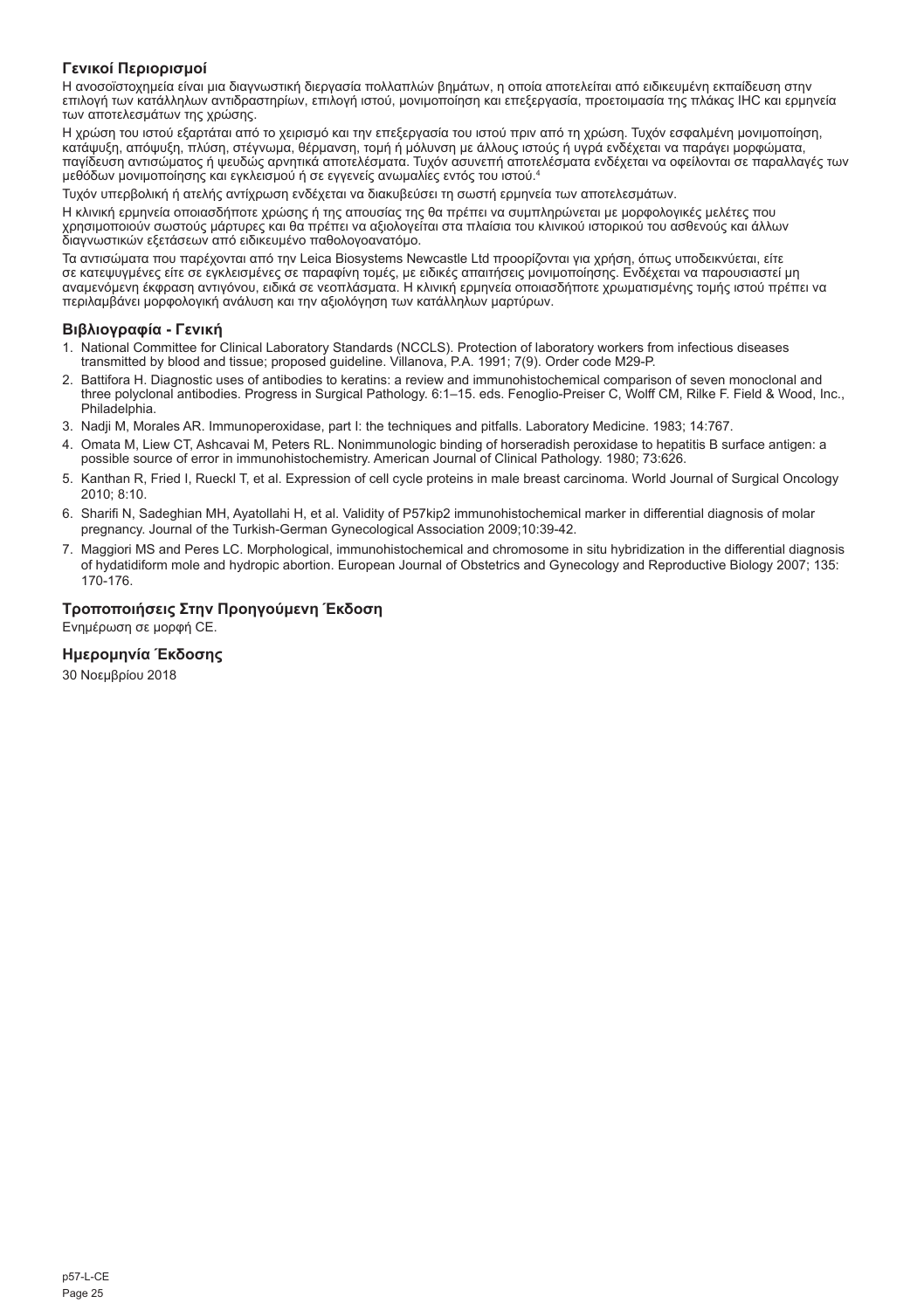# <span id="page-26-0"></span>**Novocastra™ flydende murint monoklonalt antistof p57 Protein (Kip2) Produktkode: NCL-L-p57**

# **Tilsigtet Anvendelse**

#### *Til in vitro diagnostisk anvendelse*.

NCL-L-p57 er beregnet til kvalitativ identifikation med lysmikroskop af humant p57-protein, også kendt som Kip2-protein, i paraffinsnit. Klinisk fortolkning af farvning eller mangel derpå skal suppleres med morfologiske undersøgelser under anvendelse af passende kontroller og bør evalueres i sammenhæng med patientens kliniske historie og andre diagnostiske tests af en kvalificeret patolog.

# **Procedureprincip**

Immunhistokemiske (IHC) farvningsteknikker muliggør visualisering af antigener via sekventiel tilsætning af et specifikt antistof mod antigenet (primært antistof), et sekundært antistof mod det primære antistof og et enzym kompleksbundet til et kromogent substrat med indskudte vasketrin. Den enzymatiske aktivering af kromogenet resulterer i et synligt reaktionsprodukt på antigenstedet. Prøven kan derefter kontrastfarves og dækkes med et dækglas. Resultaterne fortolkes ved anvendelse af et lysmikroskop og medvirker til differentiel diagnose af patofysiologiske processer, som muligvis kan være associeret med et bestemt antigen.

# **Klon**

25B2

# **Immunogen**

Prokaryotisk rekombinant antigen, der svarer til 116 aminosyrer af det N-terminale område af p57-proteinet.

#### **Specificitet**

Humant p57-protein, også kendt som Kip2-protein.

# **Reagenssammensætning**

NCL-L-p57 er en flydende vævskultursupernatant, der indeholder natriumazid som konserveringsmiddel.

#### **Ig-klasse**

IgG1

# **Totalproteinkoncentration Total Protein**

Se etiketten på hætteflasken for lotspecifik totalproteinkoncentration.

# **Antistofkoncentration**

Større end eller lig med 19 mg/l som bestemt med ELISA. Se etiketten på hætteflasken for lotspecifik Ig-koncentration.

# **Anbefalinger Vedrørende Anvendelse**

Immunhistokemi på paraffinsnit.

**Varmeinduceret epitopdemaskering (Heat Induced Epitope Retrieval, HIER):** Følg venligst brugsanvisningen til Novocastra Epitope Retrieval Solution pH 6.

**Foreslået fortynding:** 1:50 ved 30 minutter ved 25 °C. Disse retningslinjer er vejledende, og brugeren bør selv bestemme egne optimale brugsopløsninger.

**Visualisering:** Følg venligst vejledningen i Novolink™ Polymer Detection Systems. Yderligere produktinformation og support fås ved henvendelse til lokal forhandler eller Leica Biosystems regionskontor - samt på vores hjemmeside: www.LeicaBiosystems.com Dette antistofs funktion bør valideres, når det anvendes med andre manuelle farvningssystemer eller automatiserede platforme.

# **Opbevaring Og Holdbarhed**

Opbevares ved 2–8 °C. Må ikke fryses. Sættes tilbage til 2–8 °C umiddelbart efter brug. Må ikke anvendes efter udløbsdatoen angivet på hætteflaskens etikette. Andre opbevaringsbetingelser end de ovenfor angivne skal verificeres af brugeren.

# **Prøveklargøring**

Det anbefalede fiksativ er 10% neutralbufferjusteret formalin til paraffinindstøbte vævssnit.

# **Advarsler Og Forholdsregler**

Dette reagens er fremstillet ud fra supernatanten af en cellekultur. Da det er et biologisk produkt, skal der tages fornuftige sikkerhedsforanstaltninger ved dets håndtering.

Denne reagens indeholder natriumazid. Et datablad for materialesikkerhed kan fås efter anmodning eller er tilgængeligt på www.LeicaBiosystems.com

Konsulter landsdækkende og lokale love og regler vedrørende bortskaffelse af alle potentielt toksiske komponenter.

Prøver skal før og efter fiksering, lige som alle materialer eksponeret mod prøverne, håndteres som potentielt smittefarlige og bortskaffes under iagttagelse af passende forholdsregler<sup>ı</sup>. Pipetter aldrig reagenser med munden og undgå, at reagenser og prøver kommer i kontakt med huden eller slimhinder. Hvis reagenser eller prøver kommer i kontakt med følsomme områder, skal der skylles efter med rigelige mængder vand. Søg læge.

Minimer mikrobiel kontaminering af reagenserne, da der ellers kan forekomme øget uspecifik farvning.

Inkubationstider eller -temperaturer andre end de specificerede kan give fejlagtige resultater. Alle sådanne ændringer skal valideres af brugeren.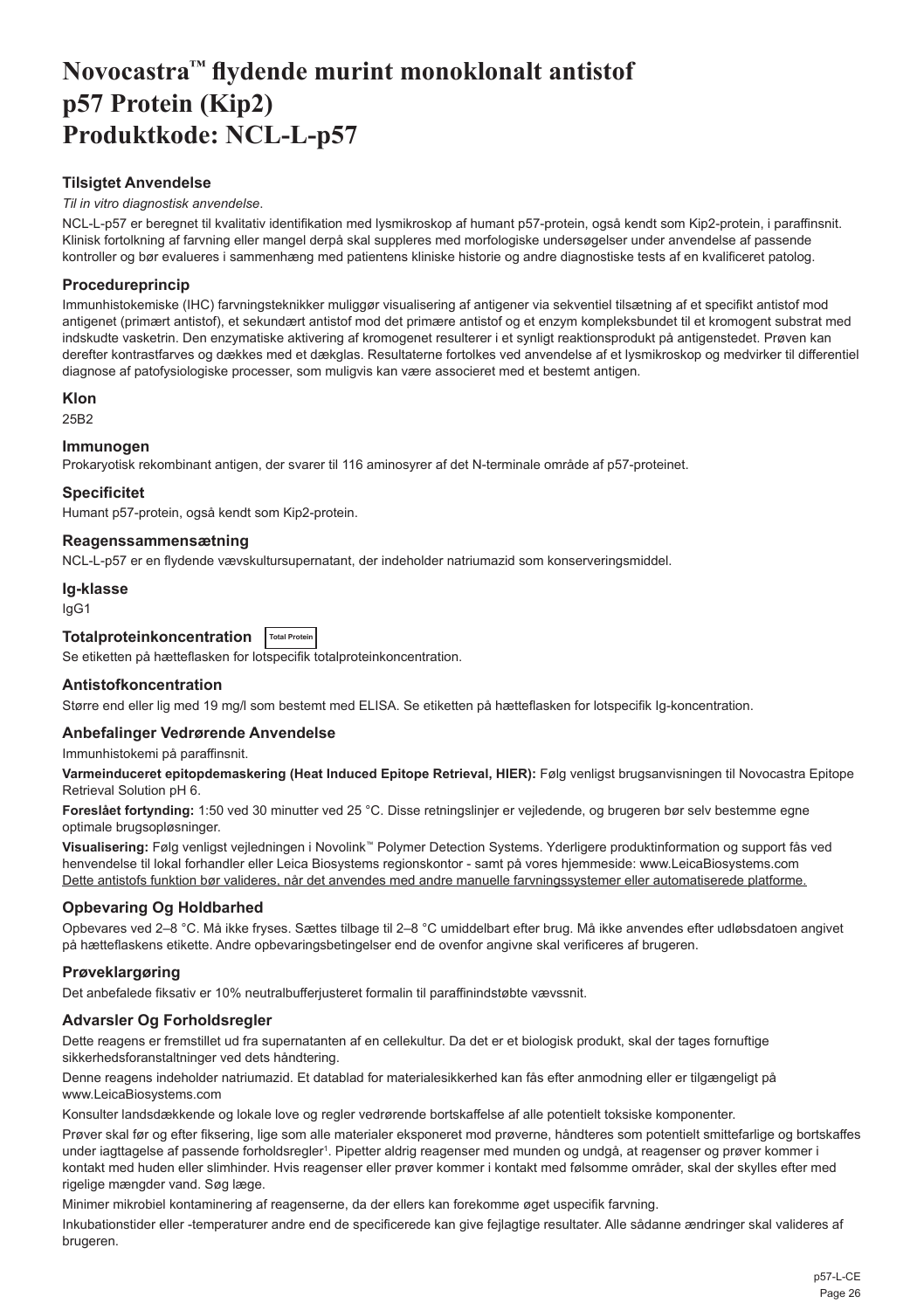# **Kvalitetskontrol**

Forskelle i behandlingen af væv og forskelle i tekniske procedurer i brugerens laboratorium kan frembringe betydeligt varierende resultater og nødvendiggøre regelmæssig udførelse af kontroller på stedet ud over nedenstående procedurer. Kontrollerne skal være friske autopsier/biopsier/kirurgiske prøver fikseret i formalin og behandlet og indstøbt i paraffin så hurtigt som muligt på samme måde som patientprøver.

# **Positiv Vævskontrol**

Anvendes til påvisning af, at vævet er fremstillet korrekt, og at der er anvendt korrekte farvningsteknikker.

Der bør inkluderes en positiv vævskontrol for hvert sæt testbetingelser i hver farvekørsel.

Svagt positivt farvet væv er mere egnet end kraftigt positivt farvet væv til optimal kvalitetskontrol og påvisning af små niveauer af reagensnedbrydning.<sup>2</sup>

Anbefalet væv til positiv kontrol er placenta.

Hvis den positive vævskontrol ikke udviser positiv farvning, skal resultater af testprøverne kasseres.

# **Negativ Vævskontrol**

Skal undersøges efter den positive vævskontrol for at sikre, at det primære antistof mærker målantigenet specifikt.

Anbefalet negativt kontrolvæv er leverhepatocytter.

Alternativt frembyder de mange forskellige celletyper, der er til stede i de fleste vævssnit, ofte negative kontrolsteder, men dette skal verificeres af brugeren.

Uspecifik farvning har, hvis til stede, ofte et diffust udseende. Sporadisk farvning af bindevæv kan ligeledes observeres i vævssnit af væv, der er fikseret for kraftigt i formalin. Anvend intakte celler til fortolkning af farvningsresultaterne. Nekrotiske eller degenererede celler farves ofte mere uspecifikt.<sup>3</sup>Der kan eventuelt ses falske positive resultater, der skyldes non-immunologisk binding af proteiner eller substratreaktionsprodukter. Dette kan ligeledes skyldes endogene enzymer, såsom pseudoperoxidase (erytrocytter), endogen peroxidase (cytochrom C) eller endogent biotin (f.eks. lever, bryst, hjerne, nyre) afhængigt af den anvendte type immunfarve. For at differentiere mellem endogen enzymaktivitet eller uspecifik enzymbinding og specifik immunreaktivitet kan yderligere patientvæv eventuelt farves udelukkende med henholdsvis substratkromogen eller enzymkomplekser (avidin-biotin, streptavidin, mærket polymer) og substratkromogen. Hvis der optræder specifik farvning i den negative vævskontrol, skal resultaterne af patientprøverne kasseres.

# **Negativ Reagenskontrol**

Anvend en uspecifik negativ reagenskontrol i stedet for det primære antistof på et vævssnit af hver patientprøve for at vurdere uspecifik farvning og muliggøre bedre fortolkning af specifik farvning på antigenstedet.

# **Patientvæv**

Undersøg patientpræparater farvet med NCL-L-p57 til sidst. Intensiteten af positiv farvning bør vurderes i sammenhæng med eventuel uspecifik baggrundsfarvning af den negative reagenskontrol. Som med alle immunhistokemiske tests betyder et negativt resultat, at antigenet ikke blev påvist. Ikke at antigenet var fraværende i de analyserede celler eller det analyserede væv. Om nødvendigt anvendes et panel af antistoffer til identifikation af falske negative reaktioner.

# **Forventede Resultater**

# Normalt væv

Klon 25B2 påviste p57-proteinet i cellekernen i Hofbauer-celler, trofoblaster og decidua i placenta, fibroblastceller i Whartons gel i navlestrengen, adrenale kortikale celler i zona glomerulosa, glomerulære endotelceller i nyre og lejlighedsvise celler i seminiferøse tubuli og endometriale stroma. Der sås cytoplasmisk farvning og kernefarvning i acinære celler i pancreas og epitel i ileum, cecum, galdeblære og cervix. Der sås cytoplasmisk farvning i duktalt epitel i glandula parotis, makrofager og lejlighedsvise pneumocytter i lunge, med svag farvning i duktale epitelceller i bryst, nyretubuli og epitel og kondrocytter i bronchus. Der blev også observeret farvning af nervefibre og ganglier i mave-tarm-kanalen og af neuronale processer og axoner i den cerebrale cortex, basale ganglier, hippocampus og i cerebellums granulære lag. (Antal normale tilfælde, der blev evalueret = 44).

#### Abnormt væv

Klon 25B2 viste kernefarvning i 28/31 hydropiske aborter, 20/20 simple aborter, 32/34 partielle mola hydatidosa og 5/33 komplette mola hydatidosa. (Sharifi, et al 2009, Maggiori & Peres 2007). Der blev også observeret farvning i 3/4 papillære karcinomer i thyroidea, 1/2 bløddelstumorer (inklusive 1/1 ganglioneurom og 0/1 fibromatose), 1/2 hjernetumorer (inklusive 1/1 anaplastisk astrocytom og 0/1 plexus choroideus papillom), 2/2 metastatiske tumorer af ukendt oprindelse og 2/2 renalcellekarcinomer. Der blev observeret cytoplasmisk farvning i 1/2 infiltrerende duktale brystkarcinomer, 1/2 gastriske adenokarcinomer, med svag farvning i 1/1 cholangiokarcinom. Der blev observeret fokal cytoplasmisk farvning i 2/2 pladecellekarcinomer i øsofagus, 1/1 placecellekarcinom i larynx, 2/2 pladecellekarcinomer i tungen og 1/2 pladecellekarcinomer i cervix. Der blev observeret svag kernefarvning og/eller cytoplasmisk farvning i 2/4 lungetumorer (inklusive 1/1 ikke-småcellet karcinom, 0/1 adenokarcinom, 1/1 pladecellekarcinom og 0/1 storcellet karcinom), 1/1 mucinøs cystadenokarcinom i ovarie og 1/2 adenokarcinomer i colon. Der blev observeret svag kernefarvning i 1/1 atypisk karcinoid i thymus og 1/2 hepatocellulære karcinomer. Der blev ikke observeret farvning i testisseminomer (0/2), adenokarcinomer i rektum (0/2), metastatisk karcinom i lever, malign kimcelletumor i ovarie, serøst cystadenokarcinom i ovarie, clear-cellekarcinom i ovarie, dermatofibrosarkom og pladecellekarcinom i hud. (Antal unormale tilfælde, der blev evalueret = 162).

**NCL-L-p57 (25B2) anbefales til påvisning af p57-protein i normale og neoplastiske væv, som et hjælpemiddel til traditionel histopatologi ved brug af ikke-immunologiske histokemiske farvninger.**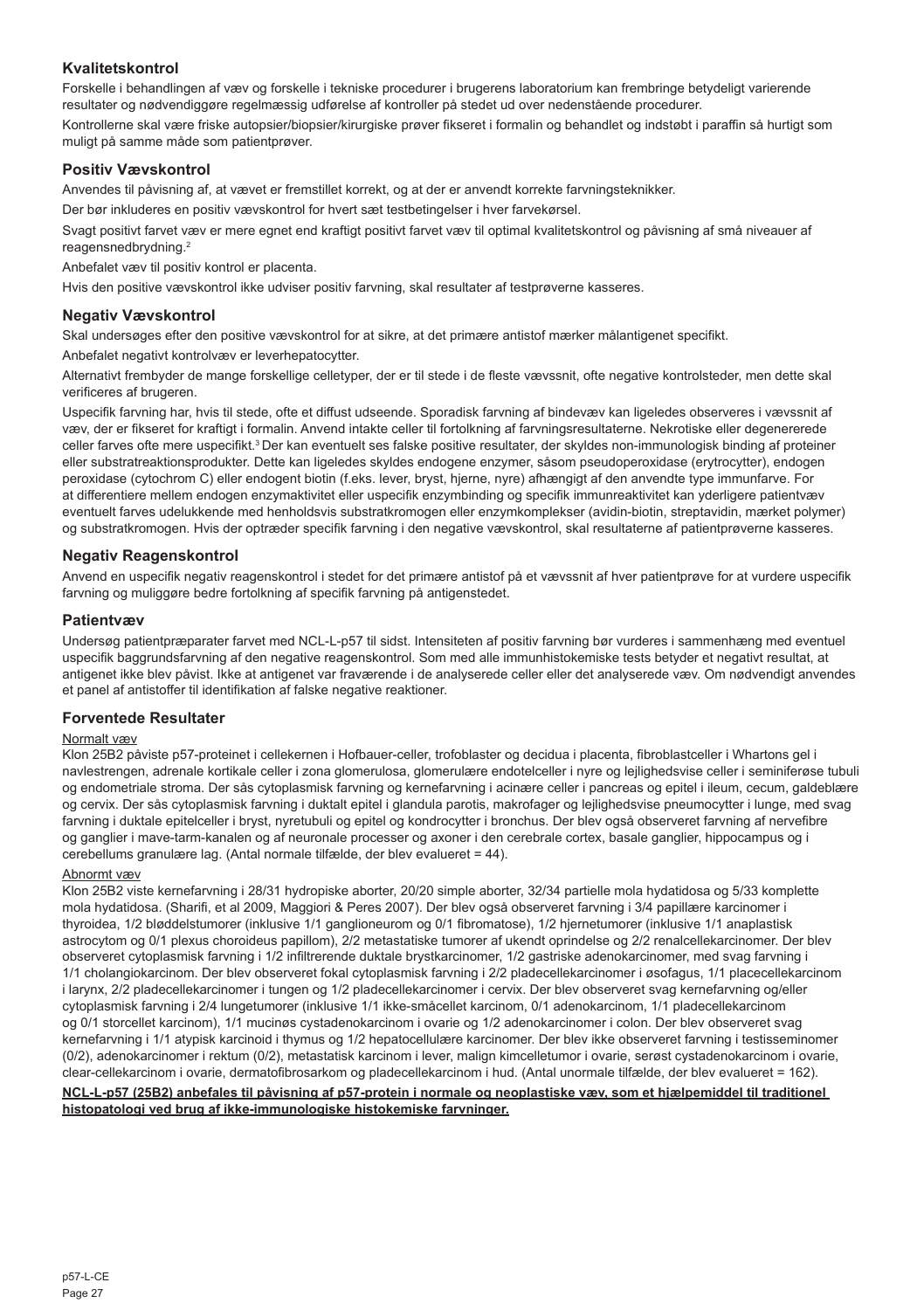# **Generelle Begrænsninger**

Immunhistokemi er en diagnostisk proces bestående af mange trin, der omfatter specialiseret uddannelse i valg af passende reagenser, vævsselektion, -fiksering og -behandling samt fremstilling af IHC-objektglas og fortolkning af farvningsresultaterne.

Vævsfarvning er afhængig af håndteringen og behandlingen af vævet inden farvning. Forkert fiksering, frysning, optøning, vask, tørring, opvarmning, sektionering eller kontaminering med andet væv eller andre væsker kan frembringe artefakter, indfangning af antistof eller falske negative resultater. Inkonsistente resultater kan skyldes variationer i fikserings- og indstøbningsmetoder eller irregulariteter indeholdt i vævet.4

For kraftig eller ukomplet kontrastfarvning kan gøre korrekt fortolkning af resultaterne vanskelig.

Klinisk fortolkning af farvning eller mangel derpå skal suppleres med morfologiske undersøgelser under anvendelse af passende kontroller og bør evalueres i sammenhæng med patientens kliniske historie og andre diagnostiske tests af en kvalificeret patolog.

Antistoffer fra Leica Biosystems Newcastle Ltd er som angivet beregnet til anvendelse på enten frosne eller paraffinindstøbte vævssnit med specifikke krav til fiksering. Der kan forekomme uventet antigenekspression, navnlig i neoplasmer. Den kliniske fortolkning af alle farvede vævssnit skal indbefatte morfologisk analyse og evaluering af passende kontroller.

# **Bibliografi - Generelt**

- 1. National Committee for Clinical Laboratory Standards (NCCLS). Protection of laboratory workers from infectious diseases transmitted by blood and tissue; proposed guideline. Villanova, P.A. 1991;7(9). Order code M29-P.
- 2. Battifora H. Diagnostic uses of antibodies to keratins: a review and immunohistochemical comparison of seven monoclonal and three polyclonal antibodies. Progress in Surgical Pathology. 6:1–15. eds. Fenoglio-Preiser C, Wolff CM, Rilke F. Field & Wood, Inc., Philadelphia.
- 3. Nadji M, Morales AR. Immunoperoxidase, part I: the techniques and pitfalls. Laboratory Medicine. 1983; 14:767.
- 4. Omata M, Liew CT, Ashcavai M, Peters RL. Nonimmunologic binding of horseradish peroxidase to hepatitis B surface antigen: a possible source of error in immunohistochemistry. American Journal of Clinical Pathology. 1980; 73:626.
- 5. Kanthan R, Fried I, Rueckl T, et al. Expression of cell cycle proteins in male breast carcinoma. World Journal of Surgical Oncology 2010; 8:10.
- 6. Sharifi N, Sadeghian MH, Ayatollahi H, et al. Validity of P57kip2 immunohistochemical marker in differential diagnosis of molar pregnancy. Journal of the Turkish-German Gynecological Association 2009;10:39-42.
- 7. Maggiori MS and Peres LC. Morphological, immunohistochemical and chromosome in situ hybridization in the differential diagnosis of hydatidiform mole and hydropic abortion. European Journal of Obstetrics and Gynecology and Reproductive Biology 2007; 135: 170-176.

# **Rettelser Til Tidligere Udgave**

Opdatering til CE-format.

# **Udgivelsesdato**

30 november 2018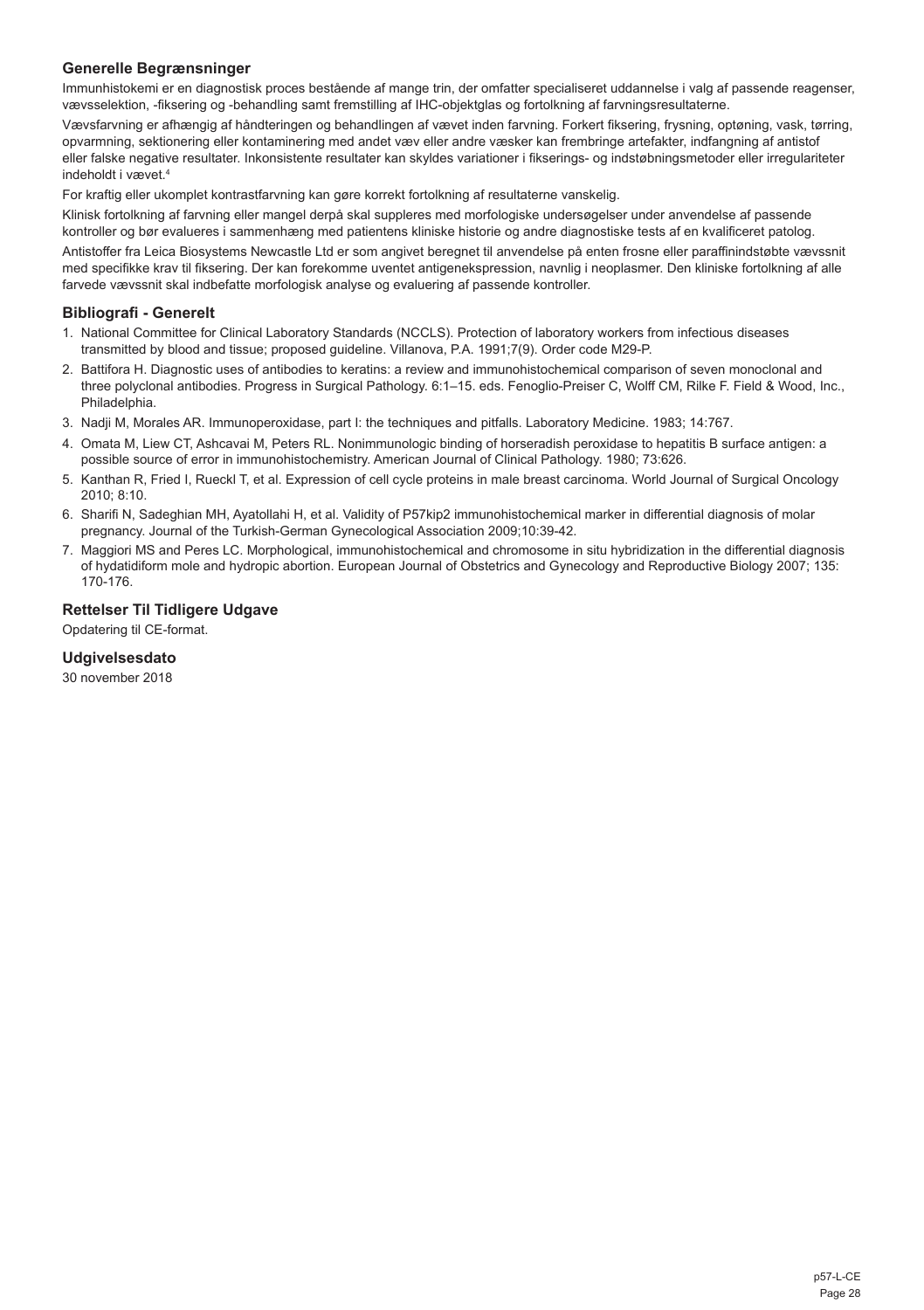# <span id="page-29-0"></span>**Novocastra™ vloeibaar monoklonaal muisantilichaam p57 Protein (Kip2) Productcode: NCL-L-p57**

# **Beoogd Gebruik**

#### *Voor gebruik bij in-vitro-diagnostiek.*

NCL-L-p57 is bedoeld voor de kwalitatieve identificatie, door middel van lichtmicroscopie, van humaan p57-eiwit, ook bekend als Kip2-eiwit, in paraffinecoupes. De klinische interpretatie van iedere kleuring of de afwezigheid ervan moet worden aangevuld met morfologisch onderzoek en goede controles. De interpretatie moet worden geëvalueerd door een vakkundige patholoog binnen de context van de klinische geschiedenis van de patiënt en eventueel ander diagnostisch onderzoek.

# **Beginsel van de Procedure**

Immunohistochemische (IHC) kleuringstechnieken maken de visualisatie van antigenen mogelijk via de sequentiële toepassing van een specifiek antilichaam naar het antigen (primaire antilichaam), het secundaire antilichaam naar het primaire antilichaam en een enzymcomplex met een chromogeen substraat met ingevoegde wasstappen. De enzymatische activering van de chromogeenresultaten in een zichtbaar reactieproduct op de antigene plaats. De monsters kunnen dan tegengekleurd en afgedekt zijn. De resultaten worden geïnterpreteerd met een lichtmicroscoop en hulpmiddelen in de differentiële diagnose van pathofysiologische processen, die wel of niet met een specifiek antigen geassocieerd kunnen worden.

#### **Kloon**

25B2

# **Immunogeen**

Prokaryotisch recombinant-antigeen dat overeenkomt met een gebied van 116 aminozuren van de N-terminus van het p57-eiwit.

#### **Specificiteit**

Humaan p57-eiwit, ook bekend als Kip2-eiwit.

#### **Reagentiasamenstelling**

NCL-L-p57 is een vloeibaar supernatant van weefselkweek dat natriumazide bevat als conserveringsmiddel.

# **Ig-klasse**

IgG1

# **Totale Proteïneconcentratie Total Protein**

Raadpleeg het etiket op de flacon voor de specifieke totale proteïneconcenstratie.

# **Antilichaamconcentratie**

Groter dan of gelijk aan 19 mg/l zoals bepaald door ELISA. Raadpleeg het etiket op de flacon voor de specifieke lg-concenstratie.

# **Aanbevelingen over het Gebruik**

Immunochemisch op paraffine coupes.

**Warmte-geïnduceerd epitoopherstel (Heat Induced Epitope Retrieval, HIER):** Volg de instructies voor het gebruik in Novocastra Epitope Retrieval Solution pH 6.

**Aangeranden verdunning:** 1:50 voor 30 minuten bij 25 °C. Dit wordt gezien als een richtlijn en gebruikers dienen hun eigen optimale werkverdunningen te bepalen.

**Visualisatie:** Volg a.u.b. de gebruiksinstructies in de Novolink™ Polymer Detection Systems. Voor meer productinformatie of ondersteuning dient u contact op te nemen uw lokale distributeur of het regionale kantoor van Leica Biosystems, of de website van Leica Biosystems te bezoeken, www.LeicaBiosystems.com

De prestatie van dit antilichaam dient gevalideerd te worden als het wordt gebruikt met andere handmatige kleuringssystemen of automatische platformen.

# **Opslag en Stabiliteit**

Opslaan bij temperaturen van 2–8 °C. Niet bevriezen. Laat het systeem direct na gebruik terugkeren naar een temperatuur van 2–8 °C. Gebruik het product niet meer na de expiratiedatum die op de flacon staat. Opslagcondities andere dan degene die hierboven gespecificeerd zijn, dienen door de gebruiker geverifieerd te.

# **Voorbereiding van Monsters**

De aanbevolen fixeerstof is 10% neutraal gebufferde formaline voor paraffine ingebedde weefselcoupes.

#### **Waarschuwingen en Voorzorgsmaatregelen**

Deze reagens is voorbereid van het supernatant van de celkweek. Aangezien het biologisch product is, dient u bij het gebruik ervan voorzichtig te werk te gaan.

Deze reagens bevat natriumazide. Een materiaalveiligheidsblad is op verzoek verkrijgbaar bij www.LeicaBiosystems.com

Raadpleeg de richtlijnen van de lokale of nationale overheid voor het afdanken van potentieel giftige componenten.

Monsters moeten voor en na fixatie worden behandeld als potentiële overdragers van infecties en volgens de juiste voorzorgsmaatregelen worden afgedankt. Dit geldt tevens voor alle materialen die aan de monsters zijn blootgesteld.<sup>1</sup>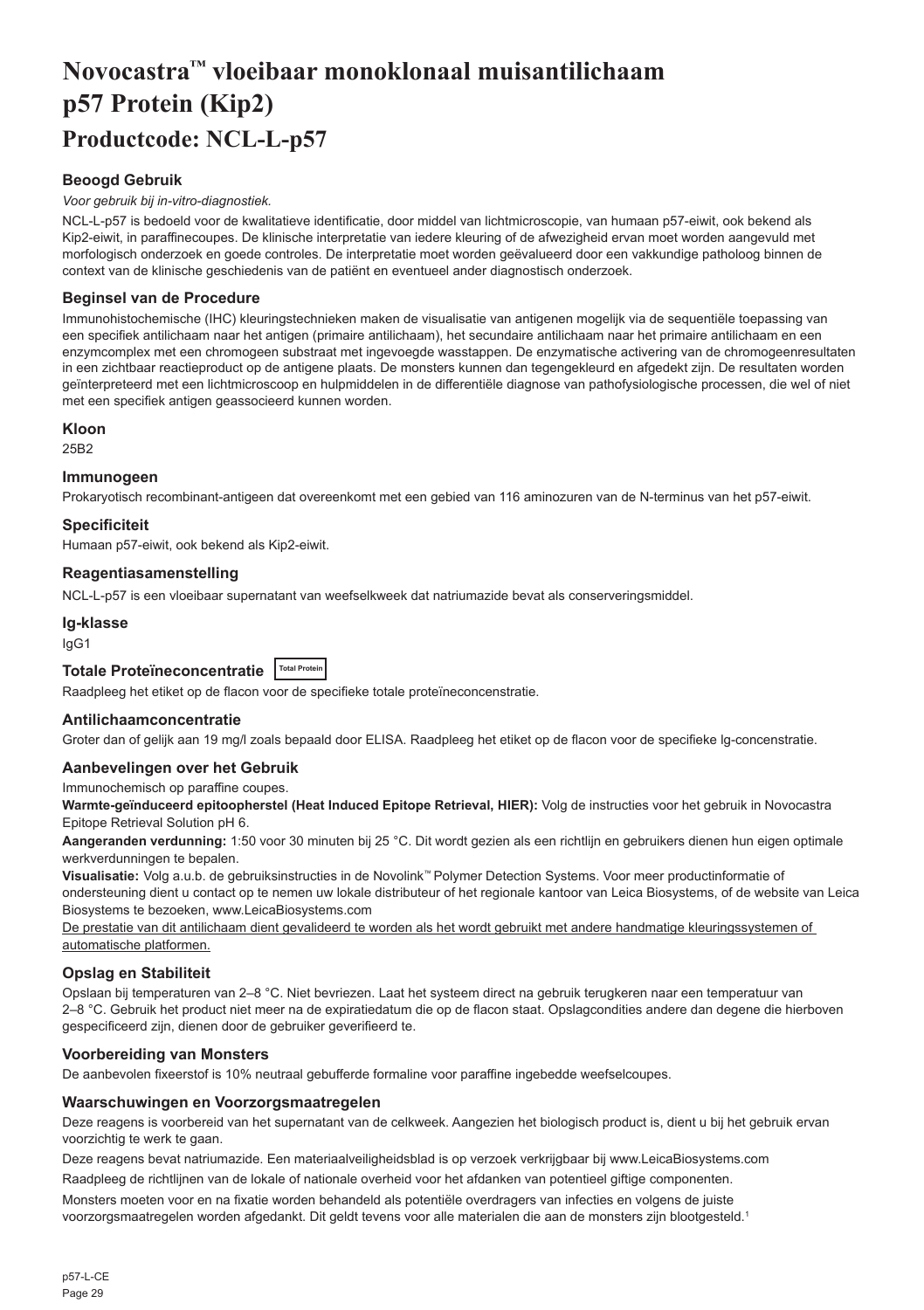Reagentia mogen nooit met de mond worden gepipetteerd. Daarnaast moet contact tussen de huid en het slijmvlies met reagentia en monsters worden vermeden.

Als reagentia of monsters in contact komen met gevoelige gebieden, moet u deze gebieden wassen met een ruime hoeveelheid water. Neem contact op met een arts.

Minimaliseer de kans van microbacteriële contaminatie van reagentia. Als u dit niet doet, kan er een toename van niet-specifieke kleuring optreden.

Incubatietijden of temperaturen die afwijken van degenen die gespecificeerd zijn, kunnen tot onjuiste resultaten leiden. Iedere dergelijke verandering moet door de gebruiker gevalideerd worden.

# **Kwaliteitscontrole**

Verschillen in het verwerken van weefsel en technische procedures in het laboratorium van de gebruiker kunnen zorgen voor een aanzienlijke variabiliteit van de resultaten. Dit vereist een regulier gebruik van bedrijfseigen controles naast de volgende procedures. De controles moeten verse autopsie-, biopsie-, of chirurgische monsters omvatten, en zo snel mogelijk formaline gefixeerd en in paraffinewax ingebed worden, op dezelfde manier als de patiëntmonster(s).

### **Positieve Weefselcontrole**

Wordt gebruikt om correct voorbereide weefsels en goede kleuringstechnieken aan te duiden.

Er dient een positieve weefselcontrole opgenomen te worden voor iedere set testcondities in iedere kleuringsrun.

Voor een optimale kwaliteitscontrole en voor het detecteren van geringe niveaus van reagensdegredatie, is weefsel met zwakke positieve kleuring beter geschikt dan weefsel met sterke positieve kleuring.<sup>2</sup>

Aanbevolen positieve weefselcontrole is placenta.

Als de positieve weefselcontrole geen positieve kleuring vertoont, moeten de resultaten met de testmonsters als ongeldig worden beschouwd.

#### **Negatieve Weefselcontrole**

Dient onderzocht te worden na de positieve weefselcontrole om de specificiteit te verifiëren van de labeling van het doelantigen door het primaire antilichaam.

Aanbevolen negatief controleweefsel is lever (hepatocyten).

Daarnaast leveren de verscheidenheid aan celtypen, die in de meeste weefselcoupes aanwezig zijn, regelmatig negatieve controlelocaties op, maar dit dient door de gebruiker geverifieerd te worden. Niet-specifieke kleuring, indien aanwezig, heeft meestal een diffuus uiterlijk.

Daarnaast kan in coupes sporadische kleuring van bindweefsel worden geobserveerd. Dit treedt op als gevolg van overdadig fixeren van weefsel met formaline. Maak voor de interpretatie van kleuringsresultaten gebruik van intacte cellen. Necrotische of gedegenereerde cellen kunnen vaak een niet-specifieke kleuring vertonen.<sup>3</sup>

Er kan sprake zijn van fout-positieven als gevolg van niet-immunologische binding van eiwitten of substraatreactieproducten. Zij kunnen ook veroorzaakt worden door endogene enzymen zoals pseudoperoxidase (erythrocyten), endogene peroxidase (cytochroom C), of endogene biotine (bijv. lever, borst, hersenen, nieren), afhankelijk van het type immunokleuring dat gebruikt wordt.

Om endogene enzymen of niet-specifieke binding van enzymen van specifieke immunoreactiviteit te differentiëren, kan het zijn dat extra patiëntweefsels exclusief gekleurd wordt met substraat chromogeen of enzymcomplexen (avidine-biotine, streptavidine, gelabeld polymeer) en respectievelijk substraat-chromogeen. Indien specifieke kleuring binnen het interne negatieve controleweefsel optreedt, moeten de resultaten die met de patiëntmonsters zijn verkregen als ongeldig worden beschouwd.

# **Negatieve Reagenscontrole**

Gebruik een niet-specifieke negatieve reagenscontrole in plaats van het primaire antilichaam met een coupe van ieder patiëntmonster, om een niet-specifieke kleuring te evalueren en een betere interpretatie te krijgen van de specifieke kleuring op de antigene plaats.

# **Patiëntweefsel**

Onderzoek de patiëntmonsters die met NCL-L-p57 zijn gekleurd, het laatst. De positieve kleuringsintensiteit moet worden geëvalueerd binnen de context van iedere niet-specifieke achtergrondkleuring van de negatieve reagenscontrole. Net zoals bij elke immunohistochemische test betekent een negatief resultaat dat het antigeen niet is gedetecteerd. Het betekent dus niet dat het antigeen afwezig was in de geanalyseerde cellen/het geanalyseerde weefsel. Gebruik een panel van antilichamen om de verkeerd-negatieve reacties te identificeren.

### **Verwachte Resultaten**

#### Normale weefsels

Kloon 25B2 detecteerde het p57-eiwit in de kern van Hofbauer-cellen, trofoblasten en decidua van placenta, fibroblastische cellen van gelei van Wharton in de navelstreng, bijnierschorscellen in de zona glomerulosa, glomerulaire endotheelcellen in de nier en incidentele cellen in de tubuli seminiferi en endometriumstroma. Cytoplasma- en kernkleuring werd waargenomen in acinaire cellen in de pancreas en het epitheel in ileum, caecum, galblaas en baarmoederhals. Cytoplasmakleuring werd waargenomen in ductaal epitheel van de oorspeekselklier, macrofagen en incidentele pneumocyten in de longen, met zwakke kleuring in ductale epitheelcellen in de borst, de niertubuli en epitheel en chondrocyten in bronchi. Daarnaast werd kleuring van zenuwvezels en ganglia van het maag-darmkanaal opgemerkt, evenals van neuronale processen en axonen van de hersenschors, basale ganglia, hippocampus en het stratum granulosum van het cerebellum. (Totaal aantal normale gevallen dat werd geëvalueerd = 44.)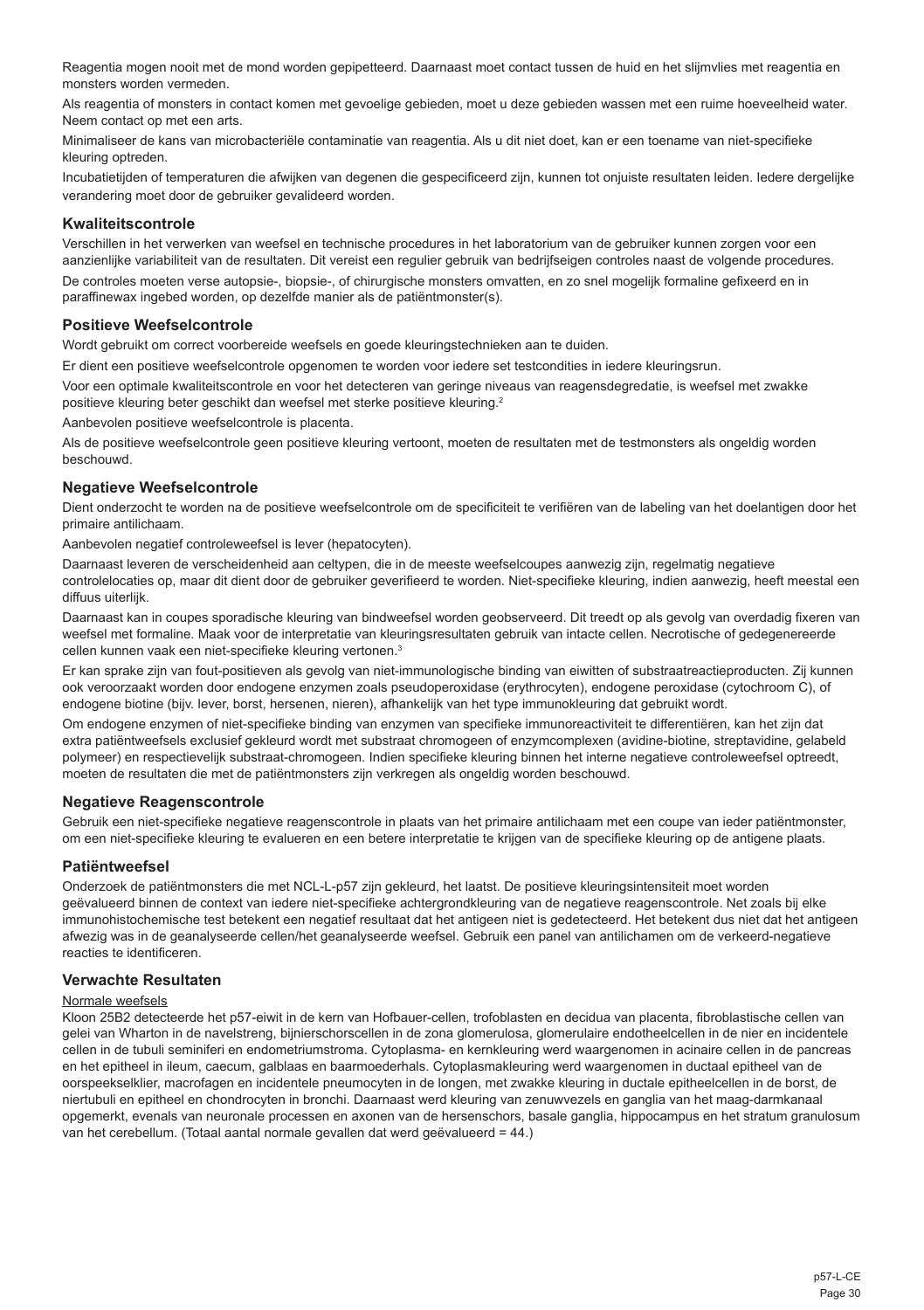## Abnormale weefsels

Kloon 25B2 vertoonde kernkleuring in 28/31 hydropische abortussen, 20/20 eenvoudige abortussen, 32/34 gedeeltelijke hydatidenmolen en 5/33 complete hydatidenmolen. (Sharifi, et al 2009, Maggiori & Peres 2007). Kleuring werd ook waargenomen in 3/4 papillaire carcinomen van de schildklier, 1/2 wekedelentumoren (waaronder 1/1 ganglioneuroom en 0/1 fibromatose), 1/2 hersentumoren (waaronder 1/1 anaplastisch astrocytoom en 0/1 papilloom van de plexus choroideus), 2/2 metastatische tumoren van onbekende oorsprong en 2/2 niercelcarcinomen. Cytoplasmakleuring werd waargenomen 1/2 infiltrerende ductale mammacarcinomen, 1/2 adenocarcinomen van de maag, met zwakke kleuring in 1/1 cholangiocarcinoom. Focale cytoplasmakleuring werd waargenomen in 2/2 plaveiselcelcarcinomen van de slokdarm, 1/1 plaveiselcelcarcinoom van de larynx, 2/2 plaveiselcelcarcinomen van de tong en 1/2 plaveiselcelcarcinomen van de baarmoederhals. Zwakke kern- en/of cytoplasmakleuring werd waargenomen in 2/4 longtumoren (inclusief 1/1 niet-kleincellig carcinoom, 0/1 adenocarcinoom, 1/1 plaveiselcelcarcinoom en 0/1 grootcellig carcinoom), 1/1 mucineus cystadenocarcinoom van de eierstok en 1/2 adenocarcinomen van het colon. Zwakke kernkleuring werd waargenomen in 1/1 atypisch carcinoïd van de thymus en 1/2 hepatocellulaire carcinomen. Er werd geen kleuring waargenomen in testisseminomen (0/2), adenocarcinomen van het rectum (0/2), een metastatisch carcinoom van de lever, een maligne kiemceltumor van de eierstok, een sereus cystadenocarcinoom van de eierstok, een 'clear cell'-carcinoom van de eierstok, een dermatofibrosarcoom en een plaveiselcelcarcinoom van de huid. (Totaal aantal afwijkende gevallen dat werd geëvalueerd = 162.)

#### **NCL-L-p57 (25B2) wordt aanbevolen voor het detecteren van p57-eiwit in normale en neoplastische weefsels, als aanvulling op conventionele histopathologie waarbij niet-immunologische histochemische kleuringen worden gebruikt.**

#### **Algemene Beperkingen**

Immunohistochemie is een diagnoseproces van meerdere stappen dat uit een gespecialiseerde training bestaat in het selecteren van de desbetreffende reagentia; weefselselectie, fixatie en verwerking; voorbereiding van de IHC-objectglaasjes; en de interpretatie van de kleuringsresultaten. Weefselkleuring is afhankelijk van het gebruik en de verwerking van het weefsel vóór het aanbrengen van de kleuring. Een onjuiste manier van fixeren, invriezen, ontdooien, wassen, drogen, verwarmen en opdelen of contaminatie met andere weefsels of vloeistoffen kunnen leiden tot artefacten, het vastzitten van antilichamen of fout-negatieven. Inconsistente resultaten kunnen het gevolg zijn variaties in de methoden die voor het fixeren en inbedden worden gebruikt of van inherente onregelmatigheden binnen het weefsel.4

Overmatige of onvolledige tegenkleuring kan een correcte interpretatie van de resultaten in te weg zitten.

De klinische interpretatie van iedere kleuring of de afwezigheid ervan moet worden aangevuld met morfologisch onderzoek en goede controles. De interpretatie moet worden geëvalueerd door een vakkundige patholoog binnen de context van de klinische geschiedenis van de patiënt en eventueel ander diagnostisch onderzoek.

Antilichamen van Leica Biosystems Newcastle Ltd zijn bedoeld voor gebruik, zoals aangegeven, op bevroren of paraffine ingebedde coupes met specifieke fixatie-eisen. Er kan een onverwachte antigenexpressie optreden, met name in neoplasma's. De klinische interpretatie van ieder gekleurde weefselcoupe moet morfologische analyses bevatten en de evaluatie van de juiste controles.

# **Algemene Literatuurlijst**

- 1. National Committee for Clinical Laboratory Standards (NCCLS). Protection of laboratory workers from infectious diseases transmitted by blood and tissue; proposed guideline. Villanova, P.A. 1991; 7(9). Order code M29-P.
- 2. Battifora H. Diagnostic uses of antibodies to keratins: a review and immunohistochemical comparison of seven monoclonal and three polyclonal antibodies. Progress in Surgical Pathology. 6:1–15. eds. Fenoglio-Preiser C, Wolff CM, Rilke F. Field & Wood, Inc., Philadelphia.
- 3. Nadji M, Morales AR. Immunoperoxidase, part I: the techniques and pitfalls. Laboratory Medicine. 1983; 14:767.
- 4. Omata M, Liew CT, Ashcavai M, Peters RL. Nonimmunologic binding of horseradish peroxidase to hepatitis B surface antigen: a possible source of error in immunohistochemistry. American Journal of Clinical Pathology. 1980; 73:626.
- 5. Kanthan R, Fried I, Rueckl T, et al. Expression of cell cycle proteins in male breast carcinoma. World Journal of Surgical Oncology 2010; 8:10.
- 6. Sharifi N, Sadeghian MH, Ayatollahi H, et al. Validity of P57kip2 immunohistochemical marker in differential diagnosis of molar pregnancy. Journal of the Turkish-German Gynecological Association 2009;10:39-42.
- 7. Maggiori MS and Peres LC. Morphological, immunohistochemical and chromosome in situ hybridization in the differential diagnosis of hydatidiform mole and hydropic abortion. European Journal of Obstetrics and Gynecology and Reproductive Biology 2007; 135: 170-176.

# **Aanpassingen ten opzichte van Vorige Editie**

Update naar CE-formaat

# **Publicatiedatum**

30 november 2018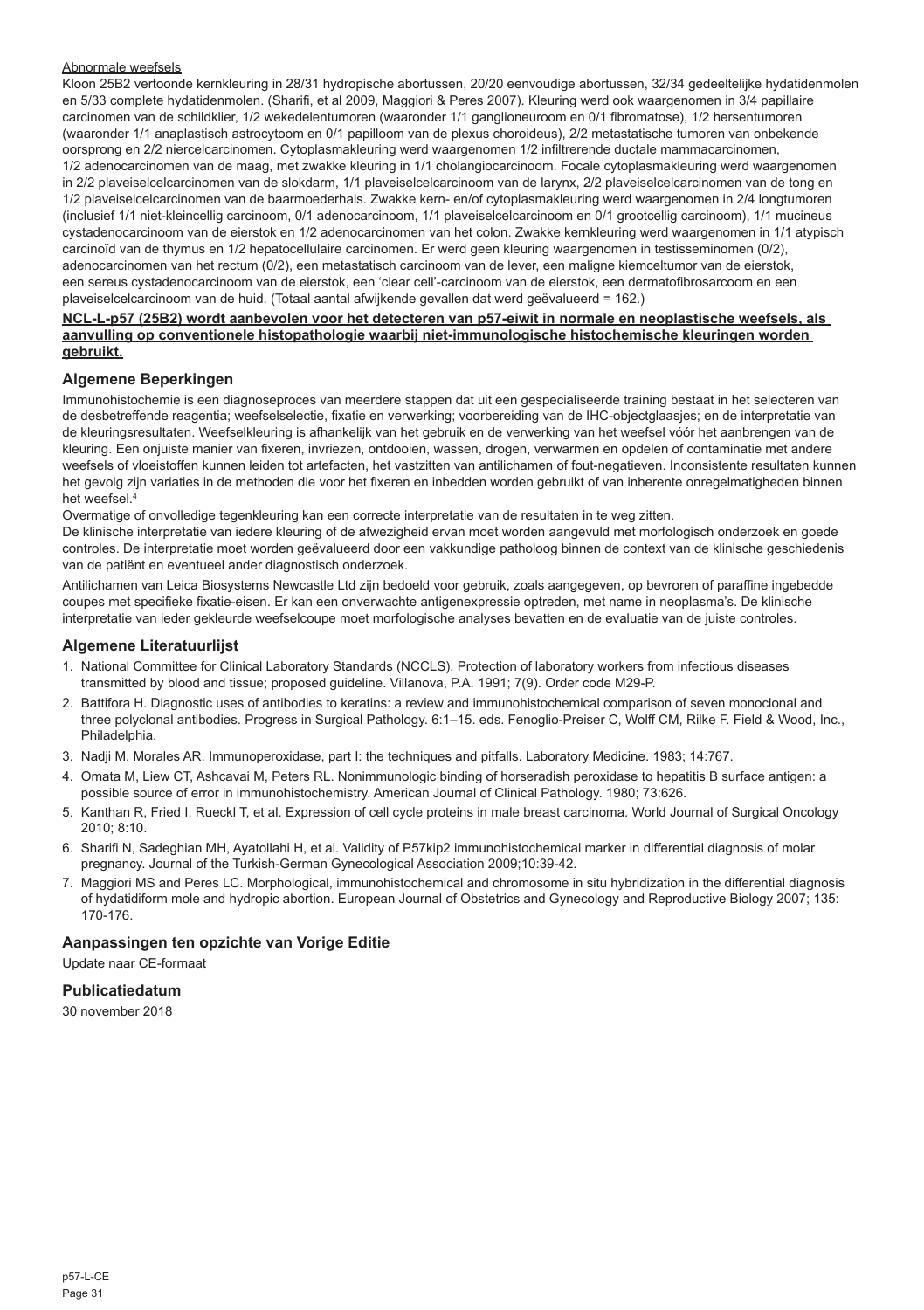# <span id="page-32-0"></span>**Novocastra™ flytende murint monoklonalt antistoff p57 Protein (Kip2) Produktkode: NCL-L-p57**

# **Tiltenkt bruk**

#### *Til in vitro-diagnostisk bruk.*

NCL-L-p57 skal brukes til kvalitativ identifisering med lysmikroskopi av humant p57-protein, også kalt Kip2-protein, i parafinsnitt. Den kliniske tolkningen av farge eller manglende farge skal suppleres med morfologiske undersøkelser og bruk av egnede kontroller, og bør evalueres av en kvalifisert patolog i lys av pasientens kliniske historie og eventuelle andre diagnostiske tester.

# **Prosedyreprinsipp**

Immunhistokjemiske (IHC) fargingsteknikker gjør det mulig å se antigener via en sekvensiell tilsetning av et bestemt antistoff mot antigenet (primært antistoff), et sekundært antistoff mot det primære antistoffet og et enzymkompleks med et kromogent substrat med innskutte vasketrinn. Den enzymatiske aktiveringen av kromogenet gir et synlig reaksjonsprodukt på antigenstedet. Prøven kan deretter kontrastfarges og dekkes med et dekkglass. Resultatene fortolkes ved hjelp av et lysmikroskop og medvirker til differensialdiagnose av patofysiologiske prosesser som muligens kan være assosiert med et bestemt antigen.

#### **Klon**

25B2

# **Immunogen**

Prokaryotisk rekombinant antigen tilsvarende en region med 116 aminosyrer på N-terminalen av p57-proteinet.

#### **Spesifisitet**

Humant p57-protein, også kalt Kip2-protein.

#### **Reagenssammensetning**

NCL-L-p57 er en flytende vevkultursupernatant som inneholder natriumazid som konserveringsmiddel.

#### **Ig-klasse**

IgG1

#### **Totalproteinkonsentrasjon Total Protein**

Se etiketten på hetteglasset for lotspesifikk totalproteinkonsentrasjon.

#### **Antistoffkonsentrasjon**

Større enn eller lik 19 mg/l som fastslått av ELISA. Se etiketten på hetteglasset for lotspesifikk Ig-konsentrasjon.

#### **Anbefalinger for Bruk**

Immunhistokjemi på parafinsnitt.

**Varmeindusert epitopgjenfinning (Heat Induced Epitope Retrieval, HIER):** Følg bruksanvisningen for Novocastra Epitope Retrieval Solution pH 6.

**Foreslått fortynning:** 1:50 i 30 minutter ved 25 °C. Disse retningslinjene er veiledende, og brukeren bør selv bestemme egne optimale bruksfortynninger.

**Visualisering:** Følg bruksanvisningen for Novolink™ Polymer Detection Systems. Ønsker du ytterligere produktinformasjon eller -støtte, kan du ta kontakt med den lokale forhandleren eller regionkontoret til Leica Biosystems, eller på nettsidene til Leica Biosystems, www.LeicaBiosystems.com

Ytelsen til dette antistoffet bør valideres ved bruk av andre manuelle fargingssystemer eller automatiske systemer.

#### **Oppbevaring og Stabilitet**

Oppbevares ved 2–8 °C. Må ikke fryses. Returneres til 2–8 °C umiddelbart etter bruk. Må ikke brukes etter utløpsdatoen angitt på produktetiketten. Andre oppbevaringsbetingelser må valideres av brukeren.

#### **Klargjøring av Prøver**

Anbefalt fiksativ er 10 % nøytralbufret formalin for parafinlagrede vevssnitt.

#### **Advarsler og Forholdsregler**

Denne reagensen er laget av supernatanten fra en cellekultur. Dette er et biologisk produkt som må behandles deretter.

Denne reagensen inneholder natriumazid. Dataark om materialsikkerhet (MSDS) er tilgjengelig på forespørsel eller kan lastes ned fra www.LeicaBiosystems.com

Følg nasjonale og lokale forskrifter for avhending av komponenter som kan være giftige.

Prøver (før og etter fiksering) og alt materiale som eksponeres for dem, skal behandles som potensielt smittefarlig og kasseres i samsvar med gjeldende forholdsregler.<sup>1</sup>

Hold aldri pipetter med reagens i munnen, og unngå at hud og slimhinner kommer i kontakt med reagenser og prøver.

Hvis reagenser eller prøver kommer i kontakt med følsomme områder, skal de skylles med rikelig vann. Kontakt lege.

Reduser mikrobiell kontaminering av reagensene til et minimum, ellers kan det forekomme økt uspesifisert farging.

Inkubasjonstider eller temperaturer som er annerledes enn det som er angitt, kan gi unøyaktige resultater. Slike endringer må valideres av brukeren.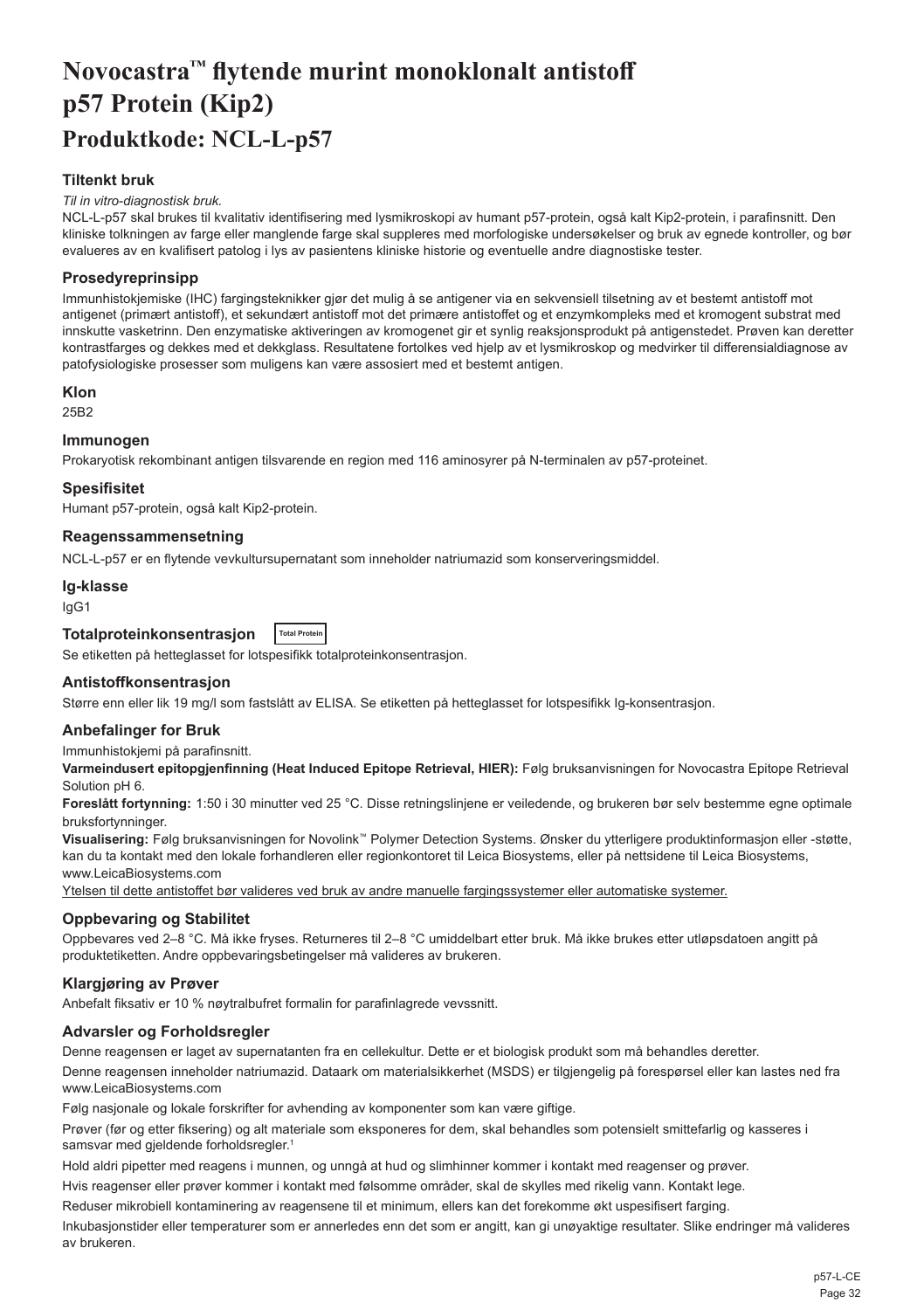# **Kvalitetskontroll**

Forskjeller i behandlingen av vev og forskjeller i tekniske prosedyrer i brukerens laboratorium kan gi signifikant varierte resultater, og det kan være nødvendig å foreta kontroller på stedet i tillegg til prosedyrene angitt nedenfor.

Kontrollene skal være nye autopsi-/biopsi-/kirurgiske prøver, formalinfikserte, behandlede og parafinlagrede så snart som mulig, på samme måte som pasientprøver.

# **Positiv Vevskontroll**

Brukes for å påvise korrekt vevspreparering og fargeteknikker.

Én positiv vevskontroll bør inkluderes for hvert sett med testbetingelser i hver fargerunde.

Svakt positivt farget vev er mer egnet enn kraftig positivt farget vev til optimal kvalitetskontroll og påvisning av små nivåer reagensnedbrytning.<sup>2</sup>

Anbefalt positivt kontrollvev er fra morkake.

Hvis den positive vevskontrollen ikke viser positiv farging, skal resultatene til testprøvene anses som ugyldige.

# **Negativ Vevskontroll**

Skal undersøkes etter den positive vevskontrollen for å sikre at det primære antistoffet merker målantigenet spesifikt. Anbefalt negativt kontrollvev er leverhepatocytter.

Alternativt har de mange ulike celletypene som finnes i de fleste vevssnittene ofte negative kontrollsteder, men dette må verifiseres av brukeren. Uspesifikk farging, hvis dette er aktuelt, har ofte et diffust utseende.

Sporadisk farging av bindevev kan på samme måte observeres i snitt fra vev som er fiksert for kraftig i formalin. Bruk intakte celler for å tolke fargeresultatene. Nekrotiske eller degenererte celler kan ofte farges uspesifikt.<sup>3</sup>

Falske positive resultater kan skyldes ikke-immunologisk binding av proteiner eller substratreaksjonsprodukter. Dette kan også skyldes endogene enzymer som pseudoperoksidase (erytrocytter), endogen peroksidase (cytokrom C) eller endogent biotin (f.eks. lever, bryst, hjerne, nyre), avhengig av anvendt type immunfarge.

For å differensiere endogen enzymaktivitet eller uspesifikk enzymbinding og spesifikk immunreaktivitet kan ytterligere pasientvev eventuelt farges kun med henholdsvis substratkromogen eller enzymkomplekser (avidin-biotin, streptavidin, merket polymer) og substratkromogen. Hvis det skjer spesifikk farging i den negative vevskontrollen, må resultatene for pasientprøvene anses som ugyldige.

# **Negativ reagenskontroll**

Bruk en uspesifikk negativ reagenskontroll i stedet for det primære antistoffet på et snitt av hver pasientprøve for å vurdere uspesifikk farging og for å muliggjøre bedre fortolkning av spesifikk farging på antigenstedet.

# **Pasientvev**

Undersøk pasientprøver farget med NCL-L-p57 sist. Intensiteten av positiv farging bør vurderes i sammenheng med eventuell uspesifikk bakgrunnsfarging av den negative reagenskontrollen. Som med alle immunhistokjemiske tester, betyr et negativt resultat at antigenet ikke ble påvist, ikke at antigenet var fraværende i de analyserte cellene/vevet. Om nødvendig kan man bruke et panel av antistoffer for å identifisere falske negative reaksjoner.

# **Forventede Resultater**

# Normalt Vev

Klon 25B2 detekterte p57-proteinet i nukleusen til Hofbauer-celler, trofoblaster og decidua i morkake, fibroblastiske celler i Whartons gele i navlestrengen, adrenale kortikalceller i zona glomerulosa, glomerulære endotelceller i nyren og sporadiske celler i sædkanalene og endometrielle stroma. Cytoplasma- og nukleusfarging ble observert i acinære celler i bukspyttkjertelen og epitel i ileum, cecum, galleblære og livmorhals. Cytoplasmasfarging ble observert i duktalt epitel i parotidkjertel, makrofager og sporadiske pneumocytter i lunge, med svak farging i duktale epitelceller i bryst, nyretubuler og epitel og kondrocytter i bronkie. Farging ble også observert i nervefibre og ganglier i mage-tarmkanalen og i nevrale prosesser og aksoner i cerebral korteks, basalganglier, hippocampus og det granulære laget av cerebellum. (Antall normale tilfeller evaluert = 44.)

# Abnormalt Vev

Klon 25B2 viste nukleusfarging i 28/31 hydropiske aborter, 20/20 enkle aborter, 32/34 delvise blæremola og 5/33 fullstendige blæremola. (Sharifi, et al 2009, Maggiori & Peres 2007). Farging ble også observert i 3/4 papillære karsinomer i skjoldbruskkjertelen, 1/2 bløtvevtumorer (inkludert 1/1 ganglioneurom og 0/1 fibromatose), 1/2 hjernetumorer (inkludert 1/1 anaplastisk astrocytom og 0/1 plexus choroideus-papillom), 2/2 metastatiske tumorer av ukjent opprinnelse og 2/2 nyrecellekarsinomer. Cytoplasmafarging ble observert i 1/2 infiltrerende duktale brystkarsinomer, 1/2 gastriske adenokarsinomer, med svak farging i 1/1 kolangiokarsinom. Fokal cytoplasmafarging ble observert i 2/2 plateepitelkarsinomer i spiserøret, 1/1 plateepitelkarsinom i strupehodet, 2/2 plateepitelkarsinomer i tungen og 1/2 plateepitelkarsinomer i livmorhalsen. Svak nukleusfarging og/eller cytoplasmafarging ble observert i 2/4 lungetumorer (inkludert 1/1 ikke-småcellekarsinom, 0/1 adenokarsinom, 1/1 plateepitelkarsinom og 0/1 storcellekarsinom), 1/1 mucinøst cystadenokarsinom i eggstokken og 1/2 adenokarsinomer i tykktarmen. Svak nukleusfarging ble observert i 1/1 atypisk karsinoid i brisselen og 1/2 hepatocellulære karsinomer. Ingen farging ble observert i testikkelseminomer (0/2), adenokarsinomer i endetarmen (0/2), et metastatisk karsinom i leveren, en ondartet bakteriecelletumor i eggstokken, et serøst cystadenokarsinom i eggstokken, et klarcellekarsinom i eggstokken, et dermatofibrosarkom og et plateepitelkarsinom i huden. (Antall unormale tilfeller evaluert = 162.)

#### **NCL-L-p57 (25B2) anbefales for vurdering av p57-protein i normale og neoplastiske vev, og som tillegg til konvensjonell histopatologi med bruk av ikke-immunologiske histokjemiske farger.**

# **Generelle Begrensninger**

Immunhistokjemi er en diagnostisk prosess i flere trinn som omfatter spesialutdanning i valg av egnede reagenser, vevsseleksjon, -fiksering og -behandling samt preparering av IHC-objektglass og tolking av fargeresultater.Vevsfarging avhenger av håndteringen og behandlingen av vevet før fargingen. Feil fiksering, frysing, tining, vasking, tørking, oppvarming, snitting eller kontaminering med annet vev eller væsker kan gi artefakter, innfanging av antistoffer eller falske negative resultater. Inkonsekvente resultater kan skyldes variasjoner ved fiksering eller innstøpningsmetoder eller iboende uregelmessigheter i vevet.4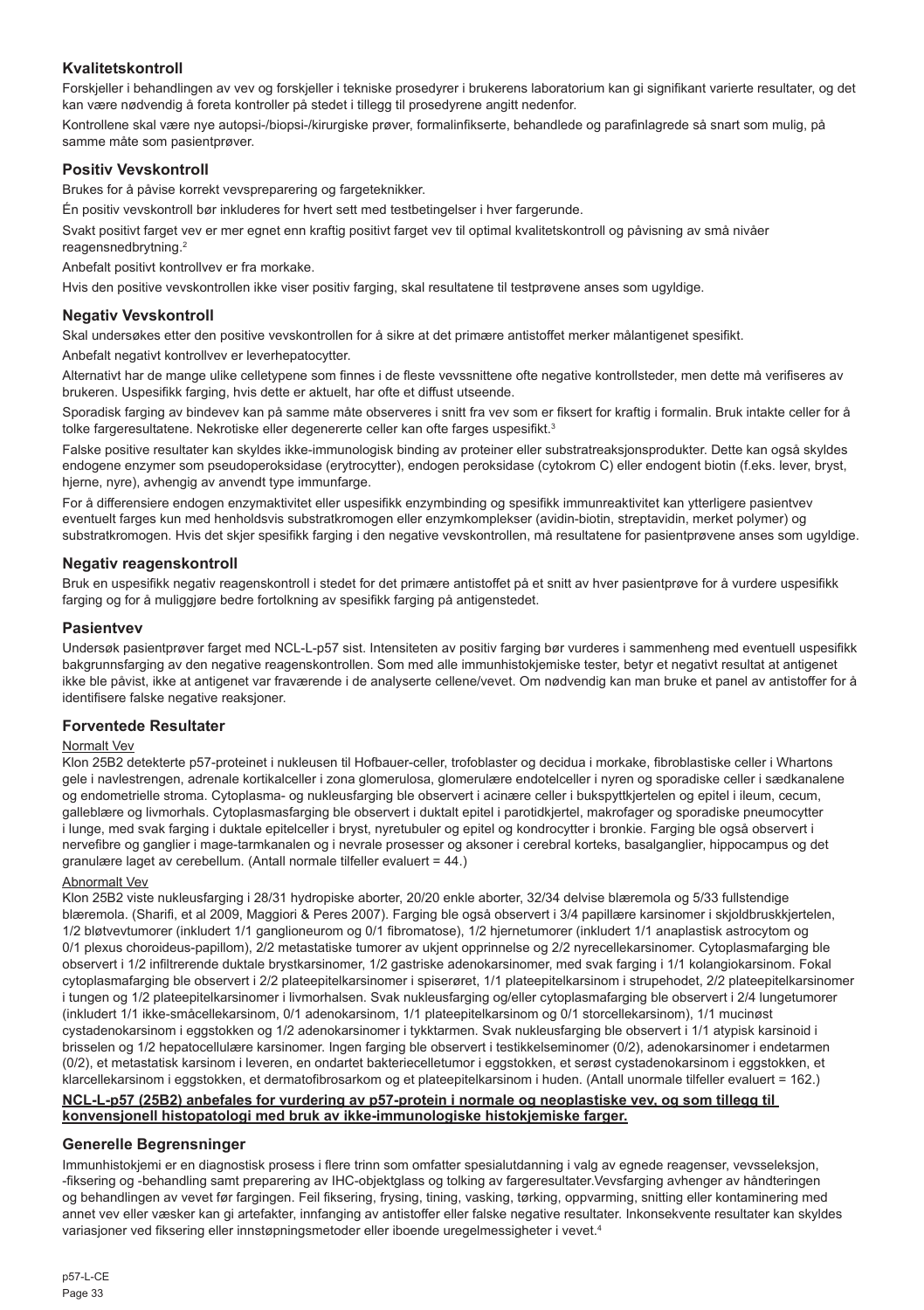Overdreven eller ufullstendig motfarging kan også gjøre det vanskelig å tolke resultatene riktig.

Den kliniske tolkningen av farge eller manglende farge skal suppleres med morfologiske undersøkelser og bruk av egnede kontroller, og bør evalueres av en kvalifisert patolog i lys av pasientens kliniske historie og eventuelle andre diagnostiske tester.

Antistoffer fra Leica Biosystems Newcastle Ltd skal brukes, som angitt, på enten frosne eller parafinlagrede snitt med spesifikke krav til fiksering. Uventet antigenekspresjon kan forekomme, spesielt i neoplasma. Den kliniske tolkningen av fargede vevssnitt må omfatte morfologiske analyser og evaluering av egnede kontroller.

# **Bibliografi – Generelt**

- 1. National Committee for Clinical Laboratory Standards (NCCLS). Protection of laboratory workers from infectious diseases transmitted by blood and tissue; proposed guideline. Villanova, P.A. 1991; 7(9). Order code M29-P.
- 2. Battifora H. Diagnostic uses of antibodies to keratins: a review and immunohistochemical comparison of seven monoclonal and three polyclonal antibodies. Progress in Surgical Pathology. 6:1–15. eds. Fenoglio-Preiser C, Wolff CM, Rilke F. Field & Wood, Inc., Philadelphia.
- 3. Nadji M, Morales AR. Immunoperoxidase, part I: the techniques and pitfalls. Laboratory Medicine. 1983; 14:767.
- 4. Omata M, Liew CT, Ashcavai M, Peters RL. Nonimmunologic binding of horseradish peroxidase to hepatitis B surface antigen: a possible source of error in immunohistochemistry. American Journal of Clinical Pathology. 1980; 73:626.
- 5. Kanthan R, Fried I, Rueckl T, et al. Expression of cell cycle proteins in male breast carcinoma. World Journal of Surgical Oncology 2010; 8:10.
- 6. Sharifi N, Sadeghian MH, Ayatollahi H, et al. Validity of P57kip2 immunohistochemical marker in differential diagnosis of molar pregnancy. Journal of the Turkish-German Gynecological Association 2009;10:39-42.
- 7. Maggiori MS and Peres LC. Morphological, immunohistochemical and chromosome in situ hybridization in the differential diagnosis of hydatidiform mole and hydropic abortion. European Journal of Obstetrics and Gynecology and Reproductive Biology 2007; 135: 170-176.

# **Endringer i forhold til Forrige Utgave**

Oppdatering til CE-format.

**Utgivelsesdato**

30 november 2018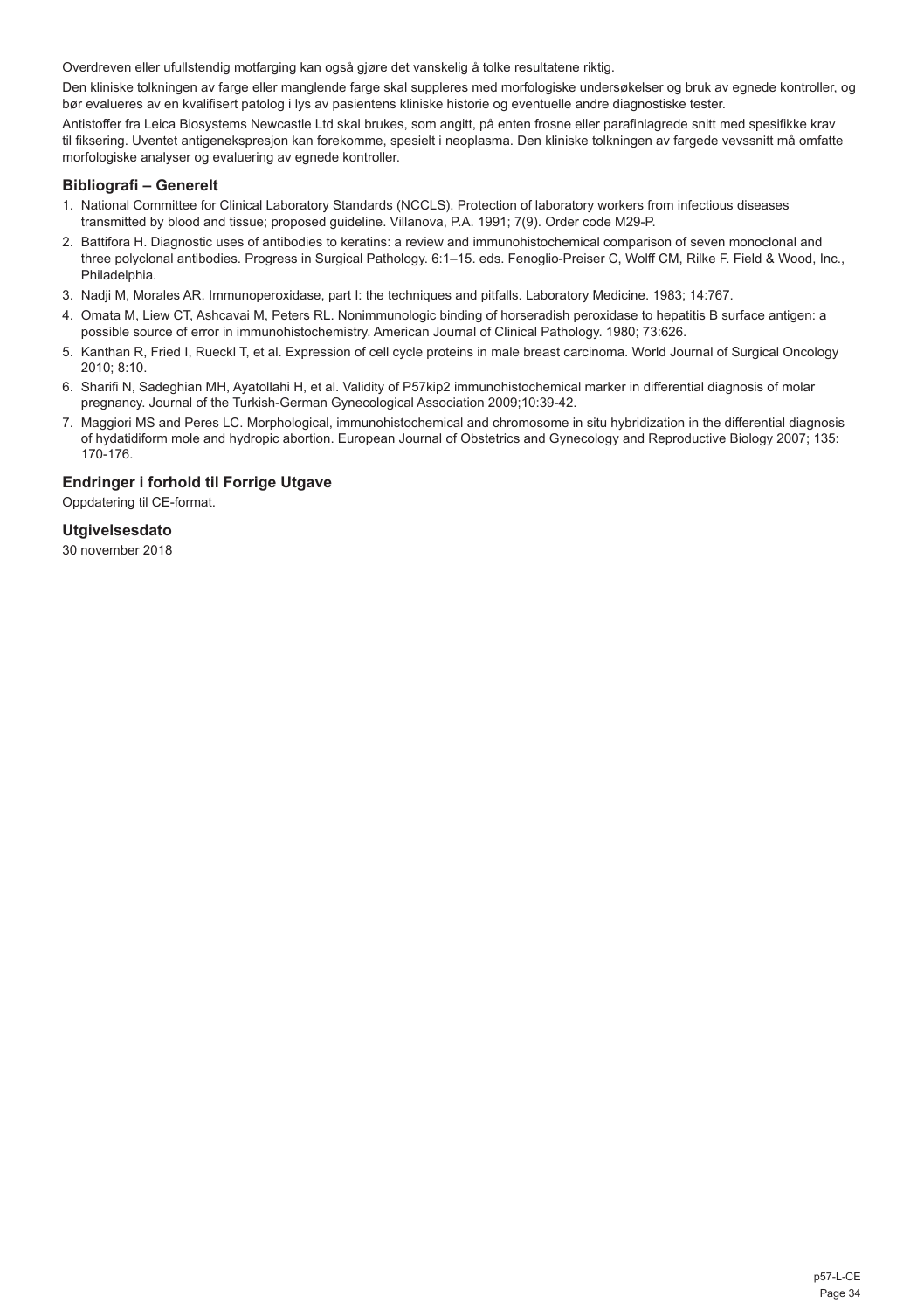# <span id="page-35-0"></span>**Novocastra™ Likit Fare Monoklonal Antikoru p57 Protein (Kip2) Ürün Kodu: NCL-L-p57**

# **Kullanım Amacı**

#### *In vitro diagnostik kullanımı için.*

NCL-L-p57, parafin kesitlerinde, Kip2 proteini olarak da bilinen insan p57proteininin ışık mikroskopisi ile nitel tanımlanmasında kullanım amaçlıdır. Herhangi bir boyamanın mevcut olması veya olmaması ile ilgili klinik yorumlama, uygun kontroller kullanılarak morfolojik çalışmalarla tamamlanmalıdır ve hastanın klinik geçmişi ve diğer diagnostik testler kapsamında kalifiye bir patolojist tarafından değerlendirilmelidir.

# **Prosedür Prensibi**

İmmünohistokimyasal (IHC) boyama teknikleri, spesifik bir antikorun antijene (primer antikor), ikincil bir antikorun primer antikora ve bir enzim kompleksinin kromojenik bir substrat ile arada yıkama adımları olacak şekilde sekansiyel olarak uygulanmasıyla antijenlerin görselleştirilmesini sağlar. Kromojenin enzimatik aktivasyonu, antijen bölgede görünür bir reaksiyon prodüktü ile sonuçlanır. Numune bu durumda karşıt boyanabilir ve lamellenebilir. Sonuçlar, bir ışık mikroskopu kullanılarak yorumlanır ve özel bir antijenle birleştirilebilen veya birleştirilemeyen patofizyolojik işlemlerin ayırıcı tanısına yardımcı olur.

# **Clone**

25B2

# **İmmünojen**

p57 proteininin N uç bölgesinde bir 116 aminoasit bölgesine karşılık gelen prokaryotik rekombinant antijen.

# **Spesifite**

İnsan p57 proteini; Kip2 protein olarak da bilinir.

# **Reagent Kompozisyonu**

NCL-L-p57, prezervatif olarak sodyum azid içeren bir sıvı doku kültürü supernatantıdır.

# **Ig Sınıfı**

IgG1

# **Toplam Protein Konsantrasyonu Total Protein**

Lota özel toplam protein konsantrasyonu için viyal etiketine başvurun.

# **Antikor Konsantrasyonu**

ELISA tarafından belirlendiği gibi 19 mg/L'ye eşit veya bu değerden yüksek. Lota özel lg konsantrasyonu için viyal etiketine başvurun.

# **Kullanım Tavsiyeleri**

Parafin seksiyonlarında immünohistokimya.

**Isı Etkisiyle Epitop Geri Kazanımı (Heat Induced Epitope Retrieval, HIER):** Lütfen, Novocastra Epitope Retrieval Solution pH 6 için kullanma talimatını izleyin.

**Önerilen dilüsyon:** 1:50 25 °C'de 30 dakika için. Bu bir kılavuz olarak verilmiştir; kullanıcılar, kendilerine özel optimal çalışma dilüsyonlarını belirlemelidirler.

**Görselleştirme:** Novolink™ Polymer Detection System kullanım talimatlarına uyun. Ürünle ilgili daha fazla bilgi veya destek için yerel distribütörünüze veya bölgesel Leica Biosystems ofisine başvurun veya alternatif olarak www.LeicaBiosystems.com Leica Biosystems internet sitesini ziyaret edin.

Bu antikorun performansı, diğer manuel boyama sistemleri veya otomatik platformlarla kullanıldığında doğrulanmalıdır.

#### **Saklama ve Dayanıklılık**

2–8 °C'de saklayın. Dondurmayın. Kullanımdan hemen sonra 2–8 °C'ye dönün. Viyal etiketinin üzerinde belirtilen son kullanım tarihinden sonra kullanmayın. Yukarıda belirtilenlerin dışındaki saklama koşullarının, kullanıcı tarafından kontrol edilmesi gerekir.

# **Numune Hazırlığı**

Önerilen fiksatif, parafine gömülmüş doku seksiyonları için %10 nötr tamponlu formalindir.

# **Uyarılar ve Önlemler**

Bu reagent, hücre kültürünün supernatantından hazırlanmıştır. Bu bir biyolojik ürün olduğundan işlem yaparken özel dikkat gerektirir.

Bu reagent, sodyum azit içerir. Talep üzerine veya www.LeicaBiosystems.com 'dan bir Material Safety Data Sheet (Malzeme Güvenlik Veri Sayfası) elde edilebilir

Potansiyel tüm toksik komponentlerin imhası için federal, ulusal veya lokal düzenlemelere başvurun.

Fikse etme işleminden önce ve sonra numuneler ve bunlara maruz kalan tüm materyaller, enfeksiyon yayabilecek gibi ele alınmalı ve doğru önlemler alınarak atığa çıkartılmalıdır.<sup>1</sup>

Reagent'lar asla ağızla pipetlenmemeli ve cildin ve muköz membranların reagent ve numunelerle temasından kaçınılmalıdır.

Reagent veya numunelerin hassas alanlarla temas etmesi durumunda bu alanları bol su ile yıkayın. Doktora başvurun.

Reagent'ların mikrobiyal kontaminasyonunu minimize edin, aksi durumda nonspesifik boyamada bir artış ortaya çıkabilir.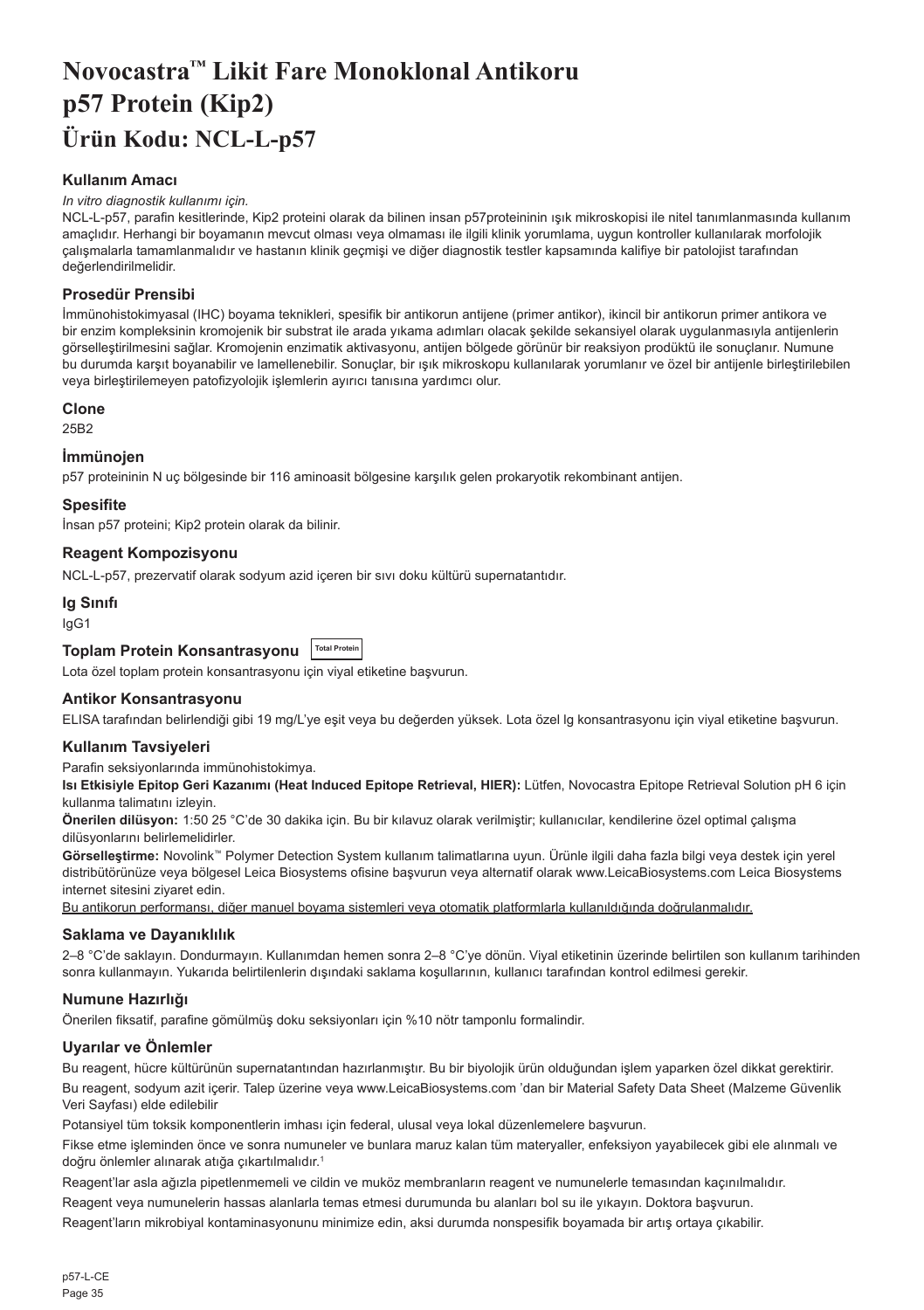Belirtilenlerin dışında inkübasyon süreleri veya sıcaklıkları, hatalı sonuçlara neden olabilir. Tüm değişiklikler, kullanıcı tarafından doğrulanmalıdır.

# **Kalite Kontrol**

Kullanıcının laboratuvarındaki doku işleme ve teknik prosedürlerdeki değişiklikler, sonuçlarda önemli farklılıklara neden olabilir ve aşağıdaki prosedürlere ek olarak dahili kontrollerin düzenli şekilde yapılmasını gerektirir.

Kontroller, mümkün olan en kısa sürede ve hasta örneği (örnekleri) ile aynı şekilde formalinle fikse edilmiş, işlenmiş ve parafin mumuna gömülmüş taze otopsi/biyopsi/cerrahi numune olmalıdır.

## **Pozitif Doku Kontrolü**

Doğru hazırlanmış dokuları ve düzgün boyama tekniklerini belirtmek için kullanılır.

Bir pozitif doku kontrolü, her boyama çalıştırmasında test koşullarının her seti için dahil edilmelidir.

Optimal kalite kontrol için ve reagent degradasyonunun minör düzeylerini tespit etmek için zayıf pozitif boyamaya sahip bir doku, güçlü pozitif boyamaya sahip bir dokudan daha uygundur.<sup>2</sup>

Önerilen pozitif kontrol dokusu plasentadır.

Pozitif doku kontrolü, pozitif boyamayı göstermezse test numuneleri ile elde edilen sonuçlar geçersiz olarak ele alınmalıdır.

# **Negatif Doku Kontrolü**

Pozitif doku kontrolünden sonra hedef antijenin etiketleme spesifitesini primer antikorla kontrol etmek için gerçekleştirilmelidir.

Önerilen negatif kontrol dokusu karaciğer hepatositleridir.

Pek çok doku seksiyonunda bulunan farklı hücre tiplerinin çeşitliliği, genelde negatif kontrol bölgeleri sağlar ancak bu, kullanıcı tarafından kontrol edilmelidir. Nonspesifik boyama, mevcutsa genelde difüz bir görünüme sahiptir.

Bağ dokusu sporadik boyama, aşırı formalinle fikse edilmiş dokulardan seksiyonlarda da gözlemlenebilir. Boyama sonuçlarının yorumlanması için intakt hücreler kullanın. Nekrotik veya dejenere hücreler, genelde belirsiz şekilde boyanabilir.<sup>3</sup>

Yanlış pozitif sonuçlar, substrat reaksiyon ürünleri veya proteinlerin immünolojik olmayan protein bağlanması nedeniyle görülebilir. Bunlar, kullanılan immüno boyamanın tipine bağlı olarak psödoperoksidaz (eritrositler), endojen peroksidaz (sitokrom C) veya endojen biotin (örn. karaciğer, meme, beyin, böbrek) gibi endojen enzimler nedeniyle de ortaya çıkabilir.

Endojen enzim aktivitesini veya enzimlerin nonspesifik bağlanmasını, spesifik immünreaktiviteden ayırt etmek için ilave hasta dokuları, sadece sırasıyla substrat kromojen veya enzim kompleksleriyle (avidin biotin, streptavidin, etiketli polimer) ve substrat kromojen ile boyanabilir. Spesifik boyamanın, negatif doku kontrolünde ortaya çıkması durumunda hasta numuneleri ile elde edilen sonuçlar geçersiz olarak ele alınmalıdır.

# **Negatif Reagent Kontrolü**

Antijen bölgede nonspesifik boyamanın değerlendirilmesi ve spesifik boyamanın daha iyi yorumlanmasını sağlamak amacıyla her hasta numunesinin bir seksiyonu ile primer antikorun yerine bir nonspesifik negatif reagent kontrolü kullanın.

# **Hasta Dokusu**

NCL-L-p57 ile boyanmış hasta numunelerini en son inceleyin. Pozitif boyama intensitesi, negatif reagent kontrolünün herhangi bir nonspesifik arka plan boyamasının kapsamında değerlendirilmelidir. Herhangi bir immünohistokimyasal test ile negatif bir sonuç, antijenin tespit edilmediği anlamına gelir; antijenin test edilen hücrelerde/dokuda mevcut olmadığı anlamına gelmez. Gerekiyorsa yanlış negatif reaksiyonları belirlemek için bir antikor paneli kullanın.

# **Öngörülen Sonuçlar**

#### Normal Dokular

Klon 25B2; Hofbauer hücrelerinin çekirdeğinde, plasenta desiduası ve trofoblastlarında, göbek kordonundaki wharton jeli fibroblast hücrelerinde, zona glomerulosa'daki adrenokortikal hücrelerde, böbrekteki glomeruler endotel hücrelerde ve zaman zaman seminiferöz tübüllerdeki hücrelerde ve endometriyal stromada p57 proteinini saptadı. Pankreas asiner hücrelerinde ve ileum, çekum, safra kesesi ve servikste epitelyumda sitoplazmik ve nükleer boyanma görüldü. Sitoplazmik boyanmanın parotis bezi duktal epitelyumu, akciğerde makrofajlar ve zaman zaman pnömositlerde görülmesiyle birlikte, böbrek tübüllerinde, meme duktal epitel hücrelerde ve bronştaki kondrositler ve epitellerde zayıf boyanma görüldü. Boyanma ayrıca gastrointestinal sistemdeki sinir lifleri ve ganglialarda, ve serebral korteksin nöron prosesler ve aksonları, bazal ganglia, hipokampus ve serebellumun granüler tabakasında görüldü. (Değerlendirilen normal olgu sayısı  $= 44$ ).

# Abnormal Dokular

Klon 25B2; 28/31 hidropik abortus, 20/20 basit abortus, 32/34 parsiyel hidatidiform mol ve 5/33 komplet hidatidiform molda nükleer boyanma sergiledi. (Sharifi ve ark. 2009, Maggiori ve Peres 2007). Boyanma ayrıca; 3/4 tiroid papiller karsinomunda, 1/2 yumuşak doku tümöründe (1/1 ganglionörom ve 0/1 fibromatoz dahil), 1/2 beyin tümöründe (1/1 anaplastik astrositom ve 0/1 koroid pleksus papillomu dahil), 2/2 kökeni bilinmeyen metastatik tümörde ve 2/2 renal hücreli kanserde gözlendi. Sitoplazmik boyanma; 1/2 infiltran duktal meme kanserinde, 1/2 gastrik adenokarsinomda, zayıf boyanma ile 1/1 kolanjiyokarsinomda görüldü. Fokal sitoplazmik boyanma; 2/2 özofagus skuamöz hücreli kanserinde, 1/1 larinks skuamöz hücreli kanserinde, 2/2 dil skuamöz hücreli kanserinde ve 1/2 serviks skuamöz hücreli kanserinde gözlendi. 2/4 akciğer tümöründe (1/1 küçük hücreli dışı kanser, 0/1 adenokarsinom, 1/1 skuamöz hücreli kanser ve 0/1 büyük hücreli kanser dahil), 1/1 over musinöz kistadenakarsinomu ve 1/2 kolon adenokarsinomunda zayıf nükleer ve/veya sitoplazmik boyanma gözlendi. 1/1 timusun atipik karsinoidinde ve 1/2 hepatoselüler karsinomlarda zayıf nükleer boyanma gözlendi. Testiküler seminomlarda (0/2), rektum adenokarsinomlarında (0/2), bir metastatik karaciğer karsinomunda, bir malign over germ hücreli tümörde, bir over seröz kistadenokarsinomunda, bir over berrak hücreli kanserde, bir dermatofibrosarkomada ve bir skuamöz hücreli cilt karsinomunda, herhangi bir boyanma gözlenmedi. (Değerlendirilen anormal olgu sayısı = 162).

**NCL-L-p57 (25B2), immünolojik olmayan histokimyasal boyamalar kullanılarak yapılan geleneksel histopatolojiye ek olarak, normal ve neoplastik dokularda p57 proteinin değerlendirilmesi için önerilir.**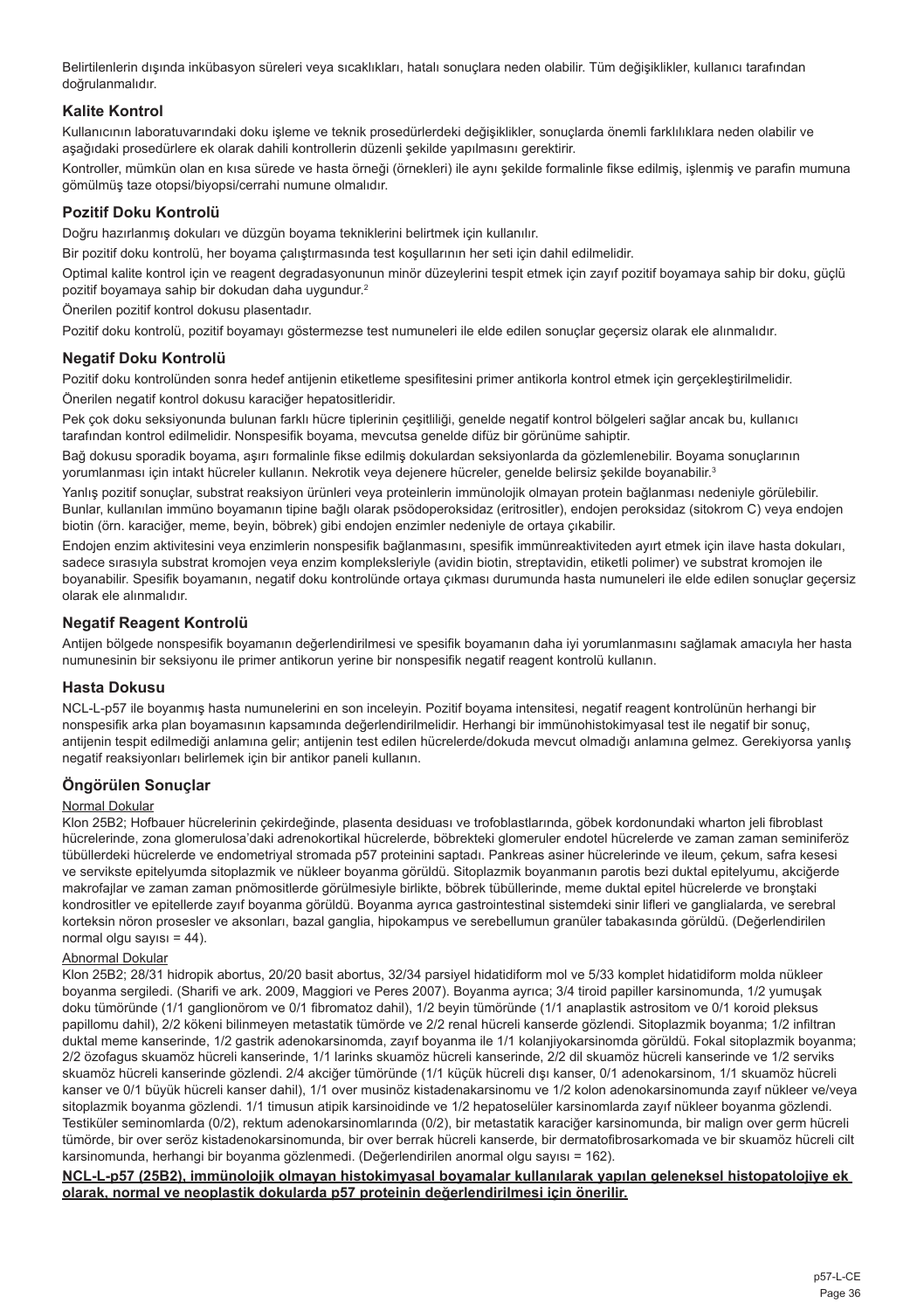# **Genel Sınırlamalar**

İmmünohistokimya uygun reagent'ların seçilmesinde; dokunun seçilmesi, fikse edilmesi ve işlenmesinde; IHC lamının hazırlanmasında ve boyama sonuçlarının yorumlanmasında uzmanlık eğitimi gerektiren çok adımlı bir diagnostik işlemidir. Doku boyama, boyamadan önce dokunun ele alınması ve işlenmesine bağlıdır. Diğer dokularla veya akışkanlarla hatalı fikse etme, dondurma, eritme, yıkama, kurutma, ısıtma, seksiyonlama veya kontaminasyon artefakt, antikor trapping veya yanlış negatif sonuçlar oluşturabilir. Doku içerisinde fikse etme ve gömme yöntemleri veya inherent aksaklıklar nedeniyle tutarsız sonuçlar ortaya çıkabilir. 4

Aşırı veya inkomplet karşıt boya, sonuçların doğru yorumlanmasına engel olabilir.

Herhangi bir boyamanın mevcut olması veya olmaması ile ilgili klinik yorumlama, uygun kontroller kullanılarak morfolojik çalışmalarla tamamlanmalıdır ve hastanın klinik geçmişi ve diğer diagnostik testler kapsamında kalifiye bir patolojist tarafından değerlendirilmelidir.

Leica Biosystems Newcastle Ltd antikorları, belirtildiği gibi spesifik fikse etme işlemleri gerektiren dondurulmuş veya parafine gömülmüş seksiyonlarda kullanılmak içindir. Özellikle neoplazmalarda beklenmedik antijen ekspresyonu ortaya çıkabilir. Boyanan doku seksiyonunun klinik yorumu, morfolojik analiz ve uygun kontrollerin değerlendirmesini içermelidir.

# **Kaynakça - Genel**

- 1. National Committee for Clinical Laboratory Standards (NCCLS). Protection of laboratory workers from infectious diseases transmitted by blood and tissue; proposed guideline. Villanova, P.A. 1991; 7(9). Order code M29-P.
- 2. Battifora H. Diagnostic uses of antibodies to keratins: a review and immunohistochemical comparison of seven monoclonal and three polyclonal antibodies. Progress in Surgical Pathology. 6:1–15. eds. Fenoglio-Preiser C, Wolff CM, Rilke F. Field & Wood, Inc., Philadelphia.
- 3. Nadji M, Morales AR. Immunoperoxidase, part I: the techniques and pitfalls. Laboratory Medicine. 1983; 14:767.
- 4. Omata M, Liew CT, Ashcavai M, Peters RL. Nonimmunologic binding of horseradish peroxidase to hepatitis B surface antigen: a possible source of error in immunohistochemistry. American Journal of Clinical Pathology. 1980; 73:626.
- 5. Kanthan R, Fried I, Rueckl T, et al. Expression of cell cycle proteins in male breast carcinoma. World Journal of Surgical Oncology 2010; 8:10.
- 6. Sharifi N, Sadeghian MH, Ayatollahi H, et al. Validity of P57kip2 immunohistochemical marker in differential diagnosis of molar pregnancy. Journal of the Turkish-German Gynecological Association 2009;10:39-42.
- 7. Maggiori MS and Peres LC. Morphological, immunohistochemical and chromosome in situ hybridization in the differential diagnosis of hydatidiform mole and hydropic abortion. European Journal of Obstetrics and Gynecology and Reproductive Biology 2007; 135: 170-176.

# **Önceki Baskıya Göre Değişiklikler**

CE formatına güncelleme.

# **Yayım tarihi**

30 Kasım 2018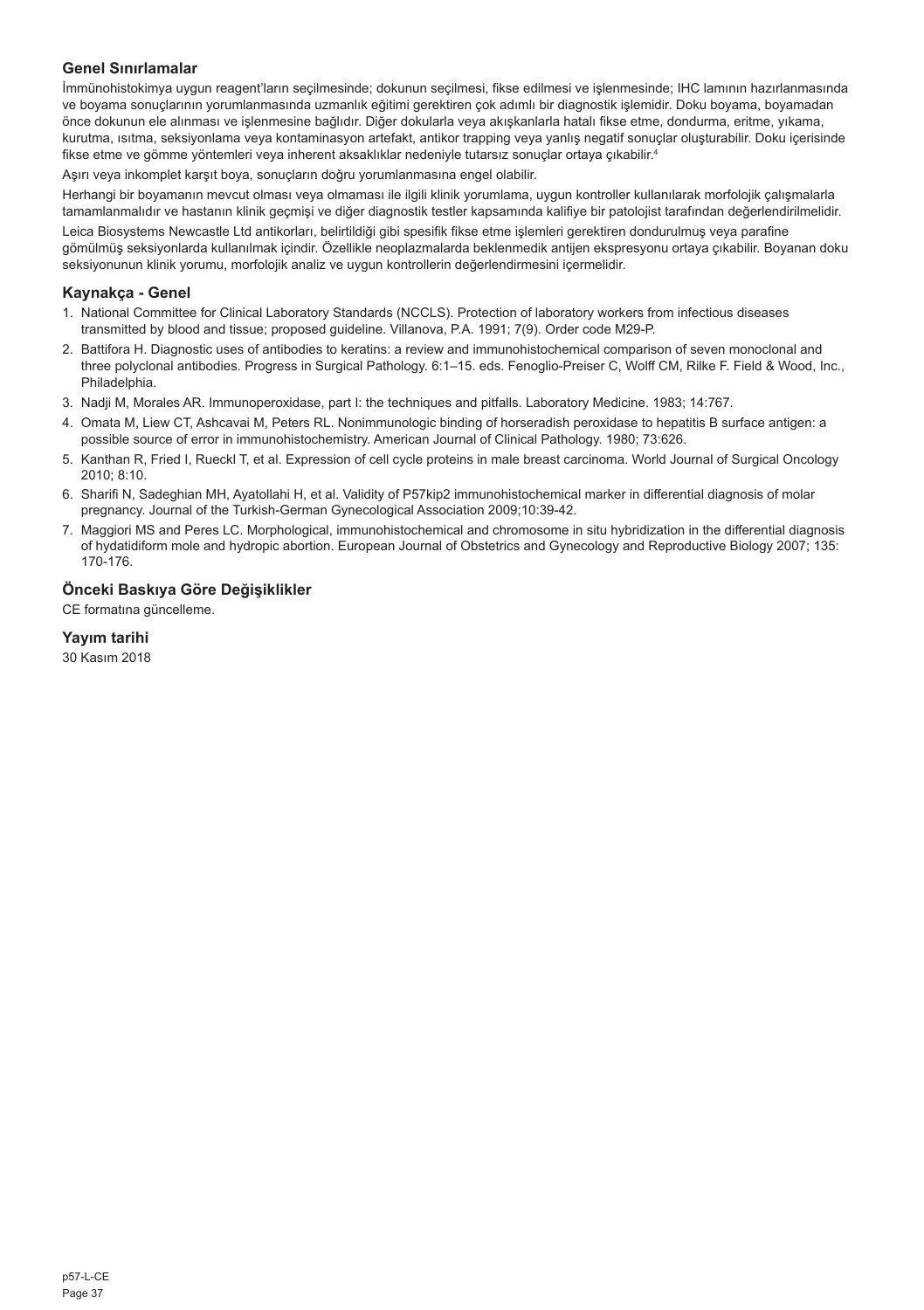# <span id="page-38-0"></span>**Novocastra™ моноклонално антитяло от мишка в течно състояние p57 Protein (Kip2) Код на продукта: NCL-L-p57**

# **Предназначение**

#### *За употреба при ин витро диагностика.*

NCL-L-p57 е предназначен за качествено определяне със светлинна микроскопия на човешки p57 протеин, известен също като Kip2 протеин, в парафинови срезове. Клиничната интерпретация на което и да е оцветяване или неговата липса следва да бъде допълнена от морфологични проучвания с помощта на подходящи контроли и трябва да се оценява в контекста на клиничната история на пациента и други диагностични изследвания от квалифициран патолог.

#### **Принцип на процедурата**

Техниките на имунохистохимично (ИХХ) оцветяване позволяват визуализация на антигени чрез последователно приложение на специфично антитяло на антигена (първично антитяло), вторично антитяло на първичното антитяло и ензимен комплекс с хроматогенен субстрат, с междинни стъпки на промиване. Ензимното активиране на хроматогена води до видим реакционен продукт на мястото на антигена. След това може да се направи контраоцветяване на пробата и да се постави покривно стъкло. Резултатите се интерпретират с използване на светлинна микроскопия и са в помощ при диференциалната диагностика на патофизиологични процеси, които може да са или да не са свързани с определен антиген.

#### **Клон**

25B2

### **Имуноген**

Прокариотен рекомбинантен антиген, съответстващ на позиция 116 на аминокиселината в N-края на p57 протеина.

#### **Специфичност**

Човешки p57 протеин, известен също като Kip2 протеин.

## **Състав на реагента**

NCL-L-p57 е супернатантна течност от тъканна култура, съдържаща натриев азид като консервант.

# **Клас Ig**

IgG1

# **Обща концентрация на протеин Total Protein**

Вижте етикета на флакона за специфичната за партидата обща концентрация на протеин.

#### **Концентрация на антитялото**

По-висока или равна на 19 mg/l, както е определено с ELISA. Вижте етикета на флакона за специфичната за партидата концентрация на Ig.

#### **Препоръки за употреба**

#### Имунохистохимия върху парафинофи срези.

**Топлинно индуцирано възстановяване на епитопа (Heat Induced Epitope Retrieval, HIER):** Моля, спазвайте инструкциите за употреба, включени в опаковката на Novocastra Epitope Retrieval Solution pH 6.

**Предложение за разреждане:** 1:50 за 30 минути при 25 °C. Това е дадено като указание, а потребителите трябва сами да определят техни собствени оптимални работни разреждания.

**Визуализация:** Моля, спазвайте инструкциите за употреба, приложени към Novolink™ Polymer Detection Systems. За допълнителна информация за продукта или помощ, свържете се с Вашия локален дистрибутор или местния офис на Leica Biosystems, или, алтернативно, посетете уебсайта на Leica Biosystems, www.LeicaBiosystems.com.

Работните характеристики на това антитяло трябва да бъдат валидирани при употреба с други мануални системи за оцветяване или автоматизирани платформи.

#### **Съхранение и стабилност**

Да се съхранява при 2–8 °C. Да не се замразява. Да се постави обратно при 2–8 °C веднага след употреба. Да не се използва след срока на годност, отбелязан върху етикета на флакона. Други условия на съхранение, освен посочените по-горе, трябва да бъдат проверени от потребителя.

#### **Подготовка на проби**

Препоръчителният фиксатор е неутрален буфериран формалин 10% за тъканни срези, включени в парафин.

### **Предупреждения и предпазни мерки**

Този реагент е приготвен от супернатант от клетъчна култура. Тъй като е биологичен продукт, необходимо е повишено внимание при работа с него.

Този реагент съдържа натриев азид. Листът с данните за безопасност на материала може да се получи при поискване или е на разположение от www.LeicaBiosystems.com.

Консултирайте се с федералните, държавните или местните регулаторни власти относно изхвърлянето на потенциално токсични компоненти.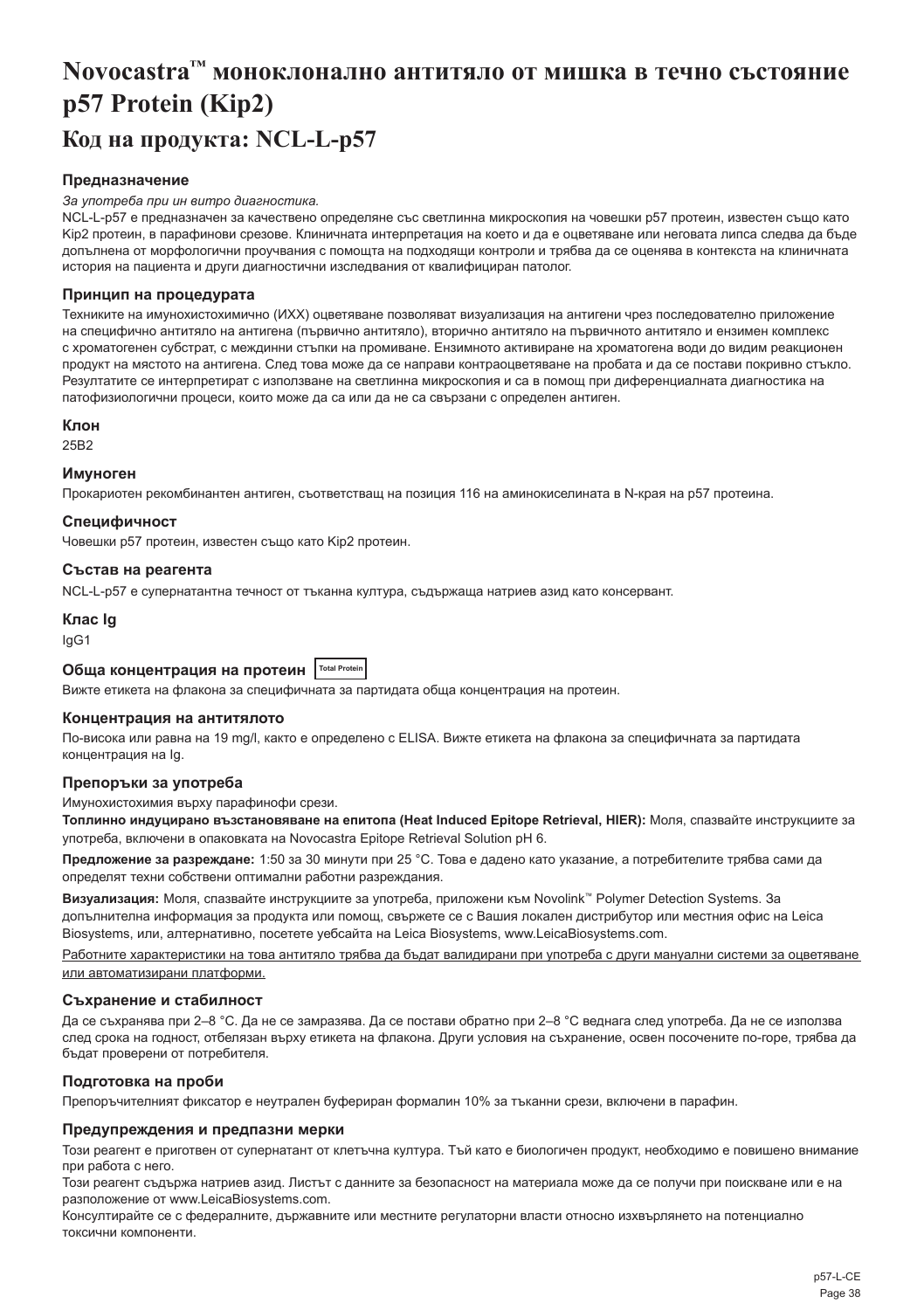Всички проби, преди и след фиксиране, и всички материали, изложени на тях, трябва да се третират като възможни преносители на инфекция и да се изхвърлят, като се вземат правилни предпазни мерки.' Никога не пипетирайте реагенти с уста и избягвайте контакт на кожата и лигавиците с реагенти и проби. Ако реагентите или пробите влязат в контакт с чувствителни участъци, промийте с обилно количество вода. Консултирайте се с лекар.

Свеждайте до минимум микробната контаминация на реагентите, иначе може да се появи увеличаване на неспецифичното оцветяване.

Инкубационни времена или температури, различни от посочените, могат да причинят грешни резултати. Всякакви такива промени трябва да бъдат валидирани от потребителя.

#### **Качествен контрол**

Различията в обработката на тъканите и техническите процедури в лабораторията на потребителя могат да причинят значителна вариабилност в резултатите, налагаща редовно извършване на вътрешни контроли освен следните процедури. Контролите трябва да са свежи проби, взети по време на аутопсия/биопсия/операция, фиксирани във формалин, обработени и включени в парафинов восък, възможно най-бързо, по същия начин като пробата(ите) на пациента(ите).

#### **Положителна тъканна контрола**

Използва се, за да се покажат правилно приготвени тъкани и правилни техники на оцветяване.

Една положителна тъканна контрола трябва да бъде включена за всеки сет с тест-условия при всяка серия проби за оцветяване.

Тъкан със слабо положително оцветяване е по-подходяща от тъкан със силно положително оцветяване за оптимален качествен контрол и за откриване на по-малки нива на деградация на реагента.<sup>2</sup>

Препоръчителната тъкан за положителна контрола е плацента.

Ако положителната тъканна контрола не показва положително оцветяване, резултатите от пробите, включени в теста, трябва да се считат за невалидни.

#### **Отрицателна тъканна контрола**

Трябва да се изследва след положителната тъканна контрола, за да се провери специфичността на маркирането на таргетния антиген от първичното антитяло.

Препоръчителната тъкан за отрицателна контрола e чернодробни хепатоцити.

Алтернативно, разнообразието от различни видове клетки, присъстващи в повечето тъканни срезове, често предлага места за негативна контрола, но това трябва да се провери от потребителя.

Неспецифичното оцветяване, ако присъства, обикновено е дифузно на вид. Спорадично оцветяване на съединителна тъкан може да се наблюдава и в прекомерно фиксирани във формалин тъкани. Използвайте интактни клетки за интерпретация на резултатите от оцветяването. Некротичните или дегенерираните клетки често се оцветяват неспецифично.<sup>з</sup> Може да се видят фалшиво положителни резултати поради неимунологично свързване на протеини или реакционни продукти на субстрата. Те може да са причинени и от ендогенни ензими като псевдопероксидаза (еритроцити), ендогенна пероксидаза (цитохром C) или ендогенен биотин (напр. черен дроб, гърда, мозък, бъбрек) в зависимост от типа на използваното имунно оцветяване. За диференциране на ендогенна ензимна активност или неспецифично ензимно свързване от специфична имунна реактивност, ексклузивно може да се оцветят допълнителни тъкани от пациента, съответно със субстрат-хромоген или със ензимни комплекси (авидин-биотин, стрептавидин, маркиран полимер) и субстрат-хромоген. Ако се появи специфично оцветяване в отрицателната тъканна контрола, резултатите от пробите на пациентите трябва да се считат за невалидни.

#### **Отрицателна контрола на реагента**

Използвайте неспецифична отрицателна контрола на реагента, вместо първичното антитяло, със срез от всяка проба на пациента, за да се направи оценка на неспецифичното оцветяване и да се даде по-добра интерпретация на специфичното оцветяване на мястото на антигена.

#### **Тъкан от пациента**

Изследвайте проби на пациенти, оцветени последно с NCL-L-p57. Наситеността на положителното оцветяване трябва да бъде оценена в контекста и на фона на някакво неспецифично оцветяване на отрицателната контрола на реагента. Както при всеки имунохистохимичен тест, един отрицателен резултат означава, че антигенът не е открит, а не че антигенът отсъства в анализираните клетки/тъкан. Ако се налага, използвайте панел от антитела за идентифициране на фалшиво отрицателни реакции.

#### **Очаквани резултати**

#### Нормални тъкани

С клон 25B2 е открит p57 протеин в ядрото на клетки на Хофбауер, трофобласти и децидуа на плацента, фибробластни клетки от желе на Уортън в пъпната връв, клетки от кортикалната част на надбъбречната жлеза в гломерулозната зона, гломерулни ендотелни клетки в бъбрека и отделни клетки в семиниферните тубули и ендометриалната строма. Оцветяване на цитоплазмата и ядрото е наблюдавано при ацинарни клетки в панкреаса и епитела на илеума, цекума, жлъчния мехур и шийката на матката. Оцветяване на цитоплазмата е наблюдавано при дуктален епител на паротидната жлеза, макрофаги и отделни пневмоцити в бял дроб, със слабо оцветяване при дуктални епителни клетки в гърда, бъбречни тубули и епители и хондроцити в бронх. Отбелязано е също оцветяване на нервни влакна и ганглии на стомашно-чревния тракт и на невронални процеси и аксони на мозъчната кора, базални ганглии, хипокампус и грануларния слой на церебелума. (Брой на оценените нормални случаи = 44).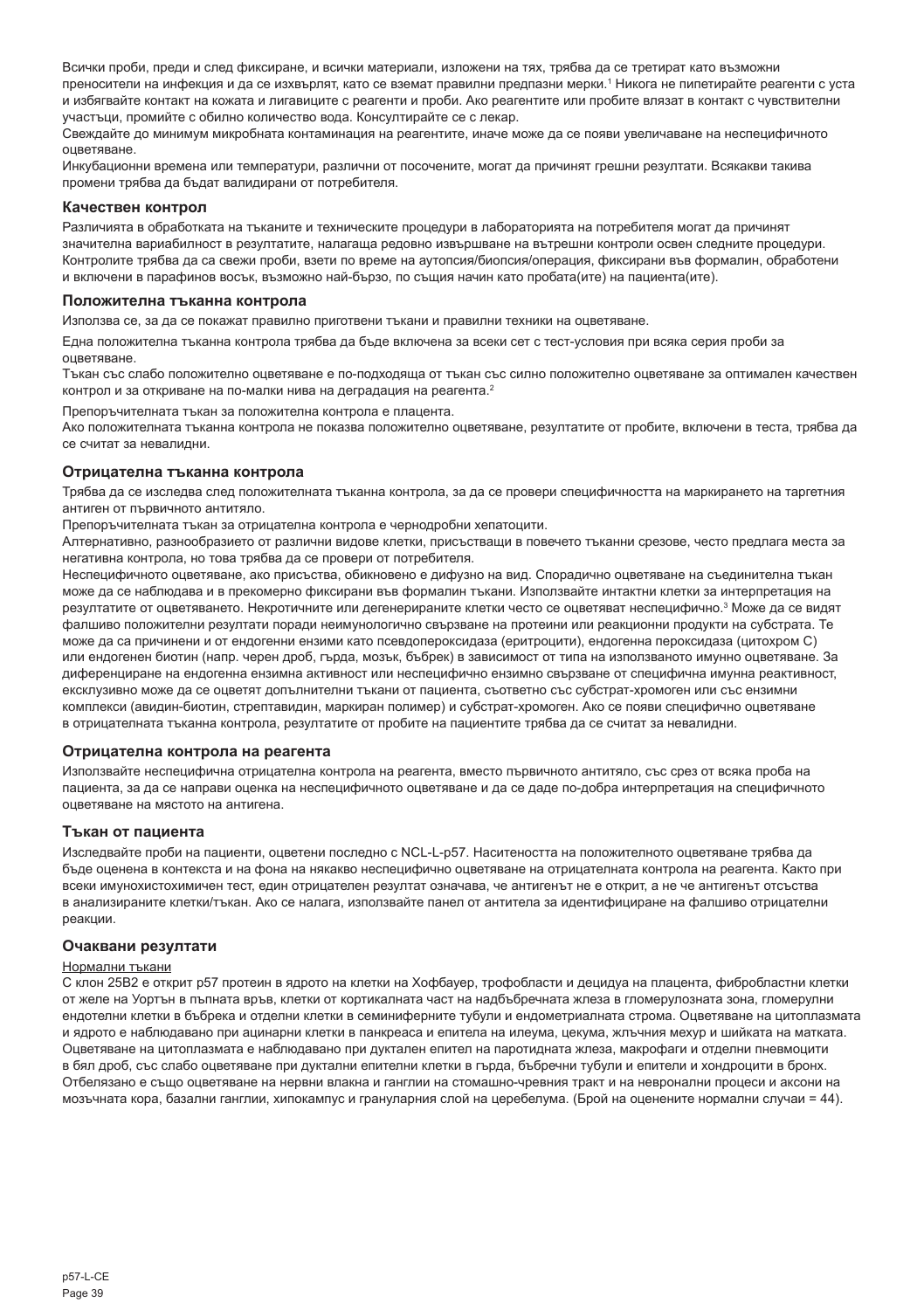#### Абнормни тъкани

Клон 25B2 показва оцветяване на ядрото при 28/31 хидропични аборти, 20/20 обикновени аборти, 32/34 парциални моли хидатидоза и 5/33 комплетни моли хидатидоза. (Sharifi, et al 2009, Maggiori & Peres 2007). Наблюдавано е оцветяване и при 3/4 папиларни карциноми на щитовидната жлеза, 1/2 тумори на меки тъкани (включително 1/1 ганглионевром и 0/1 фиброматоза), 1/2 мозъчни тумори (включително 1/1 анапластичен астроцитом и 0/1 папилом на хороидния плексус), 2/2 метастатични тумори с неизвестен произход и 2/2 бъбречноклетъчни карциноми. Оцветяване на цитоплазмата е наблюдавани при 1/2 инфилтриращи дуктални карциноми на гърдата, 1/2 стомашни аденокарциноми, със слабо оцветяване при 1/1 холангиокарцином. Фокално оцветяване на цитоплазмата е наблюдавано при 2/2 сквамозноклетъчни карциноми на хранопровода, 1/1 сквамозноклетъчен карцином на ларинкса, 2/2 сквамозноклетъчни карциноми на езика и 1/2 сквамозноклетъчни карциноми на шийката на матката. Слабо оцветяване на ядрото и/или цитоплазмата е наблюдавано при 2/4 белодробни тумори (включително 1/1 недребноклетъчен карцином, 0/1 аденокарцином, 1/1 сквамозноклетъчен карцином и 0/1 едроклетъчен карцином), 1/1 муцинозен цистаденокарцином на яйчника и 1/2 аденокарциноми на колона. Слабо оцветяване на ядрото е наблюдавано при 1/1 атипични карциноиди на тимуса и 1/2 хепатоцелуларни карциноми. Не е наблюдавано оцветявани при тестикуларни семиноми (0/2), аденокарциноми на ректума (0/2), метастатичен карцином на черния дроб, злокачествени овариални герминативноклетъчни тумори, овариален серозен цистаденокарцином, овариален светлоклетъчен карцином, дерматофибросарком и сквамозноклетъчен карцином на кожата. (Брой на оценените абнормни случаи = 162).

#### **NCL-L-p57 (25B2) се препоръчва за оценка на p57 протеин в нормални и неопластични тъкани, като допълнение към конвенционалната хистопатология, с използване на неимунологични хистохимични оцветявания.**

#### **Общи ограничения**

Имунохистохимията е многостепенен диагностичен процес, който се състои от специализирано обучение в избор на подходящите реагенти; избор на тъкани, фиксация и обработка; подготовка на ИХХ слайд; и интерпретация на резултатите от оцветяването.

Тъканното оцветяване зависи от боравенето с тъканта и нейната обработка преди оцветяването. Неправилното фиксиране, замразяване, размразяване, промиване, изсушаване, затопляне, срязване или контаминацията с други тъкани или течности може да причини артефакти, блокиране на антителата или фалшиво отрицателни резултати. Несъвместимите резултати може да са причинени от отклонения във фиксирането и методите на включване в парафина, или от присъщи нередности вътре в тъканта 4

Прекаленото или непълно контраоцветяване може да компрометира правилната интерпретация на резултатите. Клиничната интерпретация на което и да е оцветяване или неговата липса следва да бъде допълнена от морфологични проучвания с помощта на подходящи контроли и трябва да се оценява в контекста на клиничната история на пациента и други диагностични изследвания от квалифициран патолог.

Антителата от Leica Biosystems Newcastle Ltd са за употреба, както е указно, върху замразени или включени в парафин срезове със специфични изисквания за фиксация. Може да настъпи неочаквана антигенна експресия, особено при неоплазми. Клиничната интерпретация на всеки оцветен тъканен срез трябва да включва морфологичен анализ и оценката на подходящи контроли.

#### **Библиография - основна**

- 1. National Committee for Clinical Laboratory Standards (NCCLS). Protection of laboratory workers from infectious diseases transmitted by blood and tissue; proposed guideline. Villanova, P.A. 1991; 7(9). Order code M29-P.
- 2. Battifora H. Diagnostic uses of antibodies to keratins: a review and immunohistochemical comparison of seven monoclonal and three polyclonal antibodies. Progress in Surgical Pathology. 6:1–15. eds. Fenoglio-Preiser C, Wolff CM, Rilke F. Field & Wood, Inc., Philadelphia.
- 3. Nadji M, Morales AR. Immunoperoxidase, part I: the techniques and pitfalls. Laboratory Medicine. 1983; 14:767.
- 4. Omata M, Liew CT, Ashcavai M, Peters RL. Nonimmunologic binding of horseradish peroxidase to hepatitis B surface antigen: a possible source of error in immunohistochemistry. American Journal of Clinical Pathology. 1980; 73:626.
- 5. Kanthan R, Fried I, Rueckl T, et al. Expression of cell cycle proteins in male breast carcinoma. World Journal of Surgical Oncology 2010; 8:10.
- 6. Sharifi N, Sadeghian MH, Ayatollahi H, et al. Validity of P57kip2 immunohistochemical marker in differential diagnosis of molar pregnancy. Journal of the Turkish-German Gynecological Association 2009;10:39-42.
- 7. Maggiori MS and Peres LC. Morphological, immunohistochemical and chromosome in situ hybridization in the differential diagnosis of hydatidiform mole and hydropic abortion. European Journal of Obstetrics and Gynecology and Reproductive Biology 2007; 135: 170-176.

# **Изменения на предишно издание**

Актуализация в СЕ формат.

#### **Дата на издаване**

30 Ноември 2018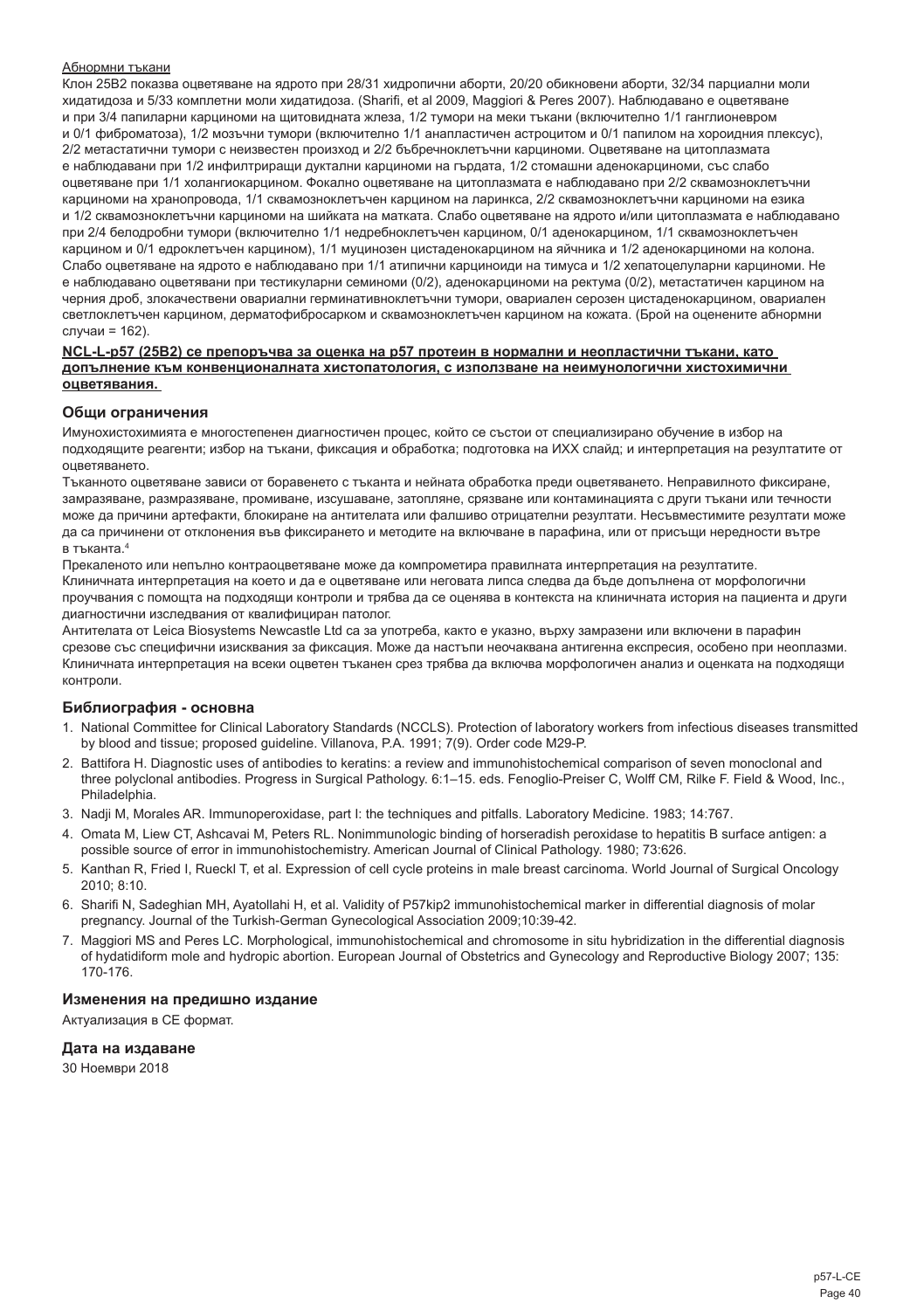# <span id="page-41-0"></span>**Novocastra™ folyékony egér monoklonális antitest p57 Protein (Kip2) Termékkód: NCL-L-p57**

# **Tervezett felhasználás**

#### *In vitro diagnosztikai használatra.*

Az NCL-L-p57 a humán p57 fehérje – más néven Kip2 fehérje – fénymikroszkóppal végzett minőségi azonosítására szolgál paraffinmetszetekben. Minden megfestésnek vagy a megfestés bármely hiányának a klinikai értelmezését a megfelelő kontrollokat alkalmazó morfológiai vizsgálatokkal kell kiegészíteni, és a beteg klinikai kórelőzménye, valamint az egyéb, képzett patológus által végzett diagnosztikai vizsgálatok kontextusában kell kiértékelni.

# **Az eljárás alapelve**

Az immunhisztokémiai (IHC) megfestési technikák – közbeiktatott mosási lépések mellett – az antigén ellen termelődő specifikus antitest (elsődleges antitest), az elsődleges antitest ellen termelődő másodlagos antitest és az egy kromogén szubsztráttal rendelkező enzimkomplex egymás után következő alkalmazásán keresztül teszik lehetővé az antigének képi megjelenítését. A kromogén enzimaktiválása látható reakcióterméket eredményez az antigén helyén. Utána a minta kontrasztfesthető és fedőlemezzel látható el. Az eredményeket fénymikroszkóp segítségével lehet értelmezni; ezek az eredmények segítenek a patofiziológiás folyamatok differenciál diagnózisa során, amely folyamatok lehet, hogy egy konkrét antigénhez kapcsolhatók, de lehet, hogy nem.

#### **Klón**

25B2

## **Immunogén**

A p57 fehérje N-terminusa 116-os aminosav-régiójának megfelelő prokaryota rekombináns antigén.

# **Specificitás**

Humán p57 fehérje, más néven Kip2 fehérje.

# **Reagens összetétele**

Az NCL-L-p57 egy a tartósítószerként nátrium-azidot tartalmazó folyékony szövetkultúra felülúszó.

### **Ig-osztály**

IgG1

# **Összfehérje-koncentráció Total Protein**

A tétel specifikus összfehérje-koncentrációját illetően lásd a fiola címkéjét.

# **Antitest-koncentráció**

Legalább 19 mg/l az ELISA által meghatározottak szerint. A tételspecifikus Ig-koncentrációt illetően lásd a fiola címkéjét.

#### **Javaslatok a felhasználással kapcsolatban**

#### Immunhisztokémia paraffinmetszeteken.

**Hőindukált epitópfeltárás (Heat Induced Epitope Retrieval, HIER):** Kövesse a Novocastra Epitope Retrieval Solution pH 6 termék használati utasítását.

**Javasolt feloldás:** 1:50 30 percen át, 25 °C-on. Mindez csak útmutatóul szolgál, a felhasználóknak kell meghatározniuk saját optimális munkaoldataikat.

**Megjelenítés:** Kövesse a Novolink™ Polymer Detection Systems rendszerekben történő használatra vonatkozó utasításokat. Ha további termékinformációkra vagy támogatásra van szüksége, forduljon a Leica Biosystems helyi forgalmazójához vagy regionális irodájához, vagy keresse fel a Leica Biosystems webhelyét a www.LeicaBiosystems.com címen.

Ennek az antitestnek a teljesítőképességét validálni kell, amikor más festési rendszerekkel vagy automatizált platformokkal használják.

# **Tárolás és stabilitás**

2–8 °C-os hőmérsékleten tárolandó. Tilos fagyasztani. Felhasználás után azonnal tegye vissza olyan helyre, ahol a hőmérséklet 2–8 °C. A fiola címkéjén feltüntetett lejárati dátumot követően felhasználása tilos. A fentiekben előírtaktól eltérő tárolási feltételeket a felhasználónak ellenőriznie kell.

# **Minta előkészítése**

A javasolt fixálóanyag a 10%-os, semleges pufferolású formalin a paraffinba ágyazott szövetmetszeteknél.

# **Figyelmeztetések és óvintézkedések**

Ez a reagens a sejtkultúra felülúszójából készült. Mivel biológiai termék, kezelésekor ésszerű körültekintéssel kell eljárni. Ez a reagens nátrium-azidot tartalmaz. Az anyagbiztonsági lap igényelhető, vagy a www.LeicaBiosystems.com webhelyen rendelkezésre áll. Minden potenciálisan toxikus összetevőnek az ártalmatlanításával kapcsolatban tanulmányozza a szövetségi, állami vagy helyi rendelkezéseket.

A mintákat fixálás előtt és után, valamint az azoknak kitett minden anyagot úgy kell kezelni, mintha fertőzőképes volna, és megfelelő körültekintéssel kell ártalmatlanítani.<sup>1</sup> Soha ne pipettázza szájjal a reagenseket, és kerülendő a bőr, valamint a nyálkahártyák érintkezése a reagensekkel és mintákkal. Ha a reagensek vagy minták érzékeny területtel érintkeznek, bő vízzel mossa le. Forduljon orvoshoz.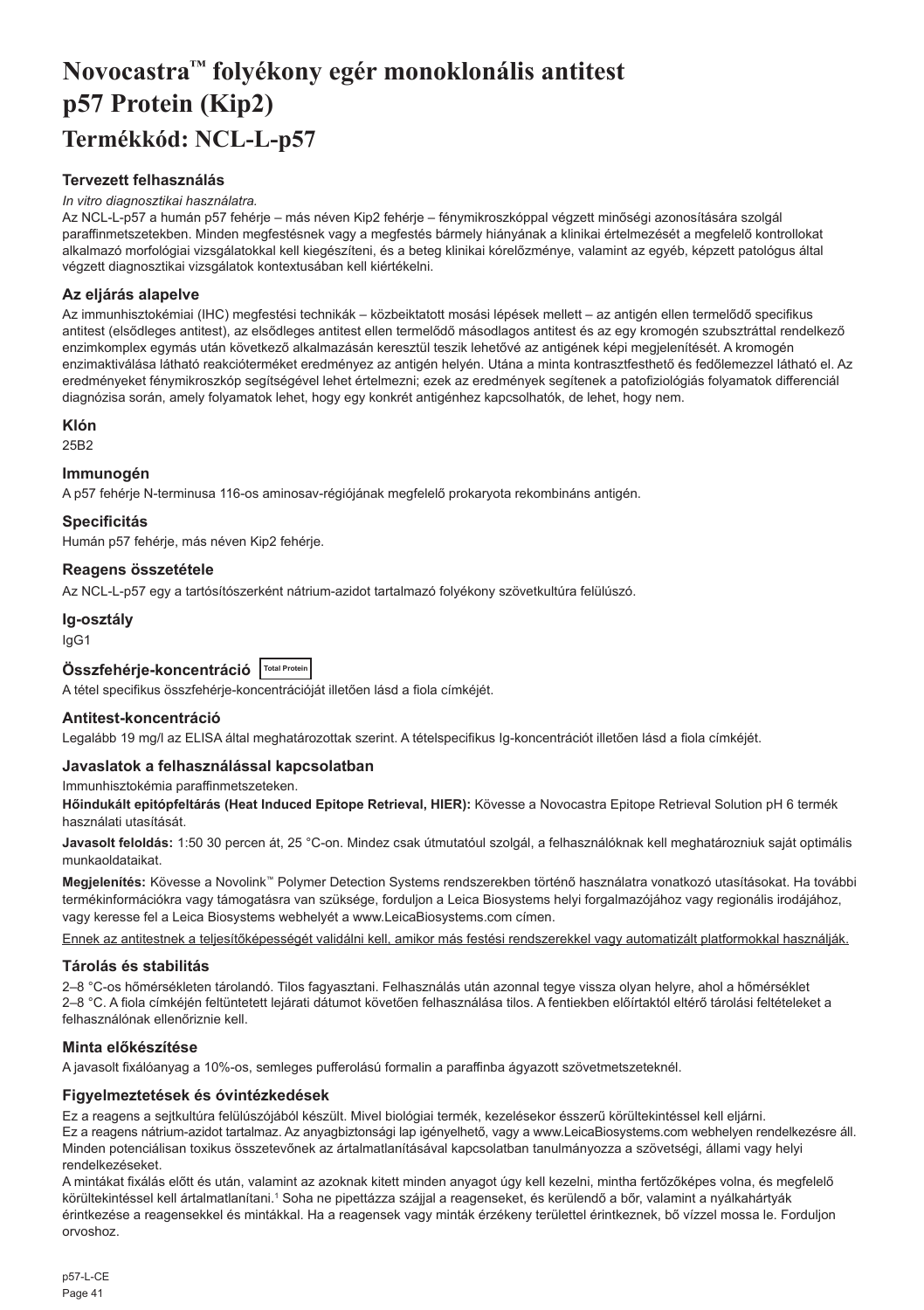Minimálisra kell csökkenteni a reagensek mikrobiális szennyezettségét, különben megnövekedhet a nem specifikus megfestés. A megadottaktól eltérő inkubációs idők, illetve hőmérsékletek hibás eredményekre vezethetnek. Minden ilyen változást a felhasználónak kell validálnia.

# **Minőség-ellenőrzés**

A felhasználó laboratóriumában a szövetfeldolgozás és a műszaki eljárások terén jelentkező különbségek jelentős eltérést idézhetnek elő az eredmények területén, ami – a következő eljárásokon túlmenően – a házon belüli ellenőrzések rendszeres végrehajtását teszi szükségessé.

A kontrollok legyenek friss boncolási/biopsziás/sebészeti minták, amelyeket – amint lehet – ugyanúgy formalinnal fixáltak, dolgoztak fel, illetve ágyaztak paraffinviaszba, mint a betegmintá(ka)t.

# **Pozitív szövetkontroll**

Ezeket a megfelelően preparált szövetek és a megfelelő megfestési technikák jelzésére használják.

Mindegyik vizsgálati feltételrendszer esetében egy pozitív szövetkontrollt kell alkalmazni minden megfestési sorozat során. A gyengén pozitív megfestésű szövet alkalmasabb egyrészt az optimális minőség-ellenőrzés, másrészt az alacsonyabb szinten történő reagensbomlás észlelése szempontjából, mint az erősebben pozitív megfestésű szövet.<sup>2</sup>

A javasolt pozitív kontrollszövet a placenta.

Ha a pozitív szövetkontroll nem mutat pozitív megfestést, a vizsgálati minták eredményeit érvénytelennek kell tekinteni.

#### **Negatív szövetkontroll**

A pozitív szövetkontroll után azért kell megvizsgálni, hogy a célantigén az elsődleges antitest segítségével történő címkézésének a specificitását ellenőrizni lehessen.

A javasolt negatív kontrollszövet a májhepatocita.

Illetve, a legtöbb szövetmetszetben jelen lévő különböző sejttípusok változatossága gyakran kínál negatív kontrollhelyeket, de ezt a felhasználónak kell ellenőriznie.

A nem specifikus megfestés, ha van ilyen, rendszerint diffúz megjelenésű. Kötőszövet szórványos megfestése is megfigyelhető a formalinnal túlzottan fixált szövetekből származó metszeteknél. A megfestési eredmények értelmezésére érintetlen sejteket használjon. Az elhalt vagy degenerálódott sejtek gyakran nem specifikusan festődnek meg.<sup>3</sup> Hamis pozitív eredmények jelentkezhetnek a fehérjéknek vagy a szubsztrát reakciótermékeinek a nem immunológiai kötődése miatt. Okozhatják ezt olyan endogén enzimek is, mint a pszeudoperoxidáz (eritrociták), endogén peroxidáz (citokróm C), illetve endogén biotin (pl. máj, mell, agy, vese), az alkalmazott immunmegfestés típusától függően. Az endogén enzim aktivitásának vagy a specifikus immunreaktivitásból származó enzimek nem specifikus kötődésének a megkülönböztetésére további betegszövetek festhetők kizárólag szubsztrát kromogénnel vagy enzimkomplexekkel (avidin-biotin, sztreptavidin, címkézett polimer), illetve szubsztrát kromogénnel. Ha a specifikus megfestésre negatív szövetkontrollnál kerül sor, a betegmintáknál jelentkező eredményeket érvénytelennek kell tekinteni.

#### **Negatív reagenskontroll**

Az elsődleges antitest helyett nem specifikus negatív reagenskontrollt alkalmazzon mindegyik betegminta metszeténél, hogy a nem specifikus megfestést kiértékelhesse, és hogy lehetővé váljon a specifikus megfestés jobb értelmezése az antigén helyén.

#### **Betegszövet**

Az NCL-L-p57-tel festett betegmintákat utolsóként vizsgálja meg. A pozitív megfestésintenzitást a negatív reagenskontroll bármely nem specifikus háttérmegfestésének a kontextusában kell kiértékelni. Ugyanúgy, mint bármely immunhisztokémiai vizsgálatnál, a negatív eredmény azt jelenti, hogy az antigén nem volt kimutatható, nem pedig azt, hogy az antigén nem volt jelen a vizsgált sejtekben/ szövetben. Ha szükséges, a hamis negatív reakciók azonosítására használjon antitestpanelt.

#### **Várható eredmények**

# Normális szövetek

A 25B2 klón érzékelte a p57 fehérjét a Hofbauer-sejtek sejtmagjában, a placenta trophoblastjaiban és a deciduájában, a köldökzsinór Wharton-kocsonyájának fibroblast sejtjeiben, a mellékvesekéreg sejtjeiben a zona glomerulosában, a vese glomerularis endothelialis sejtjeiben, valamint az ondóvezetékek és az endometrialis stroma belsejében lévő egyes sejtekben. A citoplazma és a sejtmag megfestése látható volt az acinosus sejtekben a hasnyálmirigyben és az epitheliumban az ileumban, a vakbélben, az epehólyagban és a méhnyakban. A citoplazma megfestése látható volt a ductalis epitheliumban a fültőmirigyben, a makrofágokban és a tüdő egyes pneumocitáiban; gyenge megfestés volt megfigyelhető a mellben, a vesetubulusokban, valamint a epitheliumban és a chondrocytákban a bronchusban. Megfigyelték emellett a megfestést a gastrointestinalis traktus idegszálaiban és ganglionjaiban, valamint az agykéreg, a bazális ganglionok, a hippocampus és a kisagy granuláris rétegének neuronfolyamataiban és axionjaiban. (Normális értékelt esetek összesített száma = 44.)

#### Abnormális szövetek

A 25B2 klón a sejtmag megfestését mutatta 28/31 hydropicus abortus, 20/20 egyszerű abortus, 32/34 részleges mola hydatidosa és 5/33 teljes mola hydatidosa esetében. (Sharifi, et al 2009, Maggiori & Peres 2007). Megfestést figyeltek ezenkívül meg 3/4 pajzsmirigy papillaris carcinoma, 1/2 lágyszövetumor (1/1 ganglioneuroma és 0/1 fibromatosis), 1/2 agytumor (1/1 anaplasticus astrocytoma és 0/1 plexus choroideus papilloma), 2/2 ismeretlen eredetű metastaticus tumor és 2/2 vesesejtes carcinoma esetén. A citoplazma megfestését figyelték meg 1/2 beszűrődő mell ductalis carcinoma, 1/2 gyomor-adenocarcinoma esetében, és gyenge megfestést figyeltek meg 1/1 cholangiocarcinoma esetében. A citoplazma focalis megfestését figyelték meg 2/2 pikkelysejtes nyelőcső-carcinoma, 1/1 pikkelysejtes gégecarcinoma, 2/2 pikkelysejtes nyelvcarcinoma és 1/2 pikkelysejtes méhnyakcarcinoma esetében. A sejtmag és/vagy a citoplazma gyenge megfestését figyelték meg 2/4 tüdőtumor (1/1 nem kis sejtes carcinoma, 0/1 adenocarcinoma, 1/1 pikkelysejtes carcinoma és 0/1 nagy sejtes carcinoma), 1/1 mucinosus petefészek-cystadenocarcinoma és 1/2 vastagbél-adenocarcinoma esetében. A sejtmag gyenge megfestését figyelték meg 1/1 atípusos csecsemőmirigy-carcinoid és 1/2 hepatosejtes carcinoma esetében. Nem figyeltek meg megfestést hereseminoma (0/2), végbél-adenocarcinoma (0/2), metastaticus májcarcinoma, rosszindulatú petefészek csírasejttumor, serosus petefészek-cystadenocarcinoma, világos sejtes petefészek-carcinoma, dermatofibrosarcoma és pikkelysejtes bőrcarcinoma esetén. (Az értékelt abnormális esetek száma = 162.)

**Az NCL-L-p57 (25B2) a p57 fehérje értékelésére ajánlott normális és neoplasiás szövetekben, a nem immunológiai hisztokémiai festést használó hagyományos hisztopatológia kiegészítéseként.**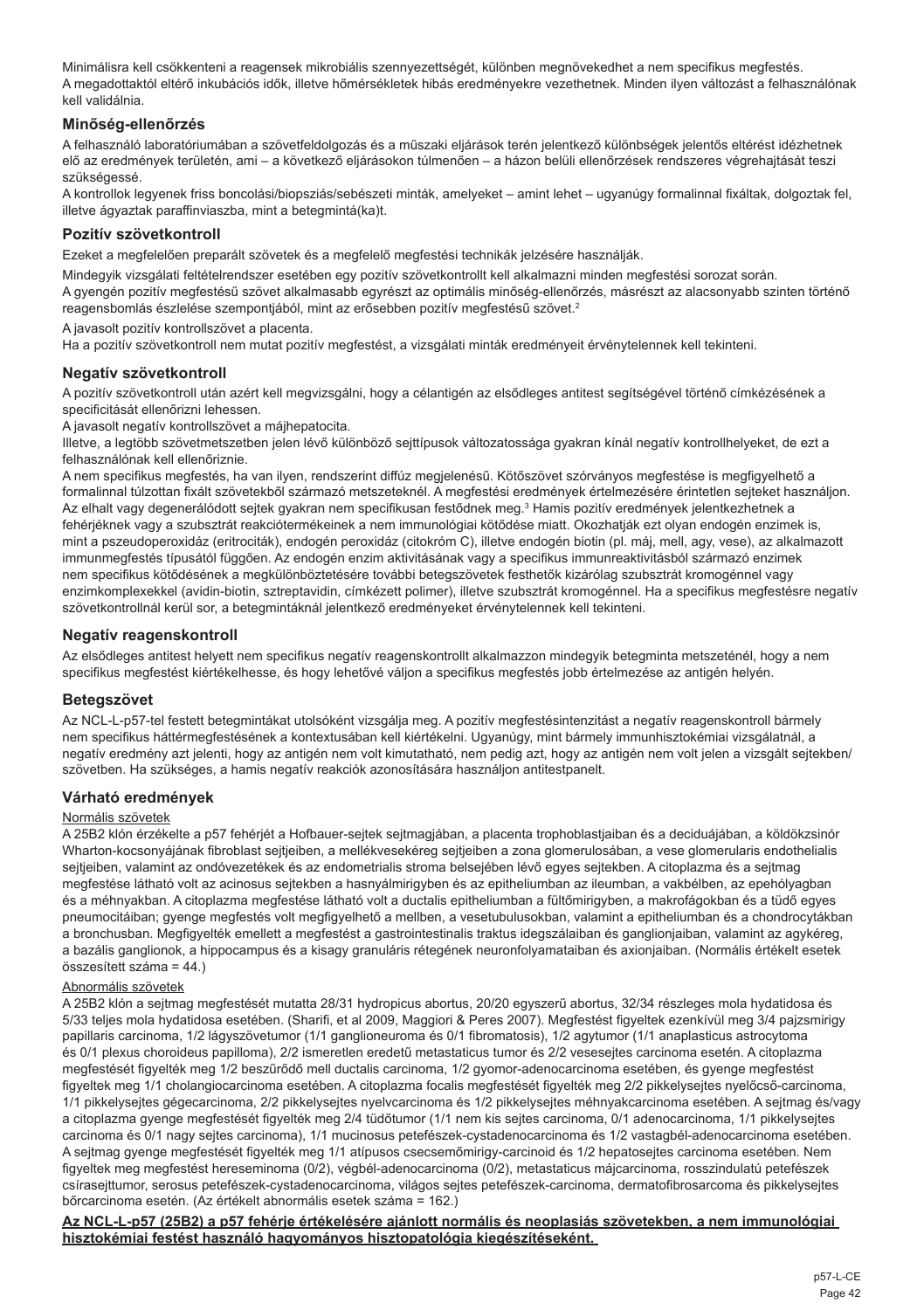# **Általános korlátozások**

Az immunhisztokémia egy többlépcsős diagnosztikai eljárás, amely a következőkből áll: szakképzés a megfelelő reagensek kiválasztása terén; szövetválasztás, -fixálás és feldolgozás; az IHC-tárgylemez előkészítése; és a megfestési eredmények értelmezése. A szövetmegfestés függ a szövet kezelésétől és feldolgozásától a megfestés előtt. A nem megfelelő fixálás, fagyasztás, olvasztás, mosás, szárítás, melegítés, metszetkészítés vagy a más szövetekkel, illetve folyadékokkal történő szennyezés műtermékeket, az antitestek befogását, illetve hamis negatív eredményeket produkálhat. A következetlen eredmények a fixálási vagy beágyazási módszerek tekintetében jelentkező eltéréseknek, illetve a szöveten belül jelentkező eredendő rendellenességeknek tudhatók be.4 A túlzott vagy hiányos kontrasztmegfestés az eredmények megfelelő értelmezését ronthatja.

Minden megfestésnek vagy a megfestés bármely hiányának a klinikai értelmezését a megfelelő kontrollokat alkalmazó morfológiai vizsgálatokkal kell kiegészíteni, és a beteg klinikai kórelőzménye, valamint az egyéb, képzett patológus által végzett diagnosztikai vizsgálatok kontextusában kell kiértékelni.

A Leica Biosystems Newcastle Ltd-től származó antitestek, a jelzettek szerint – specifikus fixálási követelmények mellett – a fagyasztott vagy paraffinba ágyazott metszeteken történő felhasználásra szolgálnak. Váratlan antigén-kifejeződés is előfordulhat, különösen neoplazmák esetében. Bármely festett szövetmetszet klinikai értelmezésének ki kell terjednie a morfológiai elemzésre és a megfelelő kontrollok értékelésére is.

#### **Bibliográfia - általános**

- 1. National Committee for Clinical Laboratory Standards (NCCLS). Protection of laboratory workers from infectious diseases transmitted by blood and tissue; proposed guideline. Villanova, P.A. 1991; 7(9). Order code M29-P.
- 2. Battifora H. Diagnostic uses of antibodies to keratins: a review and immunohistochemical comparison of seven monoclonal and three polyclonal antibodies. Progress in Surgical Pathology. 6:1–15. eds. Fenoglio-Preiser C, Wolff CM, Rilke F. Field & Wood, Inc., Philadelphia.
- 3. Nadji M, Morales AR. Immunoperoxidase, part I: the techniques and pitfalls. Laboratory Medicine. 1983; 14:767.
- 4. Omata M, Liew CT, Ashcavai M, Peters RL. Nonimmunologic binding of horseradish peroxidase to hepatitis B surface antigen: a possible source of error in immunohistochemistry. American Journal of Clinical Pathology. 1980; 73:626.
- 5. Kanthan R, Fried I, Rueckl T, et al. Expression of cell cycle proteins in male breast carcinoma. World Journal of Surgical Oncology 2010; 8:10.
- 6. Sharifi N, Sadeghian MH, Ayatollahi H, et al. Validity of P57kip2 immunohistochemical marker in differential diagnosis of molar pregnancy. Journal of the Turkish-German Gynecological Association 2009;10:39-42.
- 7. Maggiori MS and Peres LC. Morphological, immunohistochemical and chromosome in situ hybridization in the differential diagnosis of hydatidiform mole and hydropic abortion. European Journal of Obstetrics and Gynecology and Reproductive Biology 2007; 135: 170-176.

# **Előző kiadás módosításai**

Frissítés CE-formátumra.

# **Kiadás időpontja**

30 november 2018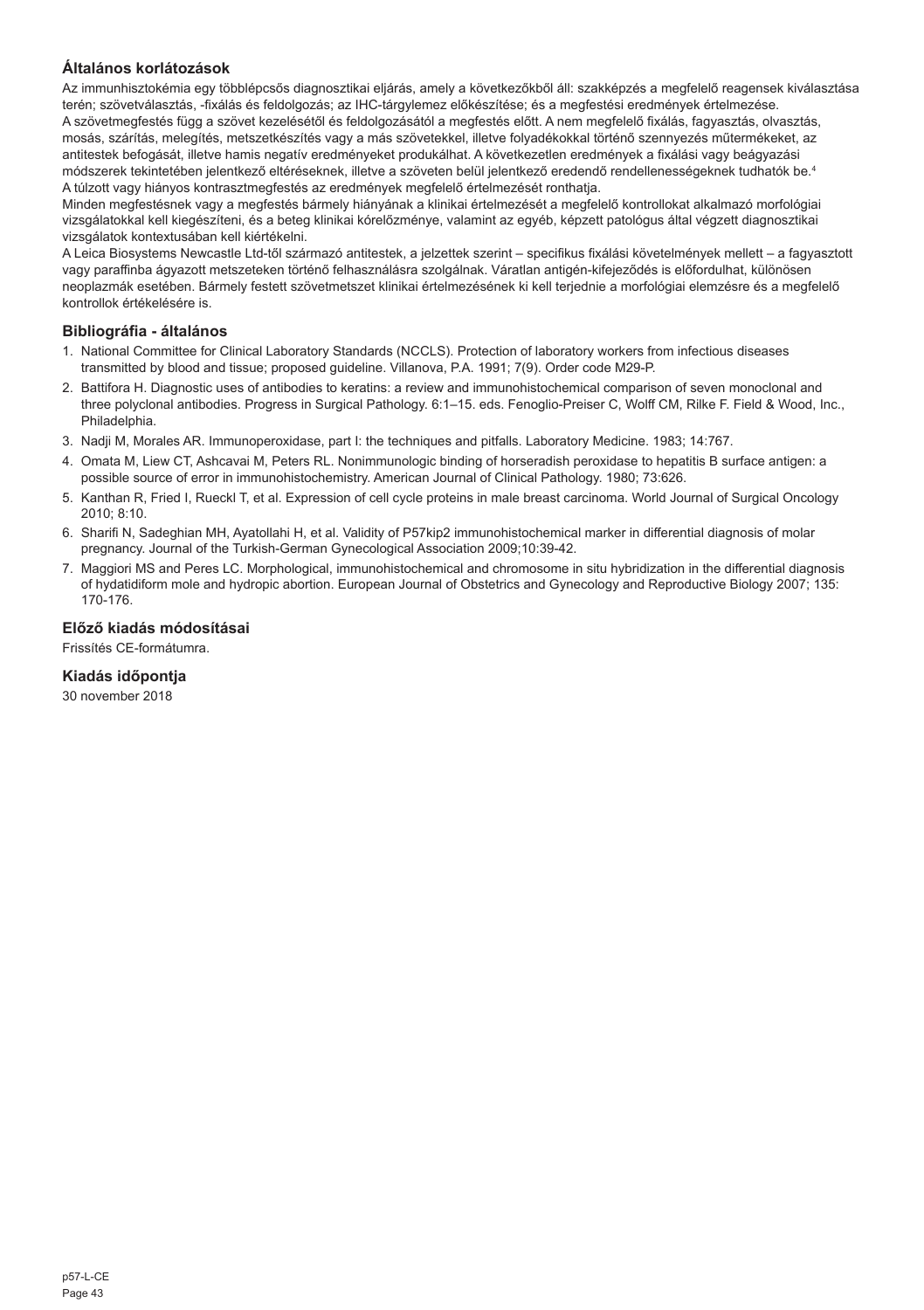# <span id="page-44-0"></span>**Novocastra™ Anticorp monoclonal lichid de șoarece p57 Protein (Kip2) Cod produs: NCL-L-p57**

# **Domeniu de utilizare**

#### *Pentru diagnosticare in vitro.*

NCL-L-p57 este destinat identificării calitative, prin intermediul microscopiei optice, a proteinei p57 umane, cunoscută și drept proteina Kip2, în secțiunile de parafină. Interpretarea clinică a oricărei colorații sau a absenței acesteia trebuie verificată prin studii morfologice utilizând proceduri de control adecvate și trebuie evaluată în contextul antecedentelor clinice ale pacientului, precum și al altor teste de diagnosticare efectuate de un patolog calificat.

#### **Principiul de procedură**

Tehnicile de colorație imunohistochimică (IHC) permit vizualizarea antigenilor prin aplicarea secvențială a unui anumit anticorp pe antigen (anticorp primar), a unui anticorp secundar pe anticorpul primar și a unui complex enzimatic cu un substrat cromogen, cu etape de spălare intercalate. Activarea enzimatică a cromogenului duce la un produs de reacție vizibil la locul aplicării antigenului. Proba poate fi apoi contracolorată și acoperită. Rezultatele sunt interpretate folosind un microscop optic și ajută la diagnosticul diferențial al proceselor patofiziologice, care pot sau nu să fie asociate cu un anumit antigen.

# **Clonă**

25B2

#### **Imunogen**

Antigen procariot recombinant, corespunzând unei regiuni cu 116 aminoacizi a terminalului N al proteinei p57.

#### **Specificitate**

Proteina p57 umană, cunoscută și drept proteina Kip2.

# **Compoziția reactivului**

NCL-L-p57 este un supernatant de cultură tisulară lichid care conține azidă de sodiu drept conservant.

# **Clasa Ig**

IgG1

### **Concentrație proteină totală Total Protein**

Consultați eticheta flaconului pentru concentrația proteinelor totale specifică lotului.

#### **Concentrație anticorpi**

Mai mare sau egală cu 19 mg/l, așa cum este determinată prin ELISA. Consultați eticheta flaconului pentru concentrația lg specifică lotului.

#### **Recomandări privind utilizarea**

#### Imunohistochimie pe secțiuni de parafină.

**Recuperarea epitopului indusă de căldură (Heat Induced Epitope Retrieval, HIER):** Urmați instrucțiunile de utilizare din Novocastra Epitope Retrieval Solution pH 6.

**Diluție sugerată:** 1:50 timp de 30 minute la 25 °C. Aceste informații sunt furnizate cu rol de îndrumare, iar utilizatorii trebuie să-și stabilească singuri propriile diluții de lucru optime.

**Vizualizare:** Respectați instrucțiunile de utilizare din Novolink™ Polymer Detection Systems. Pentru informații sau asistență suplimentare cu privire la produs, luați legătura cu distribuitorul dvs. local sau cu biroul regional al Leica Biosystems sau, ca alternativă, vizitați site-ul web al Leica Biosystems, www.LeicaBiosystems.com.

Performanța acestui anticorp trebuie validată atunci când este utilizat cu alte sisteme de colorare manuală sau alte platforme automatizate.

#### **Depozitare și stabilitate**

Depozitați la 2–8 °C. Nu congelați. Returnați la 2–8 °C imediat după utilizare. A nu se utiliza după data de expirare indicată pe eticheta flaconului. Alte condiții de depozitare decât cele specificate mai sus trebuie verificate de către utilizator.

# **Pregătirea probei**

Mediul de fixare recomandat este de formalină tamponată neutru 10% pentru secțiunile de țesut încorporate în parafină.

#### **Avertismente și precauții**

Acest reactiv a fost pregătit din supernatantul culturii celulare. Întrucât este un produs biologic, trebuie să se acționeze cu prudența rezonabilă la manevrarea sa.

Acest reactiv conține azidă de sodiu. Fișa cu informații de siguranță despre material este disponibilă la cerere sau poate fi obținută de pe site-ul www.LeicaBiosystems.com.

Consultați reglementările naționale, județene sau locale pentru informații privind eliminarea oricăror componente cu potențial toxic.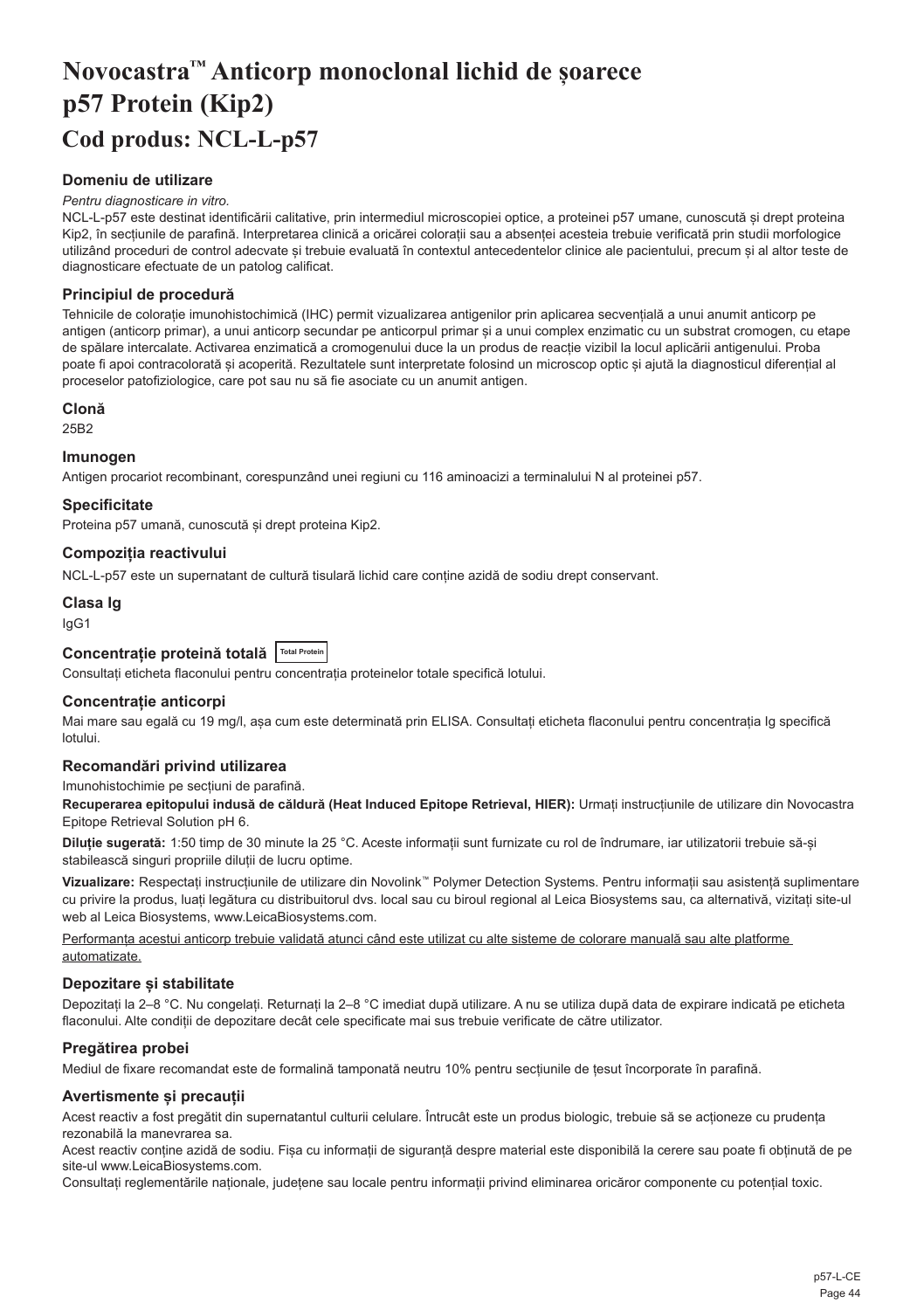Probele, înainte și după fixare, precum și toate materialele expuse la acestea, trebuie manevrate ca și când ar avea potențialul de a transmite infecții și trebuie eliminate luând măsurile de precauție adecvate.1 Nu pipetați niciodată reactivii pe gură și evitați contactul reactivilor și probelor cu pielea și membranele mucoase. Dacă reactivii sau probele vin în contact cu suprafețele sensibile, spălați cu apă din abundență. Solicitați asistență medicală.

Reduceți la minim contaminarea microbiană a reactivilor, în caz contrar poate apărea o creștere a colorației nespecifice. Timpii sau temperaturile de incubare care diferă de valorile specificate pot genera rezultate eronate. Orice astfel de modificări trebuie validate de către utilizator.

# **Controlul calității**

Diferențele în ceea ce privește procesarea țesutului și procedurile tehnice în laboratorul utilizatorului pot cauza o variabilitate semnificativă a rezultatelor, necesitând efectuarea cu regularitate de controale interne, în plus față de următoarele proceduri. Probele de control trebuie să fie probe proaspete de autopsie/biopsie/chirurgicale, fixate în formalină, procesate și încorporate în ceară de parafină cât mai curând posibil și în aceeași manieră ca și probele pacientului.

# **Țesutul de control pozitiv**

Folosit pentru a indica țesuturile pregătite corect și tehnicile de colorație adecvate.

O probă de țesut de control pozitiv trebuie să fie inclusă pentru fiecare set de condiții de testare în fiecare etapă de colorație. Un țesut cu colorație pozitivă slabă este mai adecvat decât un țesut cu colorație pozitivă puternică în vederea unui control optim al calității și pentru a detecta nivelurile minore de degradare a reactivului.<sup>2</sup>

Țesutul de control pozitiv recomandat este placenta.

Dacă țesutul de control pozitiv nu demonstrează colorația pozitivă, rezultatele obținute cu acele probe de testare trebuie considerate nevalide.

# **Țesutul de control negativ**

Trebuie examinat după țesutul de control pozitiv pentru a verifica specificitatea informațiilor de etichetare ale antigenului țintă în funcție de anticorpul primar.

Țesutul de control negativ recomandat este reprezentat de hepatocitele ficatului.

Ca alternativă, varietatea de tipuri diferite de celule prezente în majoritatea secțiunilor tisulare oferă frecvent locuri de control negativ, dar acest lucru trebuie verificat de către utilizator.

Colorația nespecifică, dacă este prezentă, are de obicei un aspect difuz. Colorația sporadică a țesutului conjunctiv poate fi observată, de asemenea, în secțiuni de țesuturi fixate în mod excesiv în formalină. Folosiți celule intacte pentru interpretarea rezultatelor de colorație. Celulele necrotice sau degenerate se colorează deseori într-un mod nespecific.<sup>3</sup> Se pot observa rezultate fals pozitive ca urmare a legării non-imunologice a proteinelor sau produșilor de reacție ai substratului. Acestea pot fi cauzate, de asemenea, de enzimele endogene precum pseudoperoxidaza (eritrocite), peroxidaza endogenă (citocromul C) sau biotina endogenă (de exemplu, ficat, sân, creier, rinichi), în funcție de tipul de imunocolorație folosit. Pentru a diferenția activitatea enzimelor endogene sau legarea nespecifică a enzimelor de imunoreactivitatea specifică, pot fi colorate tesuturi suplimentare de la pacient numai cu substrat-cromogen sau, respectiv, complexe enzimatice (avidină-biotină, streptavidină, polimer etichetat) și substrat-cromogen. În cazul în care colorația specifică are loc în țesutul de control negativ, rezultatele obținute pe probele pacientului trebuie să fie considerate nevalide.

# **Reactivul de control negativ**

Folosiți un reactiv de control negativ nespecific în locul anticorpului primar cu o parte din fiecare probă a pacientului pentru a evalua colorația nespecifică și a permite o mai bună interpretare a colorației specifice la locul antigenului.

# **Țesutul pacientului**

Examinați probele pacientului colorate cu NCL-L-p57 ultimele. Intensitatea colorației pozitive trebuie evaluată în contextul oricărei colorații de fond nespecifice a reactivului de control negativ. La fel ca în cazul oricărui test imunohistochimic, un rezultat negativ înseamnă că antigenul nu a fost detectat, și nu că antigenul a fost absent în celulele/țesuturile analizate. Dacă este necesar, folosiți un set de anticorpi pentru identificarea reacțiilor fals negative.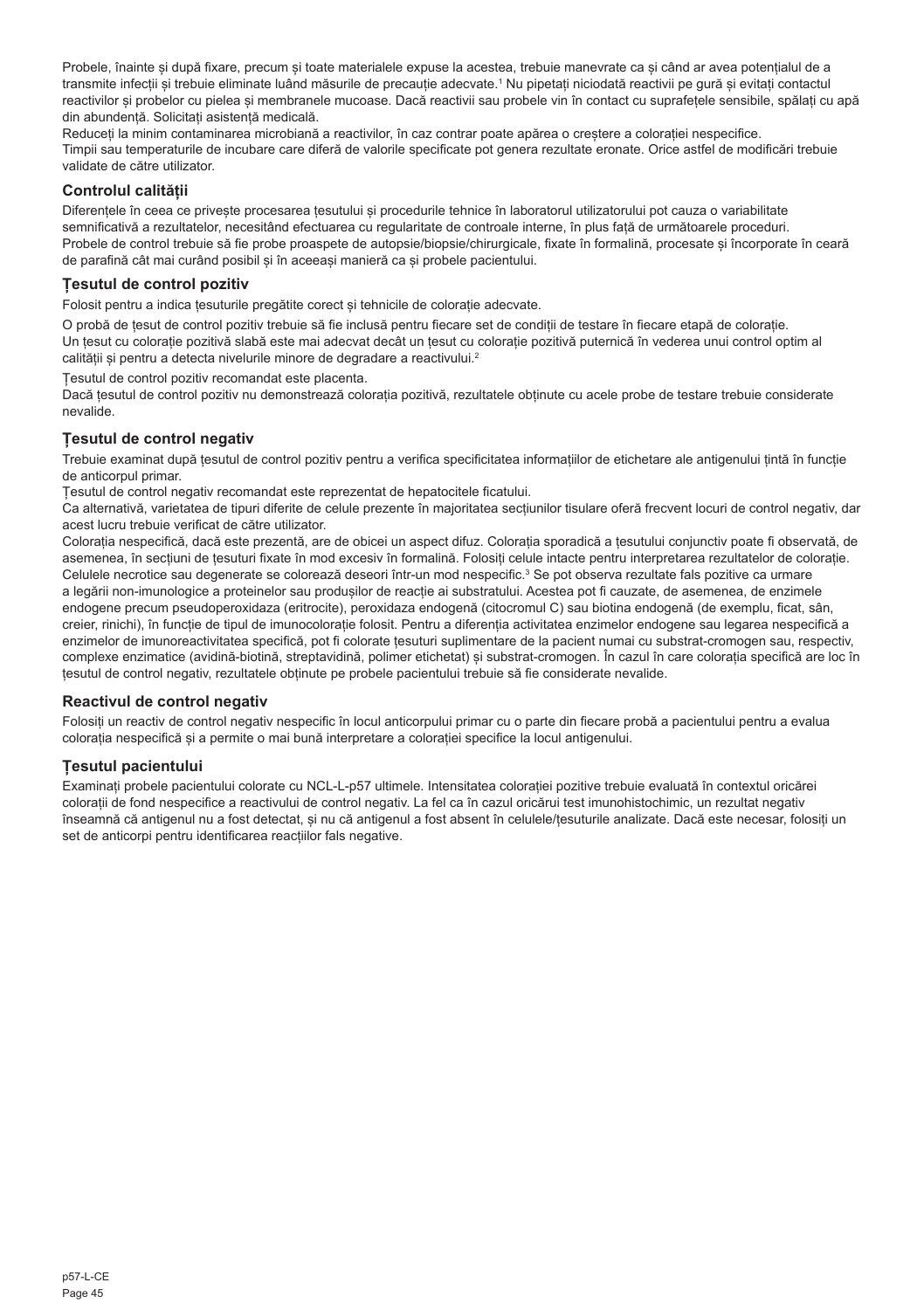# **Rezultate așteptate**

#### Țesuturi normale

Clona 25B2 a detectat proteina p57 în nucleul celulelor Hofbauer, trofoblaste și membrana deciduală a placentei, celulele fibroblastice ale gelatinei Wharton din cordonul ombilical, celulele corticale ale glandelor suprarenale din zona glomerulosa, celulele endoteliale glomerulare din rinichi și celulele ocazionale din tuburile seminifere și stroma endometrială. Colorația citoplasmică și nucleară a fost detectată în celulele acinare din pancreas și epiteliul din ileon, cecum, vezica biliară și cervix. Colorația citoplasmică a fost detectată în epiteliul ductal al glandei parotide, macrofage și pneumocitele ocazionale din plămâni, cu colorație slabă în celulele epiteliale ductale din sâni, tuburile renale și epiteliile și condrocitele din bronhii. De asemenea s-a detectat colorație în fibrele nervoase și ganglionii tractului gastrointestinal și în procesele neuronale și axonii cortexului cerebral, în ganglionii bazali, hipocampus și stratul granular al cerebelului. (Numărul cazurilor normale evaluate = 44).

#### Țesuturi anormale

Clona 25B2 a prezentat colorație nucleară în 28/31 hipoplazii hidropice, 20/20 hipoplazii simple, 32/34 corioadenoame parțiale și 5/33 corioadenoame totale. (Sharifi, et al 2009, Maggiori & Peres 2007). De asemenea s-a detectat colorație în 3/4 carcinoame papilare ale glandei tiroide, 1/2 tumori ale țesuturilor moi (inclusiv 1/1 ganglioneuroame și 0/1 fibromatoze), 1/2 tumori cerebrale (inclusiv 1/1 astrocitoame atipice și 0/1 papiloame de plex coroid), 2/2 tumori metastatice de origine necunoscută și 2/2 carcinoame ale celulelor renale. Colorația citoplasmică a fost detectată în 1/2 carcinoame ductale ale sânului cu infiltrare, 1/2 adenocarcinoame gastrice, cu colorație slabă în 1/1 colangiocarcinom. Colorația citoplasmică focală a fost detectată în 2/2 carcinoame cu celule scuamoase ale esofagului, 1/1 carcinoame cu celule scuamoase ale laringelui, 2/2 carcinoame cu celule scuamoase ale limbii și 1/2 carcinoame cu celule scuamoase ale cervixului. Colorația slabă nucleară și/sau citoplasmică a fost detectată în 2/4 tumori pulmonare (inclusiv 1/1 carcinoame nemicrocelulare, 0/1 adenocarcinoame, 1/1 carcinoame cu celule scuamoase și 0/1 carcinoame cu celule mari), 1/1 chistadenocarcinoame mucipare ale ovarelor și 1/2 adenocarcinoame ale colonului. Colorația slabă nucleară a fost detectată în 1/1 carcinoid atipic al timusului și 1/2 carcinoame hepatocelulare. Nu s-a detectat nicio colorație în cazul seminoamelor testiculare (0/2), adenocarcinoamelor rectului (0/2), unui carcinom metastatic al ficatului, unei tumori ovariene maligne cu celule germinale, unui chistadenocarcinom ovarian seros, unui carcinom ovarian clarocelular, unui dermatofibrosarcom și unui carcinom cu celule scuamoase al pielii. (Numărul cazurilor anormale evaluate = 162).

## **NCL-L-p57 (25B2) este recomandat pentru detectarea proteinei p57 în țesuturile normale și neoplazice, ca adjuvant al histopatologiei convenționale care utilizează coloranți histochimici non-imunologici.**

#### **Limitări generale**

Imunohistochimia este un proces de diagnostic cu mai multe etape, care constă din instruirea specializată în ceea ce priveste alegerea reactivilor adecvați; alegerea, fixarea și procesarea țesutului; prepararea lamei IHC; și interpretarea rezultatelor de colorație. Colorația tisulară depinde de manevrarea și procesarea tesutului înainte de colorație. Fixarea, congelarea, dezghețarea, spălarea, uscarea, încălzirea, secționarea necorespunzătoare sau contaminarea cu alte țesuturi ori fluide pot cauza artefacte, captura anticorpilor sau rezultate fals negative. Rezultatele inconsecvente pot fi atribuite diferentelor în ceea ce priveste metodele de fixare și încorporare, ori neregularităților inerente ale țesutului.4

Contracolorația excesivă sau incompletă poate compromite interpretarea adecvată a rezultatelor.

Interpretarea clinică a oricărei colorații sau a absenței acesteia trebuie verificată prin studii morfologice utilizând proceduri de control adecvate și trebuie evaluată în contextul antecedentelor clinice ale pacientului, precum și al altor teste de diagnosticare efectuate de un patolog calificat.

Anticorpii de la Leica Biosystems Newcastle Ltd sunt destinați utilizării, conform indicațiilor, fie pe secțiuni congelate, fie pe secțiuni încorporate în parafină cu cerințe de fixare specifice. Poate apărea exprimarea neașteptată a antigenului, în special în neoplasme. Interpretarea clinică a oricărei secțiuni tisulare colorate trebuie să includă analiza morfologică și evaluarea probelor de control adecvate.

#### **Bibliografie - General**

- 1. National Committee for Clinical Laboratory Standards (NCCLS). Protection of laboratory workers from infectious diseases transmitted by blood and tissue; proposed guideline. Villanova, P.A. 1991; 7(9). Order code M29-P.
- 2. Battifora H. Diagnostic uses of antibodies to keratins: a review and immunohistochemical comparison of seven monoclonal and three polyclonal antibodies. Progress in Surgical Pathology. 6:1–15. eds. Fenoglio-Preiser C, Wolff CM, Rilke F. Field & Wood, Inc., Philadelphia.
- 3. Nadji M, Morales AR. Immunoperoxidase, part I: the techniques and pitfalls. Laboratory Medicine. 1983; 14:767.
- 4. Omata M, Liew CT, Ashcavai M, Peters RL. Nonimmunologic binding of horseradish peroxidase to hepatitis B surface antigen: a possible source of error in immunohistochemistry. American Journal of Clinical Pathology. 1980; 73:626.
- 5. Kanthan R, Fried I, Rueckl T, et al. Expression of cell cycle proteins in male breast carcinoma. World Journal of Surgical Oncology 2010; 8:10.
- 6. Sharifi N, Sadeghian MH, Ayatollahi H, et al. Validity of P57kip2 immunohistochemical marker in differential diagnosis of molar pregnancy. Journal of the Turkish-German Gynecological Association 2009;10:39-42.
- 7. Maggiori MS and Peres LC. Morphological, immunohistochemical and chromosome in situ hybridization in the differential diagnosis of hydatidiform mole and hydropic abortion. European Journal of Obstetrics and Gynecology and Reproductive Biology 2007; 135: 170-176.

#### **Amendamente la ediția anterioară**

Actualizare la formatul CE.

# **Data publicării**

30 noiembrie 2018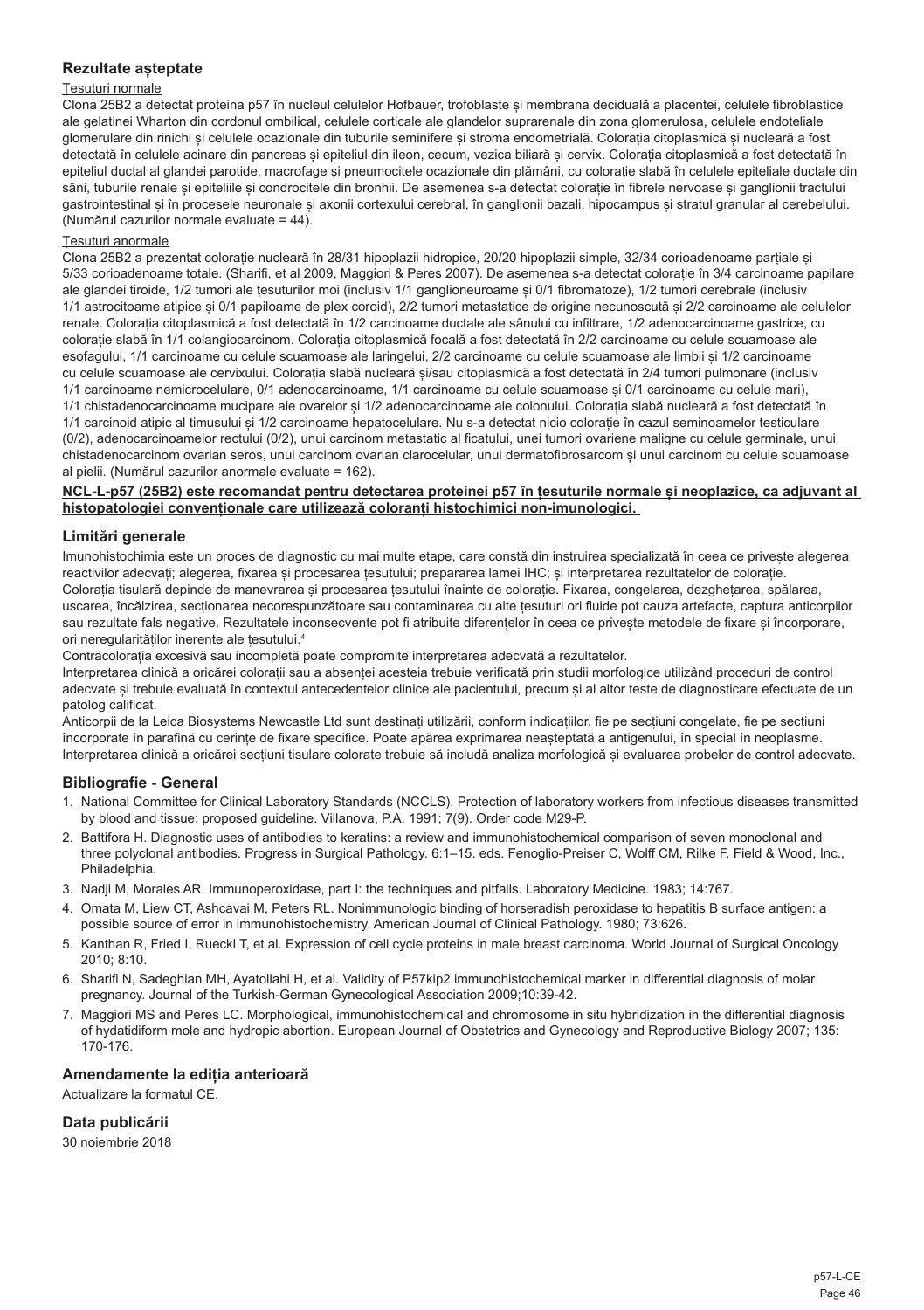# <span id="page-47-0"></span>**Жидкая форма мышиных моноклональных антител Novocastra™ p57 Protein (Kip2) Код продукта: NCL-L-p57**

# **Назначение**

#### *Для диагностики in vitro*

Препарат NCL-L-p57 предназначен для качественной идентификации белка p57 человека, известного также как белок Kip2, в парафиновых срезах методом световой микроскопии. Клиническая интерпретация любого окрашивания или его отсутствия должна быть дополнена морфологическими исследованиями с надлежащими контролями и должна быть оценена квалифицированным патологом с учетом анамнеза пациента и других диагностических тестов.

#### **Принцип процедуры**

Иммуногистохимические (ИГХ) методы окрашивания позволяют визуализировать антигены путем последовательного связывания специфического антитела с антигеном (первичное антитело), вторичного антитела с первичным антителом и ферментного комплекса с хромогенным субстратом. Между этими этапами выполняется промежуточная промывка. Ферментная активация хромогена приводит к образованию видимого продукта реакции в месте расположения антигена. После этого образцы можно подвергать контрастному окрашиванию и заключить под покровную пленку. Интерпретацию результатов выполняют под световым микроскопом и используют для дифференциальной диагностики патофизиологических процессов, которые могут быть связаны или не связаны с конкретным антигеном.

#### **Клон**

25B2

#### **Иммуноген**

Прокариотный рекомбинантный белок, соответствующий региону 116 аминокислот N-конца белка p57.

#### **Специфичность**

Белок p57 человека, известный также как белок Kip2.

#### **Состав реактива**

NCL-L-p57 является супернатантом жидкой культуры тканей, содержащим азид натрия в качестве консерванта.

#### **Класс иммуноглобулинов**

IgG1

# **Общая концентрация белка Total Protein**

Общая концентрация белка в каждой партии указана на этикетке флакона.

#### **Концентрация антитела**

Не менее 19 мг/л при измерении методом ИФА. Общая концентрация иммуноглобулина в каждой партии указана на этикетке флакона.

#### **Рекомендации по применению**

Иммуногистохимическое окрашивание парафиновых срезов.

**Высокотемпературная демаскировка антигена (Heat Induced Epitope Retrieval, HIER):** выполняйте инструкцию по применению, прилагаемую к препарату Novocastra Epitope Retrieval Solution pH 6.

**Рекомендуемое разведение:** 1:50 в течение 30 минут при 25 °C. Эти указания следует считать ориентировочными, и пользователи должны определить свои собственные параметры оптимального рабочего разведения.

**Визуализация:** выполняйте инструкцию по применению, прилагаемую к Novolink™ Polymer Detection Systems. За дополнительной информацией об этом продукте и поддержкой обращайтесь к своему местному дистрибьютору или региональному офису компании Leica Biosystems, либо посетите веб-сайт компании Leica Biosystems: www.LeicaBiosystems.com.

В случае применения этого антитела с другими ручными системами окрашивания или автоматизированными платформами следует выполнять валидацию его рабочих параметров.

#### **Хранение и стабильность**

Хранить при температуре 2–8 °C. Не замораживать. Немедленно после применения вернуть на хранение при 2–8 °C. Не использовать после указанной на этикетке флакона даты истечения срока годности. Условия хранения, отличающиеся от указанных выше, должны быть проверены пользователем.

#### **Подготовка образцов**

Для приготовления залитых в парафин срезов тканей рекомендуется фиксация в 10 % нейтральном забуференном формалине.

#### **Предупреждения и меры предосторожности**

Этот реактив был изготовлен из супернатанта культуры клеток. При обращении с этим продуктом, как и с другими биологическими продуктами, следует соблюдать разумную осторожность.

Этот реактив содержит азид натрия. Паспорт безопасности вещества (Material Safety Data Sheet) можно получить по запросу или загрузить с www.LeicaBiosystems.com.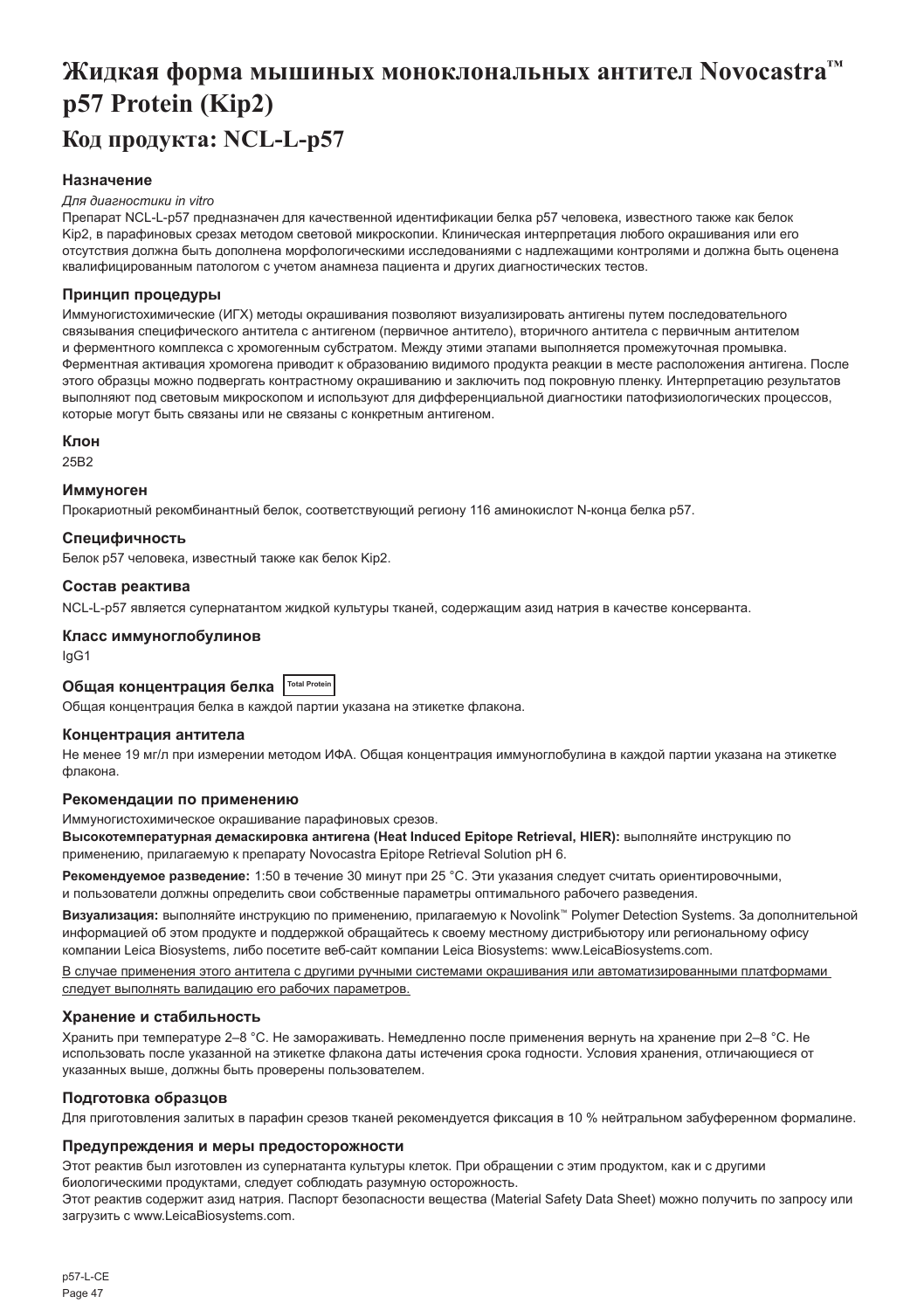По вопросам удаления в отходы любых возможно токсических компонентов выполняйте требования федеральных, региональных или местных нормативных документов.

Образцы (до и после фиксации) и все контактирующие с ними материалы следует считать способными к передаче инфекции, и при их удалении в отходы следует соблюдать надлежащие меры предосторожности.' Никогда не набирайте реактивы в пипетку ртом. Избегайте контакта реактивов и образцов с кожей и слизистыми оболочками. В случае контакта реактивов или образцов с чувствительными зонами промойте их большим количеством воды. Обратитесь за медицинской помощью. Сводите к минимуму микробное загрязнение реактивов во избежание усиления неспецифического окрашивания. Инкубация при сроках и температурах, отличных от указанных в инструкции, может дать ошибочные результаты. Любые подобные изменения должны быть валидированы пользователем.

#### **Контроль качества**

Различия в методах обработки тканей и технических процедурах, выполняемых в лаборатории пользователя, могут привести к существенной вариабельности результатов, в связи с чем требуется регулярное выполнение внутрилабораторных контролей в дополнение к указанным ниже процедурам.

В качестве контролей следует использовать свежие образцы, полученные при аутопсии, биопсии или хирургических процедурах, фиксированные в формалине, обработанные и как можно скорее залитые в парафин так же, как были обработаны полученные у пациентов образцы.

# **Положительный контроль ткани**

Применяется для проверки правильности подготовки тканей и методов окрашивания.

В каждый набор условий теста при каждом цикле окрашивания следует включать один положительный контроль ткани. Для оптимального контроля и обнаружения небольшой степени снижения качества реактива более подходит ткань со слабым положительным окрашиванием, чем ткань с сильным положительным окрашиванием.<sup>2</sup>

В качестве положительного контроля рекомендуется ткань плаценты.

При отсутствии положительного окрашивания положительного контроля ткани результаты, полученные с исследуемыми образцами, считаются недействительными.

#### **Отрицательный контроль ткани**

Этот тест необходимо выполнять после положительного контроля ткани для проверки специфичности мечения целевого антигена первичным антителом.

В качестве отрицательного контроля рекомендуются гепатоциты.

Кроме того, разнообразные типы клеток для отрицательного контроля можно часто найти в большинстве срезов тканей, однако такие препараты должны быть проверены пользователем.

Неспецифическое окрашивание, если оно присутствует, обычно выглядит диффузным. В срезах тканей, избыточно фиксированных формалином, можно также иногда увидеть окрашивание соединительной ткани. Для интерпретации результатов окрашивания используйте интактные клетки. Некротизированные или разрушенные клетки часто окрашиваются неспецифически.<sup>з</sup> Неиммунное связывание белков или продуктов реакции с субстратом может привести к ложноположительным результатам. Такие же результаты могут быть связаны с эндогенными ферментами, например псевдопероксидазой (в эритроцитах), эндогенной пероксидазой (цитохром C) или эндогенным биотином (например, в печени, молочной железе, головном мозге или почке) в зависимости от типа использованного иммунного окрашивания. Чтобы отличить активность эндогенных ферментов или неспецифическое связывание ферментов от специфической иммунореактивности, можно выполнить окрашивание дополнительных тканей пациента исключительно хромогенным субстратом или ферментными комплексами (авидин-биотин, стрептавидин, меченый полимер) и хромогенным субстратом соответственно. При наличии специфического окрашивания в отрицательном контроле ткани результаты исследования полученных у пациентов образцов считаются недействительными.

#### **Отрицательный контроль реактива**

Используйте неспецифический отрицательный контроль реактива вместо первичного антитела на срезе каждого полученного у пациента образца с целью оценки неспецифического окрашивания и лучшей интерпретации специфического окрашивания в месте расположения антигена.

#### **Ткань, полученная у пациента**

Исследуйте полученные у пациентов образцы, окрашенные NCL-L-p57, в последнюю очередь. Интенсивность положительного окрашивания следует оценивать с учетом любого неспецифического фонового окрашивания отрицательного контроля реактива. Как и при любом иммуногистохимическом исследовании, отрицательный результат означает необнаружение антигена, но не его отсутствие в исследованных клетках или ткани. При необходимости следует использовать панель антител для выявления ложноотрицательных реакций.

#### **Ожидаемые результаты**

#### Нормальные ткани

Клон 25B2 обнаруживал белок p57 в ядрах клеток Хофбауэра, трофобластах и децидуальной ткани плаценты, фибробластах вартонова студня пупочного канатика, клетках клубочковой зоны коры надпочечников, эндотелиальных клетках почечных клубочков, а также отдельных клетках семенных канальцев и стромы эндометрия. Окрашивание цитоплазмы и ядер обнаружено в ацинарных клетках поджелудочной железы и эпителии подвздошной кишки, слепой кишки, желчного пузыря и шейки матки. Окрашивание цитоплазмы обнаружено в эпителии протоков околоушной железы, макрофагах и отдельных пневмоцитах легких; слабое окрашивание обнаружено в эпителиальных клетках протоков молочных желез, почечных канальцев, а также в эпителии и хондроцитах бронхов. Также обнаружено окрашивание нервных волокон и ганглиев желудочно-кишечного тракта, а также отростков и аксонах нейронов коры головного мозга, базальных ганглиев, гиппокампа и зернистого слоя мозжечка. (Число исследованных нормальных тканей = 44).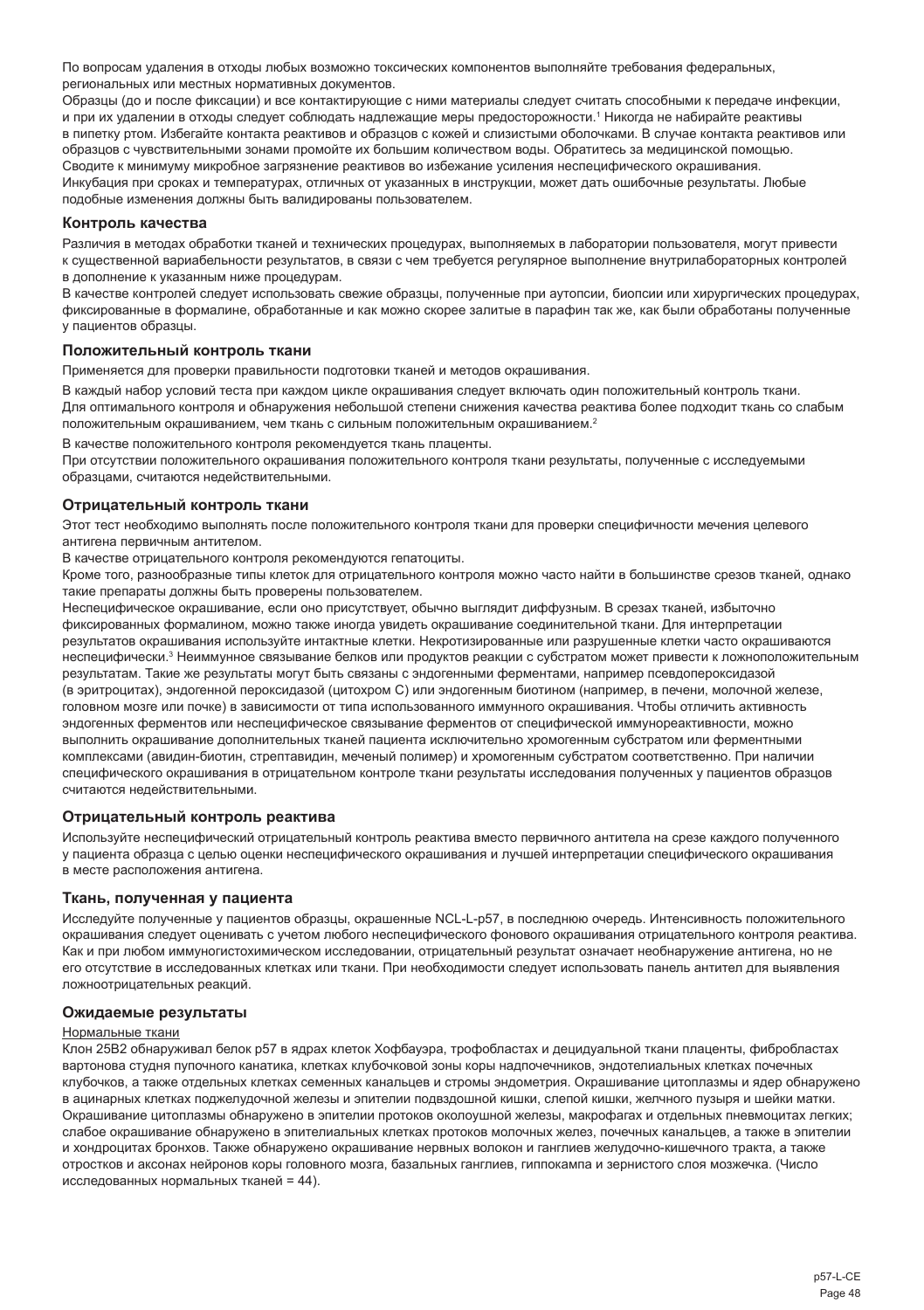#### Патологически измененные ткани

Клон 25B2 окрашивал ядра в 28 из 31 препарата гидропического аборта, 20 из 20 препаратов простого аборта, 32 из 34 препаратов частичного пузырного заноса и 5 из 33 препаратов полного пузырного заноса. (Sharifi, et al 2009, Maggiori & Peres 2007). Обнаружено также окрашивание в 3 из 4 папиллярных карцином щитовидной железы, 1 из 2 опухолей мягких тканей (в том числе 1 из 1 ганглионевроме и 0 из 1 препарата фиброматоза), 1 из 2 опухолей головного мозга (включая 1 из 1 анапластическую астроцитому и 0 из 1 папиллом сосудистого сплетения), 2 из 2 метастатических опухолей неясного происхождения, 2 из 2 почечноклеточных карцином. Обнаружено окрашивание цитоплазмы в 1 из 2 инфильтрирующих протоковых карцином молочной железы, 1 из 2 аденокарцином желудка, а также слабое окрашивание в 1 из 1 холангиокарциноме. Локальное окрашивание цитоплазмы обнаружено в 2 из 2 плоскоклеточных карцином пищевода, 1 из 1 плоскоклеточной карциноме гортани, 2 из 2 плоскоклеточных карцином языка и 1 из 2 плоскоклеточных карцином шейки матки. Слабое окрашивание ядер и (или) цитоплазмы обнаружено в 2 из 4 опухолей легкого (в том числе 1 из 1 немелкоклеточном раке, 0 из 1 аденокарциноме, 1 из 1 плоскоклеточном раке и 0 из 1 крупноклеточном раке), 1 из 1 слизистой цистаденокарциноме яичника и 1 из 2 аденокарцином толстой кишки. Слабое окрашивание ядер обнаружено в 1 из 1 препарате атипичного карциноида вилочковой железы и 1 из 2 гепатоцеллюлярных карцином. Не обнаружено окрашивания в семиноме тестикул (0 из 2), аденокарциноме прямой кишки (0 из 2), метастатической карциноме печени, злокачественной эмбриональноклеточной опухоли яичника, серозной цистаденокарциноме яичника, светлоклеточной карциноме яичника, дерматофибросаркоме и плоскоклеточном раке кожи. (Число исследованных патологически измененных тканей = 162).

# **NCL-L-p57 (25B2) рекомендуется для определения белка p57 в нормальных и опухолевых тканях в качестве дополнения к обычным гистопатологическим исследованиям с неиммунным гистохимическим окрашиванием.**

#### **Общие ограничения**

Иммуногистохимическое исследование является многостадийным диагностическим процессом, требующим специальных навыков в выборе надлежащих реактивов; выборе, фиксации и обработке тканей; приготовлении среза с ИГХ препаратом; интерпретации результатов окрашивания.

Окрашивание тканей зависит от обращения с тканями и их обработкой перед окрашиванием. Неправильные процедуры фиксации, замораживания, оттаивания, промывки, сушки, нагрева, приготовления срезов, а также загрязнение другими тканями или жидкостями могут приводить к артефактам, захвату антител или ложноотрицательным результатам. Непостоянство результатов может быть связано с различиями методов фиксации и заливки или с присущей тканям внутренней неравномерностью структуры.4

Избыточное или неполное контрастное окрашивание может привести к неправильной интерпретации результатов. Клиническая интерпретация любого окрашивания или его отсутствия должна быть дополнена морфологическими исследованиями с надлежащими контролями и должна быть оценена квалифицированным патологом с учетом анамнеза пациента и других диагностических тестов.

Изготовленные компанией Leica Biosystems Newcastle Ltd антитела предназначены, как указано выше, для применения на замороженных или залитых в парафин срезах и требуют выполнения конкретных требований по фиксации. Возможна непредвиденная экспрессия антигена, особенно в опухолях. Клиническая интерпретация любого окрашенного среза ткани должна включать морфологический анализ и оценку соответствующих контролей.

#### **Литература — общая**

- 1. National Committee for Clinical Laboratory Standards (NCCLS). Protection of laboratory workers from infectious diseases transmitted by blood and tissue; proposed guideline. Villanova, P.A. 1991; 7(9). Order code M29-P.
- 2. Battifora H. Diagnostic uses of antibodies to keratins: a review and immunohistochemical comparison of seven monoclonal and three polyclonal antibodies. Progress in Surgical Pathology. 6:1–15. eds. Fenoglio-Preiser C, Wolff CM, Rilke F. Field & Wood, Inc., Philadelphia.
- 3. Nadji M, Morales AR. Immunoperoxidase, part I: the techniques and pitfalls. Laboratory Medicine. 1983; 14:767.
- 4. Omata M, Liew CT, Ashcavai M, Peters RL. Nonimmunologic binding of horseradish peroxidase to hepatitis B surface antigen: a possible source of error in immunohistochemistry. American Journal of Clinical Pathology. 1980; 73:626.
- 5. Kanthan R, Fried I, Rueckl T, et al. Expression of cell cycle proteins in male breast carcinoma. World Journal of Surgical Oncology 2010; 8:10.
- 6. Sharifi N, Sadeghian MH, Ayatollahi H, et al. Validity of P57kip2 immunohistochemical marker in differential diagnosis of molar pregnancy. Journal of the Turkish-German Gynecological Association 2009;10:39-42.
- 7. Maggiori MS and Peres LC. Morphological, immunohistochemical and chromosome in situ hybridization in the differential diagnosis of hydatidiform mole and hydropic abortion. European Journal of Obstetrics and Gynecology and Reproductive Biology 2007; 135: 170-176.

## **Дополнения к предыдущему выпуску**

Обновление до формата CE.

# **Дата выпуска**

30 Ноябрь 2018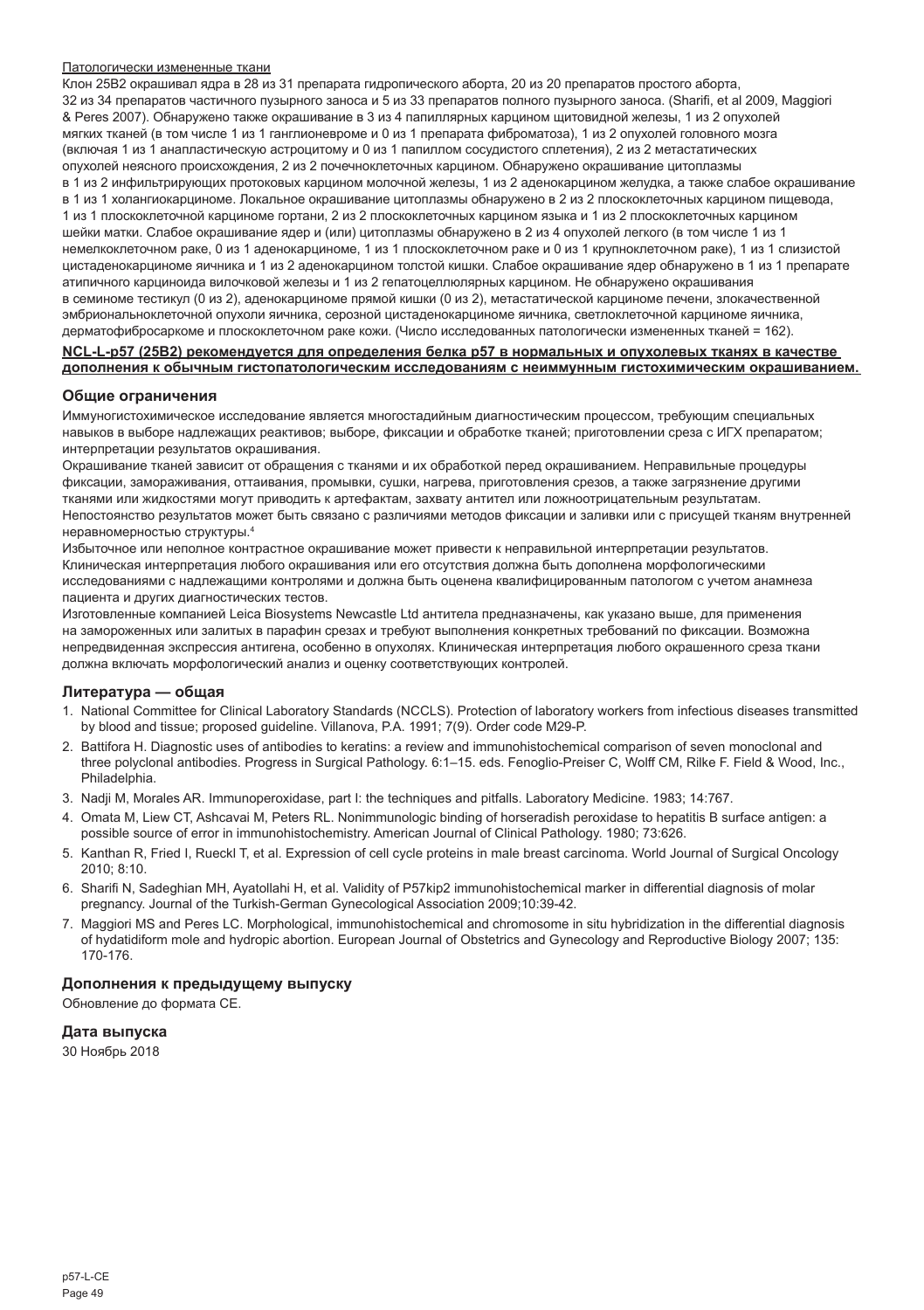# <span id="page-50-0"></span>**Płynne mysie przeciwciało monoklonalne Novocastra™ p57 Protein (Kip2) Kod produktu: NCL-L-p57**

# **Przeznaczenie**

#### *Do diagnostyki in vitro.*

Test NCL-L-p57 jest przeznaczony do badań laboratoryjnych, w celu identyfikacji jakościowej w mikroskopie optycznym ludzkiego białka p57 (białka Kip2) w skrawkach zatopionych w parafinie. Kliniczną interpretację wybarwienia lub jego braku należy uzupełnić badaniami morfologicznymi oraz odpowiednimi kontrolami. Ocenę powinien przeprowadzić wykwalifikowany patolog w kontekście historii klinicznej pacjenta oraz innych badań diagnostycznych.

#### **Procedura badania**

Metody wybarwiania immunohistochemicznego (IHC) umożliwiają wizualizację antygenów za pomocą kolejnych zastosowań swoistego przeciwciała przeciwko antygenowi (pierwsze przeciwciało), drugiego przeciwciała do pierwszego przeciwciała i kompleksu enzymu z substratem chromogennym z etapami przemywania. Aktywacja enzymatyczna dodanego chromogenu powoduje utworzenie widocznego produktu reakcji w miejscu antygenu. Następnie można wykonać barwienie negatywne próbki badanej i zakryć ją szkiełkiem przykrywkowym. Wyniki są interpretowana przy użyciu mikroskopu optycznego i są pomocne w diagnostyce różnicowej procesów patofizjologicznych, które mogą mieć związek lub mogą nie mieć związku z określonym antygenem.

# **Klon**

25B2

# **Immunogen**

Prokariotyczny antygen rekombinowany odpowiadający regionowi 116 aminokwasu N-końcowego białka p57.

#### **Swoistość**

Ludzkie białko p57 zwane również białkiem Kip2.

# **Skład odczynnika**

NCL-L-p57 jest płynnym supernatantem hodowli tkankowej zawierającym azydek sodu jako substancję konserwującą.

### **Klasa Ig**

IgG1

| Całkowite stężenia białka   Total Protein |  |  |
|-------------------------------------------|--|--|
|-------------------------------------------|--|--|

Całkowite stężenie białka w danej serii podano na etykiecie fiolki.

# **Stężenie przeciwciał**

Większe lub równe 19 mg/l oznaczone za pomocą testu ELISA. Stężenie białka w danej serii podano na etykiecie fiolki.

# **Zalecenia dotyczące stosowania**

Badanie immunohistochemiczne na skrawkach zatopionych w parafinie.

**Stosowanie podwyższonej temperatury do odzyskiwania epitopu (Heat Induced Epitope Retrieval, HIER):** Należy postępować zgodnie z instrukcją stosowania załączoną do roztworu Novocastra Epitope Retrieval Solution pH 6.

**Sugerowane rozcieńczenie:** 1:50 przez 30 minut w temperaturze 25 °C. Są to jedynie wskazówki i użytkownicy powinni sami określić swoje optymalne rozcieńczenie robocze.

**Wizualizacja:** Należy postępować zgodnie z instrukcją stosowania podaną w produktach Novolink™ Polymer Detection Systems. W sprawie dodatkowych informacji o produkcie lub w celu uzyskania pomocy należy kontaktować się z lokalnym dystrybutorem lub z regionalnym biurem firmy Leica Biosystems lub odwiedzić stronę firmy Leica Biosystems www.LeicaBiosystems.com.

Działanie tego przeciwciała należy zwalidować podczas używania z innymi ręcznymi metodami barwienia lub platformami automatycznymi.

#### **Przechowywanie i trwałość**

Przechowywać w temperaturze 2 °C–8 °C. Nie zamrażać. Po użyciu natychmiast przenieść do temperatury 2 °C–8 °C. Nie używać po upłynięciu daty ważności wskazanej na etykiecie. Użytkownik musi sprawdzić warunki przechowywania inne niż wskazane powyżej.

# **Przygotowanie preparatów**

Zalecanym utrwalaczem jest 10% obojętna zbuforowana formalina przeznaczona dla skrawków tkankowych zatopionych w parafinie.

#### **Ostrzeżenia i środki ostrożności**

Ten odczynnik został przygotowany dla supernatantu hodowli tkankowej. Ponieważ jest to produkt biologiczny, podczas postępowania z nim należy zachować odpowiednią ostrożność.

Ten odczynnik zawiera azydek sodu. Karta charakterystyki jest udostępniana na żądanie lub można ją pobrać ze strony www.LeicaBiosystems.com.

W sprawie utylizacji jakichkolwiek potencjalnie toksycznych składników należy zapoznać się z krajowymi lub miejscowymi przepisami.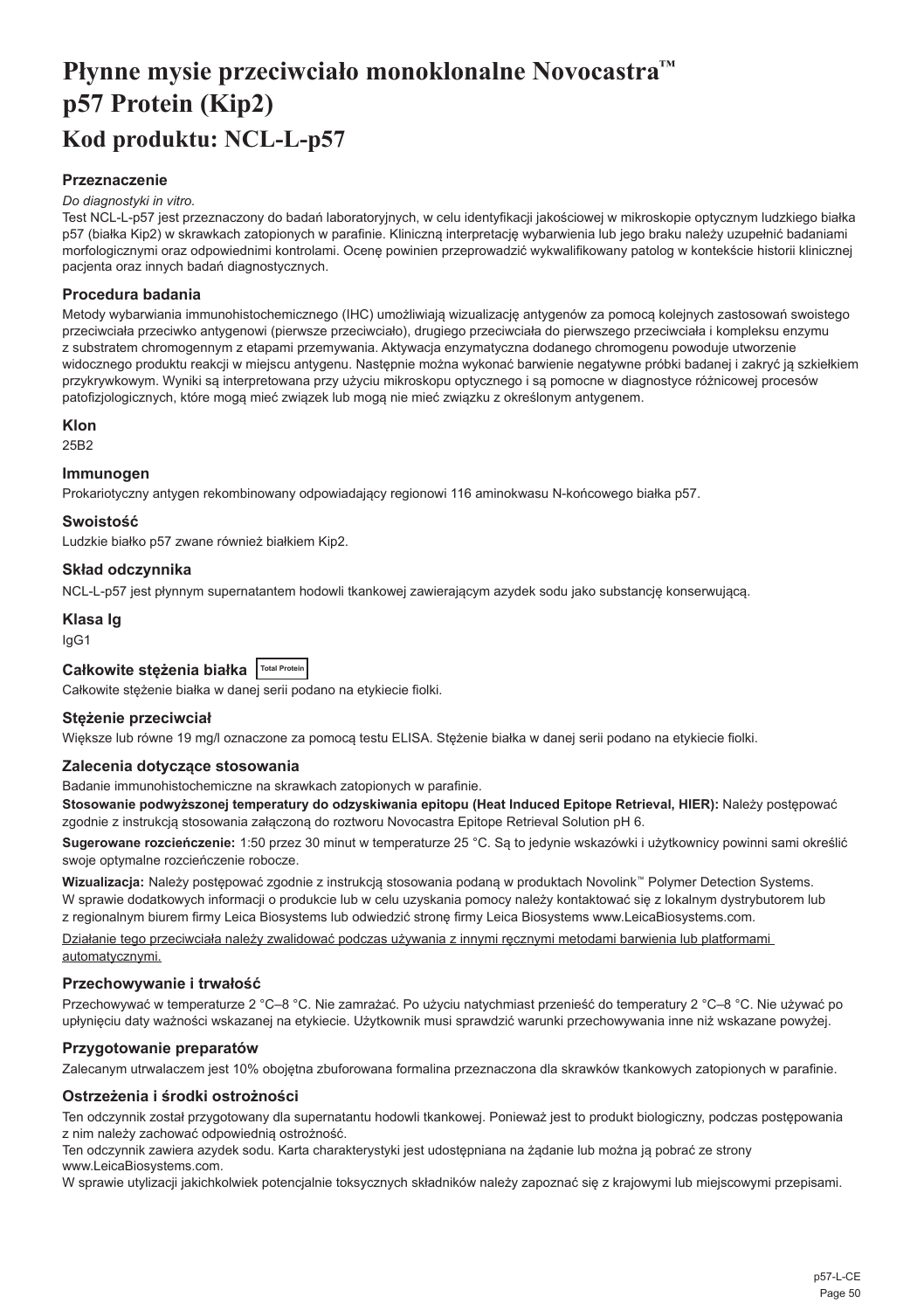Próbki, przed i po utrwaleniu oraz wszystkie materiały mające z nimi kontakt należy traktować jako potencjalnie zakaźne i usuwać przy zachowaniu odpowiednich środków ostrożności.' Nigdy nie pipetować odczynników ustami oraz unikać kontaktu odczynników i próbek badanych ze skórą i błonami śluzowymi. W razie kontaktu odczynników lub preparatów z wrażliwymi miejscami należy przemyć miejsca kontaktu dużą ilością wody. Należy zasięgnąć porady lekarza.

Należy ograniczyć skażenie odczynników drobnoustrojami, ponieważ w przeciwnym razie może dojść do nasilenia barwienia nieswoistego.

Zastosowanie czasów inkubacji i temperatur innych niż podano w instrukcji może spowodować błędne wyniki. Każda taka zmiana musi zostać zwalidowana przez użytkownika.

# **Kontrola jakości**

Różnice w obróbce tkanek i procedurach technicznych w laboratorium użytkownika mogą spowodować istotną zmienność wyników, wymagającą oprócz następujących procedur prowadzenia regularnych kontroli wewnętrznych.

Kontrole powinny być próbkami ze świeżej autopsji/biopsji/operacji chirurgicznej utrwalonymi, przygotowanymi i zatopionymi w parafinie najszybciej, jak to możliwe w taki sam sposób, jak badana próbka(i) pacjenta.

# **Dodatnia kontrola tkankowa**

Stosowana w celu wskazania prawidłowo przygotowanych tkanek i prawidłowych technik barwienia.

Jedna dodatnia kontrola tkankowa powinna być uwzględniona w każdym zestawie warunków testu w każdej serii barwienia. Dla optymalnej kontroli jakości i do wykrywania niewielkich poziomów degradacji odczynników bardziej odpowiednia jest tkanka o słabym dodatnim wybarwieniu niż tkanka o silnym dodatnim wybarwieniu.<sup>2</sup>

Zalecaną dodatnią kontrolą tkankową jest łożysko.

Jeśli tkanka kontroli dodatniej nie wykaże odpowiedniego dodatniego wybarwienia, wyniki testu przeprowadzonego na próbkach pacjenta należy uważać za nieważne.

# **Ujemna kontrola tkankowa**

Należy ją badać po tkance kontroli dodatniej, aby sprawdzić swoistość znakowania docelowego antygenu przez pierwsze przeciwciało. Zalecaną ujemną kontrolą tkankową są hepatocyty wątroby.

Alternatywnie różnorodność różnych typów komórek obecnych w większości skrawków tkankowych oferuje miejsca kontroli ujemnej, jednak powinno to zostać zweryfikowane przez użytkownika.

Wybarwienie nieswoiste, jeżeli jest obecne, zwykle ma charakter rozproszony. Na skrawkach wykonanych z materiału tkankowego nadmiernie utrwalonego w formalinie może być widoczne również sporadyczne wybarwienie tkanki łącznej. Do interpretacji wyników barwienia należy używać nieuszkodzonych komórek. Komórki martwicze lub zdegenerowane często powodują nieswoiste barwienie.<sup>3</sup> Wyniki fałszywie dodatnie mogą pojawić się w następstwie nieimmunologicznego wiązania białek lub produktów reakcji substratów. Mogą być również spowodowane przez endogenne enzymy, takie jak pseudoperoksydaza (erytrocyty), endogenna peroksydaza (cytochrom C) lub endogenna biotyna (np. wątroba, piersi, mózg, nerki), w zależności od zastosowanego barwnika immunohistochemicznego. Aby odróżnić endogenną aktywność enzymatyczną lub niespecyficzne wiązanie enzymów od swoistej immunoreaktywności, dodatkowe tkanki pacjenta mogą być barwione wyłącznie substratem chromogenem lub kompleksem enzymatycznych (awidyna-biotyna, streptawidyna, znakowany polimer) i substratem-chromogenem. Jeżeli pojawi się swoiste wybarwienie tkanki kontroli ujemnej, wyniki uzyskane dla próbek pacjenta należy uznać za nieważne.

#### **Ujemna kontrola odczynnika**

Zastosować nieswoisty odczynnik kontroli ujemnej w miejsce pierwszego przeciwciała wraz ze skrawkiem każdej próbki pacjenta dla oceny nieswoistego barwienia oraz uwzględnić lepszą interpretację swoistego barwienia w miejscu antygenu.

#### **Tkanka pacjenta**

Próbki pacjenta wybarwione testem NCL-L-p57 należy badać jako ostatnie. Intensywność wybarwienia dodatniego należy oceniać w kontekście ewentualnego nieswoistego wybarwienia tła odczynnika kontroli ujemnej. Tak jak we wszystkich innych badaniach immunohistochemicznych wynik ujemny oznacza, że antygenu nie wykryto, co nie znaczy, że antygen nie jest obecny w badanych komórkach/tkankach. W razie konieczności wykorzystać panel przeciwciał do identyfikacji fałszywie ujemnych reakcji.

#### **Oczekiwane wyniki**

#### Tkanki prawidłowe

Klon 25B2 wykrywał białko p57 w jądrze komórek Hofbauera, trofoblastów i błonie doczesnej łożyska, komórkach fibroblastycznych galaretki Whartona w pępowinie, komórkach kory nadnercza w strefie kłębkowatej, kłębuszkowych komórkach śródbłonka w nerkach i w sporadycznych komórkach wewnątrz kanalików nasiennych i podścieliska macicy. Wybarwienie cytoplazmatyczne i w jądrach obserwowano w komórkach groniastych w trzustce i w nabłonku jelita krętego, ślepego, pęcherzyka żółciowego oraz szyjki macicy. Wybarwienie cytoplazmatyczne obserwowano w nabłonku przewodów przysadki, w makrofagach i sporadycznie w pneumocytach w płucach, a słabe wybarwienie obserwowano w nabłonkowych komórkach przewodowych w piersiach, kanalikach nerkowych, nabłonku i chondrocytach w oskrzelach. Wybarwienie zauważono w przypadku włókien nerwowych i zwojów przewodu pokarmowego oraz w procesach neuronów i aksonów kory mózgowej, zwojach podstawnych, hipokampie i w ziarnistej warstwie móżdżku. (Liczba ocenionych prawidłowych przypadków = 44).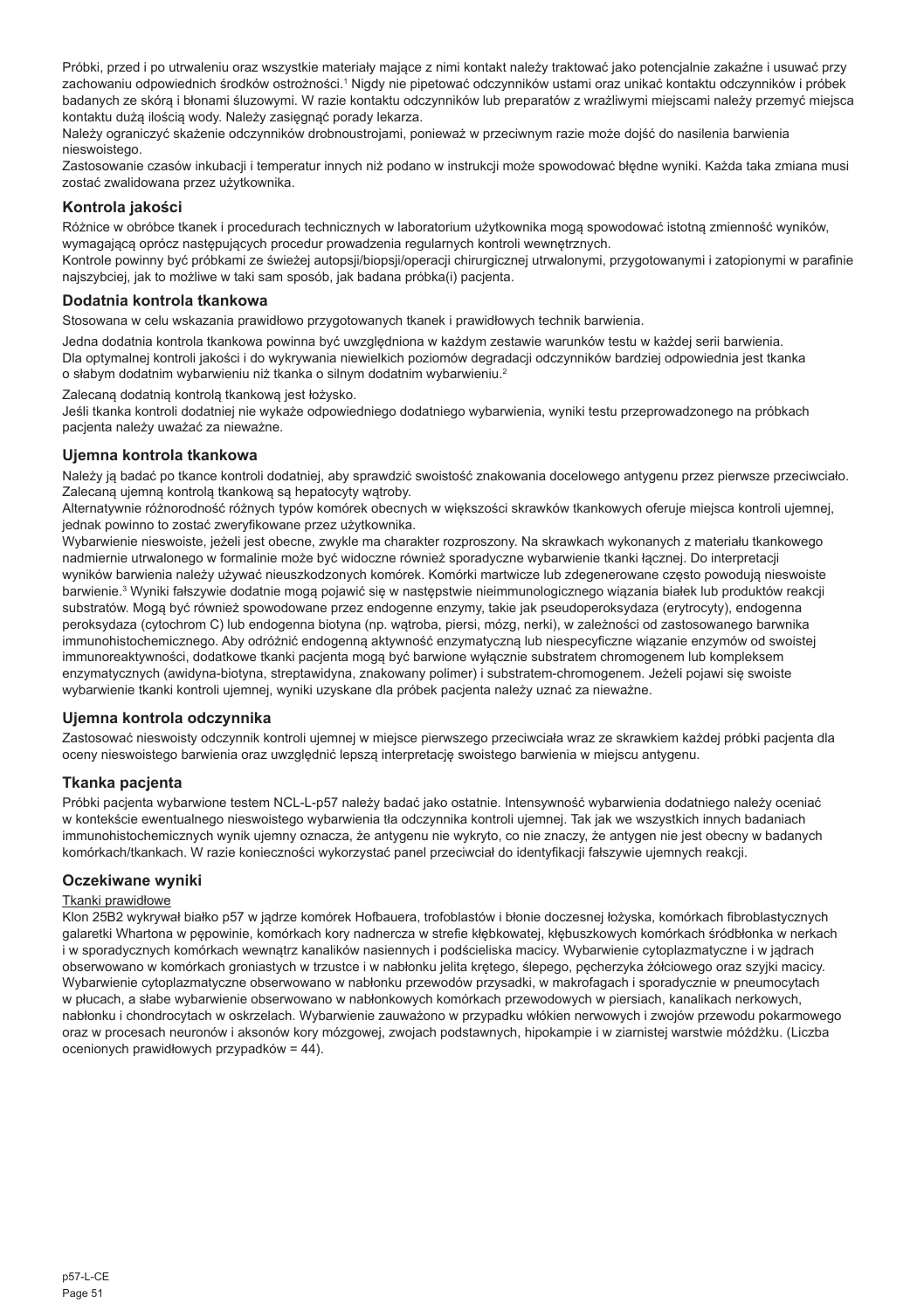#### Tkanki patologiczne

Klon 25B2 wykazywał wybarwienie jądrowe w 28/31 aborcjach w obrzęku płodu, 20/20 prostych aborcjach, 32/34 częściowych zaśniadach groniastych i 5/33 całkowitych zaśniadach groniastych. (Sharifi, i wsp. 2009, Maggiori & Peres 2007). Stwierdzono również wybarwienie w przypadku 3/4 brodawkowatego raka tarczycy, 1/2 raka tkanek miękkich (w tym 1/1 ganglioneuromy i 0/1 fibromatozy), 1/2 raka mózgu (w tym 1/1 gwiaździaka anaplastycznego i 0/1 brodawczaka splotu naczyniówkowego), 2/2 raka z przerzutami o nieznanym pochodzeniu oraz 2/2 raka komórek nerkowych. Wybarwienie cytoplazmatyczne obserwowano w przypadku 1/2 naciekającego raka przewodowego piersi, 1/2 gruczolakoraka żołądka, a słabe wybarwienie w przypadku 1/1 raka dróg żółciowych. Skupione wybarwienie cytoplazmatyczne obserwowano w przypadku 2/2 raka płaskonabłonkowego przełyku, 1/1 raka płaskonabłonkowego krtani, 2/2 raka płaskonabłonkowego języka i 1/2 raka płaskonabłonkowego szyjki macicy. Niewielkie wybarwienie jądrowe i (lub) cytoplazmatyczne obserwowano w przypadku 2/4 raka płuc (w tym 1/1 raka niedrobnokomórkowego, 0/1 gruczolakoraka, 1/1 raka płaskonabłonkowego i 0/1 raka wielkokomórkowego), 1/1 śluzowatego torbielakogruczolakoraka jajnika i 1/2 gruczolakoraka okrężnicy. Słabe wybarwienie jądrowe obserwowano w przypadku 1/1 nietypowego rakowiaka grasicy i 1/2 raka wątrobowokomórkowego. Nie stwierdzono wybarwienia w przypadku nasieniaka jąder (0/2), gruczolakoraka odbytnicy (0/2), raka wątroby z przerzutami, złośliwego raka jajników z komórek rozrodczych, surowiczego torbielakogruczolakoraka jajnika, raka jasnokomórkowego jajnika, włókniakomięsaka oraz raka płaskonabłonkowego skóry. (Liczba ocenionych nieprawidłowych przypadków = 162).

#### **Test NCL-L-p57 (25B2) jest zalecany do oceniania białka p57 w tkankach zdrowych i nowotworowych, jako uzupełnienie konwencjonalnego badania histopatologicznego opartego na nieimmunologicznycm barwieniu histologicznym.**

#### **Ograniczenia ogólne**

Badanie immunohistochemiczne polega na wieloetapowym procesie diagnostycznym, który wymaga specjalistycznego szkolenia w zakresie doboru odpowiednich odczynników, doborze tkanek, utrwalaniu oraz przygotowaniu; przygotowaniu szkiełek immunohistochemicznych oraz interpretacji wyników wybarwienia.

Wybarwienie tkanek zależy od postępowania i przygotowania tkanki przed barwieniem. Nieprawidłowe utrwalenie, zamrażanie, rozmrażanie, przemywanie, suszenie, podgrzewanie, dzielenie na skrawki lub skażenie innymi tkankami lub płynami może powodować artefakty, zatrzymywanie przeciwciał lub fałszywie ujemne wyniki. Niespójne wyniki mogą wynikać z różnic w metodach utrwalania i zatapiania lub z powodów nieprawidłowości samej tkanki.<sup>4</sup>

Nadmierne lub niepełne barwienie ujemne może pogarszać interpretację wyników.

Kliniczną interpretację wybarwienia lub jego braku należy uzupełnić badaniami morfologicznymi oraz odpowiednimi kontrolami. Ocenę powinien przeprowadzić wykwalifikowany patolog w kontekście historii klinicznej pacjenta oraz innych badań diagnostycznych. Przeciwciała firmy Leica Biosystems Newcastle Ltd są przeznaczone do stosowania zgodnie z przeznaczeniem na skrawkach zamrożonych lub na skrawkach zatopionych w parafinie i po spełnieniu określonych wymagań utrwalania. Może wystąpić nieoczekiwana ekspresja antygenu, szczególnie w przypadku raków. Interpretacja kliniczna wybarwionych skrawków musi obejmować analizę morfologiczną oraz ocenę odpowiednich kontroli.

#### **Piśmiennictwo - ogólne.**

- 1. National Committee for Clinical Laboratory Standards (NCCLS). Protection of laboratory workers from infectious diseases transmitted by blood and tissue; proposed guideline. Villanova, P.A. 1991; 7(9). Order code M29-P.
- 2. Battifora H. Diagnostic uses of antibodies to keratins: a review and immunohistochemical comparison of seven monoclonal and three polyclonal antibodies. Progress in Surgical Pathology. 6:1–15. eds. Fenoglio-Preiser C, Wolff CM, Rilke F. Field & Wood, Inc., Philadelphia.
- 3. Nadji M, Morales AR. Immunoperoxidase, part I: the techniques and pitfalls. Laboratory Medicine. 1983; 14:767.
- 4. Omata M, Liew CT, Ashcavai M, Peters RL. Nonimmunologic binding of horseradish peroxidase to hepatitis B surface antigen: a possible source of error in immunohistochemistry. American Journal of Clinical Pathology. 1980; 73:626.
- 5. Kanthan R, Fried I, Rueckl T, et al. Expression of cell cycle proteins in male breast carcinoma. World Journal of Surgical Oncology 2010; 8:10.
- 6. Sharifi N, Sadeghian MH, Ayatollahi H, et al. Validity of P57kip2 immunohistochemical marker in differential diagnosis of molar pregnancy. Journal of the Turkish-German Gynecological Association 2009;10:39-42.
- 7. Maggiori MS and Peres LC. Morphological, immunohistochemical and chromosome in situ hybridization in the differential diagnosis of hydatidiform mole and hydropic abortion. European Journal of Obstetrics and Gynecology and Reproductive Biology 2007; 135: 170-176.

# **Poprawki do poprzedniego wydania**

Aktualizacja do formatu CE.

# **Data wydania**

30 listopada 2018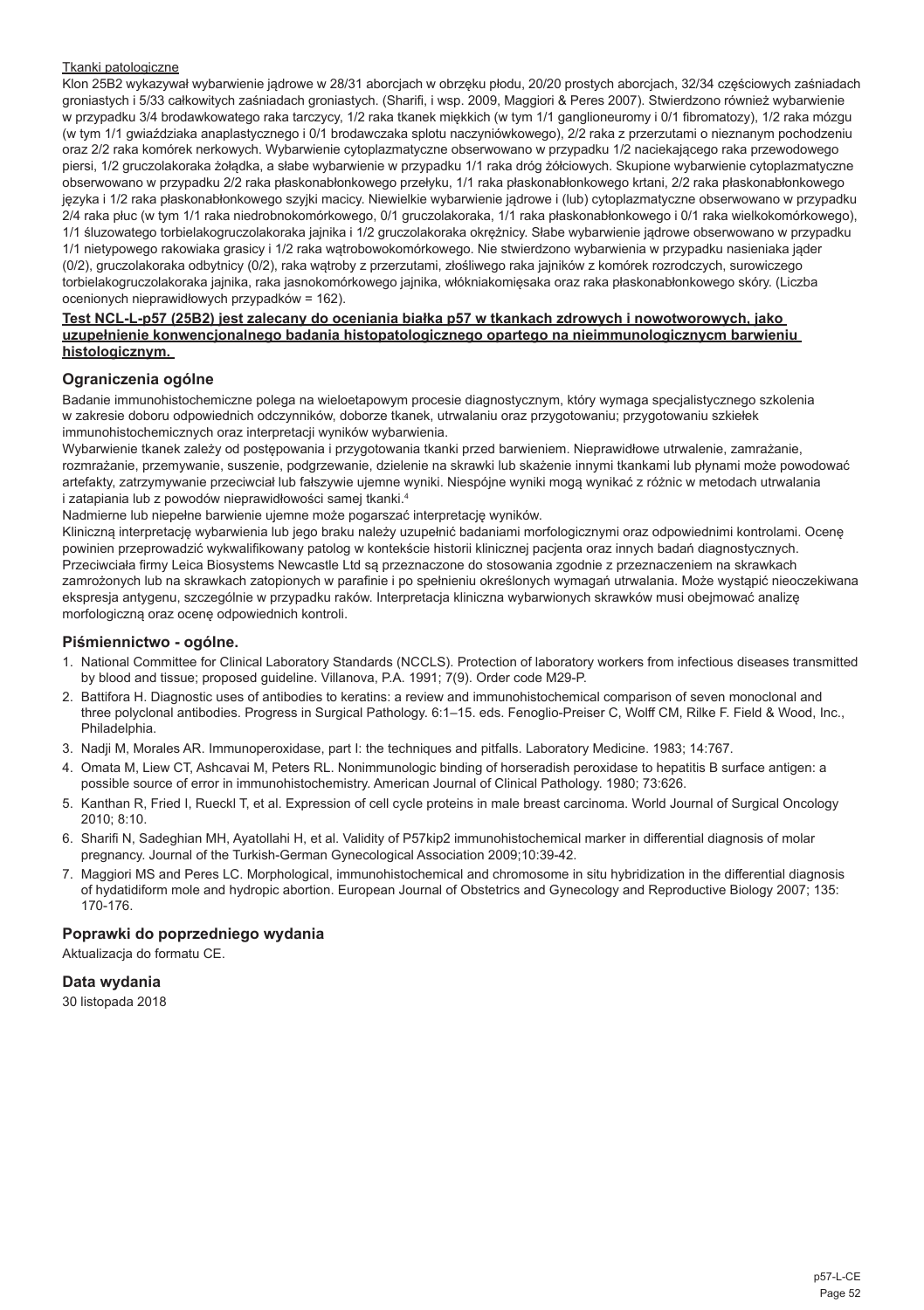# <span id="page-53-0"></span>**Tekočinsko monoklonsko protitelo Novocastra™ iz miši p57 Protein (Kip2) Koda izdelka: NCL-L-p57**

# **Predvidena uporaba**

#### *Za diagnostično uporabo in vitro.*

Izdelek NCL-L-p57 je namenjen za kvalitativno identifikacijo humanega proteina p57, znan tudi kot protein Kip2, v parafinskih rezinah s pomočjo svetlobne mikroskopije. Klinično razlago obarvanja ali odsotnosti le-tega morajo dopolnjevati morfološke študije ustreznih kontrolnih vzorcev, ki jih v okviru klinične anamneze bolnika in drugih diagnostičnih testov oceni usposobljen patolog.

# **Osnove postopka**

Imunohistokemične (IHK) tehnike barvanja omogočajo vizualizacijo antigenov z izvajanjem zaporednega nanosa--z vmesnimi koraki izpiranja--specifičnega protitelesa na antigen (primarno protitelo), sekundarnega protitelesa na primarno protitelo in encimskega kompleksa s kromogenim substratom. Encimska aktivacija kromogena povzroči vidno reakcijo izdelka na mestu antigena. Tak vzorec lahko nato nasprotno barvamo in pokrijemo z krovnim stekelcem. Rezultate nato obdelamo s pomočjo svetlobnega mikroskopa in jih uporabimo pri diferencialni diagnozi patološko-fizioloških procesov, ki so morda povezani z določenim antigenom ali pa tudi ne.

#### **Klon**

25B2

# **Imunogen**

Prokariotični rekombinantni antigen, ki ustreza območju aminokisline 116 na N-terminalnem delu proteina p57.

#### **Specifičnost**

Humani protein p57, znan tudi kot protein Kip2.

#### **Sestava reagenta**

NCL-L-p57 je tekočinski supernatant kulture tkiva in vsebuje natrijev azid kot konzervans.

#### **Klasa imunoglobulina**

IgG1

# Skupna koncentracija proteina **Total Protein**

Glejte etiketo na fioli za skupno koncentracijo proteina določene serije.

#### **Koncentracija protitelesa**

Višja ali enaka 19 mg/l, kot določa test ELISA. Glejte etiketo na fioli za koncentracijo imunoglobulina določene serije.

## **Priporočila za uporabo**

Imunohistokemija parafinskih rezin.

**Toplotno izzvano razkrivanje epitopov (Heat Induced Epitope Retrieval, HIER):** Sledite navodilom za uporabo raztopine za razkrivanje epitopov Novocastra Epitope Retrieval Solution pH 6.

**Predlagano redčenje:** 1:50 za 30 minut pri 25 °C. To je samo vodilo; uporabniki naj poiščejo svoje lastne najbolj učinkovite delovne razredčine.

**Vizualizacija:** Sledite navodilom za uporabo sistemov za zaznavanje polimerov Novolink™ Polymer Detection Systems. Za več podatkov o izdelku ali podporo se obrnite na svojega lokalnega distributerja ali regionalno pisarno podjetja Leica Biosystems, lahko pa tudi obiščete spletno mesto podjetja Leica Biosystems na www.LeicaBiosystems.com.

Učinkovitost tega protitelesa je treba validirati, kadar ga uporabljate z drugimi sistemi za ročno barvanje ali avtomatiziranimi okolji.

# **Shranjevanje in stabilnost**

Hranite pri temperaturah 2–8 °C. Ne zamrznite. Takoj po uporabi vrnite v okolje s temperaturo 2–8 °C. Ne uporabljajte po datumu izteka roka uporabnosti. Uporabnik naj preveri pogoje shranjevanja, ki se razlikujejo od zgoraj navedenih.

# **Priprava vzorcev**

Priporočena fiksirna raztopina je 10-% formalin v nevtralnem pufru za tkivne rezine, pripravljene v parafinu.

# **Opozorila in previdnostni ukrepi**

Vir priprave tega reagenta je supernatant celične kulture. Ker je to biološki izdelek, je treba z njim delati z ustrezno skrbnostjo.

Ta reagent vsebuje natrijev azid. Če želite varnostni list, nam sporočite; najdete ga lahko tudi na spletnem mestu www.LeicaBiosystems.com. Sledite federativnim, državnim ali lokalnim predpisom za odstranjevanje katerihkoli morebitno strupenih sestavin.

Z vzorci, pred fiksiranjem in po njem, in vsemi materiali, s katerimi so prišli v stik, morate rokovati, kot da bi lahko prenašali okužbe, in pri njihovem odstranjevanju slediti ustreznim previdnostnim ukrepom.<sup>1</sup> Nikoli ne pipetirajte reagentov skozi usta; pazite, da reagenti in vzorci ne pridejo v stik s kožo in sluznicami. Če reagenti ali vzorci pridejo v stik z občutljivimi deli, jih izperite z obilo vode. Poiščite zdravstveni nasvet.

Pazite, da ne pride do mikrobne okužbe reagentov, drugače se lahko pojavi nespecifično obarvanje.

Če uporabite čas ali temperature inkubacije, ki se razlikujejo od navedenih, lahko pridobite napačne rezultate. Uporabnik mora validirati morebitne spremembe.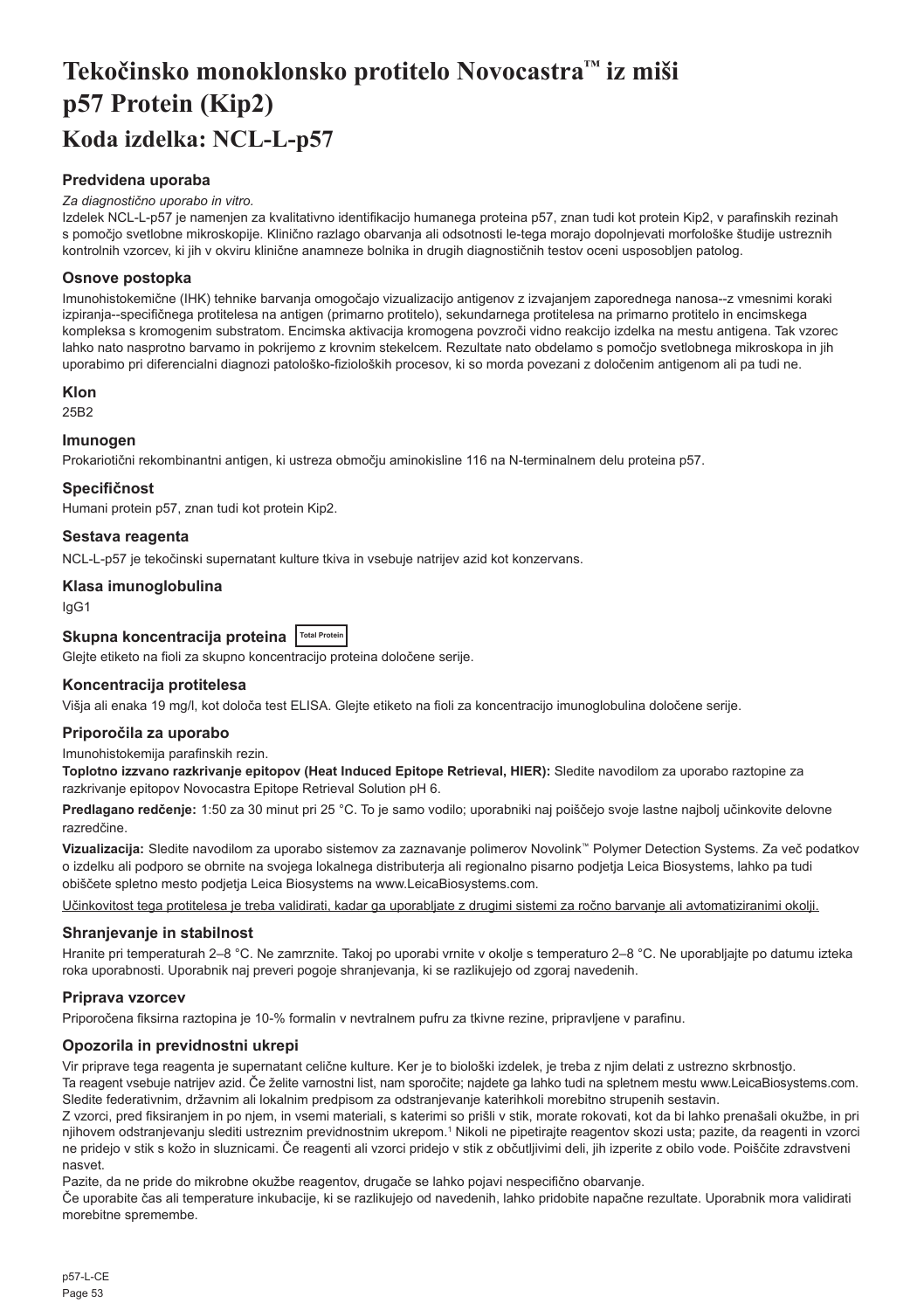# **Kontrola kakovosti**

Razlike pri obdelavi tkiva in tehničnih postopkih v laboratoriju uporabnika lahko vodijo do precejšnje variabilnosti rezultatov, kar zahteva redne interne kontrole učinkovitosti poleg spodaj navedenih postopkov.

Kontrolni vzorci morajo biti sveži vzorci, pridobljeni z obdukcijo/biopsijo/kirurškim posegom, fiksirani s formalinom, obdelani in shranjeni v parafinskem vosku kakor hitro je mogoče ter na isti način, kot vzorci bolnikov.

# **Pozitivni kontrolni vzorci tkiva**

Uporabite jih za opredelitev pravilno pripravljenih tkiv in ustreznih tehnik barvanja.

Pri vsakem postopku barvanja morate vsakemu sklopu preizkusnih pogojev dodati en pozitiven kontrolni vzorec tkiva. Za kar najboljšo kontrolo kakovosti in boljše zaznavanje manjših stopenj razkroja reagenta je bolj primerno uporabiti tkivo z blagim pozitivnim obarvanjem kot tkivo z močnim pozitivnim obarvanjem.<sup>2</sup>

Za pozitivni kontrolni vzorec tkiva priporočamo tkivo placente.

Če pozitivni kontrolni vzorci tkiva ne pokažejo pozitivnega obarvanja, morate rezultate preizkusnih vzorcev zavreči kot neveljavne.

#### **Negativni kontrolni vzorci tkiva**

Pregledati jih morate po pregledu pozitivnih kontrolnih vzorcev tkiva, da preverite specifičnost oznake ciljnega antigena glede na primarno protitelo.

Za negativni kontrolni vzorec tkiva priporočamo tkivo jetrnih hepatocitov.

Drugače pa se kot negativni kontrolni vzorci često uporablja vrsta različnih celic, ki so prisotne v večini rezinah tkiv, vendar pa mora tako uporabo preveriti uporabnik.

Neopredeljeno obarvanje, če je prisotno, je navadno razpršeno. Opazite lahko tudi posamično obarvanje vezivnega tkiva v rezinah tkiv, kot posledica premočnega fiksiranja s formalinom. Za razlago rezultatov obarvanja uporabite nespremenjene celice. Obarvanje nekrotičnih ali degeneriranih celic je pogosto nespecifično.<sup>3</sup> Napačni pozitivni rezultati se lahko pojavijo zaradi ne-imunološke vezave proteinov ali reakcijskih substrat izdelkov. Povzročijo jih lahko tudi endogeni encimi, kot so psevdoperoksidaza (eritrociti), endogena peroksidaza (citokromni C) ali endogeni biotin (npr. jetra, dojke, možgani, ledvice), odvisno od vrste uporabljenega imunskega barvila. Za razlikovanje med endogensko aktivnostio encimov ali nespecifično vezavo encimov zaradi specifične imunske reaktivnosti, lahko barvate dodatna tkiva bolnika izključno ali s kromogenskim substratom ali encimskimi kompleksi (avidin-biotin, streptavidin, označeni polimer) in kromogenskim substratom. Če pride do specifičnega obarvanja negativnih kontrolnih vzorcev tkiva, morate rezultate vzorcev bolnika zavreči kot neveljavne.

#### **Negativni kontrolni reagent**

Za oceno nespecifičnega obarvanja in boljšo razlago specifičnega obarvanja na antigenskem mestu uporabite nespecifični negativni kontrolni reagent namesto primarnega protitelesa z eno rezino vsakega vzorca bolnika.

#### **Bolnikovo tkivo**

Nazadnje preglejte bolnikove vzorce, obarvane z izdelkom NCL-L-p57. Intenzivnost pozitivnega obarvanja ocenite v okviru morebitnega nespecifičnega obarvanja ozadja z negativnim kontrolnim reagentom. Tako kot pri vseh imunohistokemijskih preizkusih negativen rezultat pomeni, da antigen ni bil zaznan, ne pa odsotnosti antigena v preizkušenih celicah/tkivih. Po potrebi uporabite panel protiteles za opredelitev napačnih negativnih reakcij.

## **Pričakovani rezultati**

#### Normalna tkiva

Klon 25B2 je zaznal protein p57 v jedru Hofbauerjevih celic, trofoblastih in endometrijumu placente, fibroblastičnih celicah Whartonovega kolagena popkovine, nadledvičnih kortikoidnih celicah v glomerulozni coni, glomerularnih endotelijskih celicah v ledvicah in občasnih celicah v semifernih tubulih in endometrijski stromi. Obarvanje citoplazme in jeder so opazili v acinarnih celicah trebušne slinavke in v povrhnjici spodnjega tankega črevesja, slepega čreva, žolčnika in materničnega vratu. Obarvanje citoplazme so opazili v duktalnem epiteliju parotidne žleze, v makrofagih in občasnih pnevmocitih pljuč ter blago obarvanje v duktalnih epitelijskih celicah dojk, tubulih ledvic in epitelijskih celicah in hondrocitih bronhijev. Zabeležili so tudi obarvanje živčnih vlaken in ganglijev prebavil ter nevronalnih procesov in aksonov možganske skorje, bazalnih ganglijev, hipokampusa in granularne plasti malih možganov. (Skupno število ocenjenih normalnih primerov = 44).

#### Anomalna tkiva

Klon 25B2 je pokazal obarvanje celic pri hidropičnih splavih 28/31, enostavnih splavih 20/20, delnih hidatidiformnih molih 32/34 in popolnih hidatidiformnih molih 5/33. (Sharifi, et al 2009, Maggiori & Peres 2007). Obarvanje so opazili tudi v papilarnih karcinomih ščitnice 3/4, tumorjih mehkih tkiv 1/2 (vključno z ganglionevromom 1/1 in fibromatozo 0/1), možganskih tumorjih 1/2 (vključno z anaplastično astrocitomo 1/1 in papilomom horoidnega pleteža 0/1), metastatskih tumorjih neznanega izvora 2/2 in karcinomih ledvičnih celic 2/2. Obarvanje citoplazme so opazili v infiltriranih duktalnih karcinomih dojk 1/2, gastričnih adenokarcinomih 1/2 ter blago obarvanje v holangiokarcinomih 1/1. Obarvanje žarišča citoplazme so opazili v ploščatoceličnih karcinomih požiralnika 2/2, ploščatoceličnih karcinomih grla 1/1, ploščatoceličnih karcinomih jezika 2/2 in ploščatoceličnih karcinomih materničnega vratu 1/2. Blago obarvanje jeder in/ali citoplazme so opazili v pljučnih tumorjih 2/4 (vključno z nedrobnoceličnim karcinomom 1/1, adenokarcinomom 0/1, ploščatoceličnim karcinomom 1/1 in 0/1 karcinomom velikih celic), želatinoznem cistadenokarcinomu jajčnikov 1/1 in adenokarcinomih debelega črevesja 1/2. Blago obarvanje jeder so opazili v atipičnem karcinoidu priželjca 1/1 in hepatocelularnih karcinomih 1/2. Obarvanja niso opazili v testikularnih seminomih (0/2), adenokarcinomih danke (0/2), metastatskem karcinomu jeter, malignem tumorju kličnih celic jajčnika, seroznem cistadenokarcinomu jajčnika, svetloceličnem karcinomu jajčnika, dermatofibrosarkomu in ploščatoceličnem karcinomu kože. (Skupno število ocenjenih anomalnih primerov = 162).

#### **Izdelek NCL-L-p57 (25B2) se priporoča za zaznavanje proteina p57 v normalnih in neoplastičnih tkivih kot dodatna analiza konvencionalni histopatologiji z uporabo neimunoloških histokemičnih barvil.**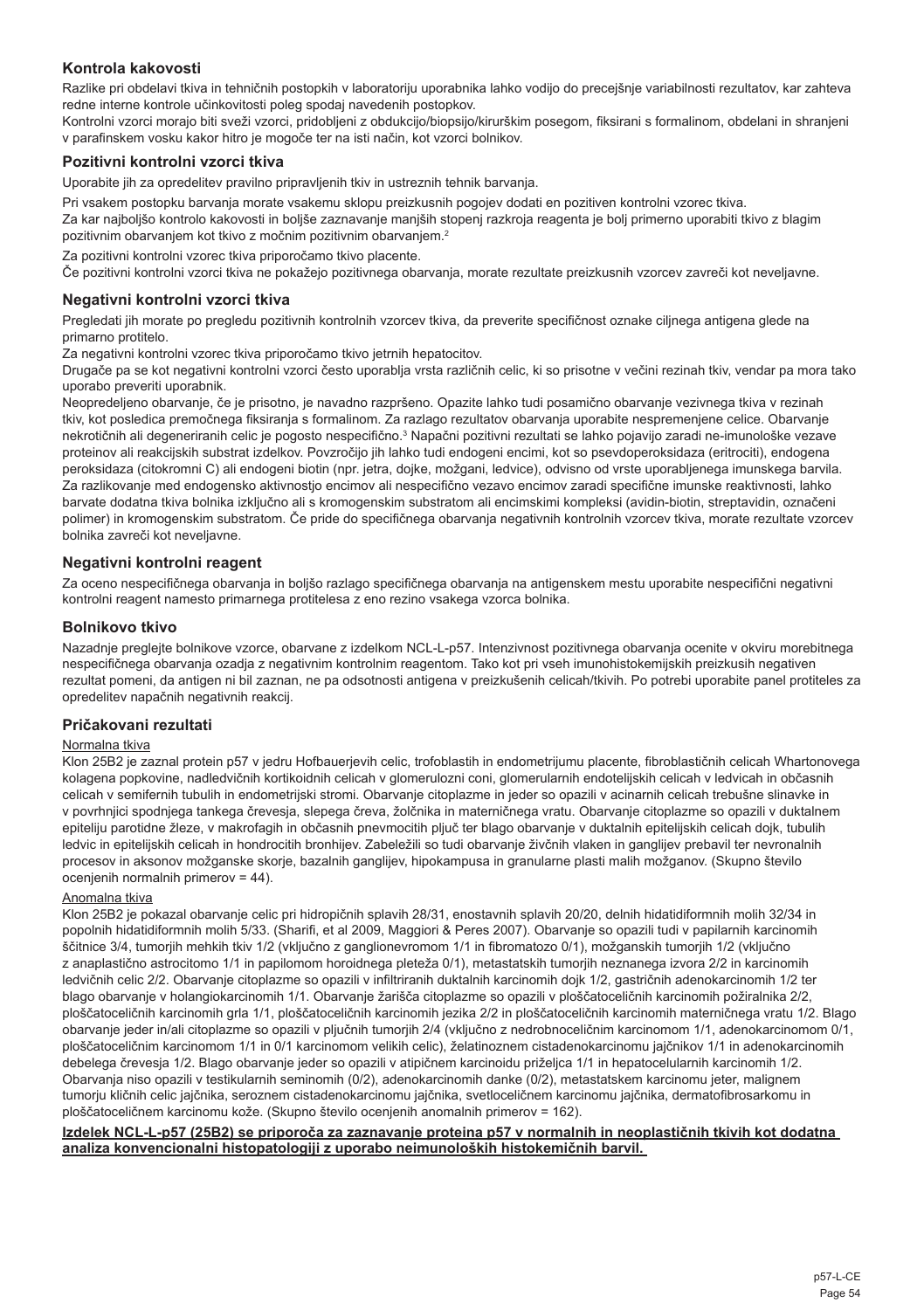# **Splošne omejitve**

Imunohistokemija je diagnostični postopek z več koraki, ki zahteva specializirano usposabljanje za izbiro ustreznih reagentov, izbiro, fiksiranje in obdelavo tkiv, pripravo IHK preparata in razlago rezultatov obarvanja.

Obarvanje tkiva je odvisno od rokovanja s tkivom in njegovo obdelavo pred barvanjem. Nepravilno fiksiranje, zmrzovanje, odtajevanje, izpiranje, sušenje, segrevanje, rezanje ali okužba z drugimi tkivi ali tekočinami lahko povzroči nastanek artefaktov, lovljenje protitelesa ali napačne negativne rezultate. Nedosledni rezultati so lahko posledica razlik pri metodah fiksiranja in priprave ali pa so del nepravilnosti tkiva samega.4

Prekomerno ali nepopolno nasprotno barvanje lahko neugodno vpliva na pravilno razlago rezultatov.

Klinično razlago obarvanja ali odsotnosti le-tega morajo dopolnjevati morfološke študije ustreznih kontrolnih vzorcev, ki jih v okviru klinične anamneze bolnika in drugih diagnostičnih testov oceni usposobljen patolog.

Protitelesa podjetja Leica Biosystems Newcastle Ltd so namenjena uporabi, kot je navedeno, na zamrznjenih ali parafinsko obdelanih rezinah z določenimi zahtevami za fiksiranje. Lahko pride do nepričakovane reakcije antigena, posebno pri neoplazmah. Pri klinični razlagi obarvane rezine tkiva morate upoštevati morfološko analizo in oceno ustreznih kontrol.

# **Splošna literatura**

- 1. National Committee for Clinical Laboratory Standards (NCCLS). Protection of laboratory workers from infectious diseases transmitted by blood and tissue; proposed guideline. Villanova, P.A. 1991; 7(9). Order code M29-P.
- 2. Battifora H. Diagnostic uses of antibodies to keratins: a review and immunohistochemical comparison of seven monoclonal and three polyclonal antibodies. Progress in Surgical Pathology. 6:1–15. eds. Fenoglio-Preiser C, Wolff CM, Rilke F. Field & Wood, Inc., Philadelphia.
- 3. Nadji M, Morales AR. Immunoperoxidase, part I: the techniques and pitfalls. Laboratory Medicine. 1983; 14:767.
- 4. Omata M, Liew CT, Ashcavai M, Peters RL. Nonimmunologic binding of horseradish peroxidase to hepatitis B surface antigen: a possible source of error in immunohistochemistry. American Journal of Clinical Pathology. 1980; 73:626.
- 5. Kanthan R, Fried I, Rueckl T, et al. Expression of cell cycle proteins in male breast carcinoma. World Journal of Surgical Oncology 2010; 8:10.
- 6. Sharifi N, Sadeghian MH, Ayatollahi H, et al. Validity of P57kip2 immunohistochemical marker in differential diagnosis of molar pregnancy. Journal of the Turkish-German Gynecological Association 2009;10:39-42.
- 7. Maggiori MS and Peres LC. Morphological, immunohistochemical and chromosome in situ hybridization in the differential diagnosis of hydatidiform mole and hydropic abortion. European Journal of Obstetrics and Gynecology and Reproductive Biology 2007; 135: 170-176.

# **Dodatki in spremembe k prejšnji izdaji**

Posodobitev CE formata.

# **Datum izdaje**

30 november 2018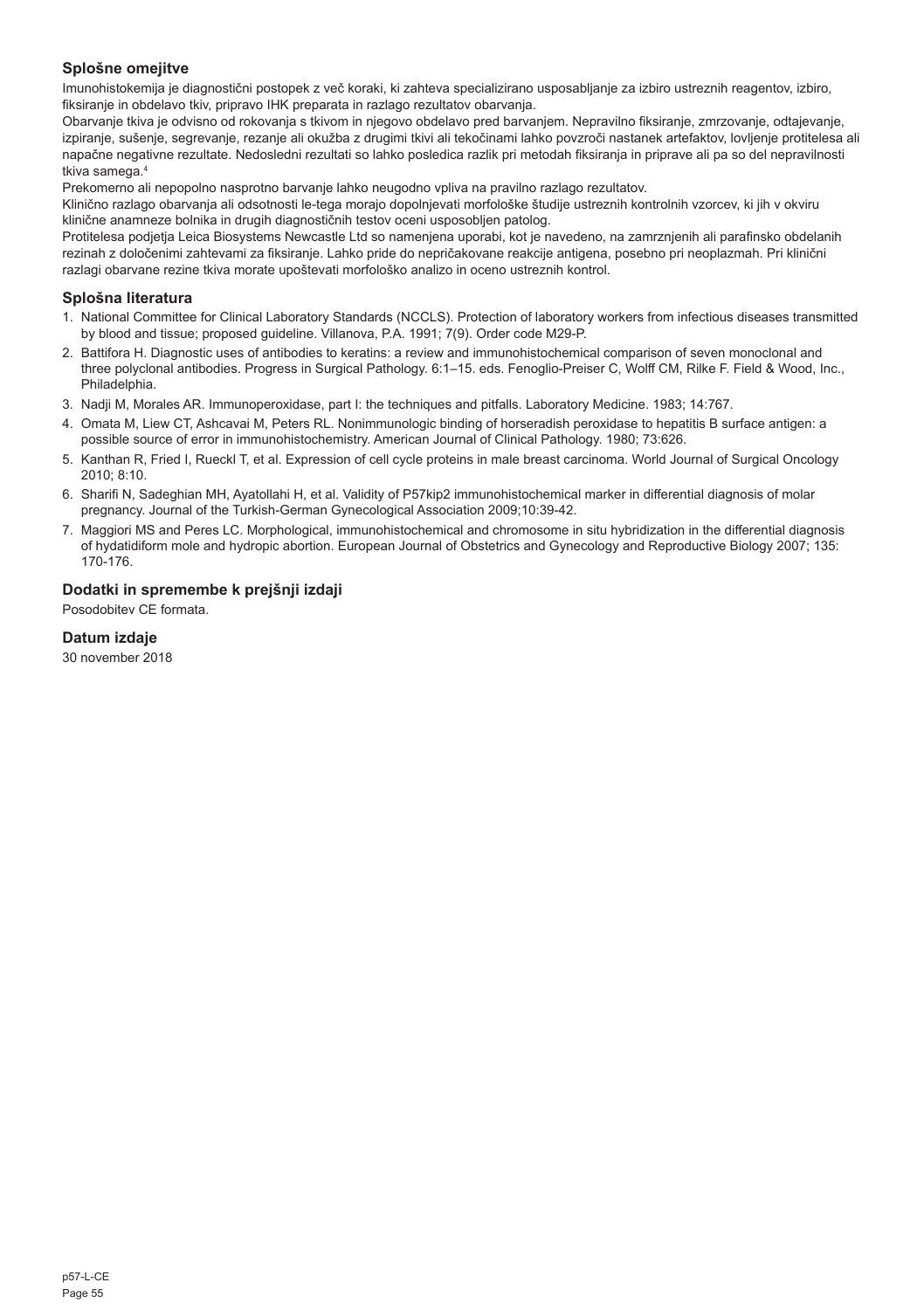# <span id="page-56-0"></span>**Novocastra™ Tekutá myší monoklonální protilátka p57 Protein (Kip2) Kód výrobku: NCL-L-p57**

# **Určené použití**

#### *Pro diagnostické použití in vitro.*

NCL-L-p57 je určen ke kvalitativnímu stanovení lidského proteinu p57, označovaného také jako protein Kip2, světelnou mikroskopií na parafínových řezech. Klinickou interpretaci jakéhokoliv barvení nebo jeho nepřítomnosti je nutné doplnit morfologickým vyšetřením s použitím správných kontrol a zhodnotit je musí kvalifikovaný patolog v kontextu s klinickou anamnézou pacienta a jinými diagnostickými testy.

# **Princip metody**

Imunohistochemické (IHC) barvicí techniky umožňují vizualizaci antigenů pomocí sekvenční aplikace specifické protilátky proti antigenu (primární protilátka), sekundární protilátky proti primární protilátce a enzymového komplexu s chromogenním substrátem s interponovanými omývacími kroky. Enzymatická aktivace chromogenu má za následek viditelnou reakci produktu v místě antigenu. Vzorek pak může být kontrastně nabarven a překryt krycím sklíčkem. Výsledky se interpretují ve světelném mikroskopu; jsou pomůckou v diferenciální diagnostice patofyziologických procesů, které mohou, ale nemusí, souviset s příslušným antigenem.

# **Klon**

25B2

# **Imunogen**

Prokaryotický rekombinantní antigen odpovídající oblasti se 116 aminokyselinami v blízkosti N-terminu proteinu p57.

# **Specificita**

Lidský protein p57, označovaný také jako protein Kip2.

# **Složení reagencie**

NCL-L-p57 je tekutý supernatant z tkáňové kultury obsahující jako konzervační prostředek azid sodný.

# **Třída Ig**

IgG1

# Koncentrace celkového proteinu Total Protein

Koncentrace celkového proteinu specifická pro šarži je uvedena na štítku na lahvičce.

# **Koncentrace protilátek**

19 mg/l nebo vyšší, stanovená metodou ELISA. Koncentrace Ig specifická pro šarži je uvedena na štítku na lahvičce.

# **Doporučení k použití**

Imunohistochemické vyšetření na parafínových řezech.

**Teplem indukované odmaskování epitopu (Heat Induced Epitope Retrieval, HIER):** Postupujte podle pokynů k použití k roztoku Novocastra Epitope Retrieval Solution pH 6.

**Doporučené ředění:** 1:50 po dobu 30 minut při 25 °C. Toto doporučení je uvedeno jako vodítko; uživatelé musí stanovit vlastní optimální pracovní ředění.

**Vizualizace:** Postupujte podle návodu k použití systémů Novolink™ Polymer Detection Systems. Další informace o produktu nebo podporu si vyžádejte od místního distributora nebo regionální kanceláře společnosti Leica Biosystems, nebo alternativně navštivte web Leica Biosystems, www.LeicaBiosystems.com.

Výkon této protilátky je třeba validovat, pokud se používá s jinými systémy pro ruční barvení nebo na automatických platformách.

# **Uchovávání a stabilita**

Skladujte při teplotě 2–8 °C. Nezmrazujte. Okamžitě po použití výrobek vraťte do teploty 2–8 °C. Nepoužívejte po uplynutí data použitelnosti uvedeného na štítku na lahvičce. Podmínky uchovávání jiné než výše uvedené musí uživatel ověřit.

# **Příprava vzorku**

Fixační roztok doporučený pro parafínové tkáňové řezy je 10% formalín pufrovaný na neutrální pH.

# **Varování a bezpečnostní opatření**

Tato reagencie byla připravena ze supernatantu z buněčné kultury. Protože jde o biologický produkt, je nutno manipulaci s ní věnovat náležitou pozornost.

Tato reagencie obsahuje azid sodný. Bezpečnostní list materiálu je k dispozici na požádání nebo na webu www.LeicaBiosystems.com. Údaje o likvidaci jakýchkoli potenciálních toxických komponent prostudujte ve federálních, státních nebo místních nařízeních. Se vzorky, před fixací i po fixaci, a se všemi materiály jim vystavenými, je nutno zacházet, jako by mohly způsobit přenos infekce, a likvidovat je s náležitými bezpečnostními opatřeními.1 Reagencie nikdy nepipetujte ústy a zabraňte styku reagencií a vzorků s kůží a sliznicemi. Pokud se reagencie nebo vzorky dostanou do styku s citlivými oblastmi, omyjte je velkým množstvím vody. Vyhledejte lékařskou pomoc.

Minimalizujte mikrobiální kontaminaci reagencií, mohlo by dojít ke zvýšení počtu nespecifického barvení.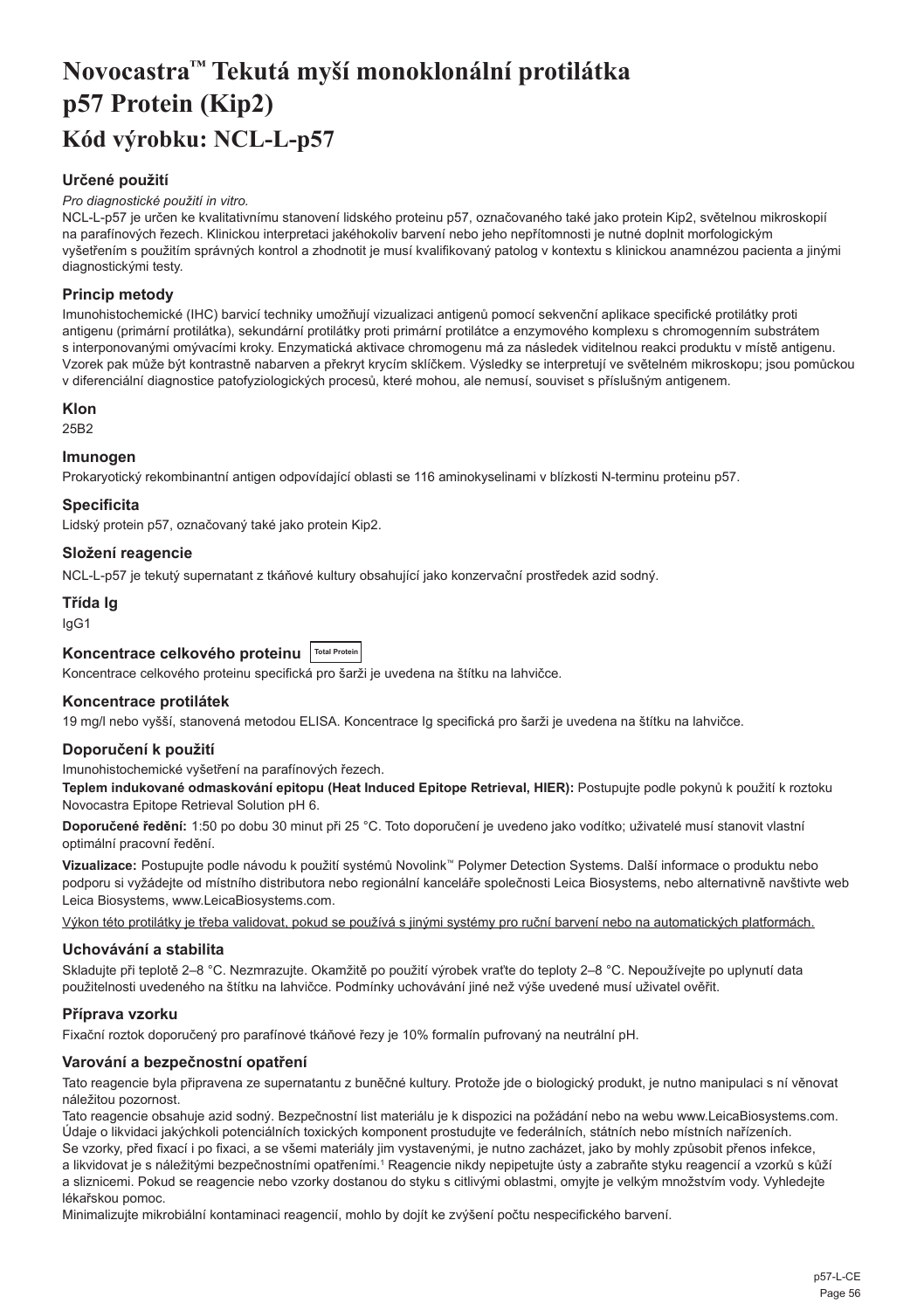Inkubační doby nebo teploty jiné než předepsané mohou vést k chybným výsledkům. Všechny takové změny musí být uživatelem ověřeny.

# **Kontrola jakosti**

Rozdíly ve zpracování tkání a v technických postupech v laboratoři uživatele mohou způsobit významnou variabilitu výsledků, což vyžaduje kromě níže uvedených postupů i pravidelné provádění kontrol v laboratoři.

Kontroly musí být čerstvé pitevní/bioptické/operační vzorky co nejdříve fixované formalínem, zpracované a zalité do parafínového vosku, stejným způsobem jako vzorek/vzorky pacienta.

# **Pozitivní tkáňová kontrola**

Používá se k průkazu správně připravených tkání a správných barvicích technik.

V každém barvicím cyklu musí být použita jedna pozitivní tkáňová kontrola pro každý soubor testovacích podmínek. Pro optimální kontrolu jakosti a k detekci menšího stupně degradace reagencie je vhodnější tkáň se slabým pozitivním barvením než tkáň se silným pozitivním barvením.<sup>2</sup>

Doporučená pozitivní tkáňová kontrola je placenta.

Pokud pozitivní tkáňová kontrola nevykazuje pozitivní barvení, musí být výsledky testovaných vzorků považovány za neplatné.

# **Negativní tkáňová kontrola**

Musí být vyšetřena po pozitivní tkáňové kontrole k ověření specificity označení cílového antigenu primární protilátkou. Doporučená negativní tkáňová kontrola jsou jaterní hepatocyty.

Alternativně často představuje místa negativní kontroly řada různých typů buněk přítomných ve většině tkáňových řezů, to ale musí uživatel ověřit.

Nespecifické barvení, je-li přítomno, má obvykle difuzní vzhled. V řezech ze tkání nadměrně fixovaných formalínem může být také zjištěno sporadické barvení pojivové tkáně. K interpretaci výsledků barvení použijte neporušené buňky. Nekrotické nebo degenerované buňky se často barví nespecificky.<sup>3</sup> Falešně pozitivní výsledky mohou být důsledkem neimunologické vazby proteinů nebo produktů reakčního substrátu. Mohou být také způsobeny endogenními enzymy, jako je např. pseudoperoxidáza (erytrocyty), endogenní peroxidáza (cytochrom C) nebo endogenní biotin (např. játra, prs, mozek, ledviny), podle typu použitého imunobarviva. K odlišení aktivity endogenních enzymů či nespecifické vazby enzymů od specifické imunoreaktivity mohou být barveny další tkáně pacienta výlučně chromogenním substrátem, případně enzymovými komplexy (avidin-biotin, streptavidin, značený polymer) a chromogenním substrátem. Pokud dojde v negativní tkáňové kontrole ke specifickému barvení, musí být výsledky vzorků pacienta považovány za neplatné.

# **Negativní reagenční kontrola**

K vyhodnocení nespecifického barvení a umožnění lepší interpretace specifického barvení v místě antigenu použijte na řezu z každého vzorku pacienta nespecifickou negativní reagenční kontrolu místo primární protilátky.

# **Tkáň pacienta**

Nakonec vyšetřete vzorky pacienta barvené pomocí NCL-L-p57. Intenzita pozitivního barvení musí být zhodnocena v kontextu se vším nespecifickým barvením pozadí u negativní reagenční kontroly. Jako u každého imunohistochemického vyšetření, negativní výsledek znamená, že antigen nebyl zjištěn, nikoli, že antigen není ve vyšetřovaných buňkách/tkáních přítomen. V případě potřeby použijte k identifikaci falešně negativních reakcí panel protilátek.

# **Očekávané výsledky**

# Normální tkáně

Klon 25B2 detekoval protein p57 v jádru Hofbauerových buněk, v trofoblastech a deciduu placenty, ve fibroblastických buňkách Whartonova rosolu v pupeční šňůře, v adrenokortikálních buňkách v zona glomerulosa, v glomerulálních endotheliálních buňkách ledviny a v příležitostných buňkách v semenotvorných kanálcích a v endometriální stromě. Cytoplazmatické a jaderné barvení bylo pozorováno u acinárních buněk v pankreatu a epitelu ilea, slepého střeva, žlučníku a děložního hrdla. Cytoplazmatické barvení bylo pozorováno v duktálním epitelu příušní žlázy, makrofázích a příležitostných pneumocytech v plicích, se slabým barvením v buňkách duktálního epitelu prsu, v ledvinových tubulech a v epitelu a chondrocytech průdušky. Barvení bylo pozorováno také u nervových vláken a ganglií gastrointestinálního traktu a neuronálních procesů a axonů mozkové kůry, bazální ganglie, hipokampu a granulární vrstvy mozečku. (Počet normálních hodnocených případů = 44.)

#### Abnormální tkáně

Klon 25B2 zobrazil barvení jádra u 28/31 hydropických potratů, 20/20 jednoduchých potratů, 32/34 částečných hydatidiformních mol a 5/33 úplných hydatidiformních mol. (Sharifi, et al 2009, Maggiori & Peres 2007.) Barvení bylo pozorováno také u 3/4 papilárních karcinomů štítné žlázy, 1/2 tumorů měkké tkáně (včetně 1/1 ganglioneuromu a 0/1 fibromatózy), 1/2 mozkových tumorů (včetně 1/1 anaplastického astrocytomu a 0/1 papilomu chorioidálního plexu), 2/2 metastatických tumorů neznámého původu a 2/2 karcinomů renálních buněk. Cytoplazmatické barvení bylo pozorováno u 1/2 infiltrujících duktálních karcinomů prsu, 1/2 gastrických adenokarcinomů, se slabým barvením u 1/1 cholangiokarcinomu. Fokální cytoplazmatické barvení bylo pozorováno u 2/2 dlaždicobuněčných karcinomů jícnu, 1/1 dlaždicobuněčného karcinomu hrtanu, 2/2 dlaždicobuněčných karcinomů jazyka a 1/2 dlaždicobuněčných karcinomů děložního hrdla. Slabé barvení jádra a/nebo cytoplazmatické barvení bylo pozorováno u 2/4 plicních tumorů (včetně 1/1 nemalobuněčného karcinomu, 0/1 adenokarcinomu, 1/1 dlaždicobuněčného karcinomu a 0/1 velkobuněčného karcinomu), 1/1 mucinního cystadenokarcinomu vaječníku a 1/2 adenokarcinomů tlustého střeva. Slabé barvení jádra bylo pozorováno u 1/1 atypického karcinoidu brzlíku a 1/2 hepatocelulárních karcinomů. Žádné barvení nebylo pozorováno u testikulárních seminomů (0/2), adenokarcinomů konečníku (0/2), metastatického karcinomu jater, maligního zárodečného tumoru vaječníku, serózního cystadenokarcinomu vaječníku, karcinomu jasných buněk vaječníku, dermatofibrosarkomu a dlaždicobuněčného karcinomu kůže. (Počet abnormálních hodnocených případů = 162.)

# **NCL-L-p57 (25B2) se doporučuje pro hodnocení proteinu p57 u normálních a neoplastických tkání, jako doplněk ke konvenční histopatologii s použitím neimunologických histochemických nátěrů.**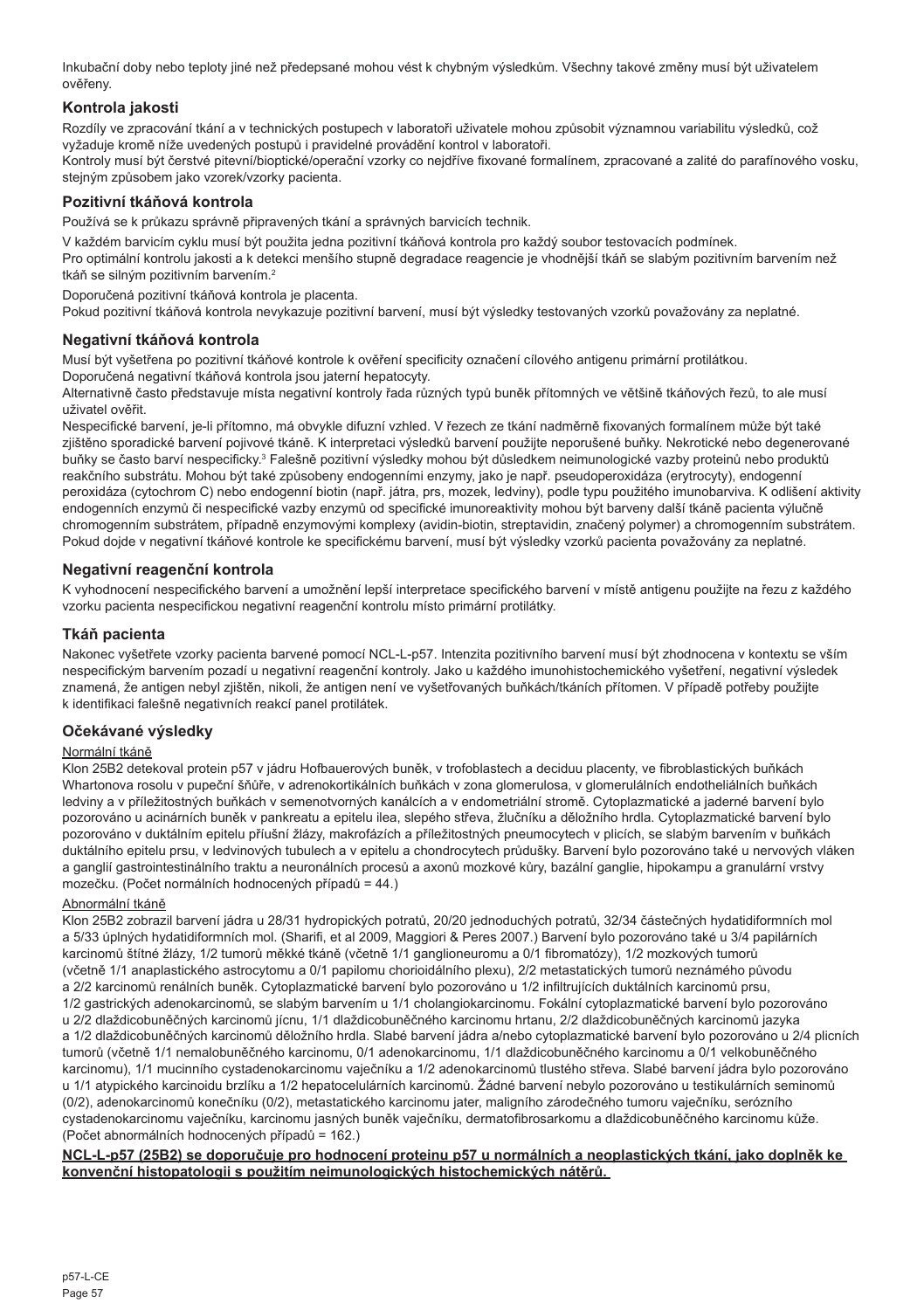# **Obecná omezení**

Imunohistochemické vyšetření je vícekrokový diagnostický proces, který spočívá ve specializovaném školení ve výběru vhodných reagencií; výběru, fixaci a zpracování tkání; přípravě IHC sklíčka; a v interpretaci výsledků barvení.

Barvení tkáně závisí na manipulaci s tkání a jejím zpracování před barvením. Nesprávným postupem při fixaci, zmrazení, rozmrazení, omývání, sušení, zahřívání, krájení řezů nebo kontaminací jinými tkáněmi či tekutinami mohou vzniknout artefakty, může dojít k vychytávání protilátek nebo k falešně negativním výsledkům. Nekonzistentní výsledky mohou být důsledkem odchylek ve fixačních metodách a metodách zalití, nebo přirozených odchylek ve tkáni.4

Nadměrné nebo nedostatečné kontrastní barvení může narušit správnou interpretaci výsledků.

Klinickou interpretaci jakéhokoliv barvení nebo jeho nepřítomnosti je nutné doplnit morfologickým vyšetřením s použitím správných kontrol a zhodnotit je musí kvalifikovaný patolog v kontextu s klinickou anamnézou pacienta a jinými diagnostickými testy. Protilátky společnosti Leica Biosystems Newcastle Ltd se používají, jak bylo uvedeno, u zmrazených nebo u parafínových řezů se specifickými požadavky na fixaci. Může dojít k expresi neočekávaných antigenů, zejména u nádorů. Klinická interpretace jakéhokoli barveného tkáňového řezu musí zahrnovat morfologickou analýzu a zhodnocení příslušných kontrol.

#### **Literatura - všeobecná**

- 1. National Committee for Clinical Laboratory Standards (NCCLS). Protection of laboratory workers from infectious diseases transmitted by blood and tissue; proposed guideline. Villanova, P.A. 1991; 7(9). Order code M29-P.
- 2. Battifora H. Diagnostic uses of antibodies to keratins: a review and immunohistochemical comparison of seven monoclonal and three polyclonal antibodies. Progress in Surgical Pathology. 6:1–15. eds. Fenoglio-Preiser C, Wolff CM, Rilke F. Field & Wood, Inc., Philadelphia.
- 3. Nadji M, Morales AR. Immunoperoxidase, part I: the techniques and pitfalls. Laboratory Medicine. 1983; 14:767.
- 4. Omata M, Liew CT, Ashcavai M, Peters RL. Nonimmunologic binding of horseradish peroxidase to hepatitis B surface antigen: a possible source of error in immunohistochemistry. American Journal of Clinical Pathology. 1980; 73:626.
- 5. Kanthan R, Fried I, Rueckl T, et al. Expression of cell cycle proteins in male breast carcinoma. World Journal of Surgical Oncology 2010; 8:10.
- 6. Sharifi N, Sadeghian MH, Ayatollahi H, et al. Validity of P57kip2 immunohistochemical marker in differential diagnosis of molar pregnancy. Journal of the Turkish-German Gynecological Association 2009;10:39-42.
- 7. Maggiori MS and Peres LC. Morphological, immunohistochemical and chromosome in situ hybridization in the differential diagnosis of hydatidiform mole and hydropic abortion. European Journal of Obstetrics and Gynecology and Reproductive Biology 2007; 135: 170-176.

# **Opravy předchozího vydání**

Aktualizace na formát CE.

# **Datum vydání**

30 listopad 2018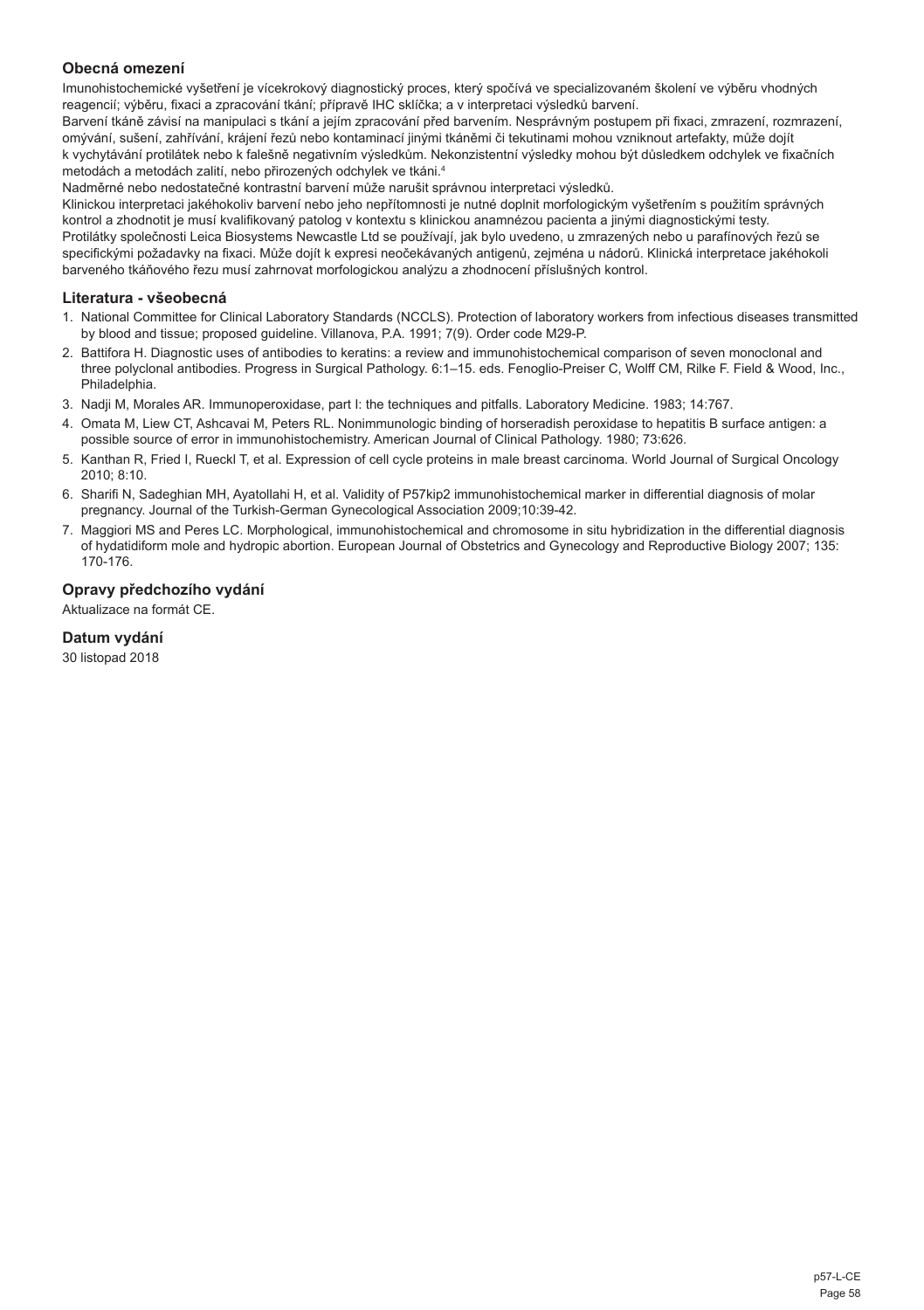# <span id="page-59-0"></span>**Tekutá myšia monoklonálna protilátka Novocastra™ p57 Protein (Kip2) Kód produktu: NCL-L-p57**

# **Zamýšľané použitie**

## *Na diagnostické použitie in vitro.*

NCL-L-p57 slúži na kvalitatívnu identifikáciu ľudského proteínu p57, známeho aj ako proteín Kip2, v parafínových rezoch pomocou svetelnej mikroskopie. Klinická interpretácia akéhokoľvek farbenia alebo jeho absencie musí byť kombinovaná s morfologickými vyšetreniami za použitia zodpovedajúcich kontrol. Výsledky je nutné vyhodnotiť v kontexte klinickej anamnézy pacienta a iných diagnostických testov vedených kvalifikovaným patológom.

# **Princíp postupu**

Techniky imunohistochemického (IHC) zafarbenia umožňujú vizualizáciu antigénov sekvenčnou aplikáciou špecifickej protilátky proti antigénu (primárna protilátka), sekundárnej protilátky proti primárnej protilátke a enzymatického komplexu s chromogénnym substrátom. Medzi jednotlivými krokmi prebieha premývanie. Enzymatická aktivácia chromogénu vytvára v mieste antigénu viditeľné produkty reakcie. Môžete doplniť kontrastné zafarbenie vzorky a zakryť ju krycím sklíčkom. Výsledky sa interpretujú pomocou svetelného mikroskopu a napomáhajú pri diferenciálnej diagnostike patofyziologických procesov, ktoré môžu, ale nemusia byť spojené s určitým antigénom.

# **Klon**

25B2

## **Imunogén**

Prokaryotický rekombinantný antigén zodpovedajúci oblasti so 116 aminokyselinami N-konca proteínu p57.

# **Špecificita**

Ľudský proteín p57, známy aj ako proteín Kip2.

# **Zloženie činidla**

NCL-L-p57 je tekutý supernatant tkanivových kultúr obsahujúci azid sodný ako konzervačnú látku.

#### **Trieda Ig**

IgG1

# Celková koncentrácia proteínov **Total Protei**

Celkovú koncentráciu proteínov špecifickú pre šaržu nájdete na štítku fľaštičky.

# **Koncentrácia protilátok**

Vyššia alebo rovná 19 mg/l podľa ELISA. Koncentráciu Ig špecifickú pre šaržu nájdete na štítku fľaštičky.

# **Odporúčania na použitie**

#### Imunohistochémia parafínových rezov.

**Záchyt epitopov s tepelnou indukciou (HIER):** Postupujte podľa návodu na použitie systému Novocastra Epitope Retrieval Solution pH 6.

**Odporúčané riedenie:** 1 : 50 počas 30 minút pri teplote 25 °C. Táto hodnota je orientačná, používatelia si musia stanoviť svoje vlastné optimálne pracovné riedenia.

**Vizualizácia:** Postupujte podľa návodu na použitie systémov Novolink™ Polymer Detection Systems. Ďalšie informácie o produkte alebo podporu vám poskytne váš miestny distribútor alebo lokálne zastúpenie spoločnosti Leica Biosystems. Takisto môžete navštíviť internetovú stránku spoločnosti Leica Biosystems: www.LeicaBiosystems.com.

Funkčnosť tejto protilátky je nutné validovať pri použití s inými manuálnymi systémami farbenia alebo automatizovanými platformami.

# **Uskladnenie a stabilita**

Skladujte pri teplote 2 – 8 °C. Nezmrazujte. Okamžite po použití vráťte do teploty 2 – 8 °C. Nepoužívajte po uplynutí dátumu exspirácie uvedeného na štítku fľaštičky. Iné než vyššie uvedené podmienky skladovania si vyžadujú validáciu používateľom.

# **Príprava vzorky**

Odporúčaný fixačný prípravok je 10 % neutrálny pufrovaný formalín pre bločky tkaniva zaliate do parafínu.

# **Varovania a bezpečnostné opatrenia**

Toto činidlo bolo pripravené zo supernatantu bunkovej kultúry. Keďže ide o biologický produkt, pri manipulácii je nutné vynaložiť zodpovedajúcu starostlivosť.

Toto činidlo obsahuje azid sodný. Materiálový bezpečnostný list je k dispozícii na požiadanie alebo na stránkach www.LeicaBiosystems.com. Likvidáciu prípadných potenciálne toxických súčastí definujú federálne, štátne alebo miestne predpisy.

So vzorkami pred fixáciou a po nej a všetkými materiálmi, ktoré s nimi prišli do kontaktu, je nutné manipulovať ako s potenciálne infekčnými a zlikvidovať ich pri dodržaní zodpovedajúcich bezpečnostných opatrní.<sup>1</sup> Činidlá nikdy nepipetujte ústami a zabráňte kontaktu činidiel a vzoriek s kožou a sliznicami. Ak sa činidlá alebo vzorky dostanú do kontaktu s citlivými oblasťami, umyte ich veľkým množstvom vody. Vyhľadajte lekársku pomoc.

Minimalizujte mikrobiálnu kontamináciu činidiel. V opačnom prípade môže dôjsť k zvýšeniu nešpecifického zafarbenia.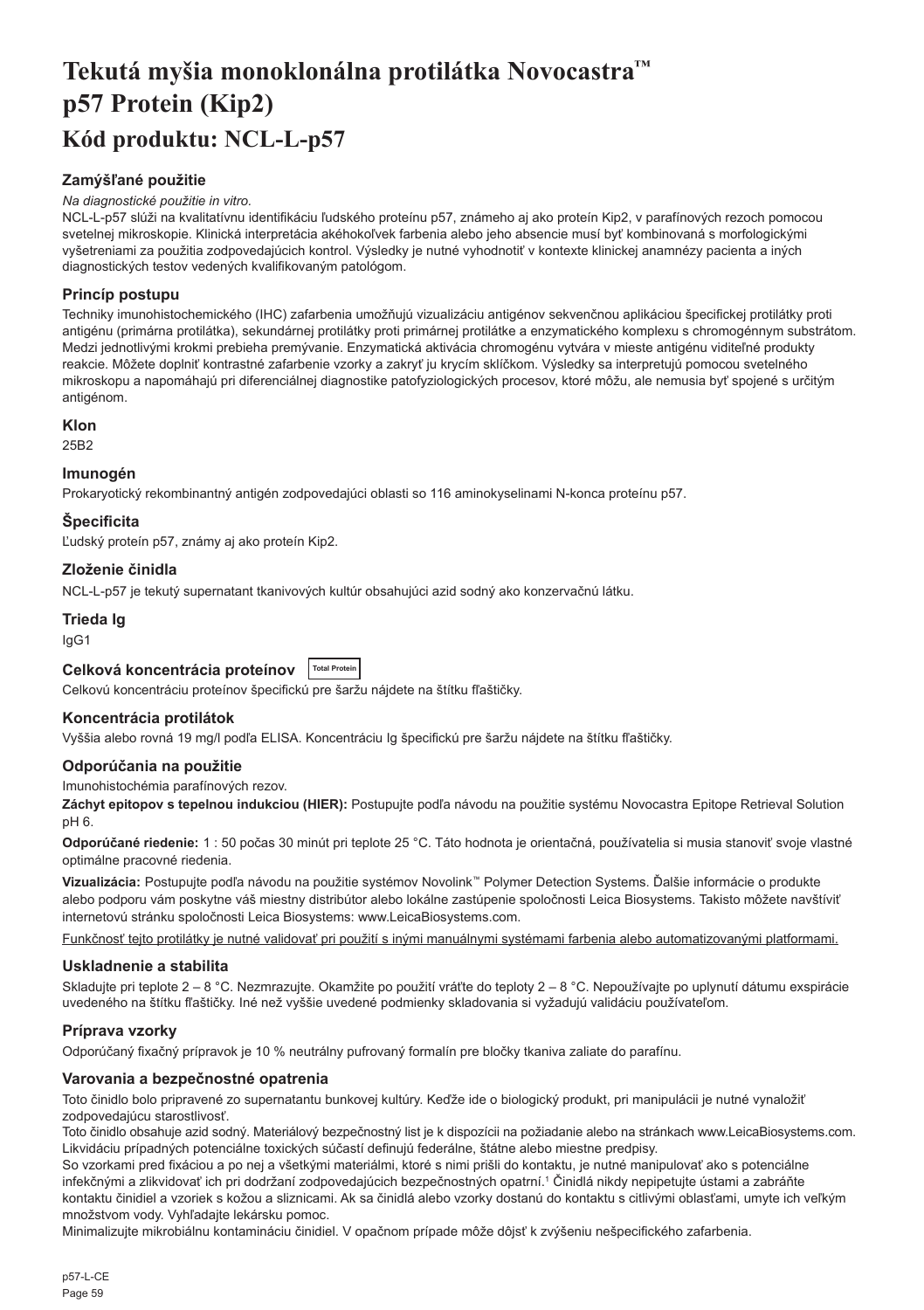Nedodržanie predpísaných inkubačných dôb alebo teplôt môže viesť k nesprávnym výsledkom. Všetky takéto zmeny si vyžadujú validáciu používateľom**.**

# **Kontrola kvality**

Rozdiely v spracovaní tkaniva a technických postupoch v laboratóriu používateľa môžu viesť k významnému kolísaniu výsledkov, čo si vyžaduje, okrem nasledujúcich postupov, aj pravidelné interné kontroly.

Kontroly by mali byť čerstvé pitevné/bioptické/chirurgické vzorky fixované čo najskôr formalínom a spracované zaliatím do parafínu rovnakým spôsobom ako vzorky pacienta.

# **Pozitívna kontrola tkanivom**

Identifikuje správne pripravené tkanivá a správne techniky zafarbenia.

Každá súprava testových podmienok v každom cykle zafarbenia musí obsahovať jednu pozitívnu kontrolu tkanivom. Tkanivo so slabým pozitívnym farbením je pre optimálnu kontrolu kvality a na detekciu slabšej degradácie činidla vhodnejšie než tkanivo so silným pozitívnym farbením.<sup>2</sup>

Odporúčané tkanivo na pozitívnu kontrolu je placenta.

Ak pozitívna kontrola tkanivom nebude vykazovať pozitívne zafarbenie, výsledky testovaných vzoriek je nutné považovať za neplatné.

# **Negatívna kontrola tkanivom**

Nutné vyšetriť po pozitívnej kontrole tkanivom s cieľom overiť špecificitu značenia cieľového antigénu primárnou protilátkou. Odporúčané tkanivo na negatívnu kontrolu sú hepatocyty pečene.

Ako negatívnu kontrolu je možné použiť aj rôzne typy buniek prítomné vo väčšine tkanivových rezov, takýto postup si však vyžaduje validáciu používateľom.

Prípadné nešpecifické farbenie má obvykle difúzny vzhľad. V rezoch tkanív silne fixovaných formalínom môže byť pozorované sporadické farbenie spojiva. Na interpretáciu výsledkov farbenia používajte intaktné bunky. Nekrotické alebo degenerované bunky sa často farbia nešpecificky.<sup>3</sup> Falošne pozitívne výsledky môžu byť pozorované v dôsledku neimunologickej väzby proteínov alebo produktov reakcie substrátu. Môžu byť spôsobené aj endogénnymi enzýmami ako napr. pseudoperoxidáza (erytrocyty), endogénna peroxidáza (cytochróm C) alebo endogénny biotín (napr. pečeň, prsník, mozog, oblička) v závislosti od typu imunologického farbenia. S cieľom diferencovať endogénnu enzymatickú aktivitu alebo nešpecifickú väzbu enzýmov od špecifickej imunoreaktivity môžete nafarbiť ďalšie vzorky tkanív pacienta výhradne substrátovým chromogénom alebo enzymatickými komplexmi (avidín-biotín, streptavidín, značený polymér), resp. substrátovým chromogénom. V prípade špecifického farbenia v negatívnej kontrole tkanivom je nutné výsledky vzoriek pacienta považovať za neplatné.

# **Negatívna kontrola činidlom**

Na vyhodnotenie nešpecifického zafarbenia použite nešpecifickú negatívnu kontrolu činidlom miesto primárnej protilátky s rezom jednotlivých vzoriek pacienta, čo umožní lepšiu interpretáciu špecifického farbenia na mieste antigénu.

## **Tkanivo pacienta**

Pacientske vzorky zafarbené prípravkom NCL-L-p57 preskúmajte ako posledné. Intenzitu pozitívneho farbenia je nutné vyhodnotiť v kontexte prípadného nešpecifického zafarbenia negatívnej kontroly činidlom na pozadí. Podobne ako pri všetkých imunohistochemických testov znamená negatívny výsledok, že antigén nebol detegovaný. Nepotvrdzuje jeho absenciu v testovaných bunkách/tkanivách. V prípade potreby identifikujte falošne negatívne reakcie pomocou panelu protilátok.

# **Očakávané výsledky**

#### Normálne tkanivá

Klon 25B2 detegoval proteín p57 v jadre Hofbauerových buniek, trofoblastov a decidue placenty, vo fibroblastických bunkách Whartonovho rôsolu v pupočnej šnúre, adrenálnych kortikálnych bunkách v zona glomerulosa, glomerulárnych endotelových bunkách v obličke a príležitostných bunkách v rámci semenotvorných tubulov a strómy endometria. Cytoplazmatické a nukleárne zafarbenie sa pozorovali v acinárnych bunkách v pankrease a epiteli v ileu, slepom čreve, žlčníku a krčku maternice. Cytoplazmatické zafarbenie sa pozorovalo v duktálnom epiteli príušnej žľazy, makrofágov a príležitostných pneumocytov v pľúcach, spolu so slabým zafarbením v duktálnych epitelových bunkách v prsníku, tubuloch obličiek a epiteli a chondrocytoch v prieduškách. Zafarbenie bolo zaznamenané aj v nervových vláknach a gangliách gastrointestinálneho traktu a v rámci neurónových procesov a axónov mozgovej kôry, bazálnych ganglií, hipokampu a granulárnej vrstvy mozočka. (Celkový počet normálnych vyšetrených prípadov = 44).

## Abnormálne tkanivá

Klon 25B2 vykazoval nukleárne zafarbenie v 28/31 hydropických abortov, 20/20 jednoduchých abortov, 32/34 čiastkových hydatidiformných mólov a 5/33 kompletných hydatidiformných mólov. (Sharifi, et al 2009, Maggiori & Peres 2007). Zafarbenie sa pozorovalo aj v 3/4 papilárnych karcinómov štítnej žľazy, 1/2 nádorov mäkkých tkanív (vrátane 1/1 ganglioneurómu a 0/1 fibromatózy), 1/2 mozgových nádorov (vrátane 1/1 anaplastického astrocytómu a 0/1 choroidového plexusového papilómu) 2/2 metastatických nádorov neznámeho pôvodu a 2/2 karcinómov renálnych buniek. Cytoplazmatické zafarbenie sa pozorovalo v 1/2 infiltrujúcich duktálnych karcinómov prsníka, 1/2 adenokarcinómov žalúdka so slabým farbením v 1/1 cholangiokarcinómu. Fokálne cytoplazmatické zafarbenie sa pozorovalo v 2/2 skvamocelulárnych karcinómov pažeráka, 1/1 skvamocelulárneho karcinómu hrtanu, 2/2 skvamocelulárnych karcinómov jazyka a 1/2 skvamocelulárnych karcinómov krčka maternice. Slabé nukleárne a/alebo cytoplazmatické zafarbenie sa pozorovalo v 2/4 pľúcnych nádorov (vrátane 1/1 nemalobunkového karcinómu, 0/1 adenokarcinómu, 1/1 skvamocelulárneho karcinómu a 0/1 veľkobunkového karcinómu), 1/1 mucinózneho cystadenokarcinómu vaječníkov a 1/2 adenokarcinómov hrubého čreva. Slabé nukleárne zafarbenie sa pozorovalo v prípade 1/1 atypického karcinoidu týmusu a 1/2 hepatocelulárnych karcinómov. Žiadne farbenie sa nepozorovalo v prípade testikulárnych seminómov (0/2), adenokarcinómov rekta (0/2), metastatického karcinómu pečene, malígneho nádoru zárodočných buniek vaječníkov, sérového cystadenokarcinómu vaječníkov, karcinómu svetlých buniek vaječníkov, dermatofibrosarkómu a skvamocelulárneho karcinómu kože. (Celkový počet abnormálnych hodnotených prípadov = 162).

**NCL-L-p57 (25B2) sa odporúča na hodnotenie proteínu p57 v normálnych a neoplastických tkanivách ako doplnok konvenčnej histopatológie za použitia neimunologických histochemických farbení.**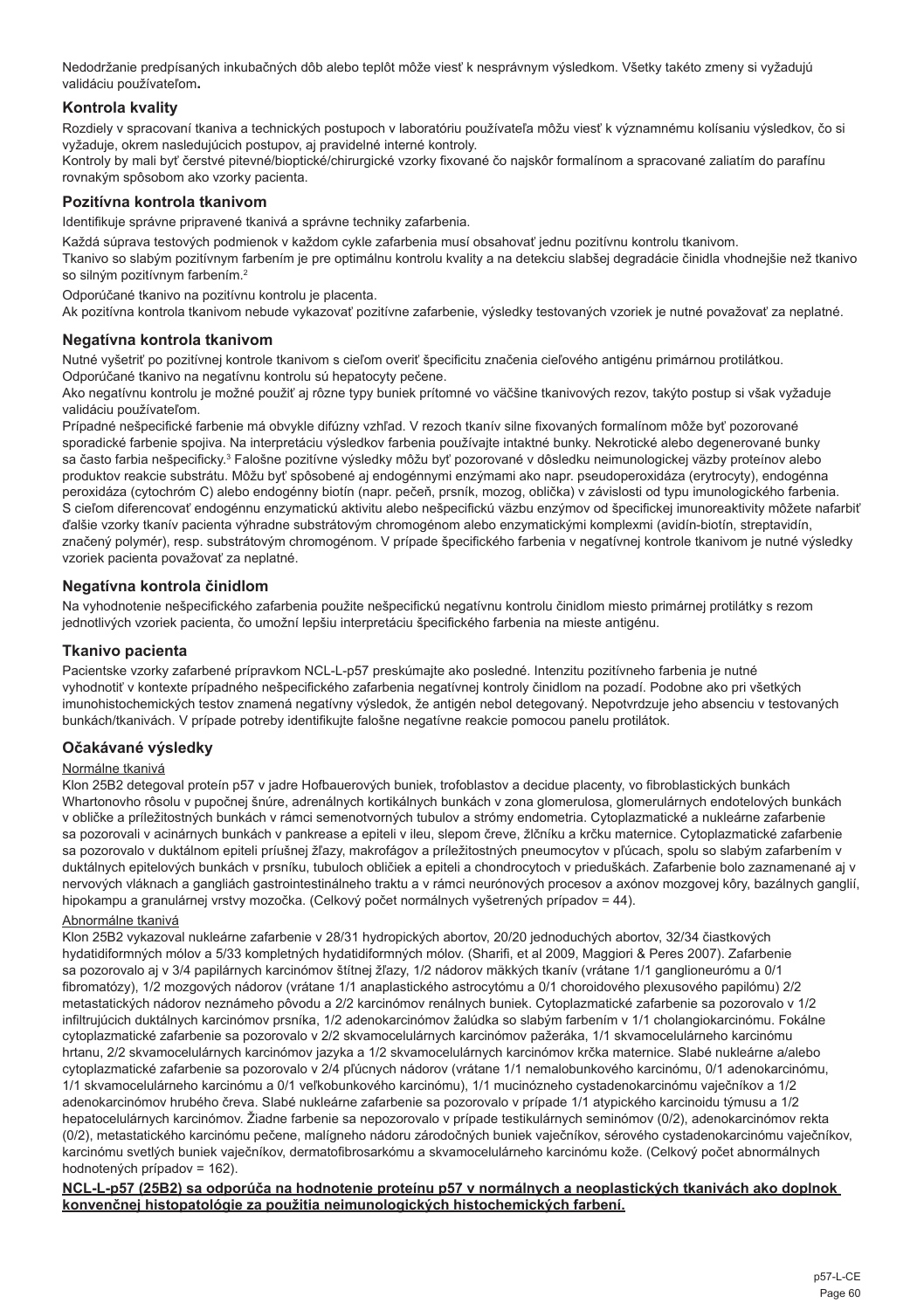# **Všeobecné limitácie**

Imunohistochémia je diagnostický postup pozostávajúci z viacerých krokov, ktorý si vyžaduje špecializované zaškolenie vo výbere zodpovedajúcich činidiel, výbere tkanív, fixácie a spracovania, príprave IHC sklíčka a interpretácii výsledkov farbenia. Farbenie tkaniva závisí od manipulácie s tkanivom a od jeho spracovania pred farbením. Nesprávna fixácia,

zmrazovanie,rozmrazovanie, premývanie, sušenie, ohrievanie, rezanie alebo kontaminácia inými tkanivami či tekutinami môžu viesť k vzniku artefaktov, záchytu protilátok alebo falošne negatívnym výsledkom. Inkonzistentné výsledky môžu byť spôsobené zmenami metód fixácie a montáže preparátov alebo inherentnými nepravidelnosťami v tkanive.4

Nadmerné alebo neúplné kontrastné farbenie môže narušiť správnosť interpretácie výsledkov.

Klinická interpretácia akéhokoľvek farbenia alebo jeho absencie musí byť kombinovaná s morfologickými vyšetreniami za použitia zodpovedajúcich kontrol. Výsledky je nutné vyhodnotiť v kontexte klinickej anamnézy pacienta a iných diagnostických testov vedených kvalifikovaným patológom.

Protilátky spoločnosti Leica Biosystems Newcastle Ltd sú určené na použitie na zmrazených rezoch alebo rezoch zaliatych parafínom so špecifickými požiadavkami na fixáciu, ako uvádza tento dokument. Najmä pri neopláziách môže dôjsť k nečakanej expresii antigénov. Klinická interpretácia akýchkoľvek farbených tkanivových rezov musí zahŕňať morfologickú analýzu a vyhodnotenie zodpovedajúcich kontrol.

# **Bibliografia – všeobecne**

- 1. National Committee for Clinical Laboratory Standards (NCCLS). Protection of laboratory workers from infectious diseases transmitted by blood and tissue; proposed guideline. Villanova, P.A. 1991; 7(9). Order code M29-P.
- 2. Battifora H. Diagnostic uses of antibodies to keratins: a review and immunohistochemical comparison of seven monoclonal and three polyclonal antibodies. Progress in Surgical Pathology. 6:1–15. eds. Fenoglio-Preiser C, Wolff CM, Rilke F. Field & Wood, Inc., Philadelphia.
- 3. Nadji M, Morales AR. Immunoperoxidase, part I: the techniques and pitfalls. Laboratory Medicine. 1983; 14:767.
- 4. Omata M, Liew CT, Ashcavai M, Peters RL. Nonimmunologic binding of horseradish peroxidase to hepatitis B surface antigen: a possible source of error in immunohistochemistry. American Journal of Clinical Pathology. 1980; 73:626.
- 5. Kanthan R, Fried I, Rueckl T, et al. Expression of cell cycle proteins in male breast carcinoma. World Journal of Surgical Oncology 2010; 8:10.
- 6. Sharifi N, Sadeghian MH, Ayatollahi H, et al. Validity of P57kip2 immunohistochemical marker in differential diagnosis of molar pregnancy. Journal of the Turkish-German Gynecological Association 2009;10:39-42.
- 7. Maggiori MS and Peres LC. Morphological, immunohistochemical and chromosome in situ hybridization in the differential diagnosis of hydatidiform mole and hydropic abortion. European Journal of Obstetrics and Gynecology and Reproductive Biology 2007; 135: 170-176.

# **Úpravy predchádzajúceho vydania**

Aktualizácia na formát CE.

# **Dátum vydania**

30 november 2018